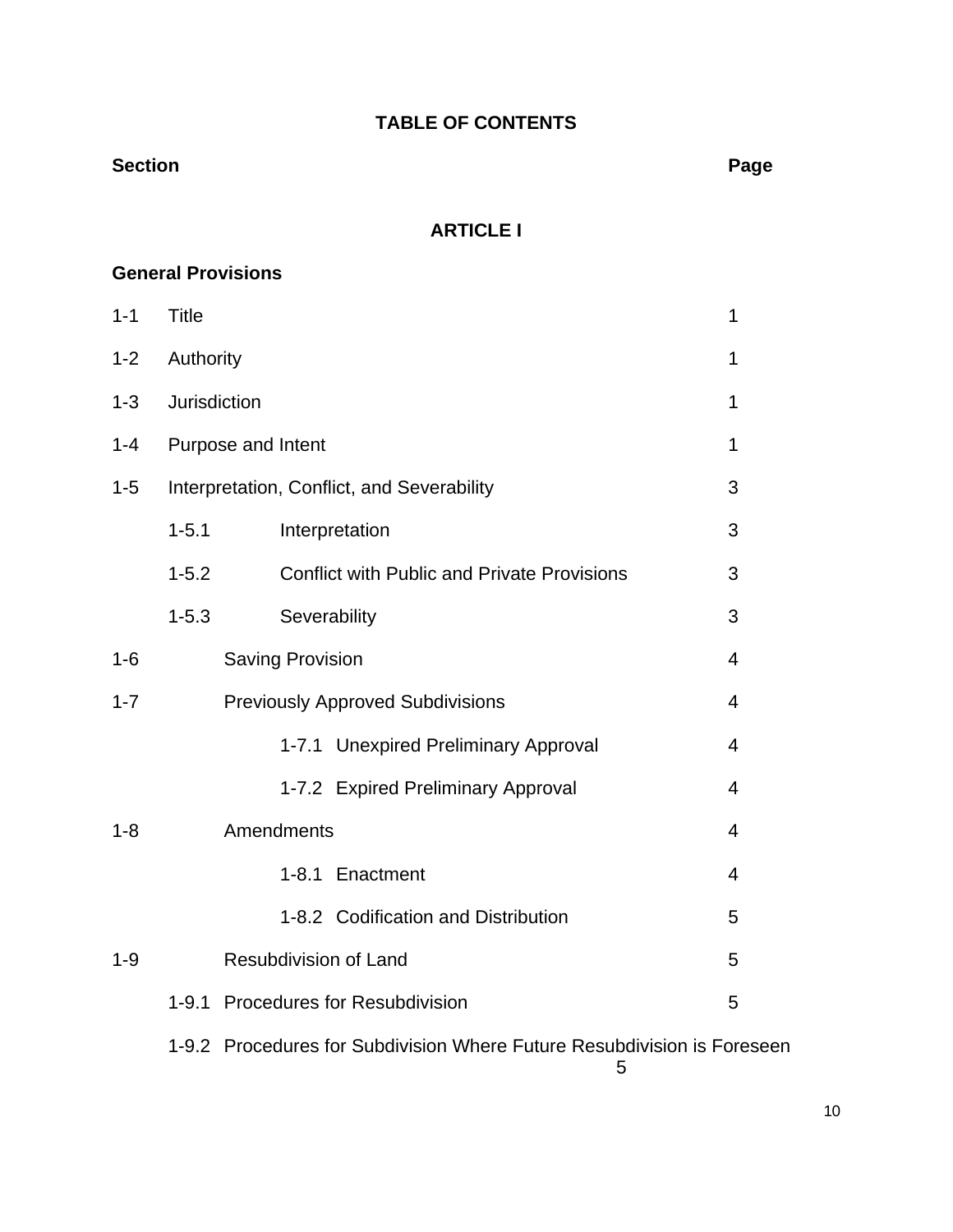|          | 1-9.3 Conditions                                 | 5              |
|----------|--------------------------------------------------|----------------|
| $1 - 10$ | Vacation of Plats                                | 6              |
| $1 - 11$ | Variances                                        | 6              |
| $1 - 12$ | Procedures                                       | $\overline{7}$ |
| $1 - 13$ | Conditions                                       | $\overline{7}$ |
| $1 - 14$ | <b>Increased Standards</b>                       | $\overline{7}$ |
| $1 - 15$ | Enforcement, Violation, and Penalties            | $\overline{7}$ |
|          | 1-15.1 Authority                                 | $\overline{7}$ |
|          | 1-15.2 Enforcing Officer                         | $\overline{7}$ |
|          | 1-15.3 Recording of Plats                        | $\overline{7}$ |
|          | 1-15.4 Use of Unapproved Plat                    | $\overline{7}$ |
|          | 1-15.5 Acceptance of Streets and Utilities       | $\overline{7}$ |
|          | 1-15.6 Override                                  | 8              |
| $1 - 16$ | Access to Lots by Public Way or Private Easement | 8              |
| $1 - 17$ | <b>Penalties for Violations</b>                  | 8              |
|          | 1-17.1 Recording of Unapproved Plats             | 8              |
|          | 1-17.2 Use of Unapproved Plats                   | 9              |
|          | 1-17.3 Transfer or Sale of Land                  | 9              |
|          | 1-17.4 Erection of Structures                    | 9              |
|          | 1-17.5 Civil Enforcement                         | 9              |
|          | 1-17.6 Repeal of Previous Regulations            | 9              |
| $1 - 18$ | Administration                                   | 9              |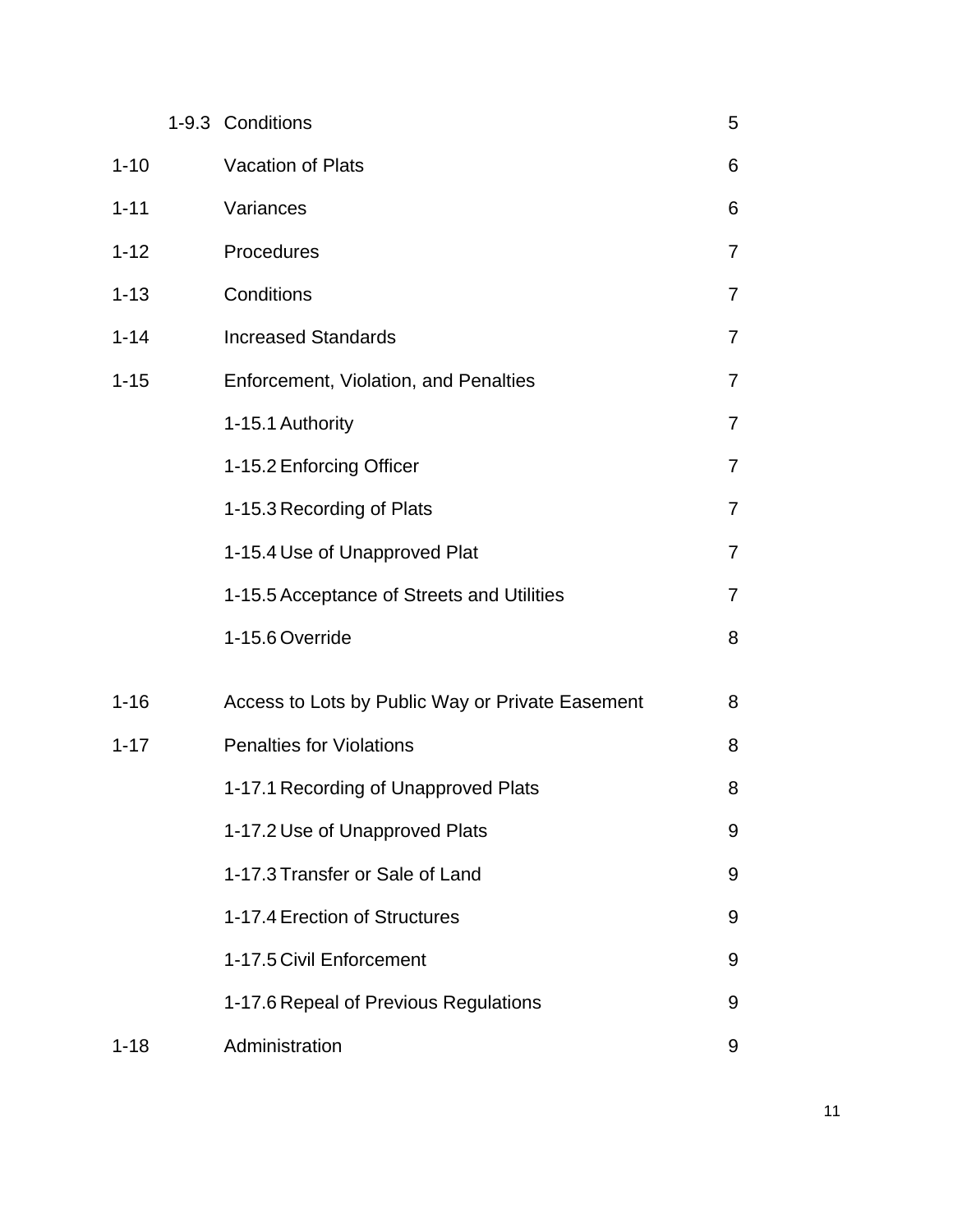# **ARTICLE 2**

# **Procedures for Plat Approval**

| $2 - 1$ | General                 |                                                     |          |  |
|---------|-------------------------|-----------------------------------------------------|----------|--|
| $2 - 2$ |                         | <b>Classification of Subdivisions Review</b>        | 10       |  |
|         |                         | 2-2.1 Review Procedure                              |          |  |
|         |                         | A. Minor Subdivision<br><b>B. Major Subdivision</b> | 10<br>11 |  |
|         |                         | 2-2.2 Policy on Flood-Prone Areas                   | 11       |  |
| $2 - 3$ | <b>Plan Submissions</b> |                                                     | 13       |  |
|         |                         | 2-3.1 Concept Plan Submission – (Optional)          | 13       |  |
|         |                         | 2-3.2 Concept Plan Content                          | 13       |  |
|         |                         | 2-3.3 Preliminary Plat Submission                   | 13       |  |
|         |                         | 2-3.4 Preliminary Plat                              | 15       |  |
|         |                         | A. Required Data - Preliminary Plat                 | 15       |  |
|         |                         | B. Notice of Hearing                                | 16       |  |
|         |                         | C. Preliminary approval                             | 16       |  |
|         |                         | D. Public Improvements                              | 16       |  |
|         |                         | E. Zoning Regulations                               | 17       |  |
|         |                         | F. Elapsed Time                                     | 17       |  |
|         | $2 - 3.5$               | <b>Final Plat and Construction Plans</b><br>Content | 17       |  |
|         |                         | A. Submission                                       | 17       |  |
|         |                         | <b>B.</b> Content                                   | 19       |  |
|         |                         | 1. Required Data`                                   | 19       |  |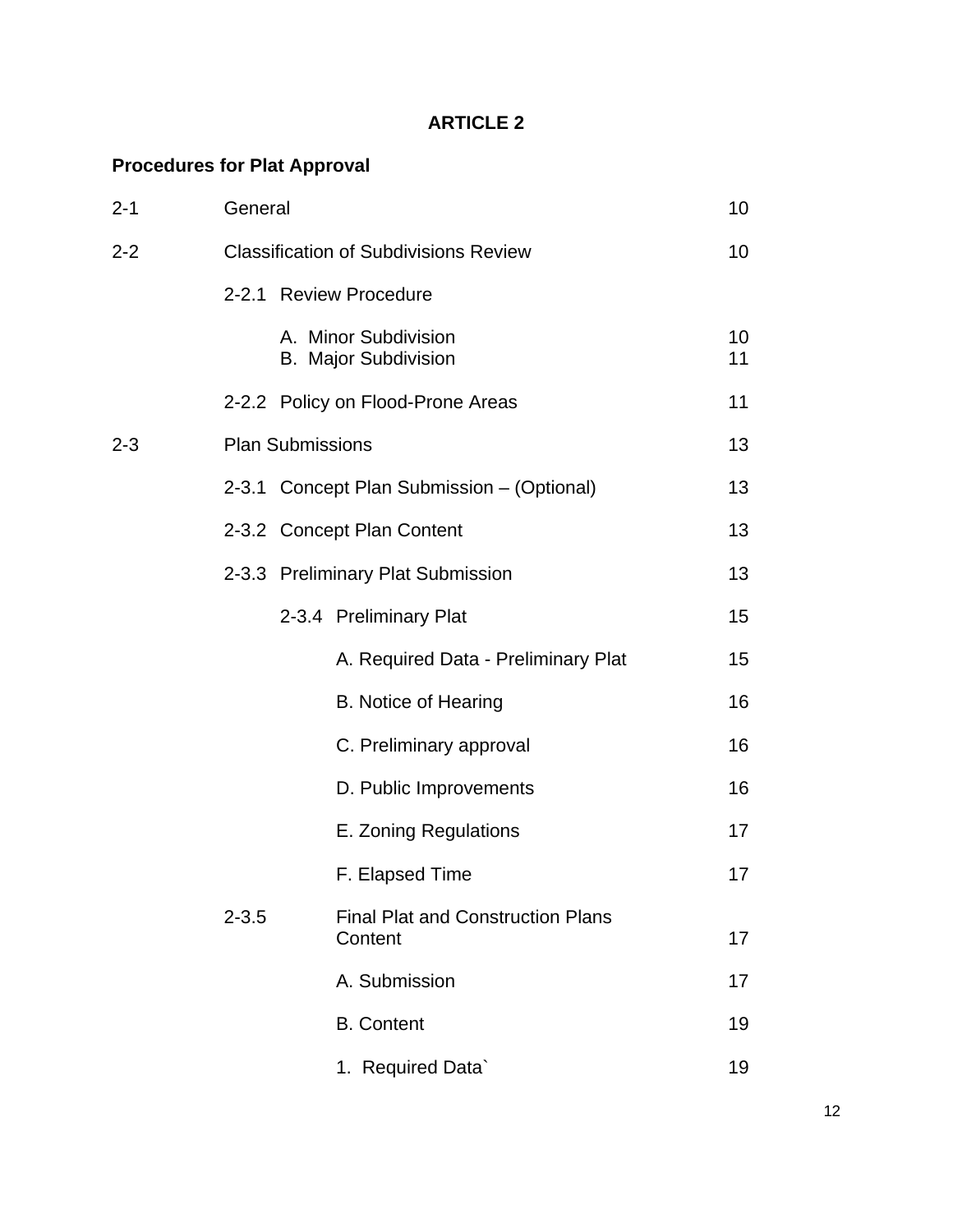|     |                                    | 2. Certifications                                                                                                                                                                                                                                                                                                                                                                                                                                     | 20                                           |
|-----|------------------------------------|-------------------------------------------------------------------------------------------------------------------------------------------------------------------------------------------------------------------------------------------------------------------------------------------------------------------------------------------------------------------------------------------------------------------------------------------------------|----------------------------------------------|
|     |                                    | C. Final Plat of Condominium Subdivision                                                                                                                                                                                                                                                                                                                                                                                                              | 23                                           |
|     |                                    | D. Additional Information                                                                                                                                                                                                                                                                                                                                                                                                                             | 23                                           |
|     |                                    | E. Recording the Final Plat                                                                                                                                                                                                                                                                                                                                                                                                                           | 23                                           |
|     |                                    | F. Sectionalizing Major Subdivision Plats                                                                                                                                                                                                                                                                                                                                                                                                             | 23                                           |
|     | G. Changes                         |                                                                                                                                                                                                                                                                                                                                                                                                                                                       | 24                                           |
|     |                                    | H. Vested Rights                                                                                                                                                                                                                                                                                                                                                                                                                                      | 24                                           |
|     |                                    | I. Required Data for Constructions Plans 24<br>(1) Street Construction Plan<br>(2) Storm Drainage Plan<br>(3) Grading and Erosion Control Plans<br>(4) Sinkhole and Drainage Well Plans<br>(5) Plan and Profile(s) of Water Utilities<br>and Calculations<br>(6) Plan and Profile(s) of Sewer Utilities<br>and Calculations<br>(7) Plan for Underground Street Lighting 28<br>(8) Plan for Natural Gas Utilities<br>(9) Plan for electrical Utilities | 24<br>25<br>27<br>27<br>28<br>28<br>29<br>29 |
|     | $2 - 3.5J$                         | Review by individual agencies                                                                                                                                                                                                                                                                                                                                                                                                                         | 29                                           |
|     | $2 - 3.5 K$                        | <b>Administrative Review</b>                                                                                                                                                                                                                                                                                                                                                                                                                          | 30                                           |
| 2-4 | <b>Minor Subdivision Procedure</b> |                                                                                                                                                                                                                                                                                                                                                                                                                                                       | 30                                           |
|     | 2-4.1 Submission                   |                                                                                                                                                                                                                                                                                                                                                                                                                                                       | 31                                           |
|     | 2-4.2 Review                       |                                                                                                                                                                                                                                                                                                                                                                                                                                                       | 31                                           |
|     |                                    | 2-4.3 Two Lot Subdivision                                                                                                                                                                                                                                                                                                                                                                                                                             | 31                                           |
|     | 2-4.4 Replat Subdivisions          |                                                                                                                                                                                                                                                                                                                                                                                                                                                       | 31                                           |
|     | Subdivisions                       | 2-5 Special Provisions Governing Unit Ownership (Condominium)                                                                                                                                                                                                                                                                                                                                                                                         | 31                                           |
|     | 2-5.1 General Provisions           |                                                                                                                                                                                                                                                                                                                                                                                                                                                       | 31                                           |

13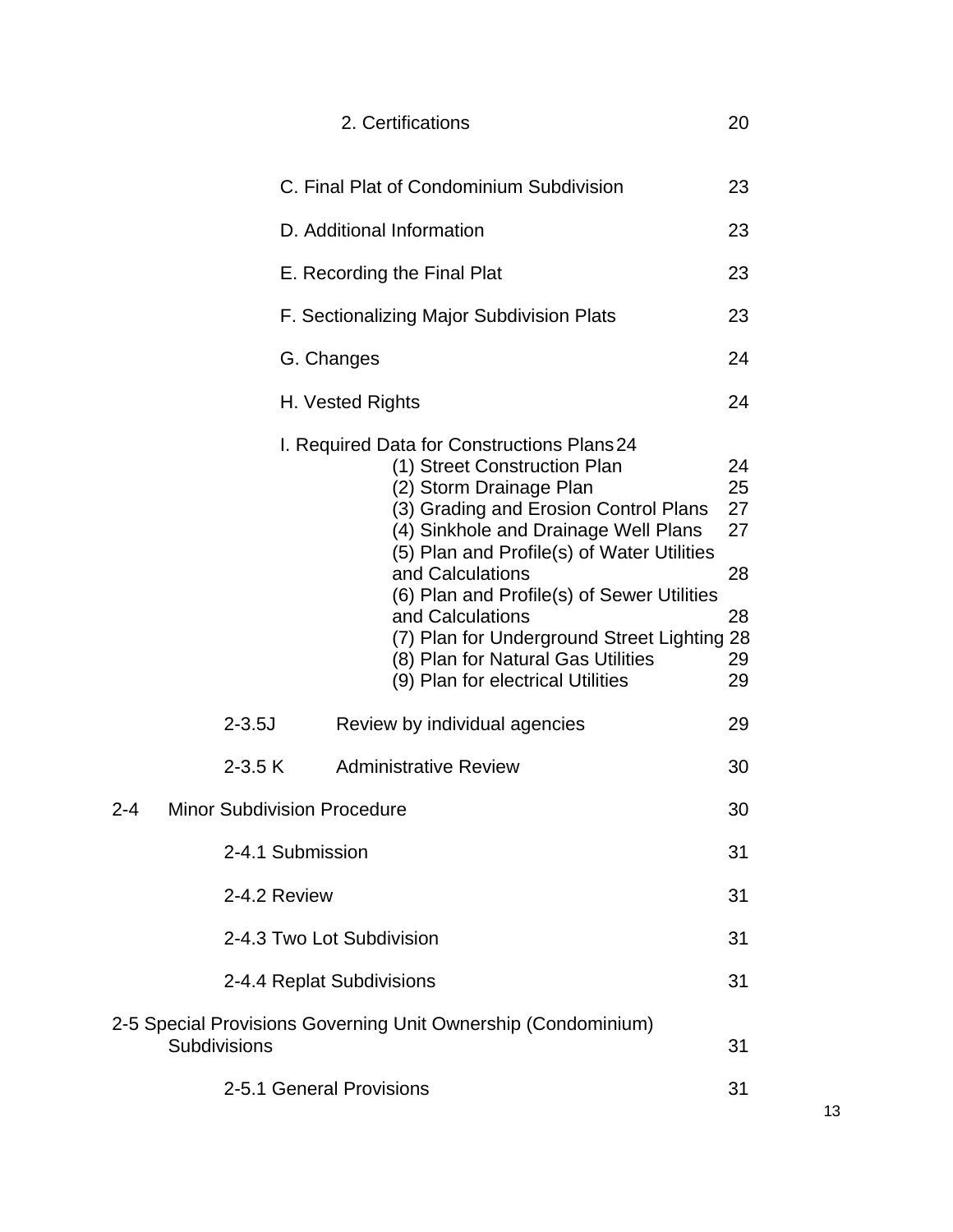|          | 2-5.2 Submission of Plat Required       | 32              |
|----------|-----------------------------------------|-----------------|
|          | 2-5.3 Determination of Subdivision Type | 32 <sub>2</sub> |
| $2 - 6$  | <b>Field Trips</b>                      | 32              |
| $2 - 7$  | <b>Notifications</b>                    | 32              |
| $2 - 8$  | Approval or Disapproval                 | 32              |
| $2 - 9$  | Fees                                    | 33              |
| $2 - 10$ | Records                                 | 33              |

# **ARTICLE 3**

| <b>Assurance for Completion and Maintenance of Improvements</b> |                                   |                             |                                                |    |
|-----------------------------------------------------------------|-----------------------------------|-----------------------------|------------------------------------------------|----|
| $3 - 1$                                                         | Improvements and Performance Bond |                             |                                                |    |
|                                                                 |                                   |                             | 3-1.1 Installation of Improvements             | 34 |
|                                                                 |                                   |                             | 3-1.2 Completion of Improvements               | 34 |
|                                                                 |                                   | 3-1.3 Surety Instruments    |                                                | 34 |
|                                                                 |                                   |                             | 3-1.4 Temporary Improvements                   | 34 |
|                                                                 |                                   | 3-1.5 Costs of Improvements |                                                | 35 |
|                                                                 |                                   | 3-1.6 Governmental Units    |                                                | 35 |
|                                                                 |                                   |                             | 3-1.7 Failure to Complete Improvements         | 35 |
|                                                                 |                                   |                             | 3-1.8 Acceptance of Dedication offers          | 35 |
|                                                                 |                                   |                             | 3-1.9 Responsibility for Compliance            | 35 |
| $3 - 2$                                                         |                                   | Inspection of Improvements  |                                                | 35 |
|                                                                 |                                   | 3-2.1 Performance Surety    |                                                | 36 |
|                                                                 |                                   |                             | 3-2.2 Release of Reduction of Performance Bond | 36 |
|                                                                 |                                   | $3-2.2A$                    | <b>Certificate of Satisfactory Completion</b>  | 36 |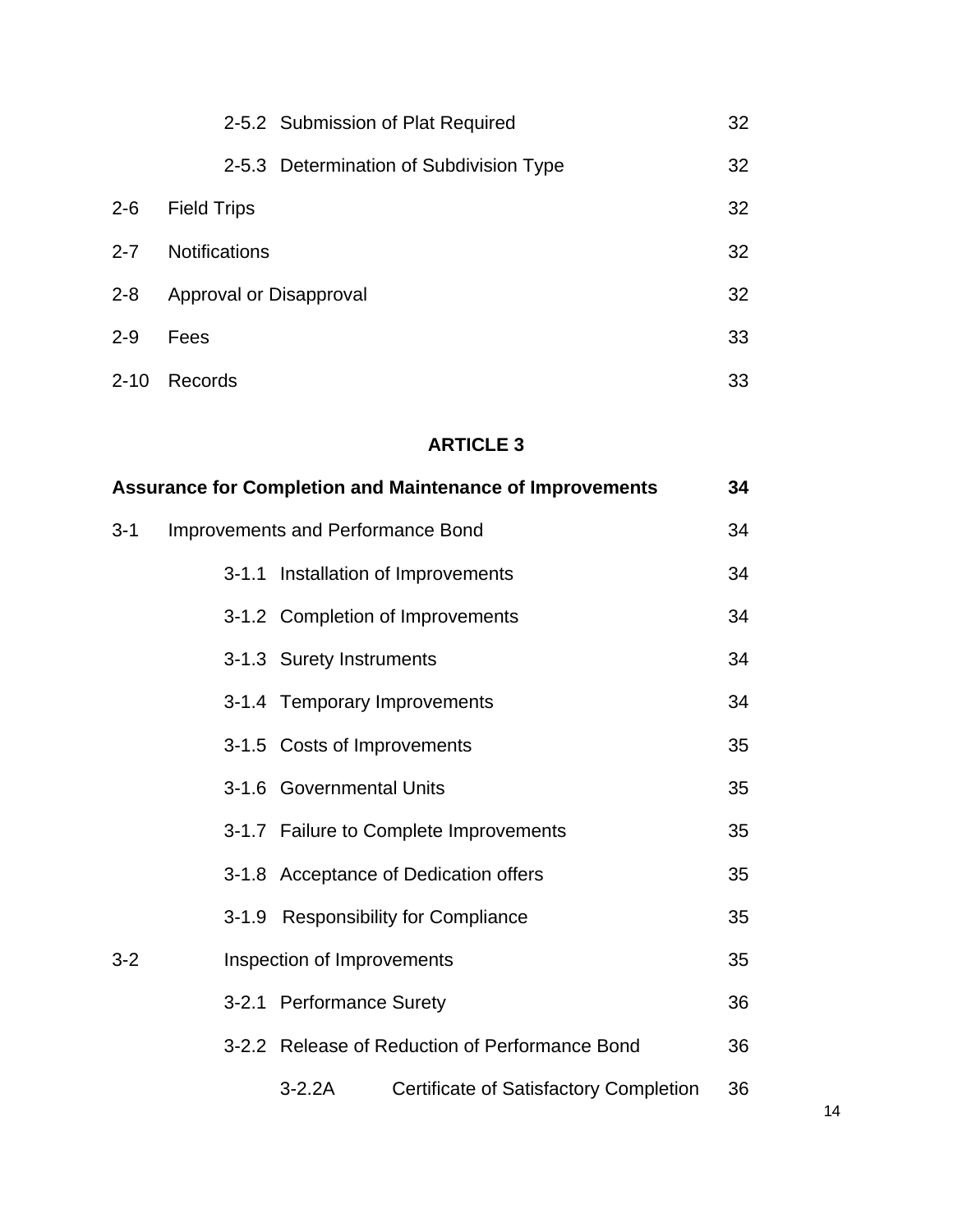|         | $3 - 2.2B$<br>$3 - 2.2C$                    | <b>Reduction of Performance Bond</b><br><b>Release of Guarantee</b> | 36<br>37 |
|---------|---------------------------------------------|---------------------------------------------------------------------|----------|
| $3 - 3$ | Maintenance of Improvements                 |                                                                     | 37       |
| $3 - 4$ | Dedication of Improvements                  |                                                                     |          |
| $3 - 5$ | <b>Escrow Deposits for Lot Improvements</b> |                                                                     | 38       |
| $3-6$   |                                             | Issuance of Building Permits and Certificates of Occupancy          | 38       |

# **ARTICLE 4**

|                             | <b>Requirements for Improvements Reservations and Design</b>                                                                 | 40             |
|-----------------------------|------------------------------------------------------------------------------------------------------------------------------|----------------|
| <b>General Requirements</b> |                                                                                                                              | 40             |
| $4 - 1$                     | Conformance to Applicable Rules and Regulations                                                                              | 40             |
| $4 - 2$                     | <b>Self Imposed Restrictions</b>                                                                                             | 40             |
| $4 - 3$                     | <b>Monuments</b>                                                                                                             | 40             |
|                             | 4-3.4 Boundary Monuments                                                                                                     | 41             |
| $4 - 4$                     | Character of the Land                                                                                                        | 42             |
|                             | 4-4.1 Flood Prone Areas                                                                                                      | 42             |
| $4 - 5$                     | <b>Subdivision Name</b>                                                                                                      | 43             |
| $4 - 6$                     | Lot Requirements                                                                                                             | 43             |
| $4 - 7$                     | 4-6.1 Lot Arrangement<br>4-6.3 Elevation of Lots for Flood Free Building Site<br><b>Lot Dimensions</b>                       | 43<br>44<br>44 |
| $4 - 8$                     | <b>Building Setback Lines</b>                                                                                                | 45             |
| $4 - 9$                     | Double Frontage Lots and Access to Lots<br>4-9.1 Double Frontage Lots<br>4-9.2 Access from Arterial or Collector Public Ways | 45<br>45<br>45 |
| $4 - 10$                    | Soil Preservation, Grading, and Seeding<br>4-10.1 Final Grading                                                              | 45<br>46       |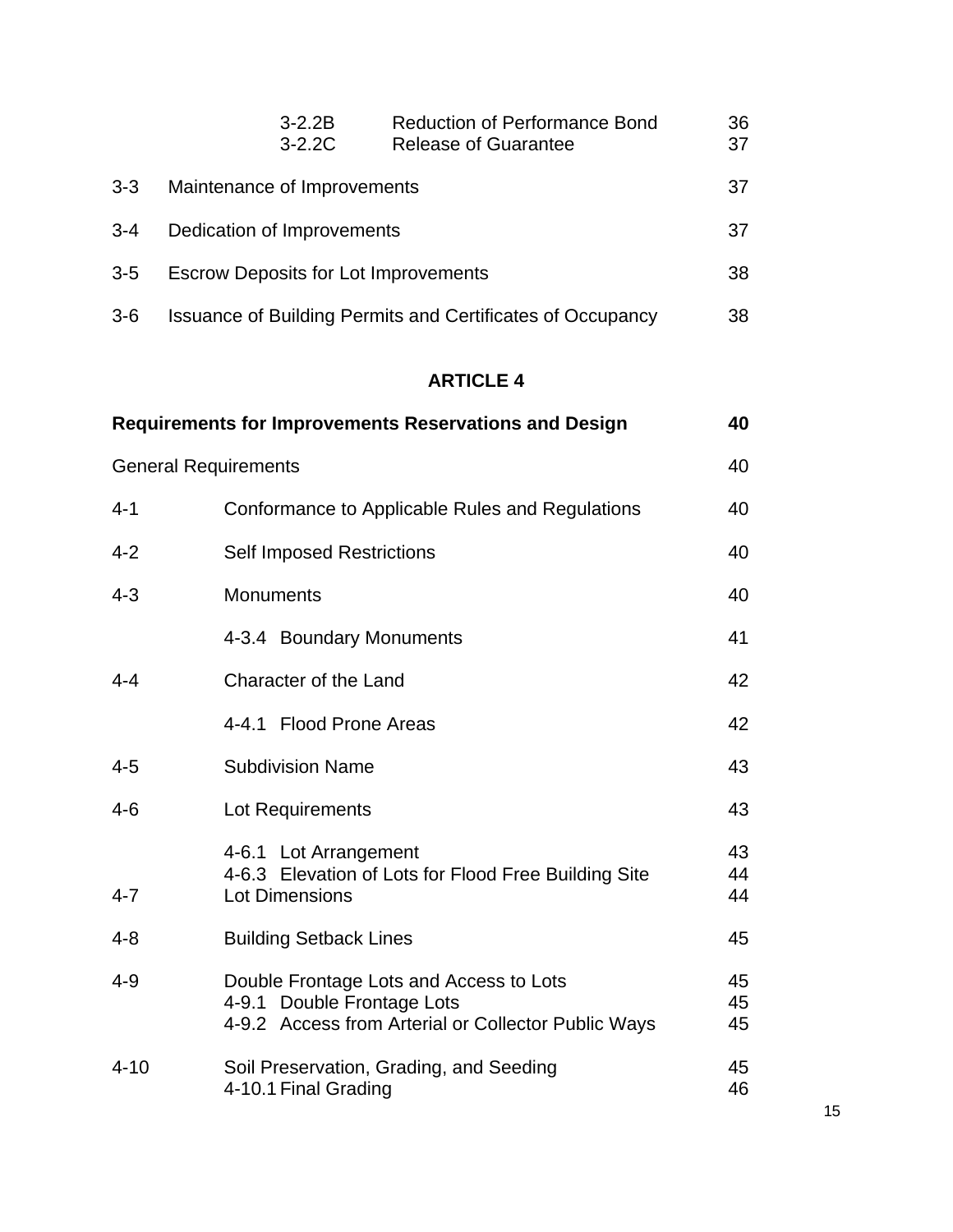|          |                | 4-10.2 Soil Preservation<br>4-10.3 Lot Drainage |                                                                                    |                                                                                                                                                                                                                                                                                                                                                         | 46<br>46                         |
|----------|----------------|-------------------------------------------------|------------------------------------------------------------------------------------|---------------------------------------------------------------------------------------------------------------------------------------------------------------------------------------------------------------------------------------------------------------------------------------------------------------------------------------------------------|----------------------------------|
| $4 - 11$ |                | <b>Debris and Waste</b>                         |                                                                                    |                                                                                                                                                                                                                                                                                                                                                         | 46                               |
| $4 - 12$ |                | Fencing                                         |                                                                                    |                                                                                                                                                                                                                                                                                                                                                         | 46                               |
| $4 - 13$ |                |                                                 | <b>Water Bodies and Watercourse</b>                                                |                                                                                                                                                                                                                                                                                                                                                         | 46                               |
| $4 - 14$ |                | <b>Public Ways</b>                              |                                                                                    |                                                                                                                                                                                                                                                                                                                                                         | 46                               |
|          |                | $4 - 14.1$                                      | <b>General Requirements</b><br>$4-14.1A$<br>4-14.1 B                               | Frontage on Improved Public<br>Ways                                                                                                                                                                                                                                                                                                                     | 46<br>46<br>47                   |
|          |                |                                                 | 4-14.1 C<br>$4-14.1$ D<br>$4 - 14.1 E$<br>$4 - 14.1 F$<br>$4 - 14.1$ G<br>4-14.1 H | Grading and Improvement Plan<br>Improvements in Flood Prone<br>Areas<br>Topography and Arrangements<br><b>Blocks</b><br>Access to Arterials and Collectors 49<br><b>Reserve Strips</b><br>Arrangement of Continuing and<br>Dead End Public Ways<br>(1) Arrangement of Continuing<br><b>Public Ways</b><br>(2) Arrangement of Dead End public Ways<br>50 | 47<br>47<br>48<br>50<br>50<br>50 |
|          | 4-14.3 Bridges |                                                 |                                                                                    | 4-14.2 Railroads and Limited Access Highways<br>51<br>4-14.4 Right of Way Width Dedication on Existing                                                                                                                                                                                                                                                  | 50                               |
|          |                | <b>Public Ways</b>                              |                                                                                    |                                                                                                                                                                                                                                                                                                                                                         | 51                               |
| $4 - 15$ |                |                                                 | Design Standards - Purpose                                                         |                                                                                                                                                                                                                                                                                                                                                         | 52                               |
| $4 - 16$ |                | <b>General Design</b>                           |                                                                                    |                                                                                                                                                                                                                                                                                                                                                         | 52                               |
| $4 - 17$ |                | <b>Streets and Roads</b>                        |                                                                                    |                                                                                                                                                                                                                                                                                                                                                         | 52                               |
|          | $4 - 17.1$     | Intersections                                   |                                                                                    |                                                                                                                                                                                                                                                                                                                                                         | 52                               |
|          | $4 - 17.2$     |                                                 |                                                                                    | Conformity to the Major Street and Road Plan                                                                                                                                                                                                                                                                                                            | 53                               |
|          | $4 - 17.3$     |                                                 |                                                                                    | <b>Relation to Adjoining Road Systems</b>                                                                                                                                                                                                                                                                                                               | 53                               |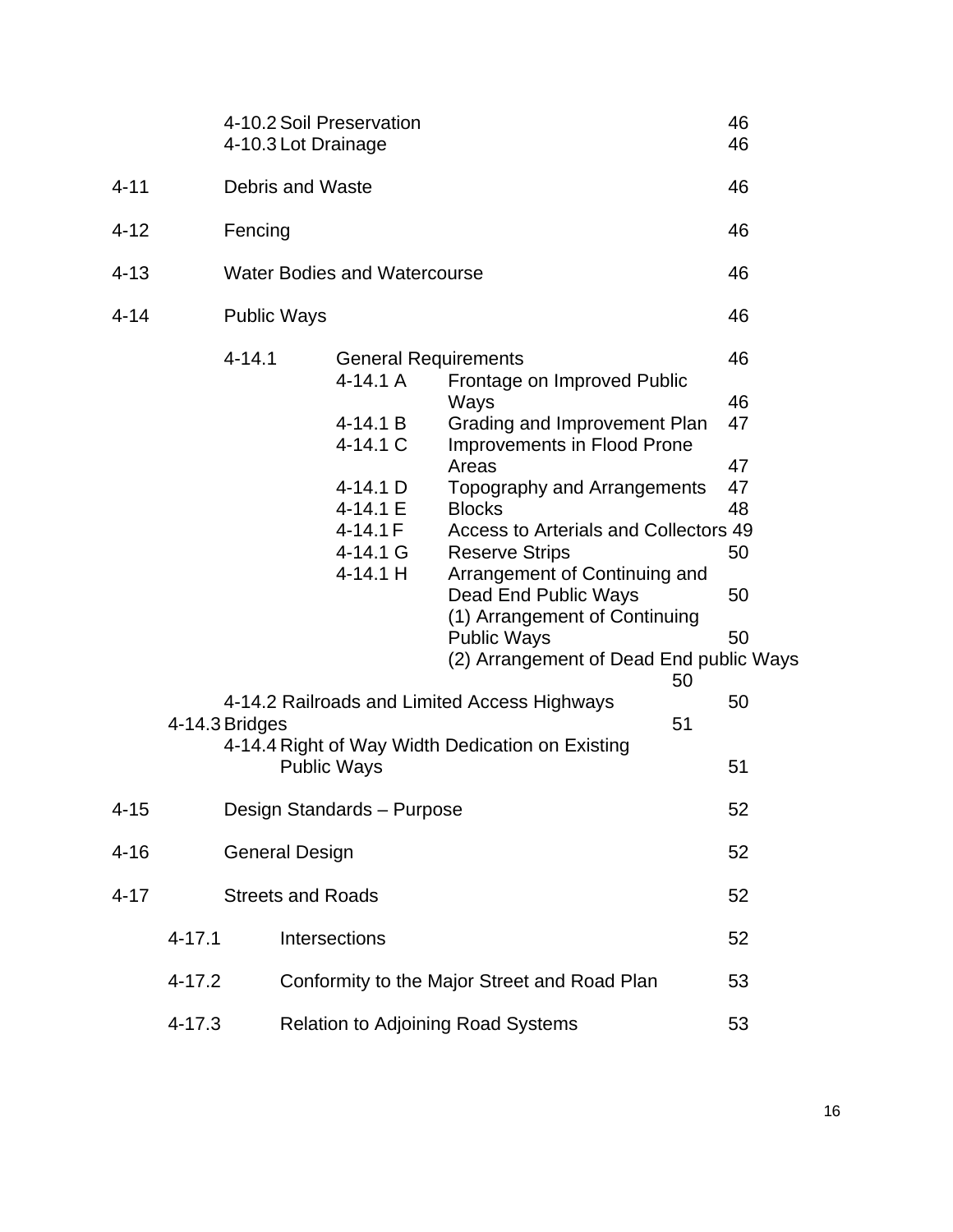|      | $4 - 17.4$               |        | <b>Streets</b> |                                                                                                                                                                                                                                                                                                                                                   | 53                                           |
|------|--------------------------|--------|----------------|---------------------------------------------------------------------------------------------------------------------------------------------------------------------------------------------------------------------------------------------------------------------------------------------------------------------------------------------------|----------------------------------------------|
|      |                          |        |                | <b>Freeways and Expressways</b><br><b>Arterial Streets</b><br><b>Limited Access Streets</b><br><b>Collector Streets</b><br><b>Non-Residential Streets</b><br><b>Local Streets</b><br><b>Residential Street</b><br><b>Minor Residential Street</b><br><b>Marginal Access Streets</b><br><b>Traffic Projections (Formula for</b><br>Projecting ADT) | 54<br>54<br>54<br>54<br>54<br>55<br>55<br>55 |
|      |                          |        |                | Alleys                                                                                                                                                                                                                                                                                                                                            | 55                                           |
|      | $4 - 17.41$              |        |                | <b>Dead End Streets</b>                                                                                                                                                                                                                                                                                                                           | 55                                           |
|      | $4 - 17.4$ J             |        |                | <b>Temporary Dead End Street</b>                                                                                                                                                                                                                                                                                                                  | 56                                           |
|      | 4-17.4 K                 |        |                | <b>Additional Width on Existing Streets</b>                                                                                                                                                                                                                                                                                                       | 57                                           |
|      | $4 - 17.5$<br>$4 - 17.6$ |        |                | <b>General Design Standards for Roadways</b><br>(Table)<br><b>Excess Right of Way</b>                                                                                                                                                                                                                                                             | 58<br>62                                     |
|      | $4 - 17.7$               |        |                | <b>Public Way Surfacing and Improvements</b>                                                                                                                                                                                                                                                                                                      | 62                                           |
| 4-18 |                          |        |                | <b>Road Construction Specifications</b>                                                                                                                                                                                                                                                                                                           | 62                                           |
| 4-19 |                          |        |                | <b>Street and Road Construction</b>                                                                                                                                                                                                                                                                                                               | 62                                           |
|      |                          |        | 4-19.1         | <b>Street Plans</b>                                                                                                                                                                                                                                                                                                                               | 62                                           |
|      |                          | 4-19.2 |                | Centerline                                                                                                                                                                                                                                                                                                                                        | 62                                           |
|      |                          | 4-19.3 |                | Grading                                                                                                                                                                                                                                                                                                                                           | 62                                           |
|      |                          | 4-19.4 |                | <b>Debris Site</b>                                                                                                                                                                                                                                                                                                                                | 63                                           |
|      |                          | 4-19.5 |                | <b>Construction of Streets and Roads</b>                                                                                                                                                                                                                                                                                                          | 63                                           |
|      |                          | 4-19.6 |                | <b>Street Names</b>                                                                                                                                                                                                                                                                                                                               | 63                                           |
|      |                          | 4-19.7 |                | <b>Street Lights</b>                                                                                                                                                                                                                                                                                                                              | 63                                           |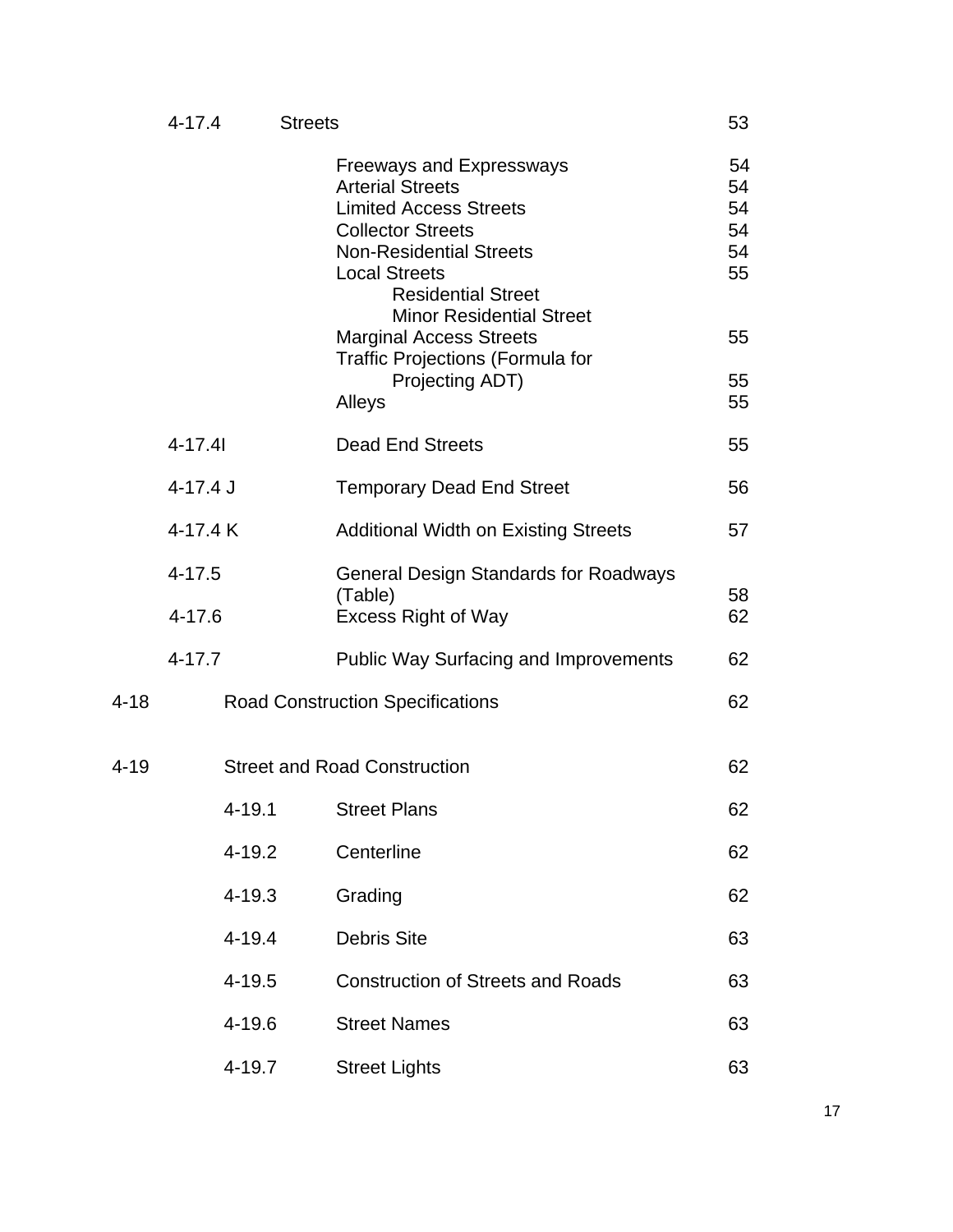| $4 - 20$ | <b>Street Signs and Traffic Control Signs</b>         | 63 |
|----------|-------------------------------------------------------|----|
| $4 - 21$ | Drainage and Storm Sewers                             | 64 |
| $4 - 22$ | <b>Water Facilities</b>                               | 66 |
| $4 - 23$ | Fire Hydrants                                         | 67 |
| $4 - 24$ | <b>Sewage Facilities</b>                              | 67 |
| $4 - 25$ | Connection to the Public Sewer System                 | 67 |
| $4 - 26$ | Floodproofing of Public Sewer System                  | 67 |
| $4 - 27$ | <b>Individual Disposal System Requirements</b>        | 67 |
| $4 - 28$ | <b>Pedestrian Ways</b>                                | 68 |
| $4 - 29$ | <b>Driveways</b>                                      | 68 |
| $4 - 30$ | <b>Cross Drains</b>                                   | 69 |
| $4 - 31$ | <b>Utility Easements</b>                              | 70 |
| $4 - 32$ | <b>Public Uses</b>                                    | 70 |
| $4 - 33$ | <b>Preservation of Natural Features and Amenities</b> | 71 |
| $4 - 34$ | Nonresidential Subdivision                            | 71 |
|          | <b>Article 5 Definitions</b>                          | 73 |
|          | <b>Article 6 General Provisions</b>                   | 83 |
| $6 - 1$  | Area of Jurisdiction                                  | 83 |
| $6 - 2$  | <b>Increased Standards</b>                            | 83 |
| $6 - 3$  | Variances                                             | 83 |
| $6 - 4$  | Amendments                                            | 83 |
| $6-5$    | <b>Enforcement and Penalties for Violations</b>       | 84 |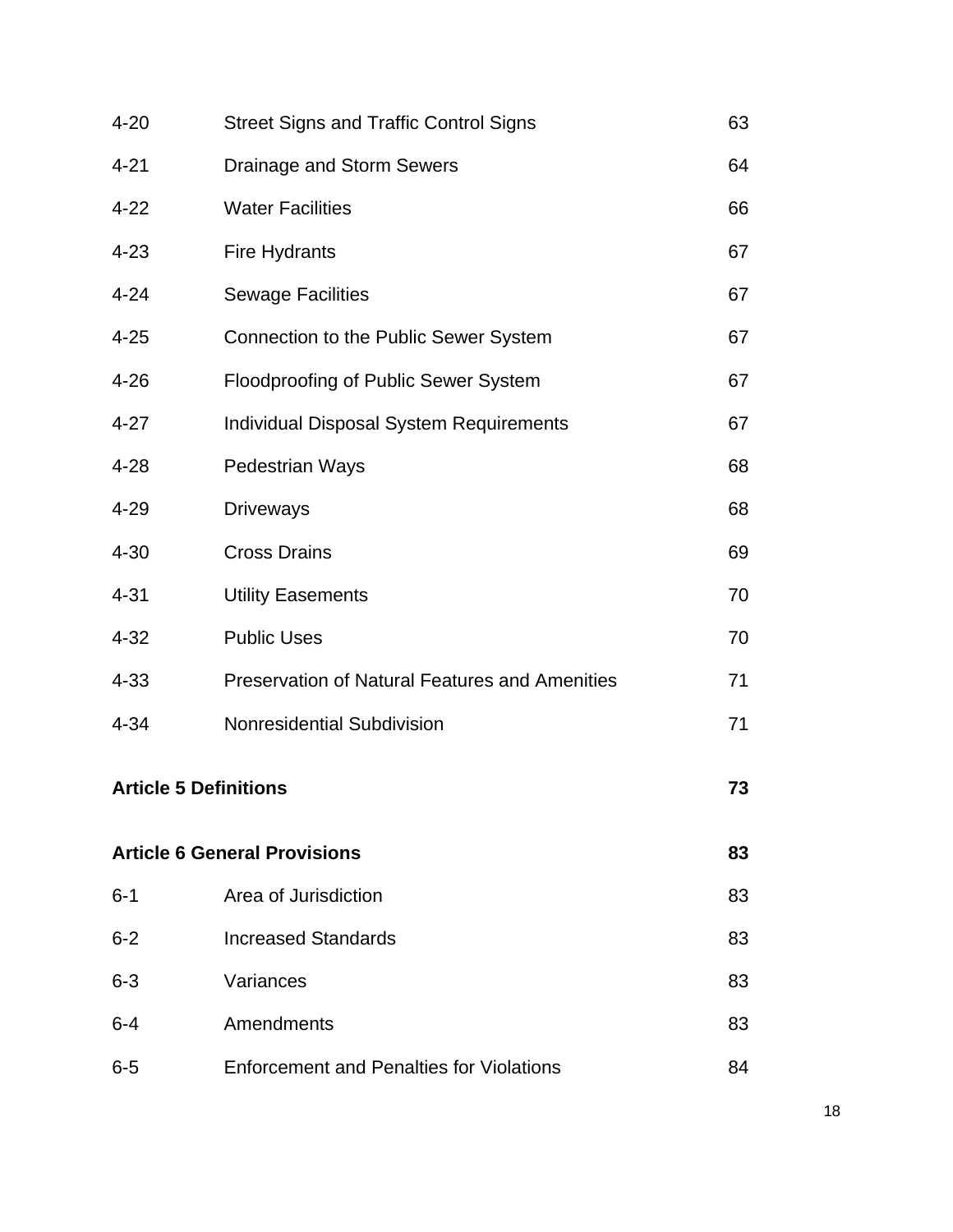| <b>Appendix B</b>                       |                                              |    |
|-----------------------------------------|----------------------------------------------|----|
| <b>Appendix A Required Improvements</b> |                                              |    |
| $6 - 10$                                | Public Hearing, Adoption, and Effective Date | 86 |
| $6-9$                                   | Repealer                                     | 86 |
| $6 - 8$                                 | Severability                                 | 85 |
| $6 - 7$                                 | Fees                                         | 85 |
| $6-6$                                   | <b>Penalties</b>                             | 84 |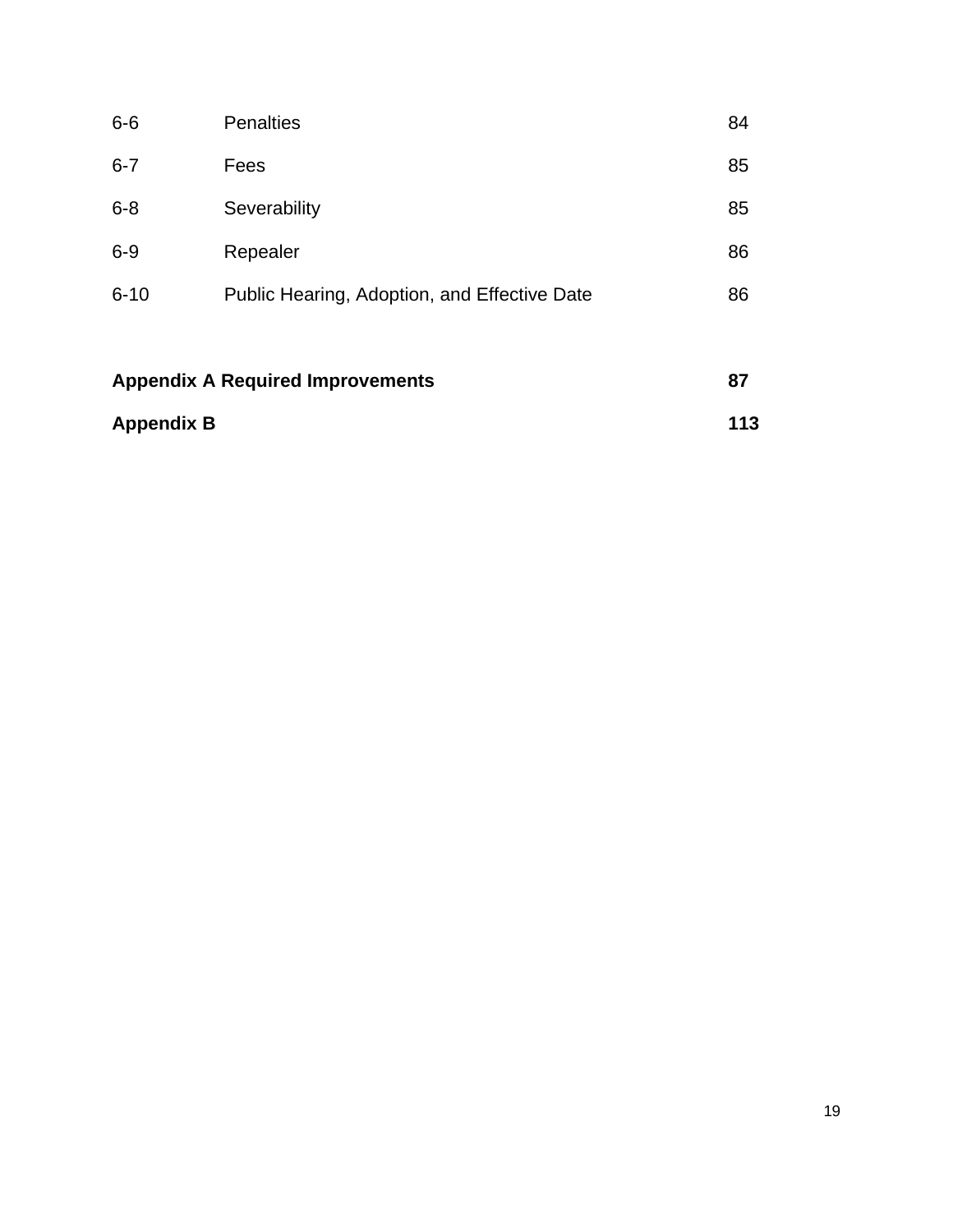# **MINIMUM REGULATIONS**  FOR SUBDIVISION DEVELOPMENT WITHIN THE SPRINGFIELD, TENNESSEE PLANNING REGION

# **ARTICLE I**

# **GENERAL PROVISIONS**

- 1-1 Title These regulations shall hereinafter be known and cited as the Subdivision Regulations of Springfield, Tennessee.
- 1-2 Authority These subdivision regulations are adopted by the Springfield Municipal – Regional Planning Commission (hereinafter referred to as "Planning Commission"), pursuant to the authority and powers granted by Section 13-3-101 through 13-3-102, Tennessee Code Annotated. Having adopted a major street or road plan for the jurisdictional area, and filed a certified copy of the plan with the Robertson County Register of Deeds (hereinafter referred to as "county register"), as required by Section 13-3- 402, Tennessee Code Annotated, and having held a public hearing as indicated in Section 13-3-403 of these regulations, the Planning Commission has fulfilled the requirements set forth in state law as prerequisites to the adoption of these regulations.
- 1-3 Jurisdiction -- These subdivision regulations shall apply to all subdivisions, as herein defined, located within the planning region of Springfield, Tennessee. No land shall be subdivided within the jurisdictional area until the subdivider submits a plat as required by these regulations, obtains Planning Commission approval of the plat, and files the approved plat with the county register.
- 1-4 Purpose and Intent It is hereby declared to be the policy of the Planning Commission to consider the subdivision of land and development of a subdivision plat as subject to the control of the adopted land use, community development plan or growth plan(hereinafter referred to as "land development plan") of the jurisdictional area for orderly, planned, and efficient physical and economical development.

Land to be subdivided shall be of such character that it can be used for building purposes without danger of health, fire, flood, or other menace. Land shall not be subdivided until proper provisions have been made for drainage, water, other public utilities, and for other required public services. The existing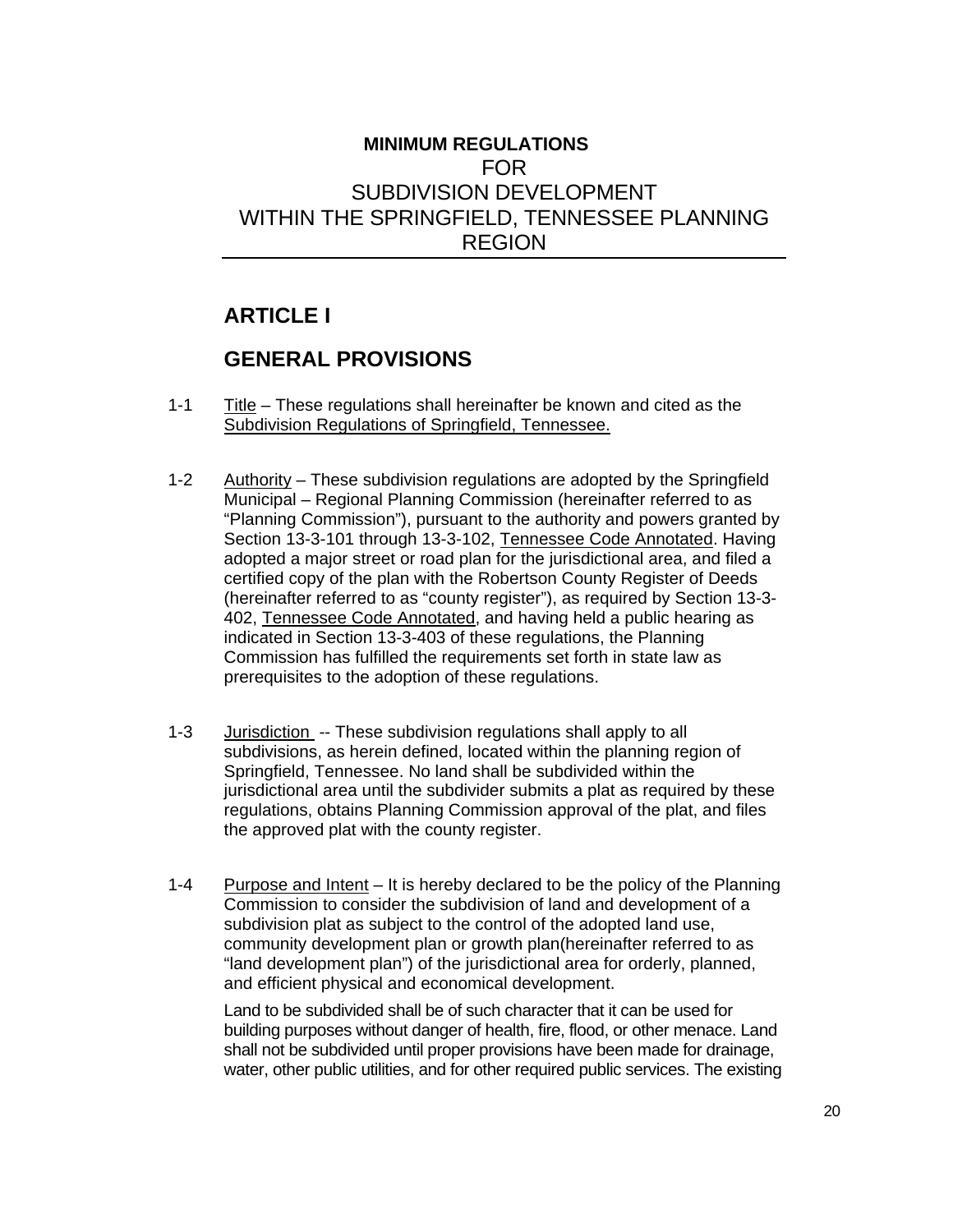and proposed public improvements shall generally conform to and be properly related to the proposals shown in the land development plan.

The regulations herein shall supplement and facilitate the enforcement of the provisions and standards contained in the Springfield Municipal and Regional Zoning Ordinances (hereinafter referred to as "zoning ordinance," as applicable).

These regulations are adopted for the following purposes:

- 1-4.1 To encourage the development of sound, healthy, and economically stable residential, commercial, industrial, and public areas.
- 1-4.2 To guide the development of the jurisdictional area in accordance with the land development plan, considering the suitability of nonresidential and public areas and having regard for the most beneficial land use in such areas.
- 1-4.3 To provide for adequate light, air, and privacy; to secure safety from fire, flood, and other dangers; and to prevent overcrowding of the land and undue congestion of population.
- 1-4.4 To enhance the character and economic stability and encourage the orderly, beneficial development of the jurisdictional area.
- 1-4.5 To conserve the value of land, buildings, and improvements throughout the jurisdictional area and to minimize detrimental conflicts among the uses of land and structures.
- 1-4.6 To guide public and private policy and action providing for transportation, water, sewerage, schools, recreational areas, and other public requirements and facilities.
- 1-4.7 To provide for the most beneficial relationship between the uses of land and buildings and the efficient traffic movement throughout the jurisdictional area.
- 1-4.8 To establish reasonable standards of design and procedures for subdivisions and resubdivisions; to further the orderly layout and use of land; and to insure proper legal descriptions and proper monumenting of land.
- 1-4.9 To insure that public facilities are available and will have a sufficient capacity to serve the proposed subdivision.
- 1-4.10 To prevent the pollution of air, streams, and ponds; to assure the adequacy of drainage facilities; to safeguard the water table; and to preserve the integrity, stability, beauty, and value of the jurisdictional area.
- 1-4.11 To preserve the natural beauty and topography of the jurisdictional area, and to insure appropriate development with regard to these natural features.
- 1-4.12 To provide for open spaces through efficient design and layout of the land, including the use of average density in providing for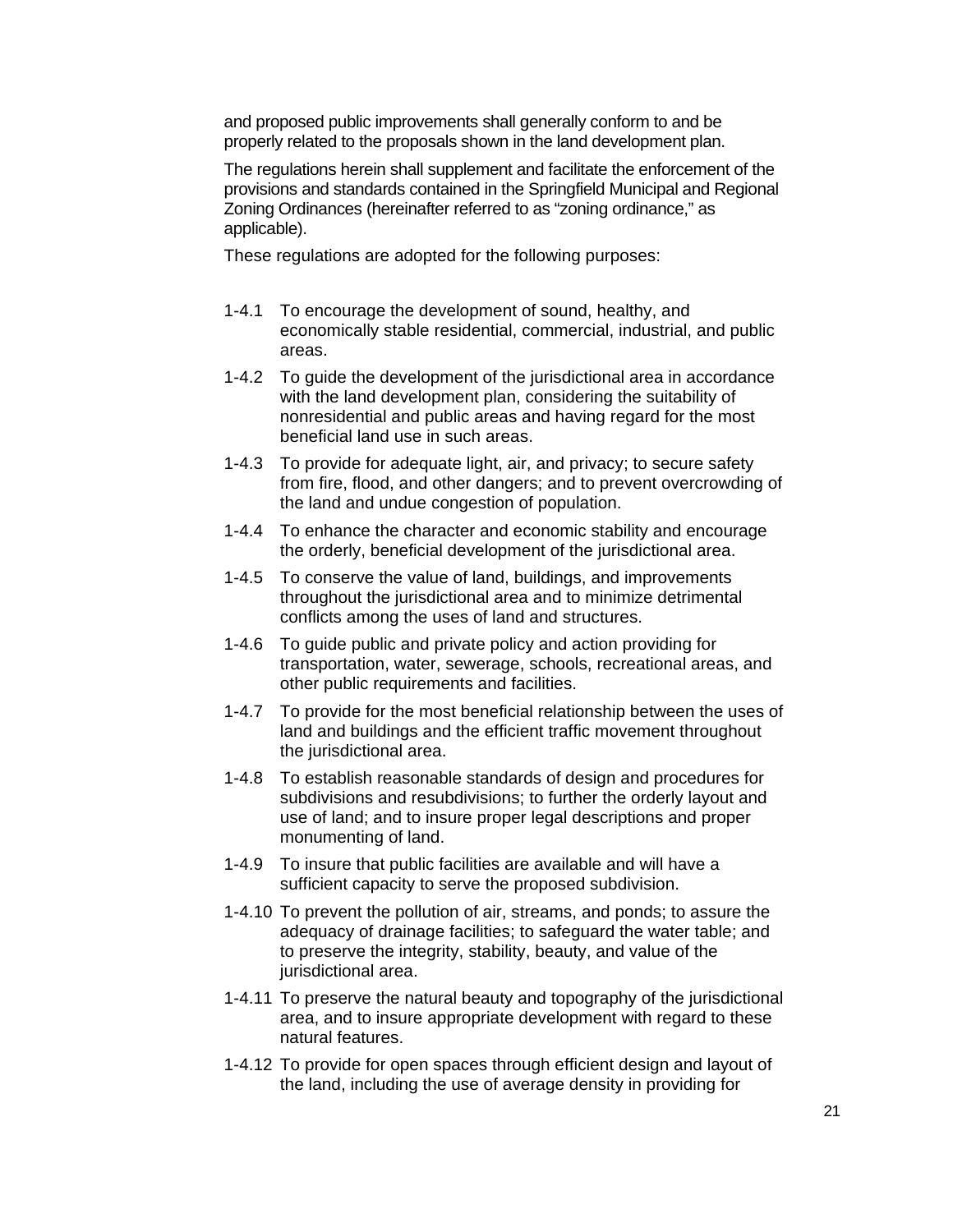minimum width and area of lots, while preserving the density of land as established in any zoning ordinance.

- 1-4.13 To encourage subdivision design which would maximize the conservation of all forms of energy.
- 1-4.14 To coordinate land developments to ensure that future physical growth will be orderly, efficient, and conductive to a minimum outlay of private and public expense in providing services to new growth areas.
- 1-4.15 To minimize fire hazards, to provide for safe, convenient and efficient traffic circulation, and provide for light and air in habitable structures.
- 1-4.16 To provide for the overall harmonious development in conformance to the adopted comprehensive plan.
- 1-4.17 To provide building sites that are designed to minimize damage to life, structures and land from flooding.
- 1-5 Interpretation, Conflict, and Severability
	- 1-5.1 Interpretation These regulations shall be held to be the minimum requirements for the promotion of health, safety, and general welfare.
	- 1-5.2 Conflict with Public and Private Provisions
		- 1-5.2A Public Provisions These regulations are not intended to interfere with, abrogate, or annul any other ordinance, rule or regulation, statute, or other provision of law. Where any provision of these regulations imposes restrictions different from those imposed by any other ordinance, rule, regulation, or other provision of law, whichever provisions are more restrictive or impose higher standards shall control.
		- 1-5.2B Private Provisions These regulations are not intended to abrogate any easement, covenant, or any other private agreement or restriction; provided, that where these restrictions are more restrictive or impose higher standards than such easement, covenant, or other private agreement or restriction, the requirements of these regulations shall govern.

Where any private provision exceeds the standards set forth herein, such shall be considered a private contract between the parties of interest, and as such is beyond the jurisdiction of the Planning Commission.

1-5.3 Severability – If any part or provision of these regulations or application thereof to any person or circumstances is adjudged invalid by any court of competent jurisdiction, such judgement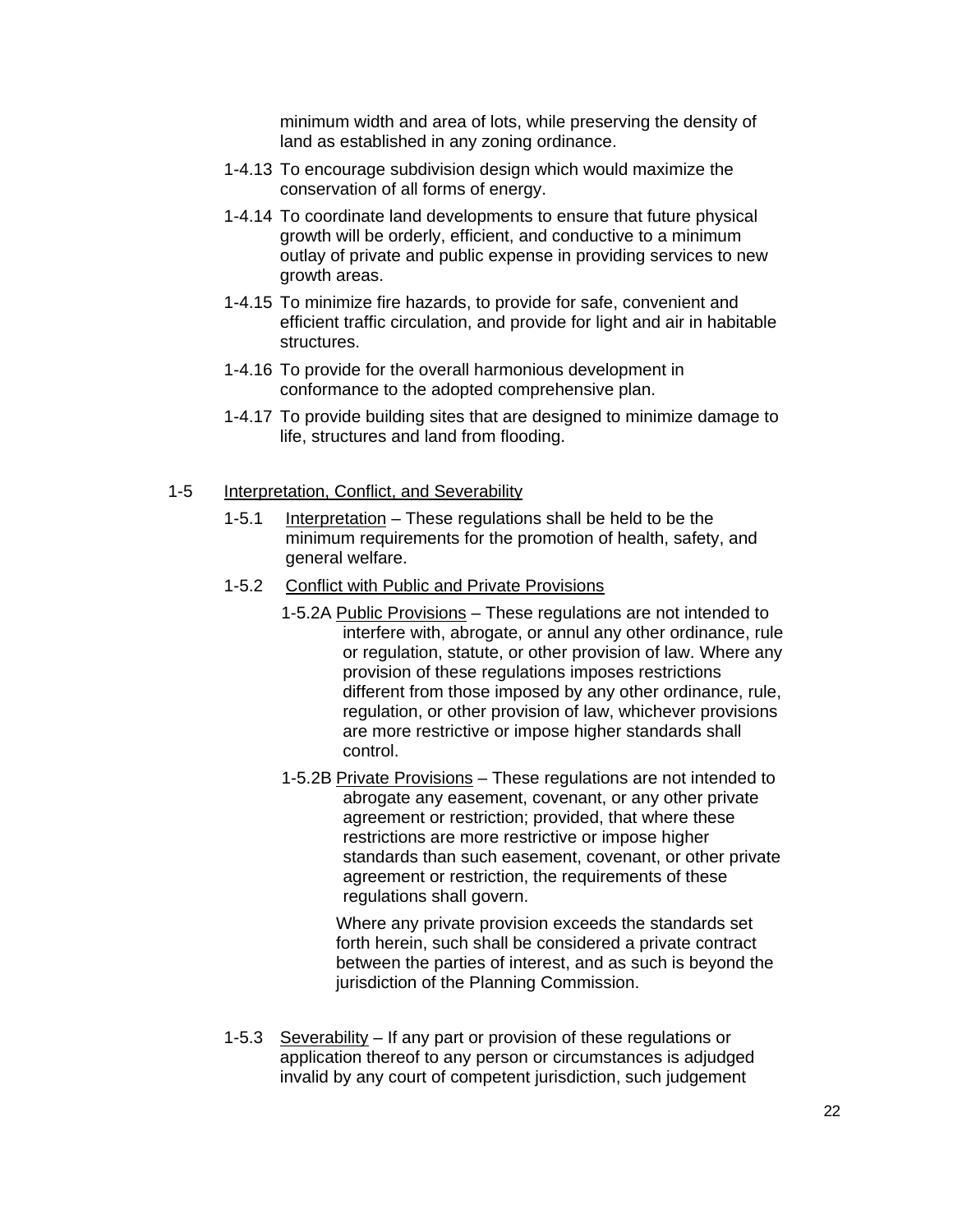shall be confined in its operation to the part, provision, or application directly involved in the controversy in which such judgement shall have been rendered and shall not affect or impair the validity of the remainder of these regulations or the application thereof to other persons or circumstances. The Planning Commission hereby declares that it would have enacted the remainder of these regulations without any such part, provision, or application.

1-6 Saving Provision – These regulations shall not be construed as abating any action not pending under, or by virtue of prior subdivision regulations; or as discontinuing, abating, modifying, or altering any penalty accruing or about to accrue; or as affecting the liability of any person; or as waiving any right of the governing body under any section or provision existing at the time of adoption of these regulations; or as vacating or annulling any rights obtained by any person by lawful action of the governing body, except as expressly provided otherwise in these regulations.

## 1-7 Previously Approved Subdivisions

- 1-7.1 Unexpired Preliminary Approval The approval granted on any plat prior to the effective date of these regulations shall remain in force and effect for the time period stipulated by the regulations under which the approval was first granted.
- 1-7.2 Expired Preliminary Approval In any instance in which the period of preliminary approval shall have passed with some portion of the subdivision not having received final approval, and the applicant wishes an extension of the preliminary approval, the Planning Commission may:
	- 1-7.2A permit the remaining portion of the of the subdivision to be constructed and to receive approval under provisions set forth in the regulations whereby preliminary approval was originally granted, or
	- 1-7.2B stipulate that the plat is null and void and that a new plat be presented subject to the provisions of these regulations.

In making this determination, the Planning Commission shall consider all pertinent facts available to it. The current state and active pursuit of construction and development activities within the subdivision shall be given due consideration in the course of the Planning Commission's deliberation on this question.

## 1-8 Amendments

1-8.1 Enactment – For the purpose of providing for the public health, safety, and general welfare the Planning Commission may from time to time amend these regulations. Before the adoption of any amendment to these regulations, a public hearing thereon shall be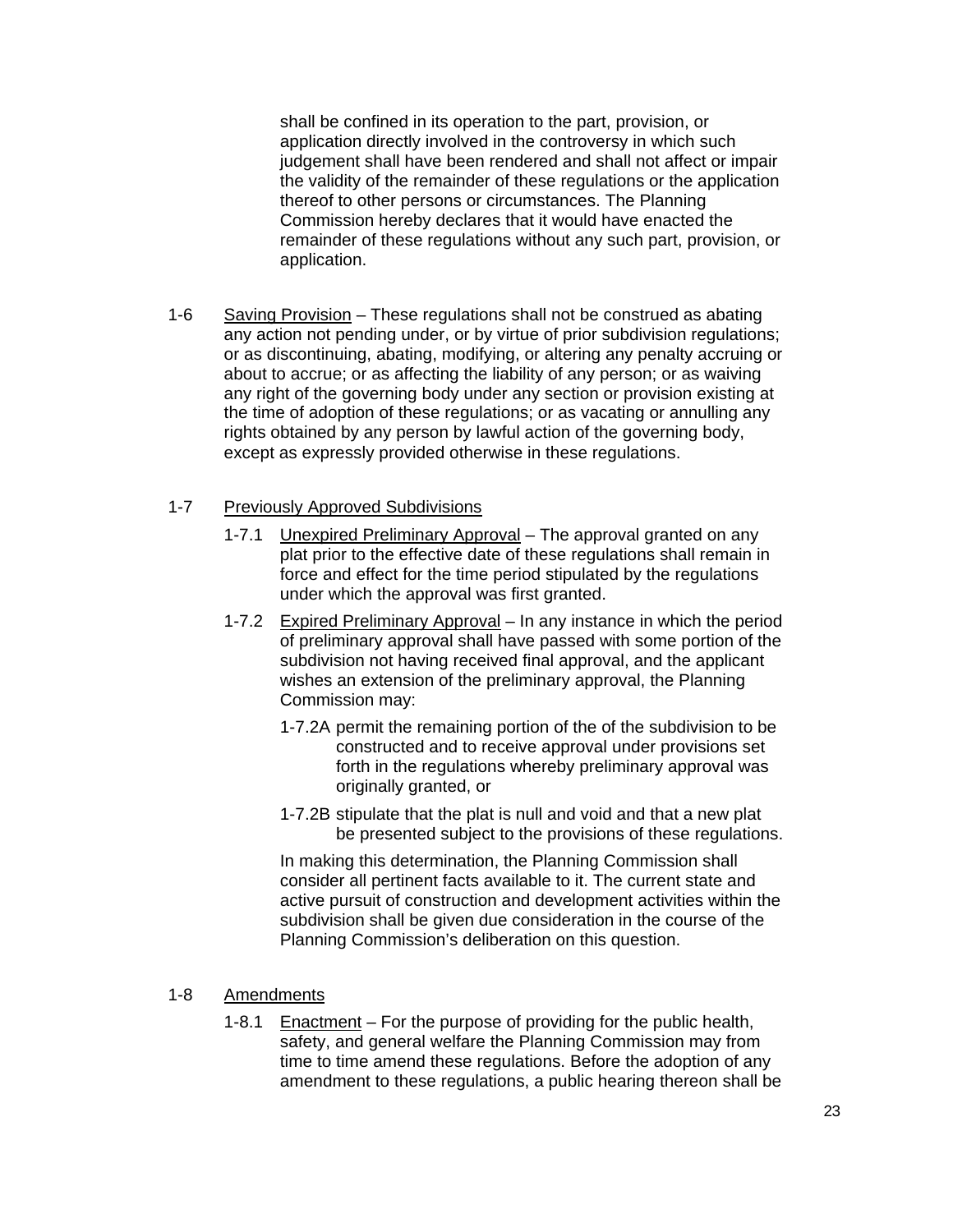held by the Planning Commission as required by Chapter 3, Title 13, Tennessee Code Annotated.

- 1-8.2 Codification and Distribution Subsequent to the adoption of any amendment to these regulations, such amendment shall be incorporated into the text of these regulations in the following manner.
	- 1-8.2 A Replacement pages shall be prepared incorporating the new or changed language. Each such new or replacement page shall have the amendment number and shall be dated so as to indicate the date of the last revision of the page.
	- 1-8.2 B Each adopted amendment shall be numbered consecutively and printed on pages separate from any other amendment and in a manner which fully states any language deleted from these regulations and any language added and the place in the text of each such change.

### 1-9 Resubdivision of Land

- 1-9.1 Procedures for Resubdivision If any change in an approved or recorded subdivision plat would affect the layout of any public street, alley, or road (hereinafter referred to as public way) shown on such plat, or area reserved thereon for public use, or any lot line, or if it would affect any map, plan, or plat legally recorded before the adoption of any subdivision regulations, such amendment shall be approved by the Planning Commission by the same procedure, rules, and regulations as for a subdivision.
- 1-9.2 Procedures for Subdivision Where Future Resubdivision Is Foreseen – Whenever a parcel of land is subdivided and the subdivision plat shows one or more lots containing more than one acre of land or double the minimum required area for any zoning district in which the lot is located, and the Planning Commission has reason to believe that any such lot(s) will be resubdivided into smaller building sites, the Planning Commission may require that the subdivision and development of such parcel of land allow for the future opening of public ways and the ultimate extension of adjacent public ways. The Planning Commission may also require that dedications providing for the future opening and Planning Commission extension of such public ways be indicated on the plat.
- 1-9.3 Conditions Regulation of the subdivision of land and the attachment of reasonable conditions to land subdivision are exercises of valid police power delegated by the state to the Planning Commission. The developer has the duty of compliance with reasonable conditions imposed by the Planning Commission for design, dedication, improvement, and restrictive use of the land so as to provide for the physical and economical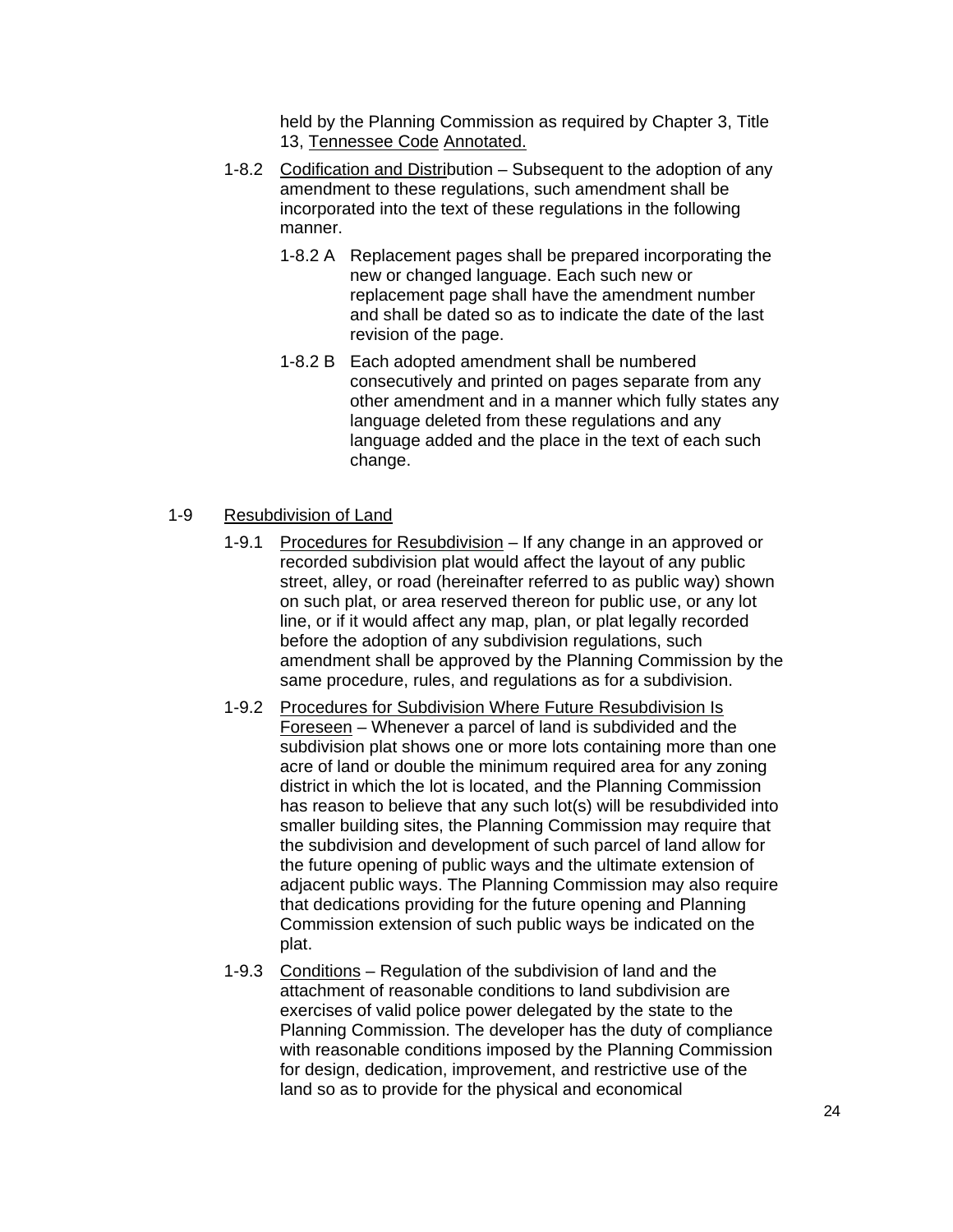development of the jurisdictional area and for the safety and general welfare of future plot owners in the subdivision and of the community at large.

1-10 Vacation of Plats – Any plat or any part of any plat may be vacated by the owner of the premise, at any time before the sale of any lot described therein, by a written instrument, to which a copy of such plat shall be attached, declaring the plat or part of the plat to be vacated. The Planning Commission shall follow the same procedure for approval of such instrument as required for approval of plats. The governing body may reject any such instrument which abridges or destroys any public rights in any of its public uses, improvements, or public ways. Such an instrument shall be executed, acknowledged, or approved, and duly recorded or filed; the instrument shall operate to void the recorded plat and divest all public rights in the public ways and public grounds and all dedications laid out or described in such plat. When any lot or lots have been sold the plat may be vacated in the manner herein provided only if all the owners of lots in such platted area join in the execution of such writing.

## 1-11 Variances

- 1-11.1 General If the Planning Commission finds that extraordinary hardships or practical difficulties may result from strict compliance with these regulations, a variance from these regulations may be granted; provided, such variance shall not have the effect of nullifying the general intent and purpose of these regulations and provided, further, that the Planning Commission shall not recommend variations unless it shall make findings based upon written evidence presented to it in each specific case that:
	- 1-11.1 A the granting of the variance will not be detrimental to the public safety, health, or welfare, or be injurious to other property or improvements in the neighborhood in which the property is located;
	- 1-11.1 B the conditions upon which the request for a variance is based are unique to the property
	- 1-11.1 C because of the particular physical characteristics for which the variance is sought and are not applicable generally to other property; surroundings, shape, or topographical condition of the specific property involved, a particular hardship (not self imposed) to the owner would result, as distinguished from a mere inconvenience, if the strict letter of these regulations were carried out; and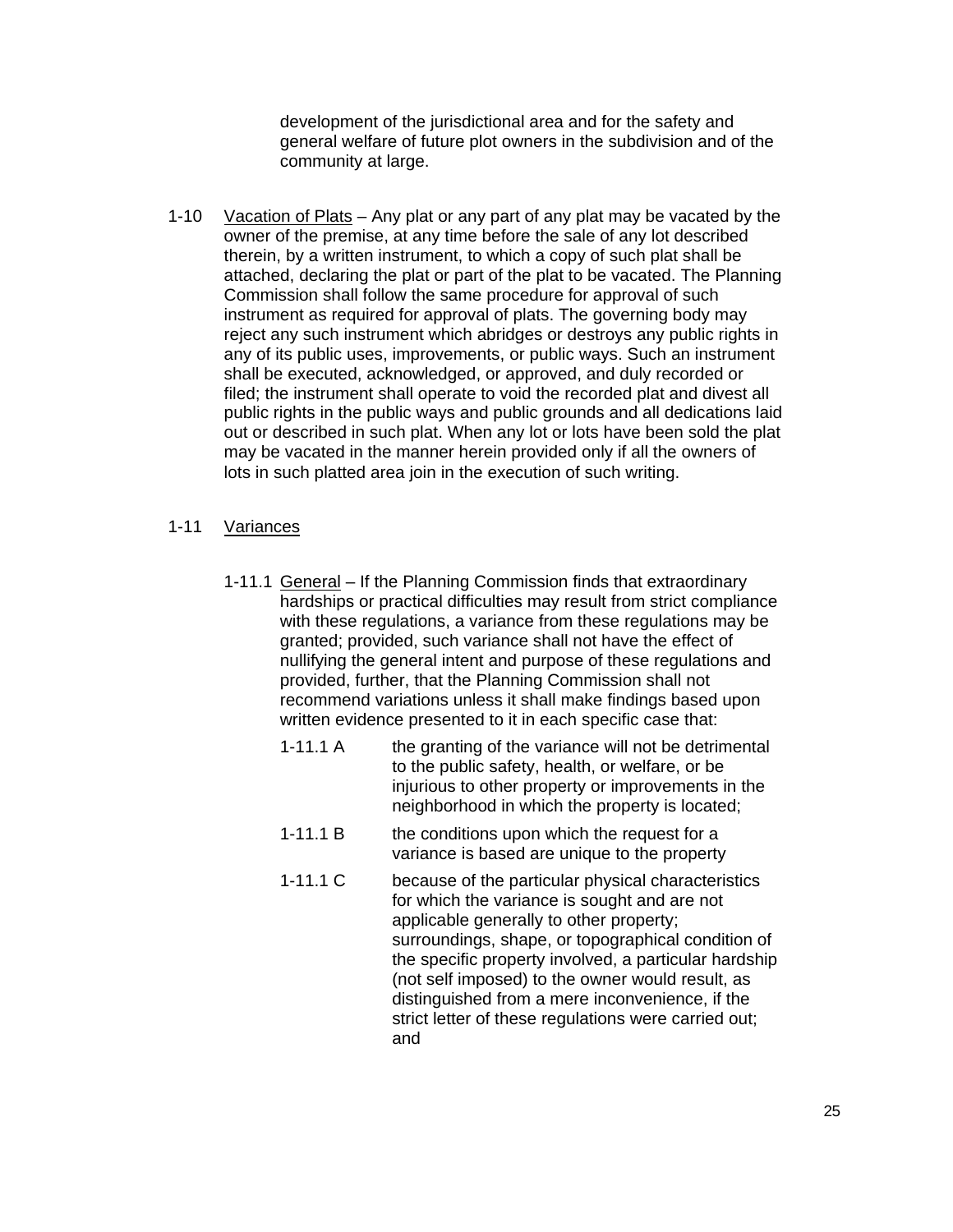1-11.1 D the variance will not in any manner alter the provisions of the land development plan, the major street or road plan, or any zoning ordinance.

Where the Planning Commission concludes that the purpose of these regulations may be specifically served to an equal or greater extent by an alternative proposal, condition, or circumstance, it may approve other variations to these regulations.

- 1-12 Procedures In approving any variation from these regulations the Planning Commission shall state fully in the minutes the grounds for the variation and all of the facts upon which the decision is made.
- 1-13 Conditions In approving variations, the Planning Commission may impose such conditions as in its judgement will secure substantially the objectives, standards and requirements of these regulations.
- 1-14 Increased Standards -- The Planning Commission may require standards above the minimum contained herein whenever it feels the public health, safety and welfare justifies such increases.
- 1-15 Enforcement, Violation, and Penalties.
	- 1-15.1 Authority The enforcement of these regulations and the penalties for the unapproved recording or transfer of land are provided pursuant to Title 13, Tennessee Code Annotated.
	- 1-15.2 Enforcing Officer It shall be the duty of the building inspector or codes official (hereinafter referred to as " the enforcing officer" ) to enforce these regulations and to bring to the attention of legal council any violations or lack of compliance herewith. Furthermore, the Springfield Customer Service Department shall not provide utilities to subdivisions that are in violation of these regulations.
	- 1-15.3 Recording of Plats Pursuant to Sections 13-3-402, and 13-4- 302, Tennessee Code Annotated, no plat of a subdivision of land within the jurisdictional area shall be received or recorded by the county register until the plat has received final approval of the Planning Commission in accordance with these regulations, and such approval has been endorsed in writing on the plat by the Planning Commission secretary. Upon final approval the Director of Community Development of the City of Springfield or his representative shall record the plat in the Robertson County Office of the Register of Deeds upon the payment by the subdivider of any and all fees associated with the plat that are established in these regulations. Recording of the plat shall occur within ten (10) days of collecting all fees and the final certification of all required approving authorities.
	- 1-15.4 Use of Unapproved Plats Pursuant to Sections 13-3-410 and 13- 4-306 Tennessee Code Annotated, no owner or agent of the owner of any land shall convey such land contrary to the provisions stated therein.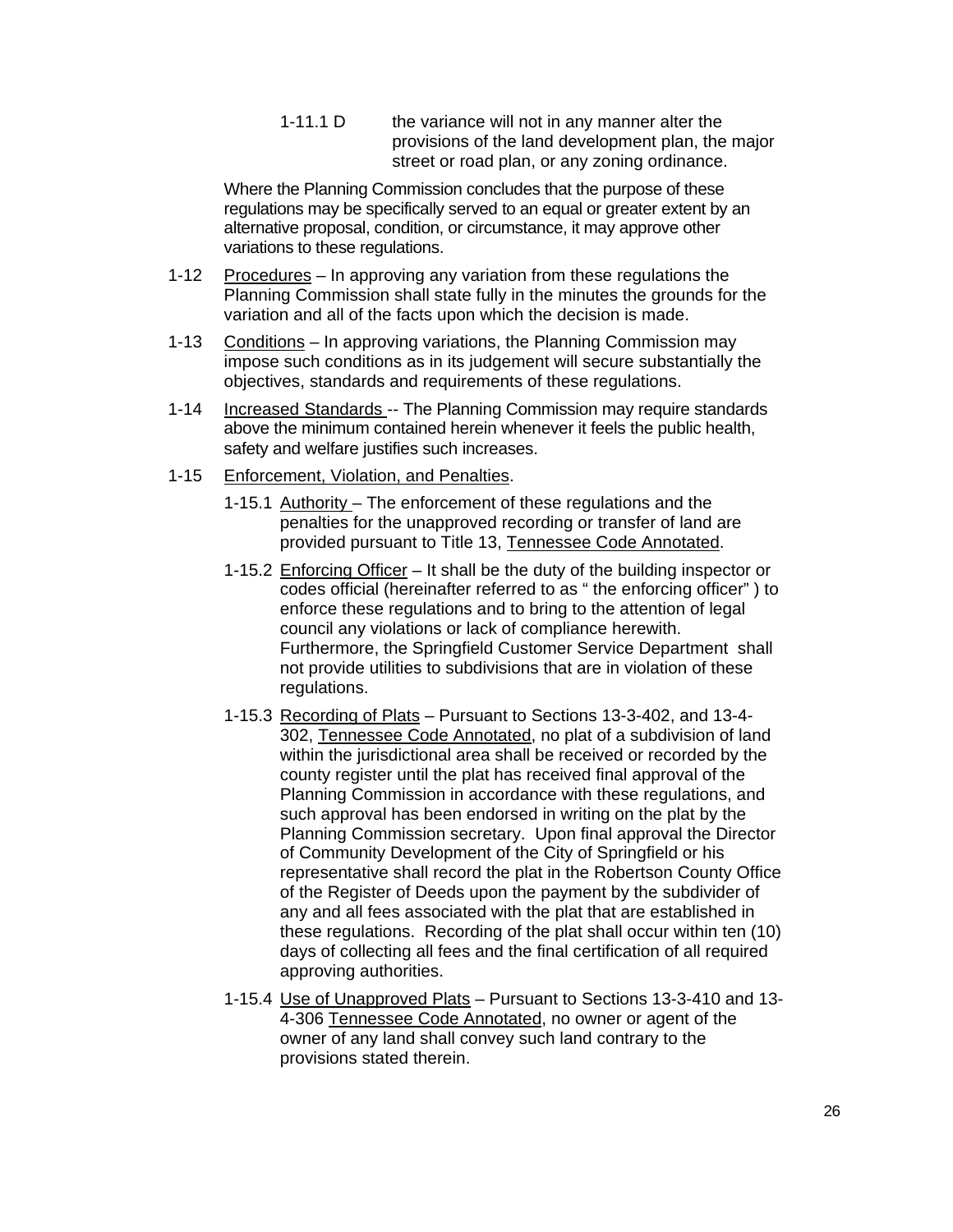- 1-15.5 Acceptance of Streets and Utilities Pursuant to Sections 13-3- 411 and 13-4-307, Tennessee Code Annotated, the governing body shall not nor shall any public authority accept, lay out, open, improve, grade, pave, or light any public way, lay or authorize the laying of water mains or sewers, or construct or authorize the construction of other facilities or utilities in any public way located within the jurisdictional area unless such street corresponds in its location and lines to a way shown on a preliminary subdivision plat approved by the Planning Commission or on a street adopted by the Planning Commission as provided in Section 13-4-303 and Section 13-3-403, Tennessee Code Annotated.
- 1-15.6 Override However, the governing body may override the Planning Commission as provided in Title 13, Tennessee Code Annotated. In case of any state highway constructed or to be constructed within the jurisdictional area with state funds as a part of the state highway system, the submission to the Planning Commission shall be by the Tennessee Commissioner of Transportation, who shall have the power to overrule the disapproval of the Planning Commission.
- 1-16 Access to Lots by Public Way or Private Easement Pursuant to Sections 13-3-411 and 13-4-308, Tennessee Code Annotated, no building permit shall be issued and no building or structure shall be erected on any lot within the jurisdictional area, unless the public way giving access to the lot upon which the building or structure is proposed to be placed shall have been accepted or opened or shall have been otherwise received the legal status of a public way as provided by law; provided, that the provisions of this section relating to access shall not apply to subdivisions of property zoned commercial or industrial and that no building permit shall be withheld in such cases of noncompliance with this section.

Provided, further, that when a permanent easement to a public way is used as access to a lot or tract of land having been or being separated by deed or plat from other property, such easement shall be at least fifty (50) feet in width from and after the time of adoption of these regulations and shall not be used to provide access to more than one lot or tract of land.

The above section shall not be construed to prohibit the development of buildings on lots or tracts with permanent access provided by private ways when such development is in the form of condominium ownership of such private improvements which have been approved by the Planning Commission and will be in private ownership and control in perpetuity.

- 1-17 Penalties for Violations
	- 1-17.1 Recording of Unapproved Plats Any county register receiving, filing, or recording a plat of a subdivision in violation of Section 1- 15.3 of these regulations shall be deemed guilty of a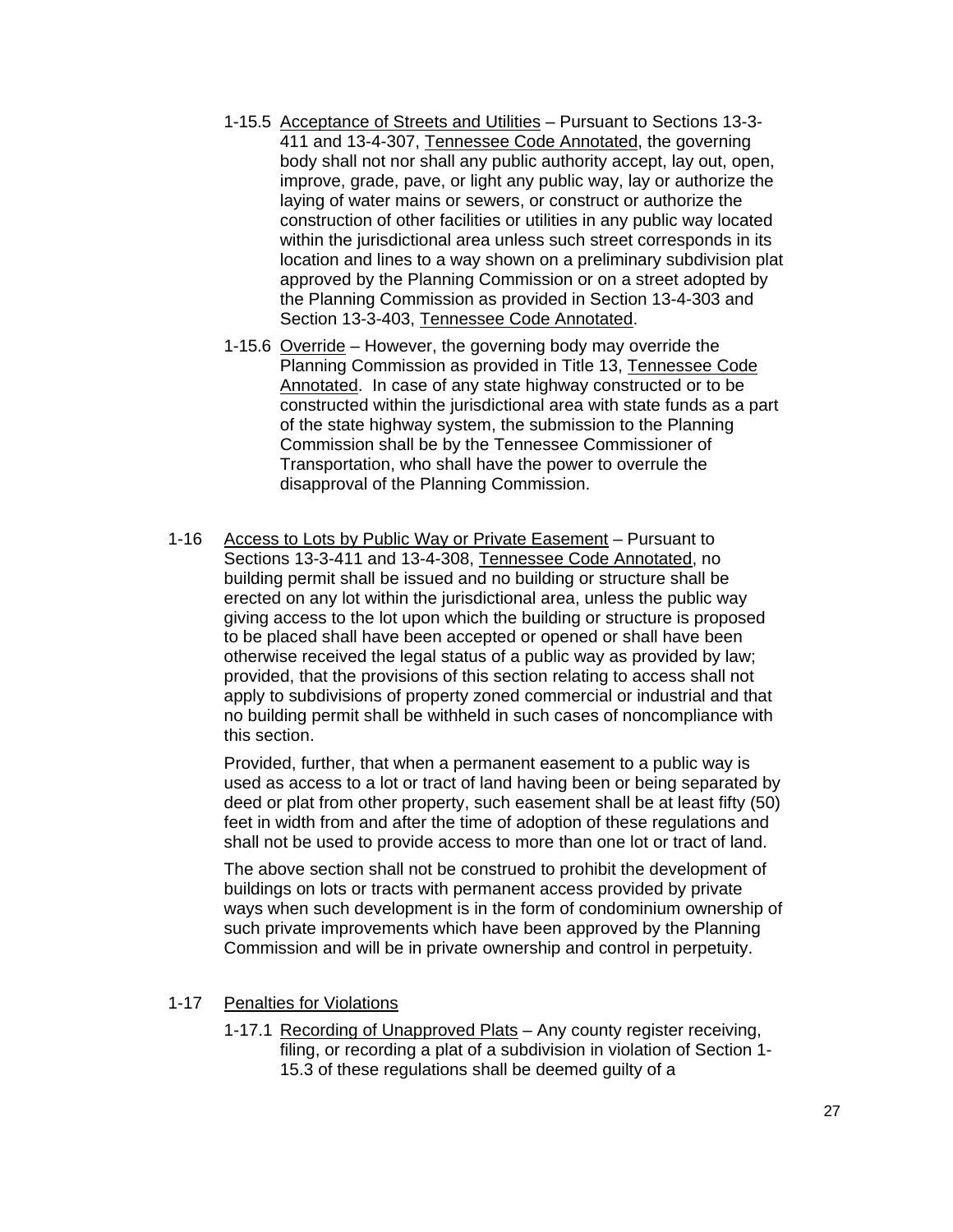misdemeanor, punishable as other misdemeanors as provided by law.

- 1-17.2 Use of Unapproved Plats Any owner or agent of the owner of any land who transfers land by means of an unapproved plat shall be deemed guilty of a misdemeanor, punishable as provided by law.
- 1-17.3 Transfer or Sale of Land Section 13-3-410 and Section 13-4- 306, Tennessee Code Annotated provides that whoever being the owner, or agent of the owner, of any land, transfers or sells or agrees to sell or negotiates to sell such land by reference to or exhibition of or by other use of a plat of subdivision of such land without having submitted a plat of such subdivision to the Planning Commission and obtained its approval and the certification of the other approving authorities as required before such plat is recorded in the office of the appropriate county register, shall be deemed guilty of a misdemeanor, punishable as other misdemeanors as provided by law; and the description by metes and bounds in the instrument of transfer or other document used in the process of selling or transferring shall not exempt the transaction from such penalties. The municipality, through its solicitor or their official designated by its chief legislative body and/or the county attorney or other officials designated by the County Commission, may enjoin such transfer or sale or agreement by action or injunction.
- 1-17.4 Erection of Structures Any building or structure erected in violation of the subdivision regulations shall be deemed an unlawful building or structure, and the City Attorney or other official designated by the chief legislative body may bring action to enjoin such erection or cause it to be vacated or removed as provided in 13-3-411 and section 13-4-308, Tennessee Code Annotated.
- 1-17.5 Civil Enforcement Appropriate actions and proceedings may be taken in equity to prevent any violation of these regulations, to prevent unlawful construction, to recover damages; to restrain, correct, or abate a violation, or to prevent illegal occupancy of a building, structure, or premises; these remedies shall be in addition to the penalties described in Section 1-17.3 of these regulations.
- 1-17.6 Repeal of Previous Regulations Upon the adoption and effective date of these regulations, the Subdivision Regulations of Springfield, Tennessee adopted February 16, 1984, as amended, are hereby repealed.

## 1-18 Administration

It shall be the duty of the Director of Planning designated by the City of Springfield Tennessee to administer and establish the procedures for the proper implementation of these regulations.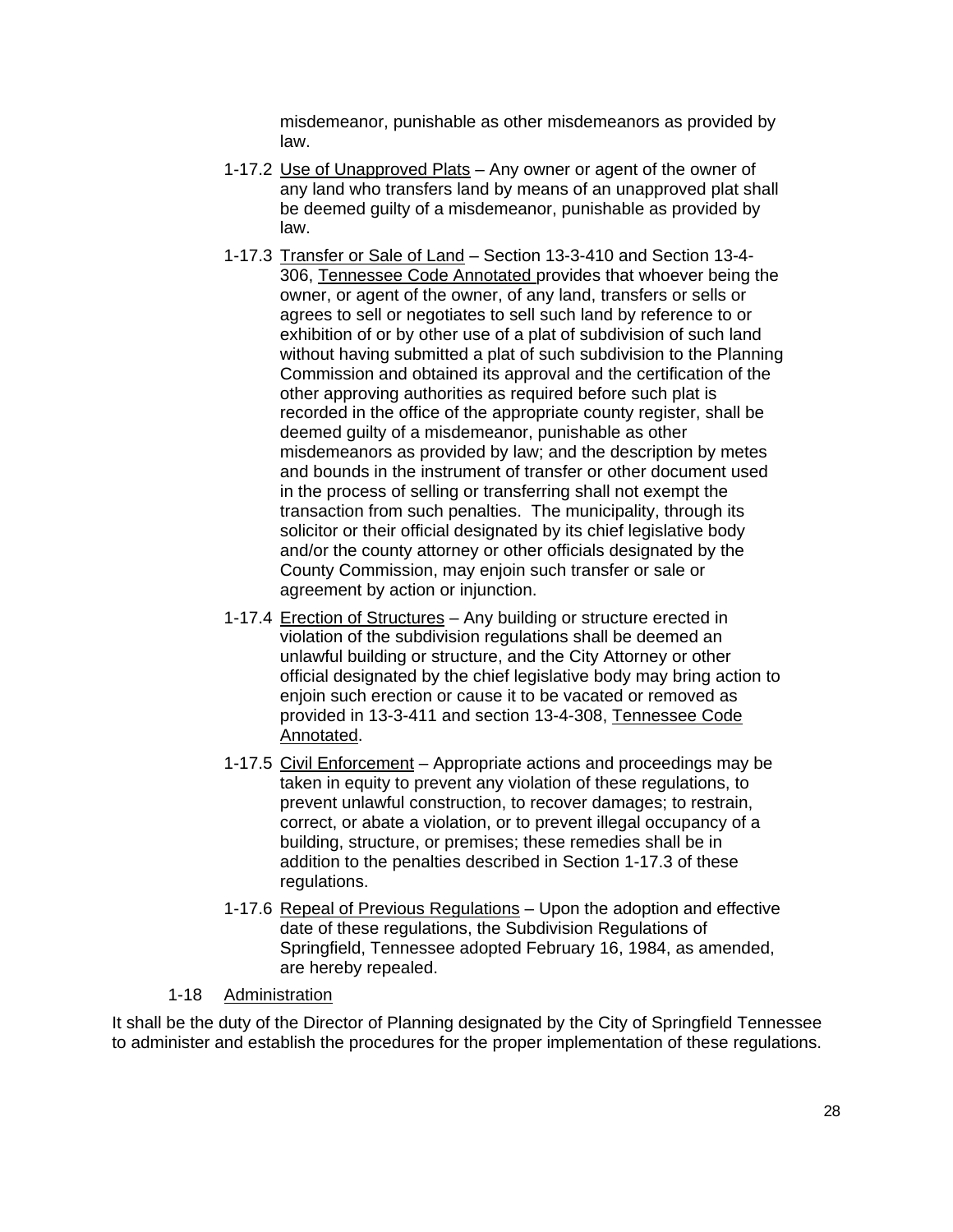# *ARTICLE 2*

# PROCEDURES FOR PLAT APPROVAL

2-1 GENERAL In order to secure review and approval of proposed subdivisions by the Planning Commission, any owner of land lying within the City of Springfield, Tennessee, or its Planning Region, wishing to subdivide such land, shall prior to making any improvements or installations follow certain procedures as described below.

The review and approval of a Subdivision Plat consists of three separate steps:

- (1). The initial step is optional and allows for submittal of a Concept Plan or sketch plat and informational consultations with the planning staff.
- (2). The second step involves the preparation and submission to the Planning Commission of a Preliminary Plat of the proposed subdivision.
- (3). Step three is the preparation and submission to the Planning Commission of a Final Plat and Construction Plans together with required certificates. This Final Plat becomes the instrument to be recorded in the County Register's Office when duly signed by the Secretary of the Planning Commission.

The only exceptions to these steps are minor subdivisions of five (5) or fewer lots that do not involve the construction or opening of new streets, water or sewer facilities, or other utilities. These subdivisions may be reviewed for approval by the Planning Commission in the form of a Final Plat.

For the purpose of these regulations, the date of the regular meeting of the Planning Commission at which consideration of approval for a subdivision plat shall constitute the date of official submittal. The statutory period of sixty (60) days as stipulated in Tennessee Code Annotated required for formal approval or disapproval of the plat shall commence at this meeting.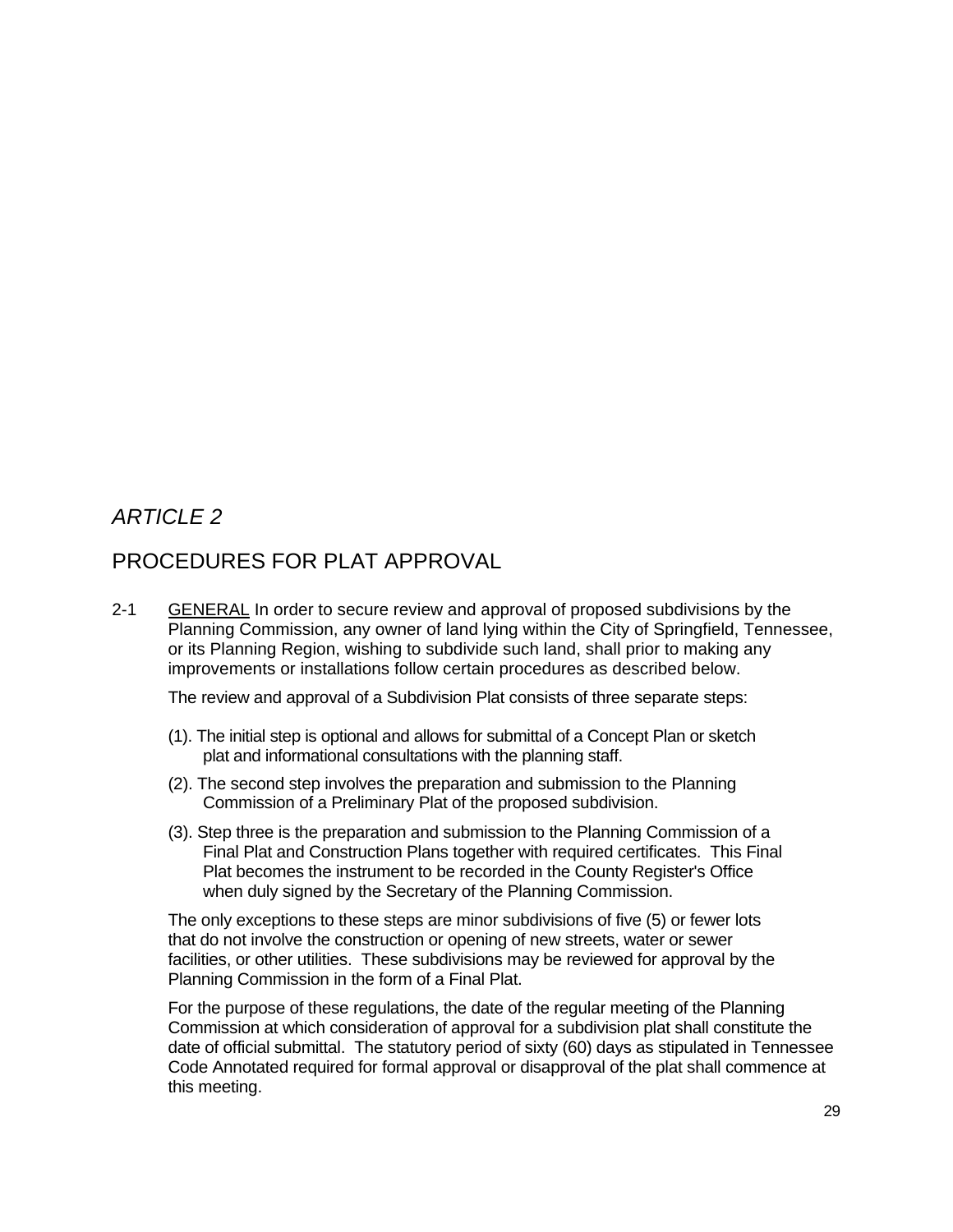(4). The Subdivider shall, at time of submission of the preliminary plat , pay a review fee as set by the Board of Mayor and Aldermen. Additional fees may be charged to cover the expenses, if required, for making prints of the original plat for distribution to the appropriate official for review.

- 2-2 CLASSIFICATION OF SUBDIVISIONS REVIEW- The Planning Commission shall classify each subdivision proposal as either major or minor as defined herein.
	- 2-2.1 Review Procedure The subdivider shall follow the procedure described below in order to secure plat approval.
		- 2-2.1 A Minor Subdivision
			- (1) Preapplication conference with the enforcement officer including submittal of a scale drawing or survey of the proposed subdivision for preliminary discussion and review.
			- (2) Submittal of a final plat prepared in accordance with the specifications in Section 2-3.5, herein, for approval by the Planning Commission.
		- *2-2.1 B Major Subdivision* 
			- (1) Preapplication conference with the enforcement officer and/or staff assistant to the Planning Commission, generally including a sketch plat, and discussion of the proposed area to be subdivided.
			- (2) Submittal of the preliminary plat, prepared in accordance with Section 2-3.3, herein for Planning Commission approval.
			- (3) Securing of approval from other public agencies.
			- (4) Submittal of the final subdivision plat, prepared in accordance with Section 2-3.5, herein for Planning Commission approval.
	- 2-2.2 Policy on Flood-Prone Areas In determining the appropriateness of land subdivision at any site containing a flood-prone area, the Planning Commission or appropriate Department of the City, in reviewing any plat, shall consider the policy and purpose set forth in Section 1- 4 of these regulations and, additionally consider:
		- 2-2.2 A the danger to life and property due to the increased flood heights or velocities, either potential or actual, caused by subdivision fill, roads, and intended uses;
		- 2-2.2 B the danger that intended uses or improvements may be swept onto other lands or downstream to the injury of others;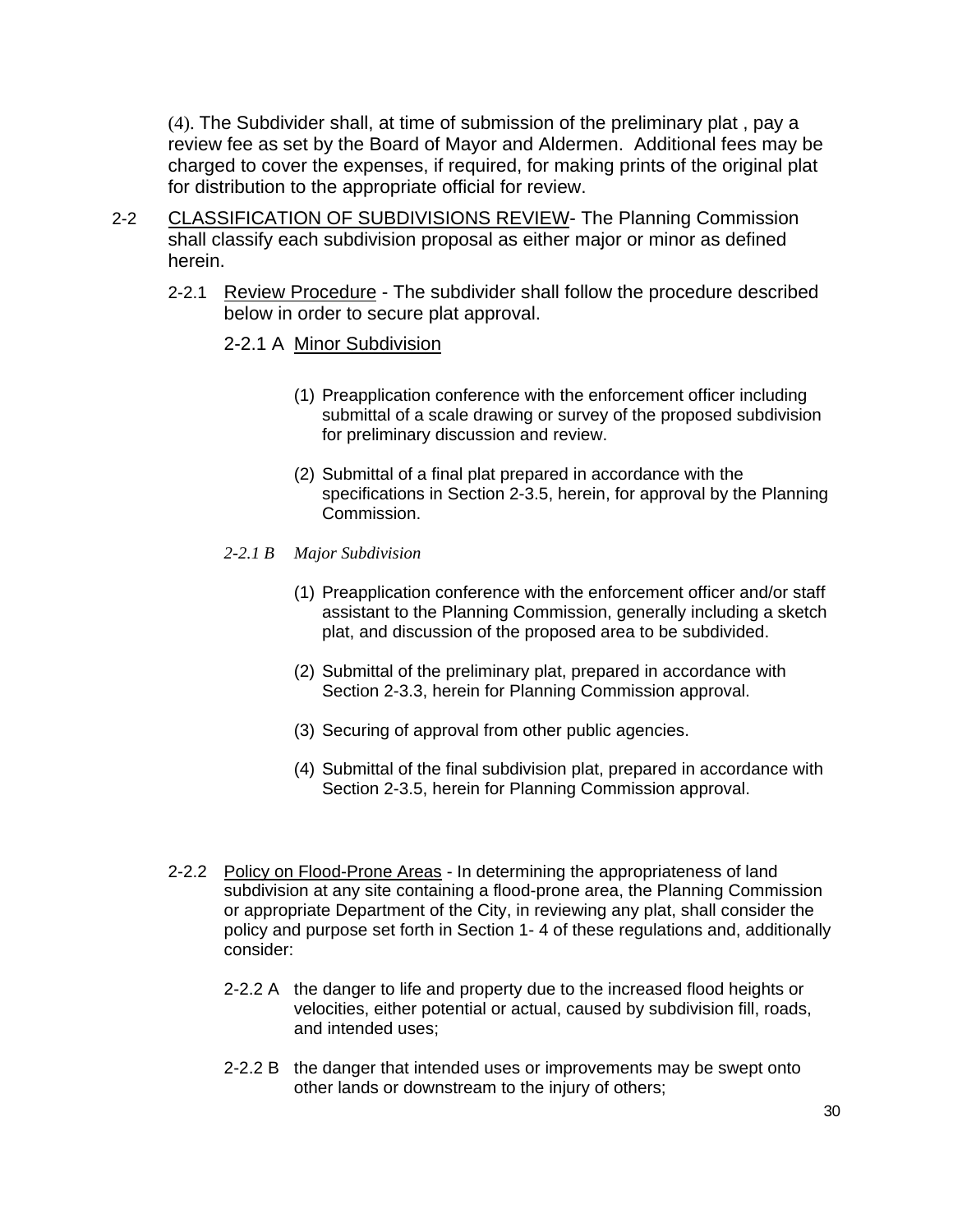- 2-2.2 C the adequacy of proposed water supply, sanitation, and drainage systems, and the ability of these systems to function under flood conditions;
- 2-2.2 D the susceptibility of the proposed facility and its contents to flood damage and the effect of such damage upon the individual owner;
- 2-2.2 E the importance of the services provided by the proposed facility to the community at large;
- 2-2.2 F the requirements of the subdivision for a waterfront location;
- 2-2.2 G the availability of alternative locations not subject to flooding for the proposed subdivision and land uses;
- 2-2.2 H the compatibility of the proposed uses with existing development or development anticipated in the foreseeable future;
- 2-2.2 I the relationship of the proposed subdivision to the land development plan and the floodplain management program for the area;
- 2-2.2 J the safety of access to the property for emergency vehicles in times of flood;
- 2-2.2 K the expected heights, duration velocity, rate of rise, and sediment transport of the floodwaters expected at the site;
- 2-2.2 L the costs of providing governmental services during and after flood conditions, including maintenance and repair of public utilities and facilities such as sewer, gas, electrical, and water systems, public ways, and bridges; and
- 2-2.2 M the effect of the proposed subdivision upon the governing body's participation in the National Flood Insurance Program, if such governing body is, or elects to be, in the program.

No subdivision or part thereof shall be approved by the Planning Commission if proposed subdivision levees, fills, structures, or other features will individually or collectively, increase flood flows, heights, duration, or damages. The regulatory limits (the one hundred-year flood level) shall be determined from the latest approved flood study for the jurisdictional area, and any subsequent revisions thereto. Specific engineering studies are to be formulated by the developer in those areas in which flood data are not currently available, if deemed necessary by the Planning Commission.

In any instance in which the Planning Commission determines that a proposed subdivision may affect the flood height, velocity, or duration in any flood-prone area outside its jurisdiction, the commission shall take all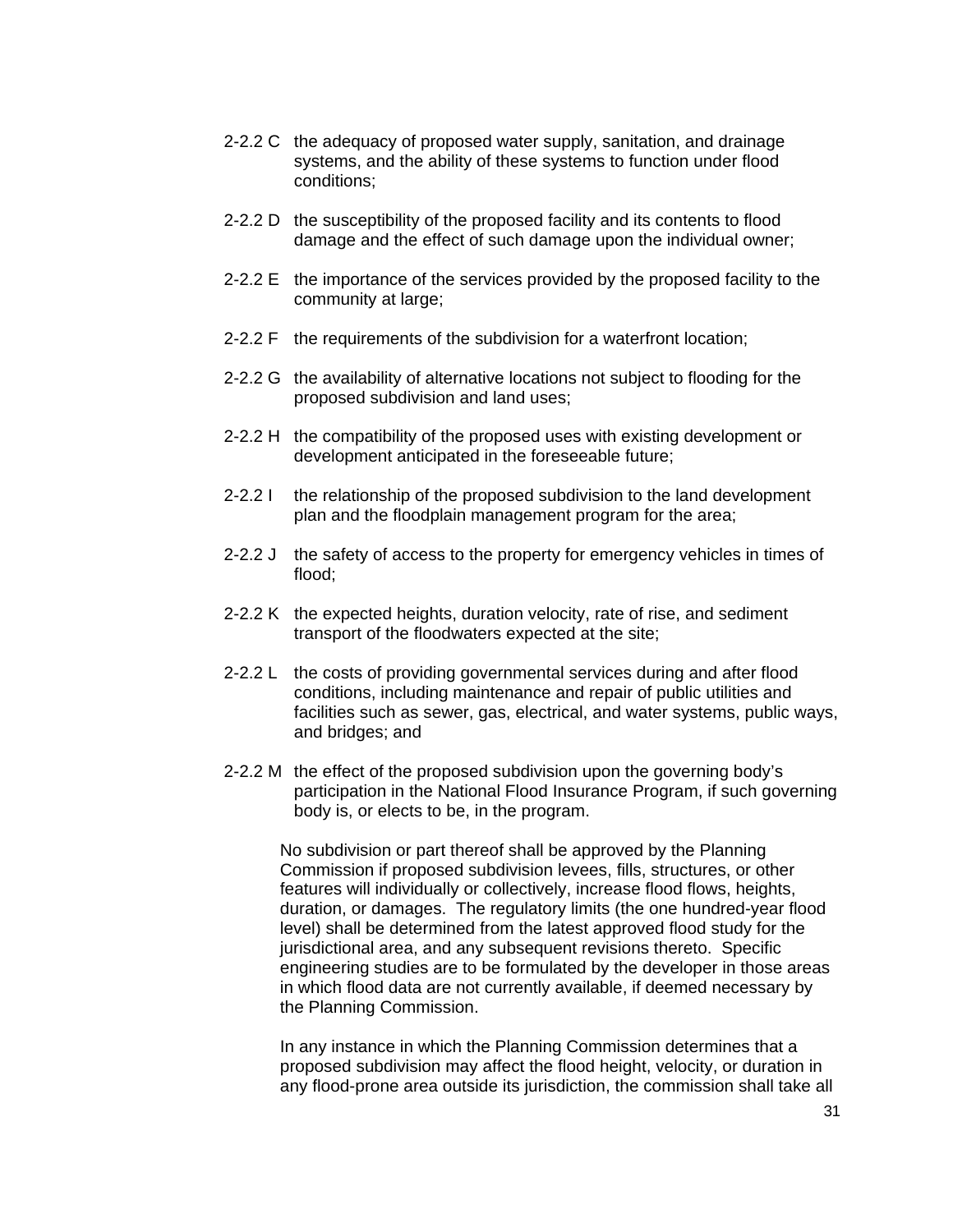actions necessary and proper to ensure the coordinated review of the development with the appropriate governmental agencies of the affected area.

In approving plans for subdivision of land containing flood-prone areas, the Planning Commission shall ensure that development will proceed in such a way that property lying within any floodway, as defined by these regulations, will be maintained in a manner as prescribed by any zoning ordinance. The Planning Commission shall also ensure that development within any floodway fringe area (within the one hundred-year flood level) will be protected adequately against potential flood hazards by the methods prescribed in Article IV of these regulations.

The Planning Commission shall disapprove the subdivision of any land containing a flood-prone area when the Commission determines that subdivision plans are not consistent with the policy stated in this section.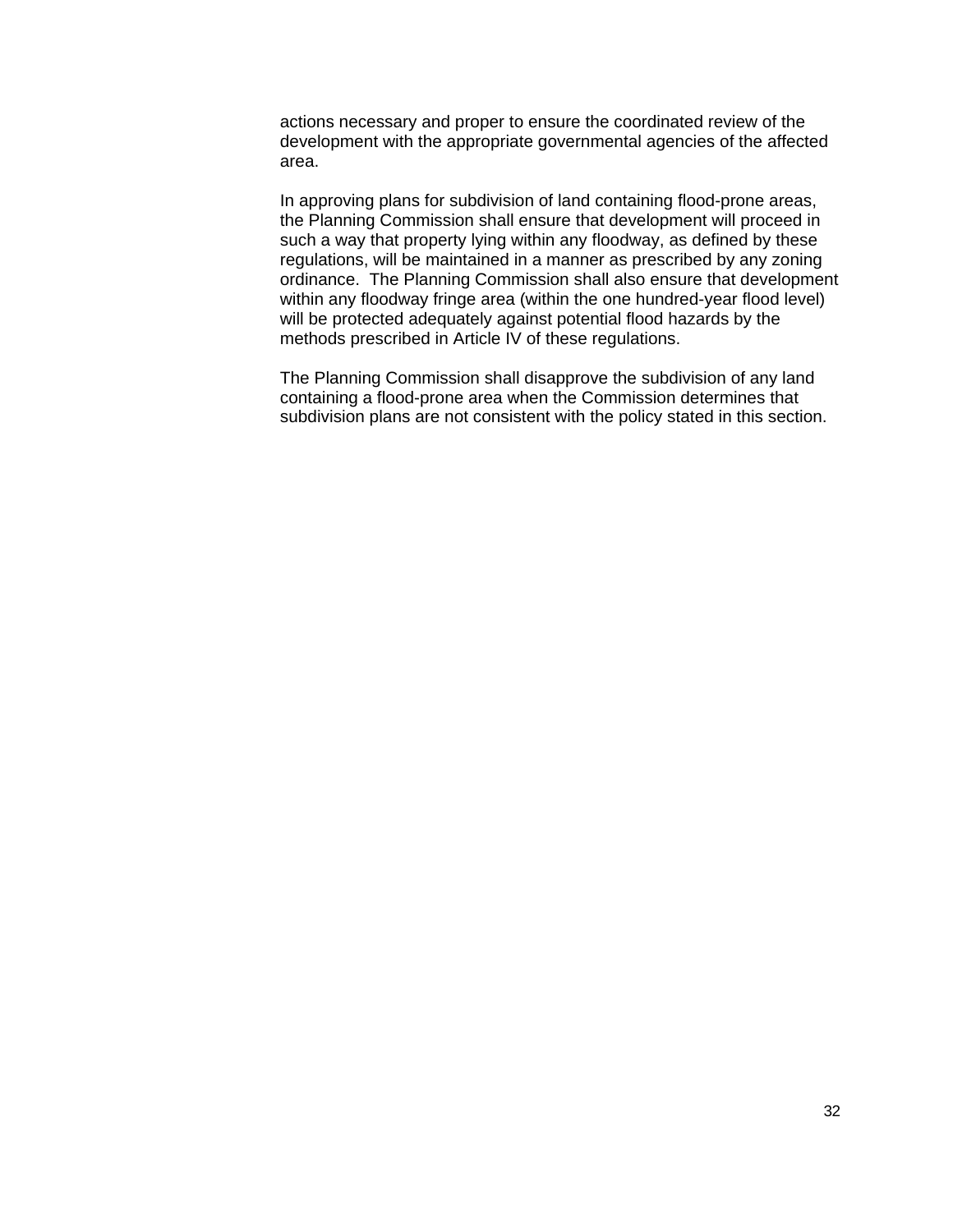## 2-3 PLAN SUBMISSIONS

## 2-3.1 Concept Plan Submission –(Optional)

The subdivider may visit the planning offices and discuss the effects of the official planning literature as well as general design standards, zoning and other related matters that might affect the proposed subdivision. In addition, the subdivider may submit pre-application plans and data for review, advice and assistance by the Planning Commission, City staff, County Highway Superintendent, Health Department or appropriate utility agency. Such professional assistance at this early stage may save time and prevent costly revisions in making formal application for plat approval. After discussing the options for development with the City staff, the subdivider shall submit eight (8) paper copies of the plat to the Planning Department for departmental distribution. The concept plan may also be submitted to the Planning Commission for approval. A preliminary plat and set of construction plans can be prepared and approved based on the concept plan within two years of its approval.

## 2-3.2 Concept Plan Content

The Concept Plan should show the entire tract and contain the following:

- 2-3.2 A The location of the proposed subdivision in relation to the neighborhood in which it is located;
- 2-3.2 B A simple plan showing general layout of lots and streets, major drainageways and other features relevant to existing conditions on the site and adjoining street system;
- 2-3.2 C General subdivision data including land characteristics, proposed community facilities, existing utilities, proposed subdivider-installed utilities, typical building sites, street widths, and contours where necessary.

## 2-3.3 Preliminary Plat Submission

The purpose of the Preliminary Plat is to safeguard the subdivider from unnecessary loss of time and expense of preparing a Subdivision Plat, which does not conform to the specifications of the minimum standards for subdivision development. Public agencies having jurisdiction will review the Preliminary Plat regarding matters within their jurisdiction.

2-3.3 A The subdivider shall submit to the Planning staff eight (8) copies of the Preliminary Plat, signed, dated and stamped by the design professionals for distribution to reviewing agencies as determined by the location of the site. The appropriate copies must be stamped by the design professional responsible for the work.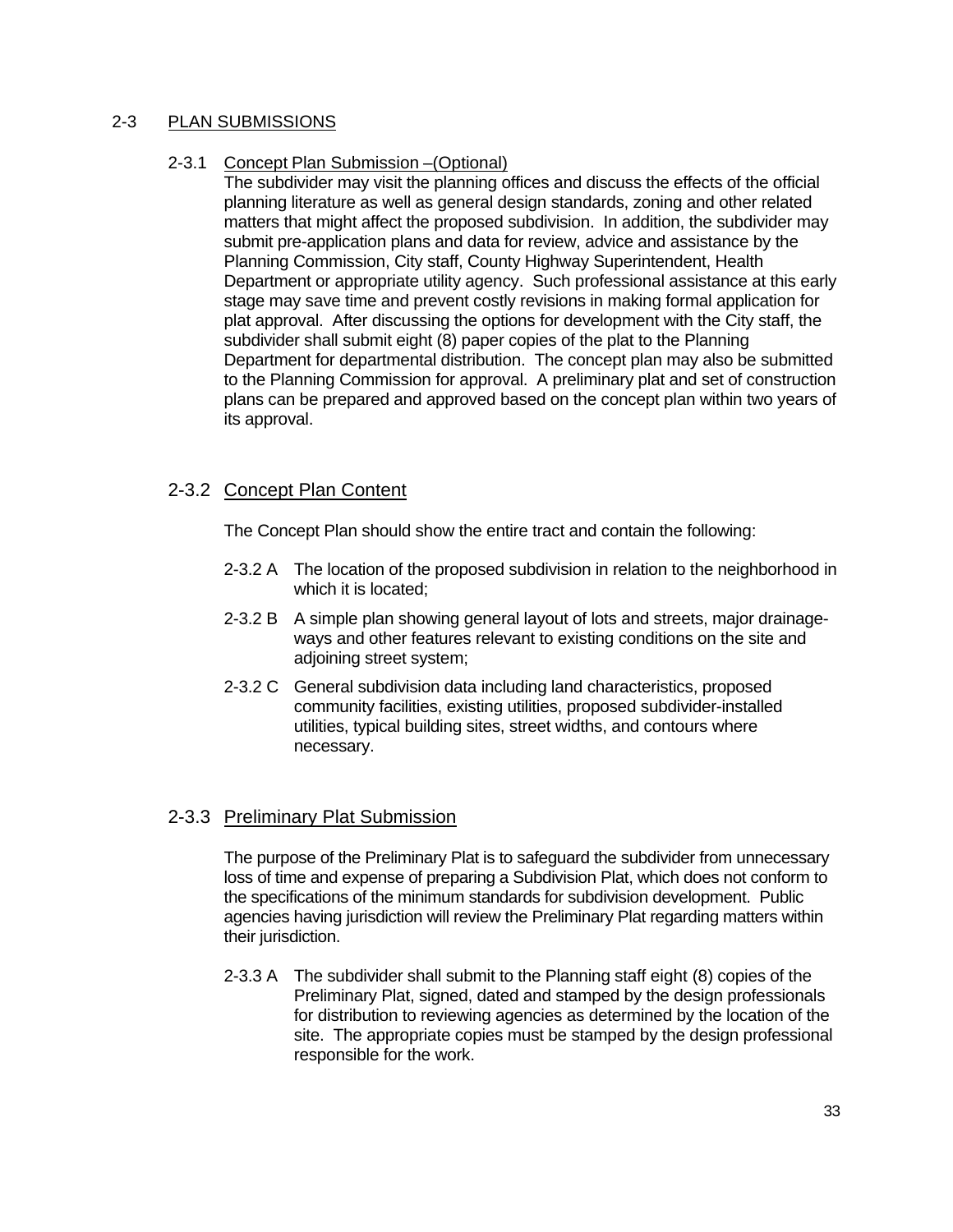- 2-3.3 B Submission shall be at least thirty (30) days prior to the date on which the Planning Commission shall schedule a meeting to consider the plat.
- 2-3.3 C Preliminary plats and construction plans shall be reviewed by the appropriate agency or the Planning Commission.
- 2-3.3 D The following agencies shall review the preliminary plat:

## **City Agencies**

Community Development & Planning Department

Public Works Department

Engineering Department

Fire Department

Police Department

Water and Wastewater Department

Gas Department

Electric Department

2-3.3 E The following agencies may review the preliminary plat:

County and/or State Agencies

Emergency Communications Department (911)

Health Department

Highway Department

Tennessee Department of Transportation

Tennessee Department of Environment and Conservation

#### **Public Utilities**

Power Company

Telephone Company

Utility District

Natural Gas Company

Cable Television Company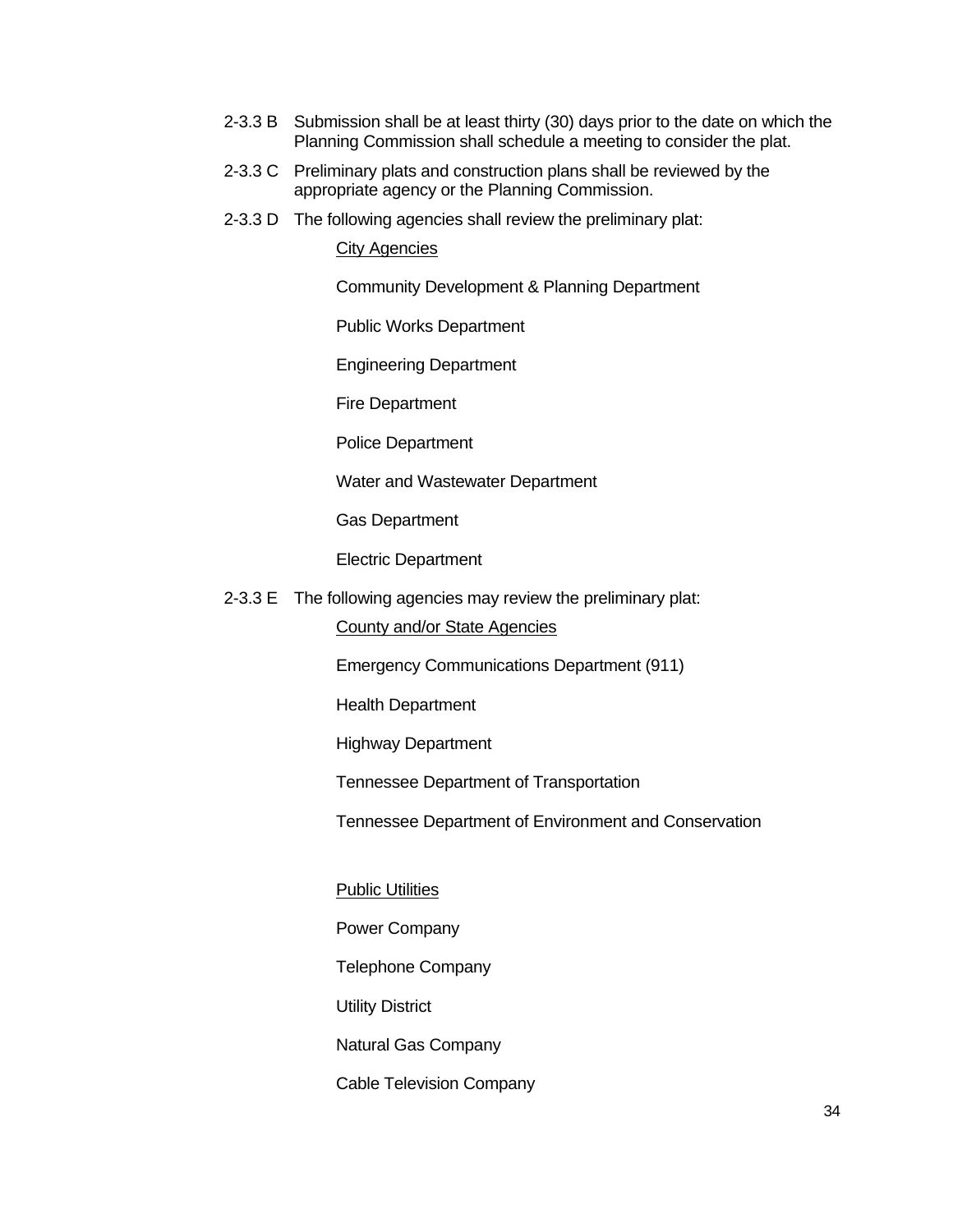## 2-3.4 Preliminary Plat

The Preliminary Plat shall be prepared by a land surveyor, licensed to practice in the State of Tennessee. Construction Plans shall be prepared by a civil engineer licensed to practice in the State of Tennessee. All submittals for preliminary approval shall be stamped by the design professional(s) preparing the plat and construction plans. Plats and/or plans that do not clearly display the surveyor's stamp, signature, and date or engineer's stamp, signature, or date shall immediately be deemed incomplete and reviewed by the staff and Planning Commission no further in accordance with the established deadlines for plat submittal defined in these Regulations. In this event, the surveyor or engineer shall be notified in writing by the Director of Community Development and Planning and the documents returned without comment.

- (1) The Preliminary Plat shall be drawn on a minimum 18" x 24" paper and not to exceed 36" x 48" paper, at a scale of not less than one-inch (1") equals one hundred feet (100').
- (2) Multiple pages with appropriate match lines may be considered for large subdivisions that cannot meet these parameters.

#### 2-3.4 A Required Data – Preliminary Plat:

- (1) Subdivision name, location map and total acreage of tract or parcel;
- (2) Subdivider's name and address;
- (3) Surveyor's name, address, stamp, signature and date;
- (4) Date, graphic scale, and north arrow;
- (5) Location of existing physical features such as storm drains, sanitary sewers, power lines, gas lines, water lines, buildings and water bodies;
- (6) Names, location, widths, and other dimensions of streets, alleys, easements and lot lines on adjoining property;
- (7) Current zoning classification and building setback lines;
- (8) Names of adjoining property owners of unplatted property;
- (9) Contours at not more than 2' intervals and note stating where the contours were derived;
- (10) Boundary of Flood Fringe and Floodway as established by City Zoning, County Zoning or the most current FEMA Flood Map;
- (11) Location of any planting strips, signage, street plantings, sidewalks, or other features proposed as part of the public right-of-way;
- (12) Proposed utility lines and easements.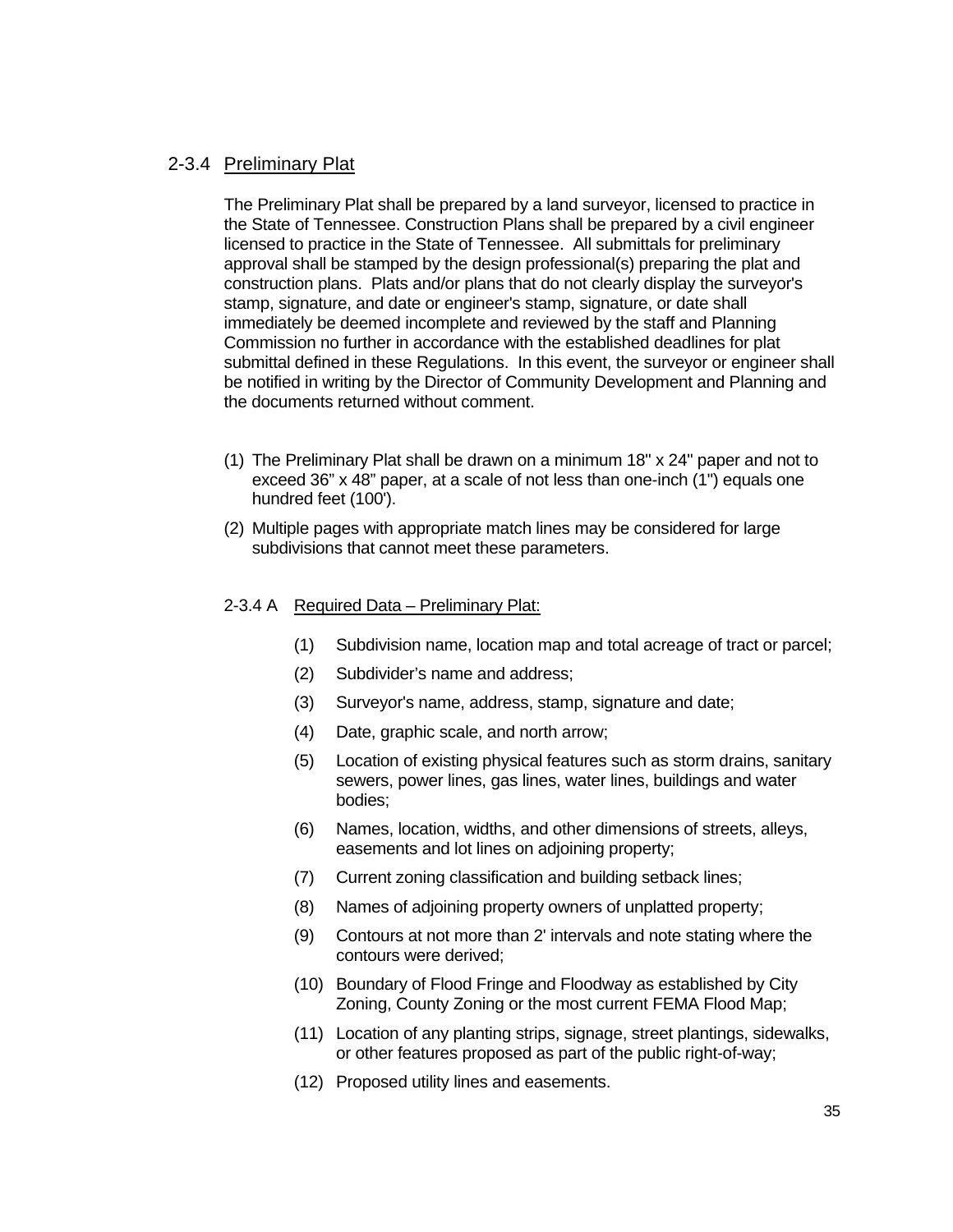- (13) Proposed location of all boundary monuments.
- 2-3.4 B Notice of Hearing The Planning Commission shall hold a hearing as required by Chapter 3 or 4 of Title 13, Tennessee Code Annotated, on each plat brought before it.
- 2-3.4 C Preliminary Approval After the Planning Commission has reviewed the preliminary plat, construction plans, exhibits, and the results of administrative review, the applicant shall be advised of any required changes. The Planning Commission shall approve, conditionally approve, or disapprove the preliminary plat within sixty (60) days after the date of the regular meeting of the Planning Commission at which the hearing on the preliminary approval, including adjourned date thereof is closed.

A certificate of preliminary approval shall be issued by the secretary of the Planning Commission, upon demand, and the applicant may proceed to apply for final subdivision plat approval in the manner prescribed by Section 2-3.5 of these regulations.

After the Planning Commission approves, conditionally approves, or disapproves the preliminary plat, one copy of the proposed preliminary plat shall be returned to the developer with the date of approval, conditional approval, or disapproval thereon. If a preliminary plat is disapproved, the Planning Commission shall state specified reasons for disapproval, which shall be entered into the minutes of the meeting.

Before the Planning Commission approves a preliminary plat showing land for any public use, the Planning Commission shall obtain approval for the land reservation from the governing body or appropriate governmental agency.

2-3.4 D Public Improvements - The Planning Commission may require that all public improvements be installed and dedicated prior to the signing of the final subdivision plat by the secretary of the Planning Commission. If the Planning Commission does not require that all public improvements be installed and dedicated prior to signing of the final subdivision plat, an adequate performance bond shall be approved. The amount of such bond shall be established by the Planning Commission based upon the recommendation of the appropriate governmental representative or by receipt of cost bids from two (2) or more independent contracting firms equal to the cost of all necessary improvements; an additional ten-percent (10%) to cover inflation shall be added. It is the subdivider's responsibility to furnish these estimates to the Planning Commission.

Such bond shall be submitted by the applicant prior to final plat being recorded. The Planning Commission shall require the applicant to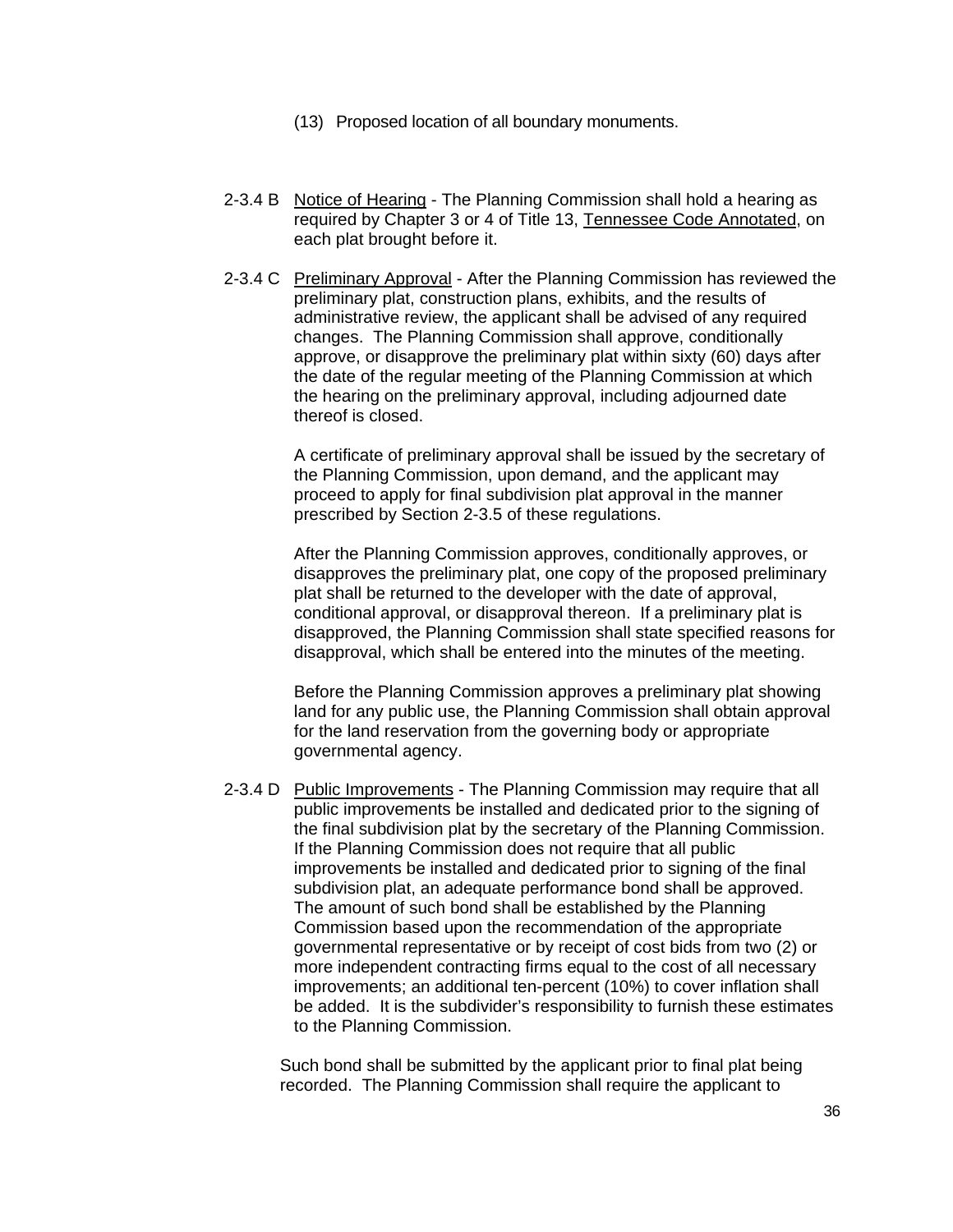indicate on the plat all public ways and improvements to be dedicated, and any other special requirements deemed necessary by the Planning Commission in order for the subdivision plat to conform to the major street or road plan and the land development plan for the jurisdictional area.

- 2-3.4 E Zoning Regulations Every plat shall conform to any existing zoning regulations and subdivision regulations applicable at the time of proposed final approval, except that any plat which has received preliminary approval shall be exempt from any subsequent amendments to such zoning ordinance or these regulations rendering the plat nonconforming as to bulk, use, or development standards; provided, that final approval is obtained within the effective period of preliminary approval set forth in Section 2-3.4 F., herein
- 2-3.4 F Elapsed Time:

Unless a time extension has been requested by the subdivider in writing and granted by the Planning Commission, all final plats shall be submitted within twenty-four (24) months of the approval date of the preliminary plat. Expired preliminary plats and construction plans shall be deemed obsolete upon a twenty-four (24) month period and the developer shall be required to resubmit the preliminary plat and construction plans in accordance with the time requirements set forth in these Regulations prior to final plat submittal.

## 2-3.5 Final Plat and Construction Plans Content

## **2-3.5 A Submission**

A Final Plat shows all property lines and other dimensions important for the accurate and legal transfer of property, and records the location of street rights-of-way, property lines, utility easements, and drainage easements.

- (1) Subsequent to Final Plat approval and installation of improvements or their instrument of surety, the subdivider shall submit to the planning department staff seven (7) paper copies of the Final Plat and Construction Plans for distribution to reviewing agencies as determined by the location of the site.
- (2) Submission shall be not less than thirty (30) days prior to the Planning Commission meeting at which the plat shall be considered for approval.
- (3) Within ten (10) days of the scheduled Planning Commission meeting at which the plat is to be considered for final approval, the subdivider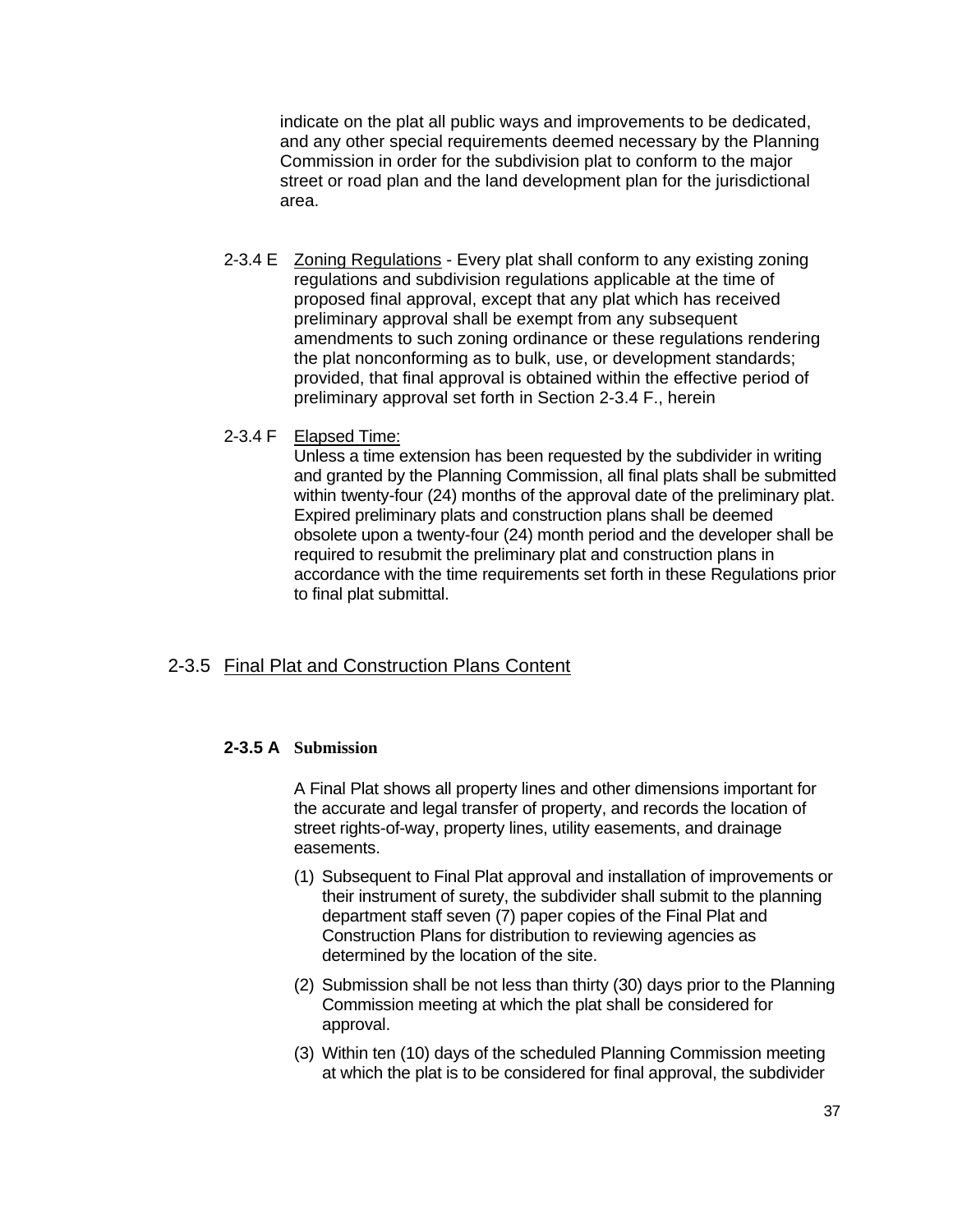shall submit one (1) mylar or vellum copy of the plat, the completed application for surety (if required) and a digital copy on diskette compatible with the latest City version of AutoCAD of the final plat.

(4) The following agencies shall review the final plat and construction plans:

#### City Agencies

Community Development & Planning Department

Public Works Department

Engineering Department

Fire Department

Police Department

Water and Wastewater Department

Gas Department

Electric Department

(5) The following agencies may review the final plat and construction plans:

#### County and/or State Agencies

Emergency Communications Department (911)

Health Department

Highway Department

Tennessee Department of Transportation

Tennessee Department of Environment and Conservation

**Public Utilities** 

Power Company

Telephone Company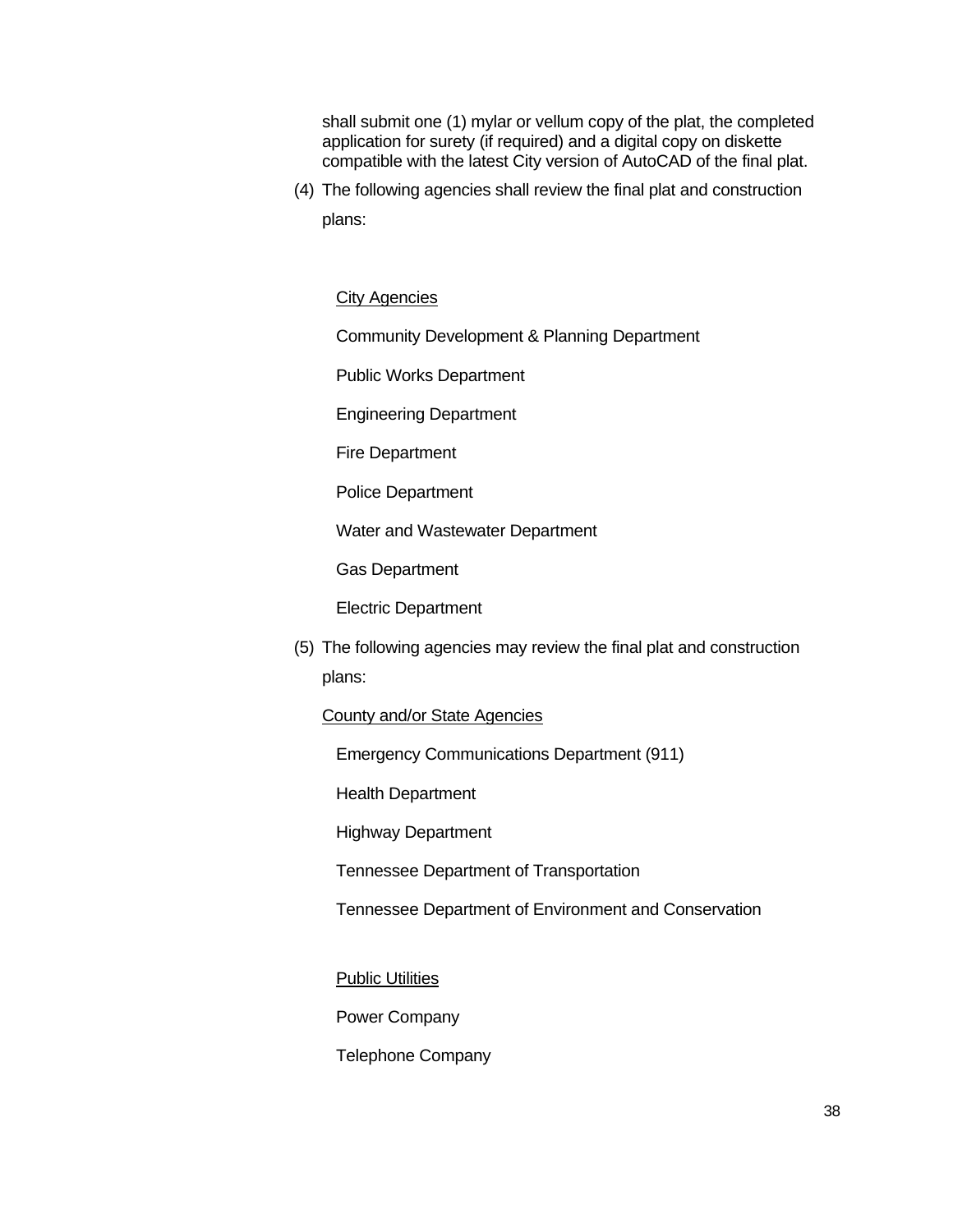Utility District

Natural Gas Company

Cable Television Company

## 2-3.5 B Content

The Final Subdivision Plat should be drawn to a scale no smaller than one inch (1") equals one hundred feet (100') on a sheet 18 by 24 inches with at least a 1/2 inch border on all four sides. Multiple pages with appropriate match lines may be considered for large subdivisions that cannot meet these parameters. The following data and certifications shall be shown on all final plats.

- (1) Required Data:
	- a. Subdivision name, acreage of site, location map, north arrow, and Subdivider's name;
	- b. A graphic scale and numerical scale;
	- c. Surveyor's stamp, name, date, signature and registration number;
	- d. Streets on adjoining land;
	- e. Name and locations of adjoining properties;
	- f. Boundary lines of tract distinguished from adjacent property and length of courses to the nearest hundredth of a foot. In all cases where the tract being subdivided, either in whole or in part thereof, consists of less than five acres, the entire boundary of the tract, including all exterior lot lines as well as new interior subdivision lines, shall be shown on the plat to the nearest hundredth of a foot.
	- g. Street names, bearings, angles of intersection, and width;
	- h. Arc-length, radius, chord, bearing and distances;
	- i. Locations, widths, name and purpose of all easements;
	- j. All lot line distances expressed to the nearest one-hundredth of a foot and all lot line bearings expressed to the nearest second of arc. The survey shall be tied into the Tennessee Grid Coordinate System with two or more points within the subdivision. The elevations of these points shall be provided. The elevations shall be referred to the USGS Datum Plane.
	- k. A licensed surveyor will establish the Tennessee Grid Coordinates and USGS elevations on the points for the proposed subdivision using global positioning or surveying standards of practice in accordance with the current policy of the City of Springfield. (See j. above)
	- l. Reservations and dedications indicated as to purpose on tract;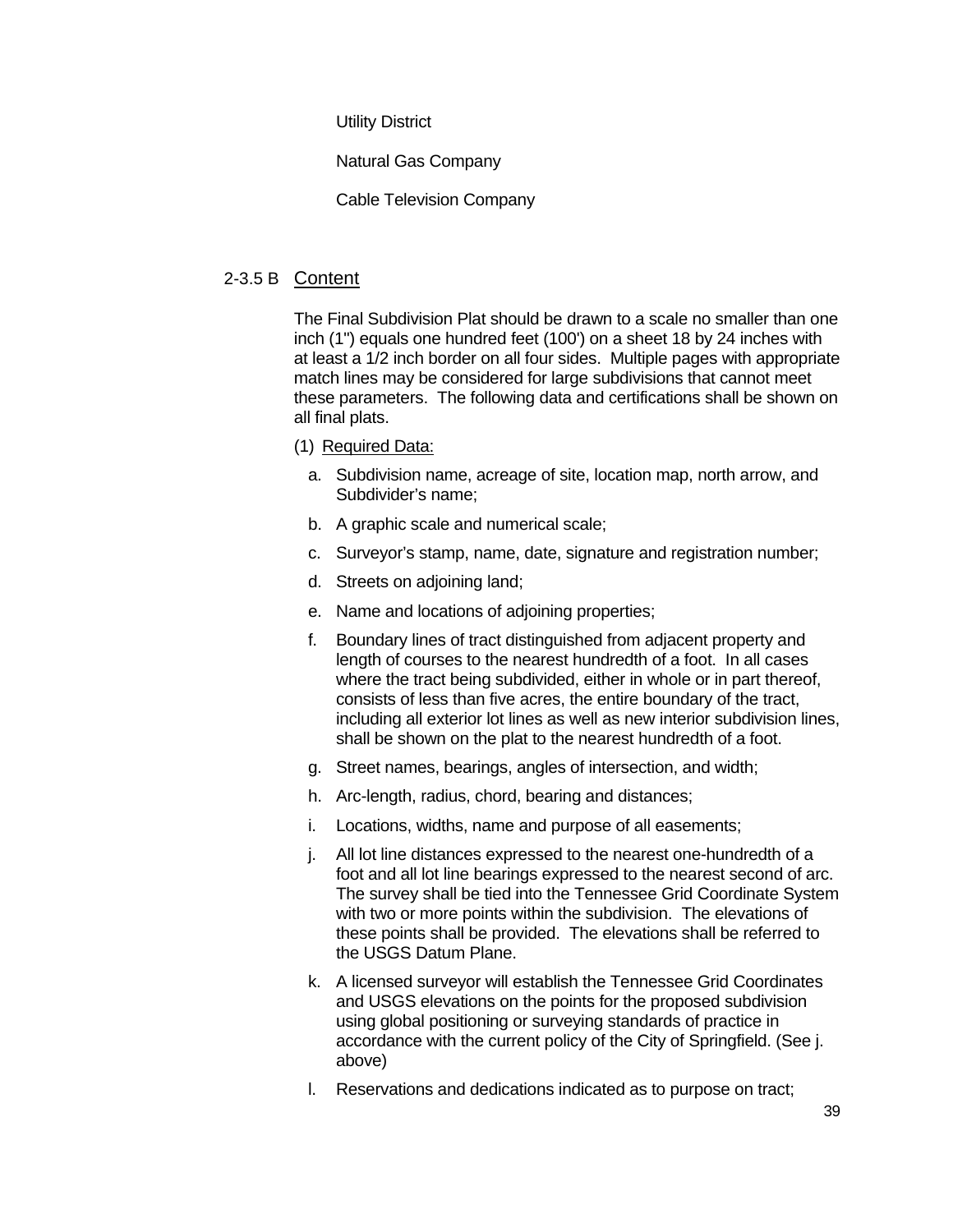- m. Lot numbers and block numbers, set-back lines with dimensions or notation that all lots conform to the existing zoning ordinance;
- n. Closure error of 1/7500 or better;
- o. When applicable, the one hundred year flood elevation and floodway and flood fringe boundaries as defined by the Federal Emergency Management Agency (FEMA). These must be established by a licensed engineer or surveyor. When applicable, the plat shall identify in what FEMA control panel the subject property is located.
- p. In the event, the subject property does not lie within a designated flood area; the surveyor shall clearly state such with a notation on the plat.
- (2) Certifications:
	- a. Certificate of ownership and dedication;
	- b. Certificate of accuracy;
	- c. Certification of the approval of public ways;
	- d. Certification of the approval of water and sewerage system; and
	- e. Certificate of approval for recording.

All certifications shall emulate the language utilized for certification as follows and shall be situated on the final plat as shown:

## CERTIFICATE OF COMMON AREAS DEDICATION

 , in recording this plat has designated certain areas of land shown hereon as common areas intended for use by the homeowners within , subdivision for recreation and related activities. The above described areas are not dedicated for use by the general public, but are dedicated to the common use of the homeowners within the named subdivision.

"Declaration of Covenants and Restrictions," applicable to the above named subdivision, is hereby incorporated and made a part of this plat.

, .

Date Owner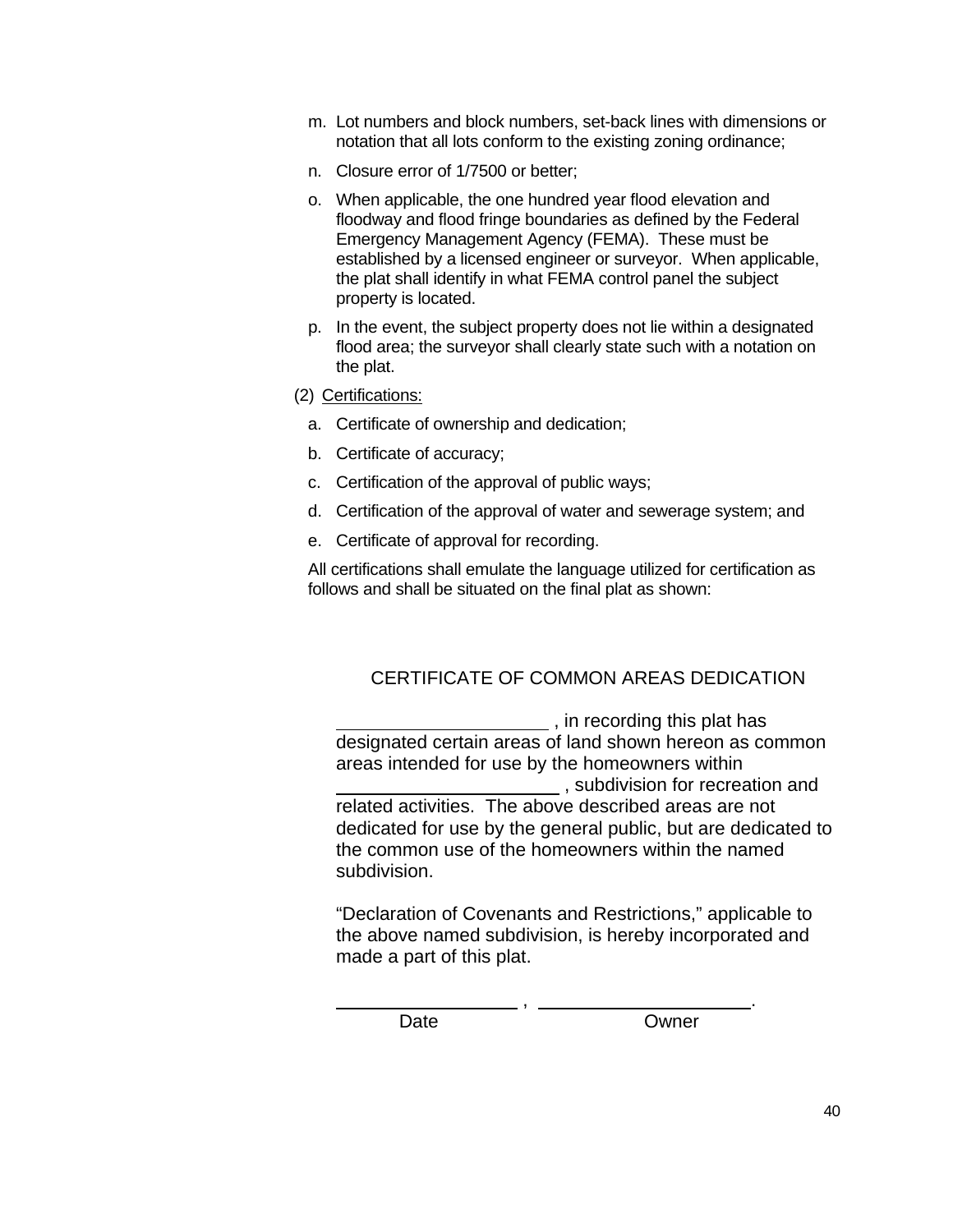# CERTIFICATE OF OWNERSHIP AND DEDICATION

I (We) hereby certify that I am (we are) the owner(s) of the property shown and described hereon and that I (we) hereby adopt this Plan of Subdivision with my (our) free consent, establish the building lines, and dedicate all streets, alleys, walks, parks and other open spaces to public or private use as noted.

\_\_\_\_\_\_\_\_\_\_\_\_\_\_\_\_\_, \_\_\_\_\_\_

**Date** 

### **Owner**

## CERTIFICATION OF THE APPROVAL OF PUBLIC WAYS AND BOND POSTING

I hereby certify: that streets, drainage systems and

have been installed in an acceptable manner and according to city specifications and, (2) that a performance bond or other surety has been posted with the Planning Commission to assure completion of all required improvements in case of default.

\_\_\_\_\_\_\_\_\_\_\_\_\_\_\_\_\_\_\_\_\_, \_\_\_\_\_

## **Date**

Public Works Director, City Engineer or County Road Superintendent

## CERTIFICATE OF THE APPROVAL OF SEWERAGE SYSTEM

I hereby certify that the sanitary sewage facilities have been installed in accordance with the City of Springfield's Water & Sewerage Design and Construction Standards Manual, and are hereby approved for service.

**Date** 

\_\_\_\_\_\_

Water/wastewater Director

\_\_\_\_\_\_\_\_\_\_\_\_\_\_\_\_\_, \_\_\_\_\_\_

 CERTIFICATE OF APPROVAL FOR RECORDING

I hereby certify that the subdivision plat shown hereon has been found to comply with the subdivision regulations for Springfield, Tennessee, with the exception of such variances, if any, as are noted in the minutes of the Planning Commission and that it has been approved for recording in the Office the Robertson County Register.

\_\_\_\_\_\_\_\_\_\_\_\_\_\_\_\_\_\_\_\_\_\_, \_\_\_\_\_

Date

Secretary, Springfield Municipal/Regional Planning Commission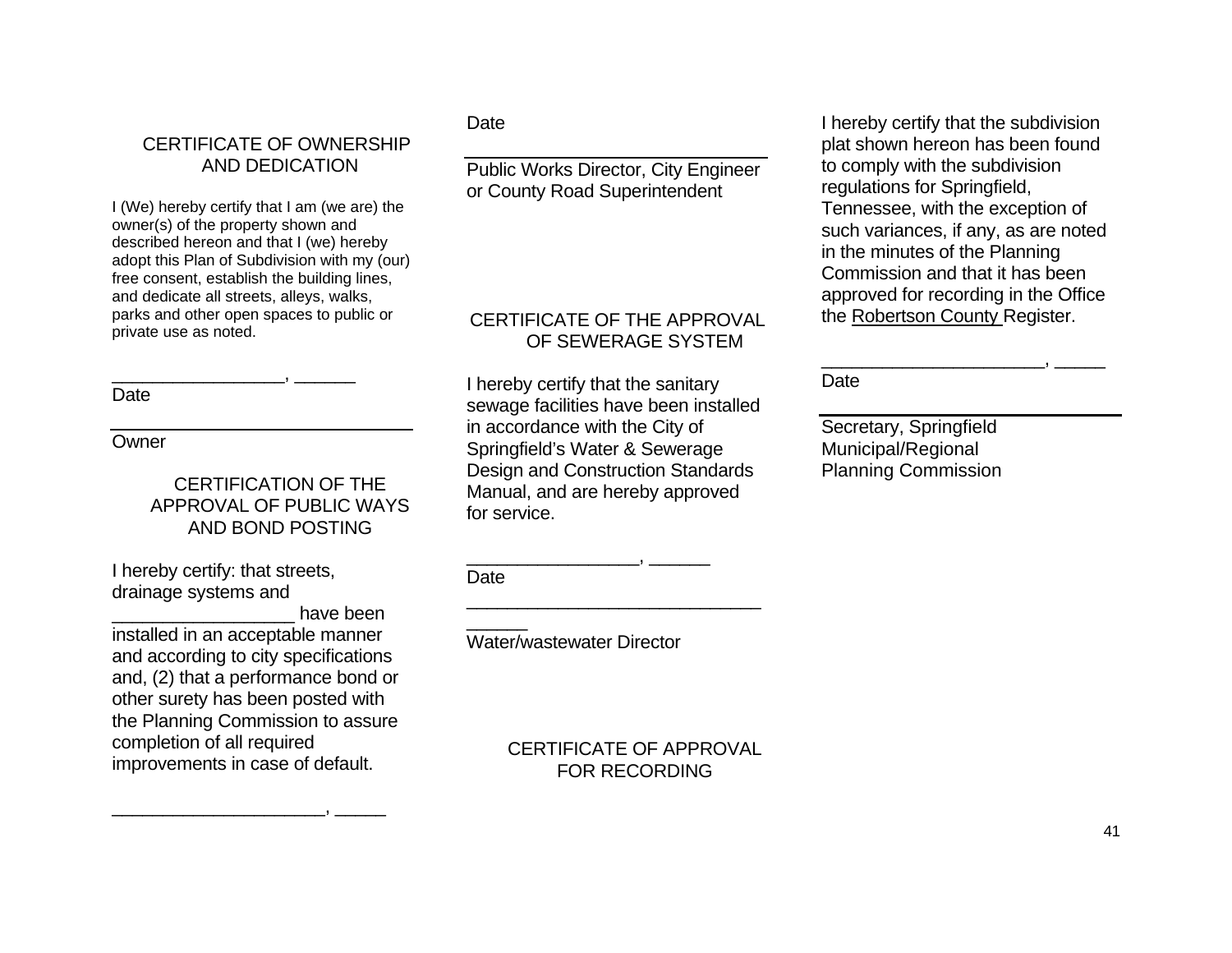Date

Surveyor TN. Reg. No.

\_\_\_\_\_\_\_\_\_\_\_\_\_\_\_\_\_, \_\_\_\_\_

CERTIFICATE OF ACCURACY

I hereby certify that this is a Category II survey and the ratio of precision of the unadjusted survey is 1:7,500 as shown hereon.

 CERTIFICATION OF THE APPROVAL OF WATER SYSTEM I hereby certify that the water facilities have been installed in accordance with the City of Springfield's Water and Sewerage Design and Construction Standards Manual, and are hereby approved for service.

Date

Water/Wastewater Director

\_\_\_\_\_\_\_\_\_\_\_\_\_\_\_\_\_, \_\_\_\_\_\_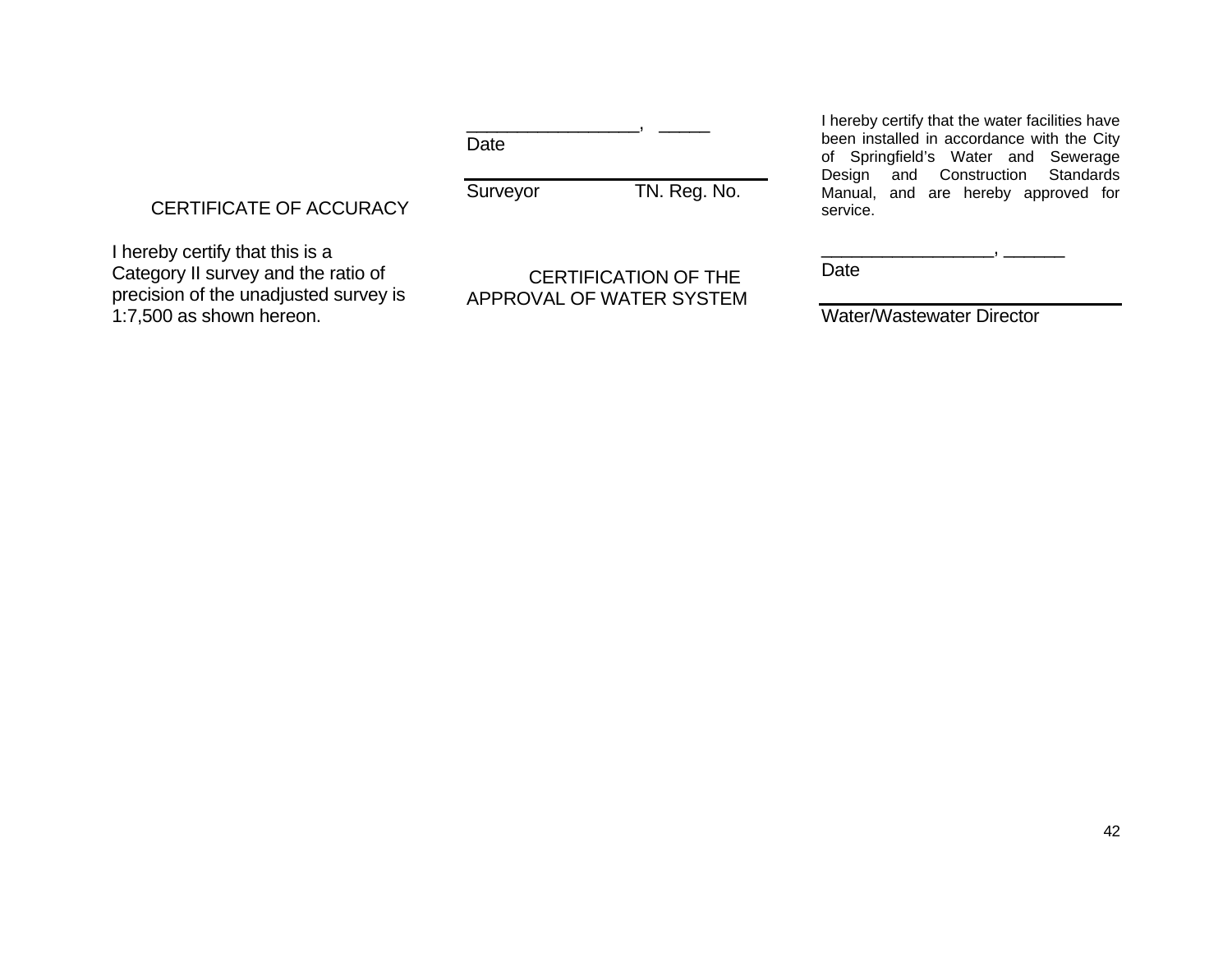Sample Template:

|                                       |                            |                             |                               |                                      |                                      | Vicinity<br>Map                                                                                                                                                |
|---------------------------------------|----------------------------|-----------------------------|-------------------------------|--------------------------------------|--------------------------------------|----------------------------------------------------------------------------------------------------------------------------------------------------------------|
|                                       |                            |                             |                               |                                      | North Arrow                          | <b>Surveyors Name</b><br>Address<br><b>Telephone Number</b>                                                                                                    |
|                                       | Surveyor<br>Stamp          |                             |                               |                                      | Notes:                               | Title Box $-$<br>Name of Plat,<br>Date,<br>Total Lots,<br><b>Total Acres</b><br>Miles of New Road<br><b>Property Owner</b><br><b>Owners Address</b><br>Tax Map |
| Certificate<br>of<br><b>Ownarchin</b> | Certificate of<br>Accuracy | Certificate<br>of<br>Dublic | Certificate<br>of<br>$M$ otor | Certificate<br>of<br><b>CAWAR OF</b> | Certificate<br>of<br><b>Annrougl</b> | Civil District.<br>Deed Book<br>Scale                                                                                                                          |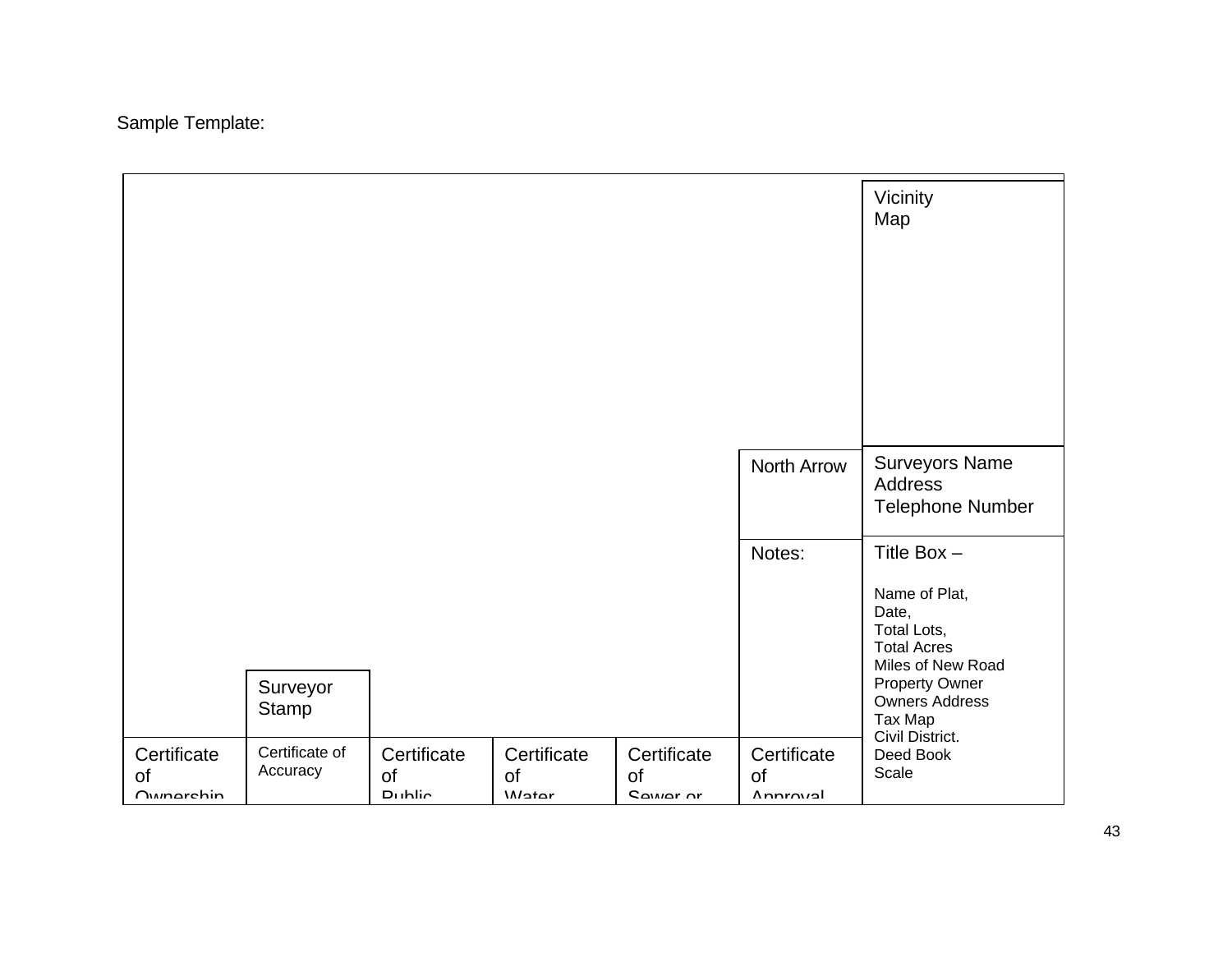- 2-3.5 C Final plat of a condominium subdivision -shall contain, in addition to the other information required by this Section:
	- (1) an "as-built" building location and boundary survey, to "American Land Title Association" or other comparable standards, showing complete and accurate dimensions and angles of the boundary of the parcel(s) on which the condominium is located, together with exterior dimensions and location relative to those boundaries of the building(s) which constitute the condominium subdivision;
	- (2) a benchmark tied to the SGRN vertical location reference. In meeting these requirements, it is only necessary that the upper and lower limits of each level of each condominium unit be identified specifically in relation to the vertical reference, (e.g., an appropriate permanent monument or other acceptable reference datum or fixed known point). Elaborate exterior elevations and architectural detail are not necessary to satisfy this requirement; and
	- (3) any other special information which the Planning Commission may require to protect the rights of future owners of the condominium or the public in general.
- 2-3.5 D Additional information may be required by the Planning Commission where necessary.

2-3.5 E Recording the Final Plat - Upon final approval, a staff representative of the City of Springfield shall record the plat in the Robertson County Office of the Register of Deeds upon the payment by the subdivider of any and all fees associated with the plat that are established in these regulations. Recording of the final plat shall occur within 270 calendar days of final approval by the Planning Commission unless a time extension has been requested by the subdivider in writing and granted by the Planning Commission. Failure to record the final plat within this time period shall result in said plat being deemed obsolete and the owner shall be required to resubmit the final plat for approval and in accord with ordinances and regulations in effect at the time of re-sub,mittal. Any existing subdivisions that have received final approval and have not been recorded have 270 days from the time of passage of this amendment to be recorded or be subject to the provisions of this section. (Amended February 1,2007)

2-3.5 F Sectionalizing Major Subdivision Plats - Prior to granting final approval of a major subdivision plat, the Planning Commission may permit the plat to be divided into two (2) or more phases and may impose such conditions upon the filing of each phase as it may deem necessary to assure the orderly development of the subdivision. The Planning Commission may require that a performance bond be in such amount as is commensurate with the phase or phases of the plat to be filed and may defer the remaining required performance bond principal amount until the remaining phases of the plat are offered for filing. The developer also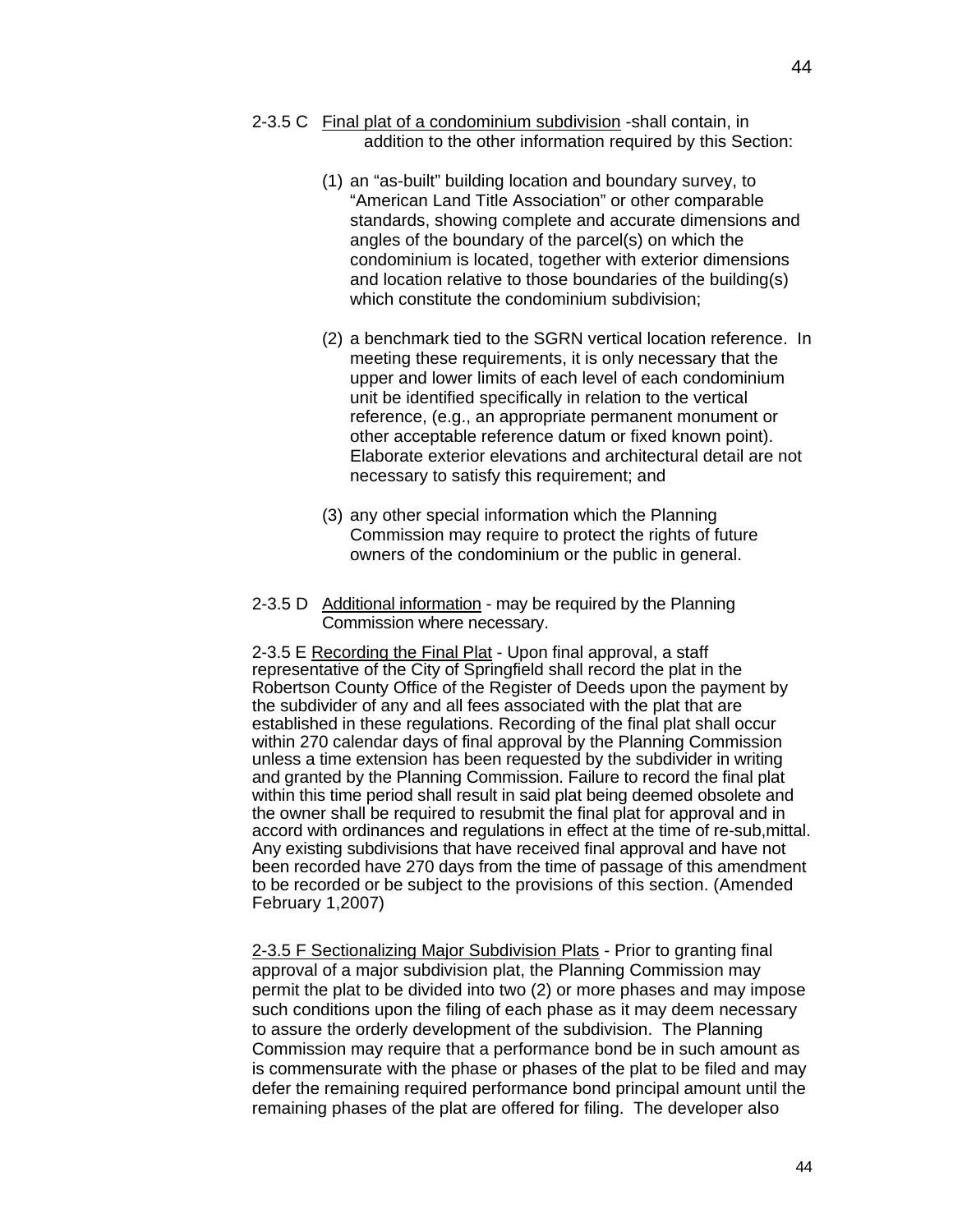45

may file irrevocable offers to dedicate public ways and improvements in the phase offered to be filed and defer filing offers of dedication for the remaining phases until such phases, subject to any conditions imposed by the Planning Commission, shall be granted concurrently with final approval of the plat. Such authorized phases must contain at least tenpercent (10%) of the total number of lots contained in the proposed plat, unless, a specific waiver of this requirement is granted by the Planning Commission.

2-3.4G Changes - After final approval; there shall be no changes by any governing body, agency, department, or private party. Any changes require re-approval by means of a replat approved by the Planning Commission.

2-3.5 H Vested Rights - No vested rights shall accrue to any plat by reason of preliminary or final approval until the actual signing of the plat by the secretary of the Planning Commission. All requirements, conditions, or regulations adopted by the Planning Commission, applicable to the particular subdivision or to all subdivisions generally, shall be deemed a condition of approval for any subdivision prior to the time of the signing of the final plat by the secretary of the Planning Commission. Where the Planning Commission has required the installation of improvements prior to the signing of the final plat, the Planning Commission shall not modify unreasonably the conditions set forth in the resolution of final approval.

#### 2-3.5I Required Data for Construction Plans

In the event of phased construction, plans for the full development shall be presented with the preliminary plat. Detailed construction plans may be submitted in phases prior to final plat submission in the event of a phased development schedule. All design information should be based on true topographic field data.

All construction plans shall be required to make use of the "revision" section of plan sheet showing date and general nature of the revision. If a staff review results in written comments, all resubmitted construction plans shall be required to provide a narrative of how each comment was addressed.

Construction plans should include the following:

- (1) Street Construction Plan including the following:
	- a. Plan and profile(s) of proposed streets with elevations derived from field surveys.
	- b. Detail plans plotted on plan and profile sheets to a minimum scale of one inch  $(1")$  = fifty feet  $(50')$  horizontal, and one inch  $(1")$  = five feet  $(5')$  vertical.
	- c. Cross sections including the street and right of way plotted to the proper scale with stationing shown as requested by Staff.
	- d. Traffic control devices.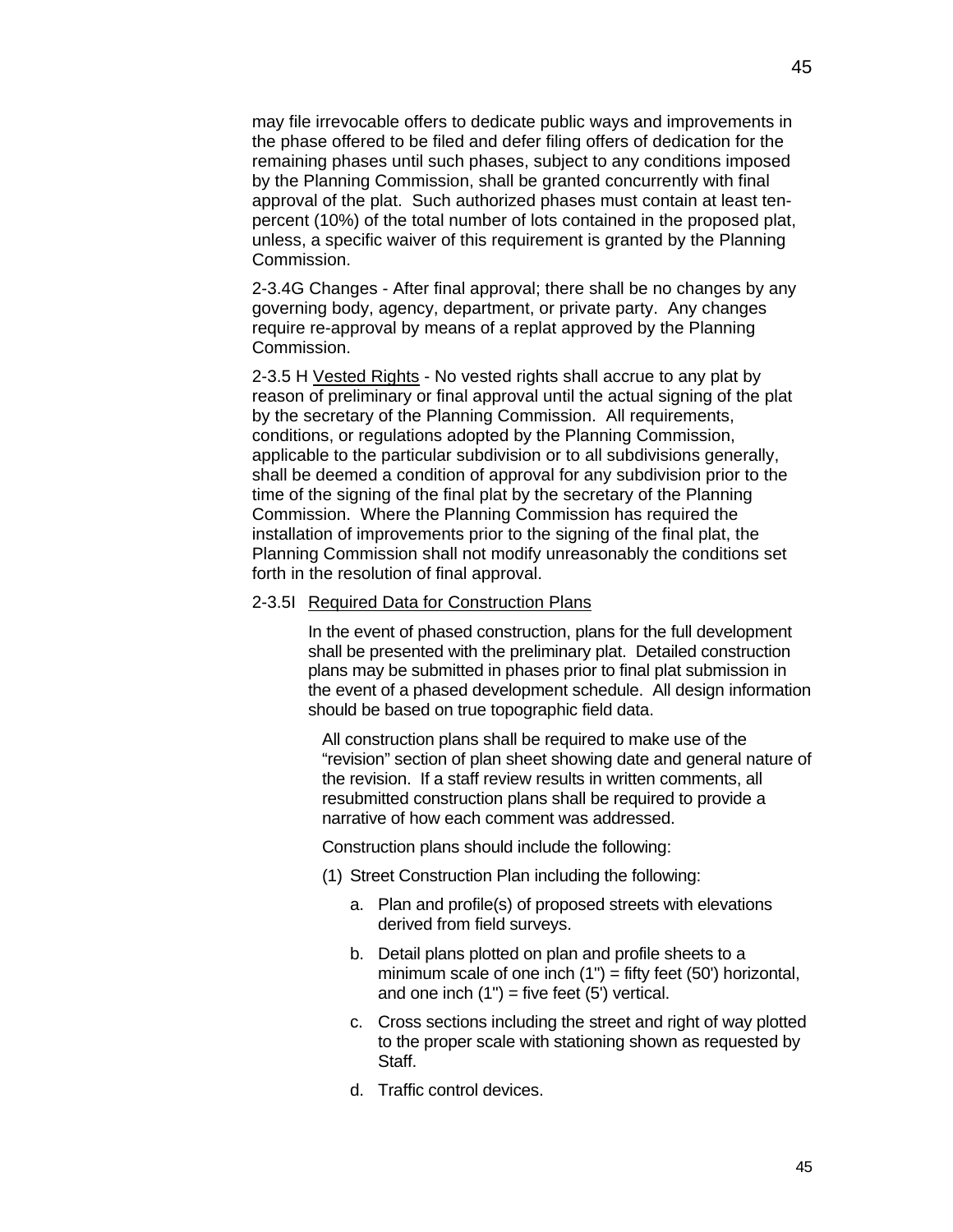- e. Where conventional sections are used, the stabilization required for the roadside ditches, including the linear extent and type of stabilization required.
- f. Typical roadway sections, as appropriate.
- g. Profile section plotted to the same scale as identified above and including the proposed center line finish grade profile, in addition to the existing center line profile.
- h. All vertical control points on or pertaining to the proposed center line profile such as P.V.C., P.V.I., P.V.T., all low points, street intersections, all percent grade and vertical curve data.
- i. All horizontal control points on or pertaining to the proposed center line alignment, such as P.C., P.I., P.T., radii, and angle of intersections.
- (2) Storm Drainage Plan including the following:

The drainage control plan shall be of quality suitable for reproduction by microfilm, and shall include as a minimum all of the following: A complete plan of the proposed development at a scale no less than 1" (one inch) = 100' (one hundred feet). This plan is to include existing and proposed contours at intervals no greater than 2' (two feet) (SGRN to be used exclusively). These contours will be based upon actual field survey. Contours shall extend to the centerline of all roads bordering the site. Where drainage ultimately enters the groundwater via a sinkhole or drainage well, the drainage area tributary to the sinkhole or drainage well shall be delineated.

- a. Existing buildings on the property.
- b. Existing impervious surfaces.
- c. Proposed and existing drainage structures, including inlets, catch basins, junction boxes, drive pipes, culverts, cross drains, headwalls, and outlet facilities, with size, type, slope, invert elevations, and quantity indicated.
- d. Hydrologic and hydraulic calculations for the appropriate design conditions and facilities. Detention facilities shall be designed so that the post-developed stormwater runoff is equal to or less than the pre-developed condition. (See Appendix "A" for design requirements)
- e. Detention area and control structures details. Crosssection through the detention area and control structure indicating important elevations. If pond is overtopped by 100-year storm, include the emergency spillway.
- f. Any proposed swale ditches, channel changes, or improvements, with typical section and length of change indicated.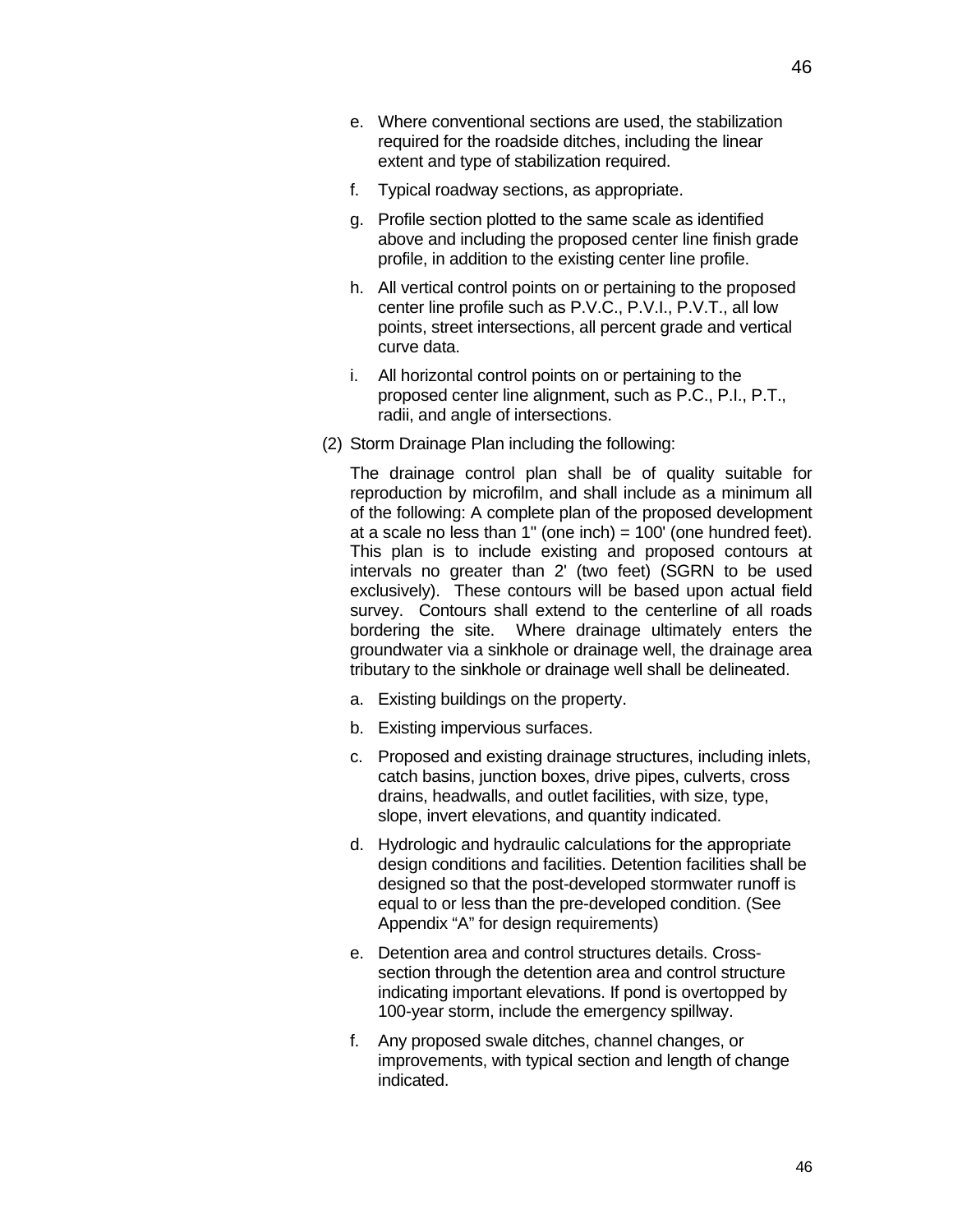- g. Any high water or flood lines in the vicinity of the proposed development, and the source of said line or elevation indicated.
- h. All fill areas indicated as such, with the limits and elevation indicated.
- i. At least one benchmark located, with the proper elevation indicated (USGS datum plane to be used).
- j. The location and size of the two drainage structures immediately downstream of the proposed development. This may be shown on a vicinity map with a scale no less than  $1$ " (one inch) = 2000' (two thousand feet).
- k. Drainage arrows indicating the existing and proposed direction of runoff throughout the plan.
- l. Invert and top of grate elevations on all catch basins and inlets in addition to flow line elevations, stations, and percent grades of all cross drains and pipe between inlets and catch basins.
- m. Flood plain areas require the following information: existing and proposed flood plain and floodway boundaries along with flood plain elevations, cut and fill cross sections and calculations, and lowest floor elevations for buildings in the flood plain. Hydraulic calculations should be submitted, as appropriate. (See Appendix A)
- n. Temporary erosion and sediment control measures to be implemented during construction (straw bales, silt fence, etc.).
- o. Final stabilization measures proposed for all disturbed areas on the property. Areas with slopes 2:1 or greater shall be stabilized with riprap or by other methods approved by the City. The plan shall show stabilization measures for each ditch.
- p. Where special structures such as box culverts, bridges, or junction boxes are proposed, detail plans showing dimensions, reinforcement, spacing, sections, elevations, and other pertinent information shall be submitted.
- q. Plans and calculations shall be designed and sealed by a registered engineer, and/or land surveyor, if application is for a grading permit. All plans requiring engineering calculations (e.g., subsurface drainage design) shall be signed and sealed by a registered engineer.
- r. The following note shall be included on the construction plans:

*" Upon completion of site grading and drainage construction, the Owner shall be responsible to provide to the City of Springfield, a written certification that the detention and drainage requirements for the subdivision/site plan (as approved in*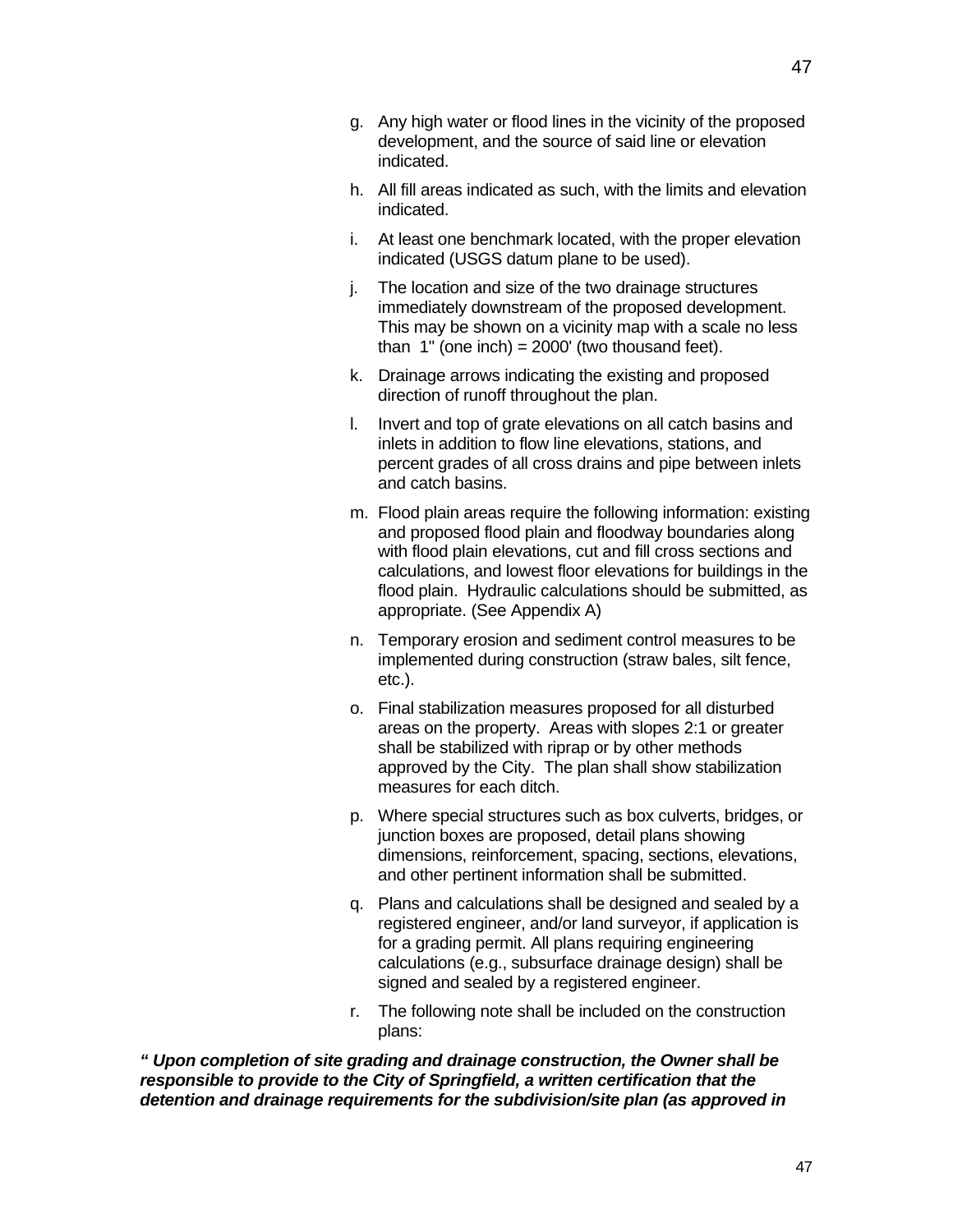#### *the construction plans) have been met. Written certification shall include record drawings and various analysis as may be required by the Public Works Department and must be certified by the Design Engineer of Record."*

Omission of any of the above requirements for detailed plans and calculations shall render the plans incomplete. Incomplete plans may be returned to the applicant, or his engineer, for additional information. Final plats and Construction plans shall be reviewed on their own merit.

- (3) Grading and Erosion Control Plans including the following:
	- a. All cut and fill areas indicated as such, with the limits.
	- b. Temporary erosion and sediment control measures (straw bales, silt fences, and sediment ponds) in accordance with the Zoning Ordinance of the City of Springfield to be implemented before and during construction.
	- c. Any proposed swale ditches, channel changes, or improvements, with typical section and length of change indicated.
	- d. Any proposed organic debris fill areas.
	- e. Grading and Erosion Control Plans must meet the requirements for a Tennessee Construction General Permit as required by the Tennessee Department of Environment and Conservation according to EPA regulation 40 CFR 122.26 (b) (14), category (x). Proof of compliance must be submitted to the Community Development Department and verified by the Engineering Department before start of construction can begin and before a grading permit or any building permit can be issued.
- (4) The following Sinkhole and Drainage Well Plan information or approval from the appropriate regulating agency must be provided prior to the alteration or increase of the natural drainage for watershed discharging to such features as sinkholes and drainage wells.
	- a. Proposed onsite and offsite drainage channels that are tributary to a sinkhole throat or drainage well inlet shall be delineated, along with appropriate hydraulic calculations to define the existing and altered (if appropriate) 100-year flood plain and to confirm that offsite flooding will not be increased.
	- b. Detailed contours are to be shown for all sinkholes that are to receive storm water runoff from the site. These contours are to have a maximum interval of 2 feet and are to be verified by field surveys.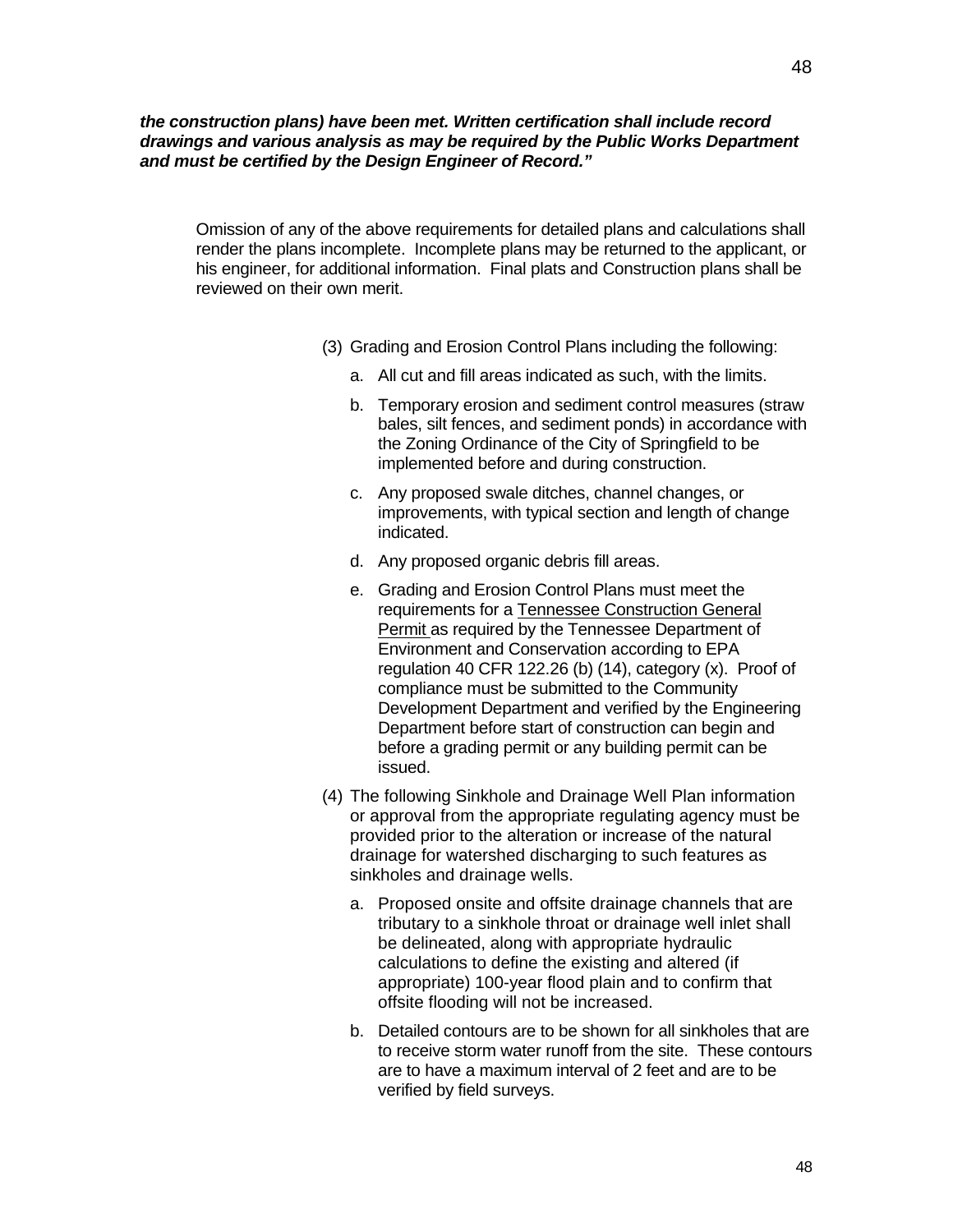- c. A geologic investigation of all sinkholes receiving storm water runoff from the site shall be performed. The report from this investigation shall be signed and sealed by a registered professional, licensed in the State of Tennessee and experienced in geology and groundwater hydrology and shall contain the following:
	- 1. Location and nature of aquifers.
	- 2. Potential for siltation problems.
	- 3. Foundation problems that may be expected around sinkholes.
	- 4. Details of drainage structures to be built in sinkholes.
	- 5. Any other factors relevant to the design of drainage from sinkholes.
	- 6. Plans showing the 100-year flood plain.
	- 7. This flood plain shall be designated as a drainage easement on final subdivision plat.
	- 8. Details of plan for grading and clearing of vegetation within the 100-year flood plain.
- d. Compliance with any and all conditions that may be required by the federal government or the State of Tennessee shall be documented.
- e. The Tennessee Division of Ground Water is the primary regulatory agency for sinkholes and drainage wells. Drainage into a sinkhole may require a permit for a Class V well under rules for Underground Injection Control (UIC).
- f. Demonstration that development will not occur within the area flooded by the 100-year flood. The 100-year elevation may be lowered by construction of a detention pond. Calculations that document a lowering of the 100 year flood elevation shall be based on the 100-year, 24 hour storm using an appropriate safety factor for discharge into the sinkhole.
- (5) Plan and Profile(s) of water utilities and calculations
- (6) Plan and Profile(s) of sewer utilities and calculations
- (7) Plan for underground street lighting system, if applicable, prepared by the appropriate power company. Underground street lighting conduit plan shall be developed by the Springfield Electric Department in conjunction with electric conduit plan and designed per Springfield Electric Department specifications prior to construction.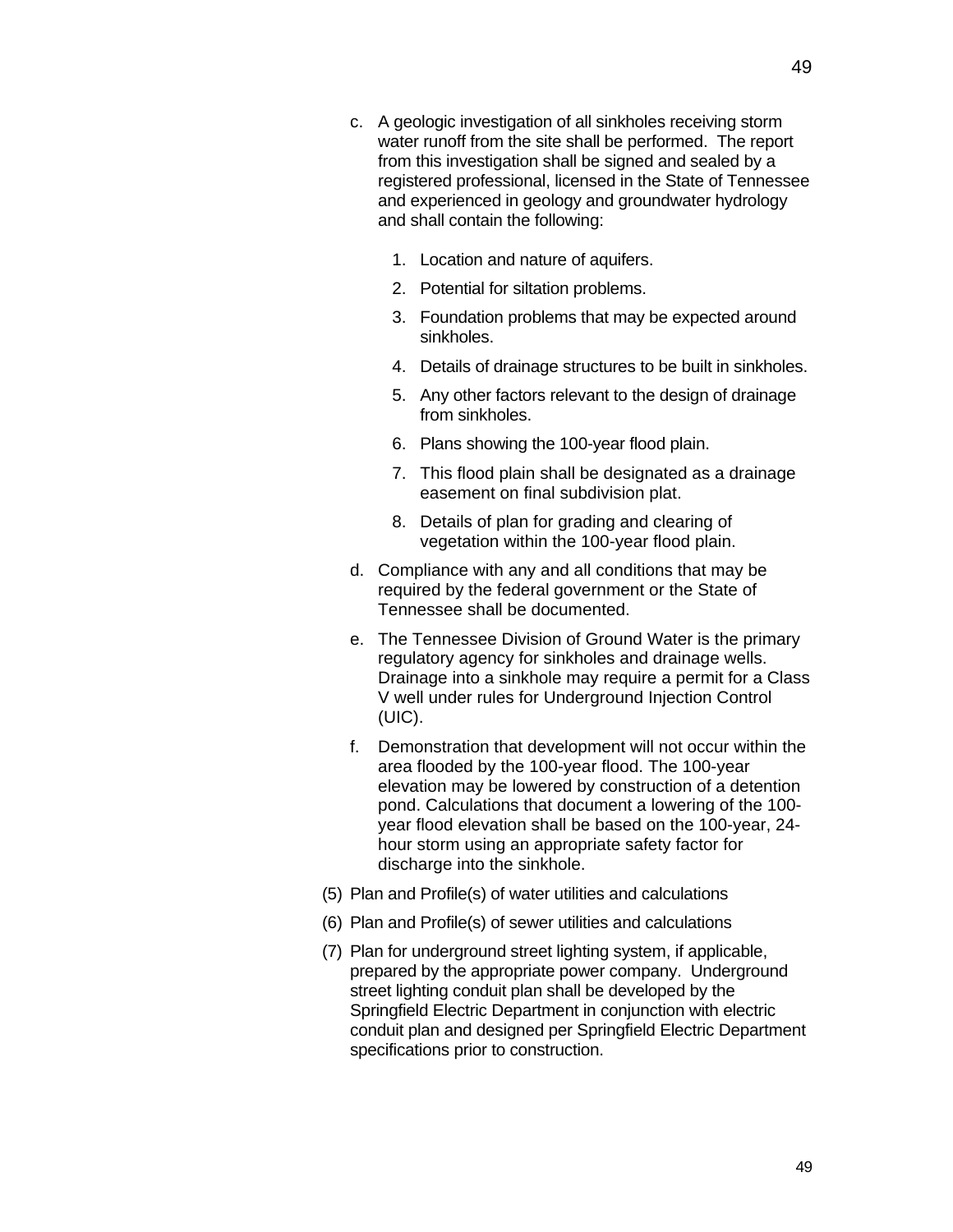- a. Decorative streetlights may be installed at developer's expense as per City of Springfield Condition of Service Manual.
- (8) Plan for natural gas utilities: The City of Springfield carries out the design and construction of the natural gas distribution system.
	- a. The developer may be assessed a fee from the gas department for materials and labor as defined by the City of Springfield's Conditions of Service Manual.
	- b. It shall be the responsibility of the subdivider to inform the Director of the Gas Department if he wishes the proposed subdivision to be considered for natural gas service. The provision of the requested service and the fees to be assessed for the service shall be determined by the current operating policies of the gas utility.
	- c. Any and all easements, whether existing or proposed, shall be shown on the preliminary plat of the proposed subdivision and, through the final platting process, be dedicated to the public. All such easements shall be noted on said plat as a "utility easement" and be available for the installation of any public utility.
- (9) Plan for electrical utilities: The City of Springfield carries out the design and construction of electric distribution facilities in accordance with the National Electric Safety Code (NESC). All subdivider installed electric utilities shall be constructed in accordance with the National Electric Code (NEC).
	- a. The developer may be assessed a fee from the electric department for materials and labor as defined by the City of Springfield's Conditions of Service Manual.
	- b. It shall be the responsibility of the subdivider to inform the Director of the Electric Department if he wishes the proposed subdivision to be considered for underground electrical service. If underground electric is desired, the electric department shall specify and design the conduit plan with the subdivider prior to construction. The provision of the requested service and the fees to be assessed for the service shall be determined by the current operating policies of the electric utility.
	- c. Any and all easements, whether existing or proposed, shall be shown on the preliminary plat of the proposed subdivision and, through the final platting process, be dedicated to the public. All such easements shall be noted on said plat as a "utility easement" and be available for the installation of any public utility.
- 2-3.5 J Review by Individual Agencies: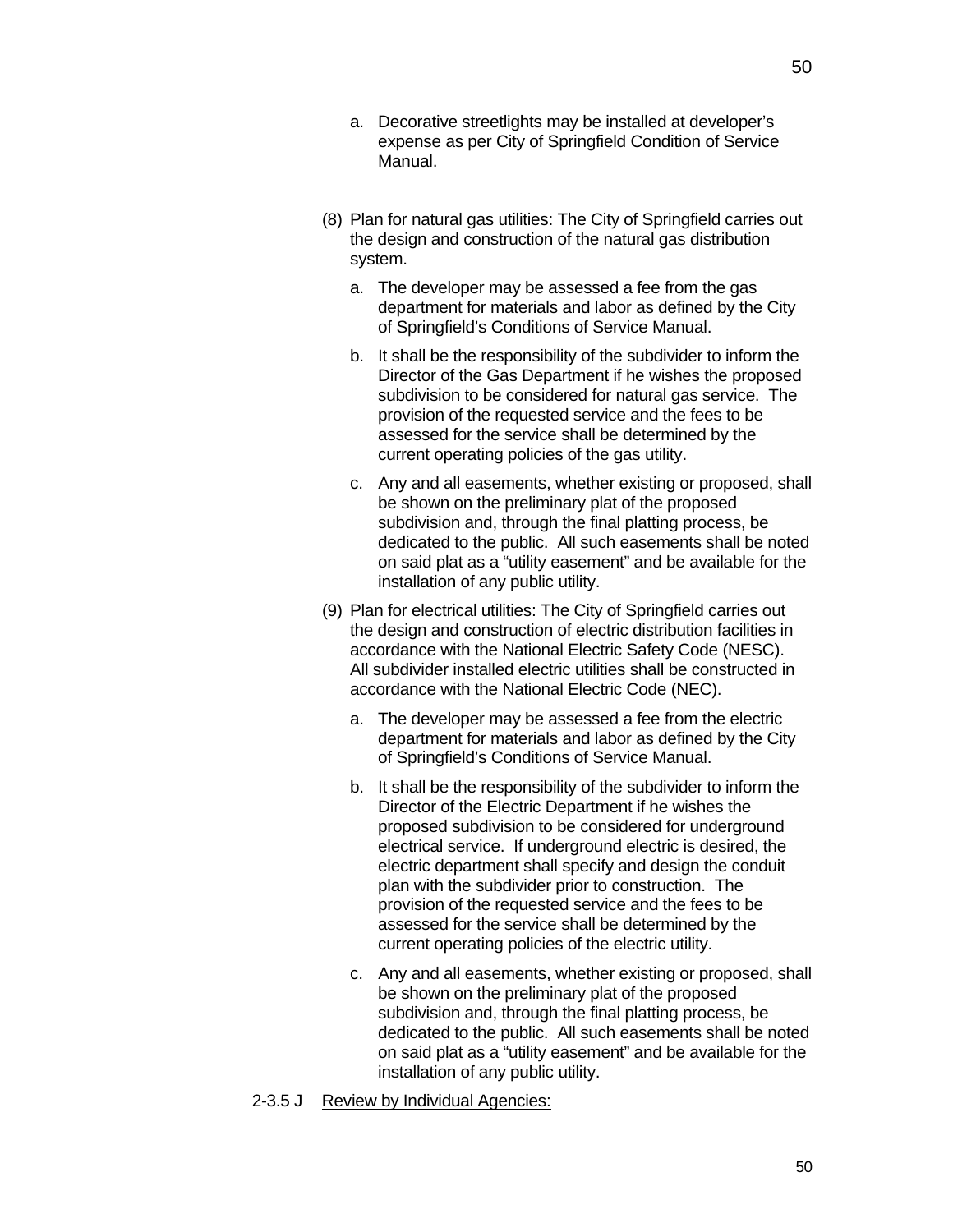No final plat shall be submitted to the Planning Commission without the final plat and construction plans being reviewed by the City Engineering Department, the Department of Public Works, Community Development Department, Health Department, County Highway Department, Water and Wastewater Department and other utility providers, as appropriate. These agencies shall review the final plat and construction plans. If rejected, the agency shall provide the Planning Commission and the developer with a written statement specifying all reasons for rejection prior to the Planning Commission meeting date.

2-3.5 K Administrative Review - An administrative review meeting shall be conducted on the final plat, construction plans and any exhibits submitted in conformance with these regulations. This review shall include the staff assistant to the Planning Commission and any other appropriate governmental representative(s). The review shall be held prior to the regularly scheduled Planning Commission meeting at which the plat is to be reviewed. The findings of the review committee shall be presented to the Planning Commission.

> With expert assistance, as necessary, the subdivider shall prepare a report, on any proposed subdivision containing or abutting a flood-prone area. Such report shall estimate the discharge of the regulatory flood; determine the specific flooding threat at the site of the proposed subdivision; and indicate whether the subdivision is located in a floodway or floodway fringe area by:

- (1) calculation of water surface elevations and regulatory flood protections based upon a hydraulic analysis of the capacity of the stream channel and over-bank areas to convey the regulatory flood;
- (2) computation of the floodway required to convey the regulatory flood without increasing natural flood heights of the regulatory flood more than one (1) foot at any point; and
- (3) unless otherwise established, computation of increases in flood heights caused by any encroachment shall be based upon the reasonable assumption that there will be an equal degree of encroachment on both sides of the stream within that reach. No increase in flood storage attributable to encroachments on the floodplain of any river or stream shall be permitted in any one reach or for the cumulative effect of several reaches.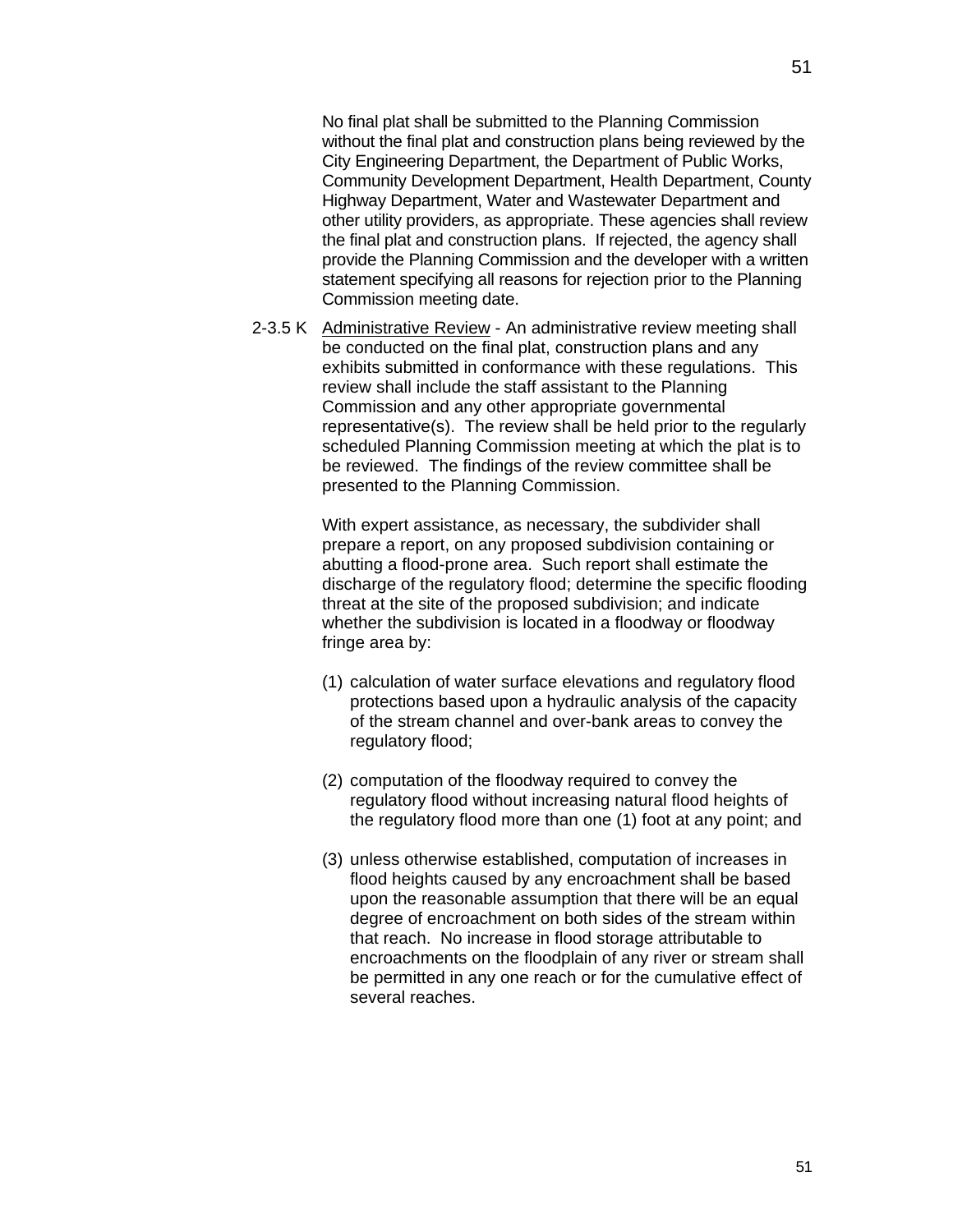## 2-4 MINOR SUBDIVISION PROCEDURE

The procedure for submitting Minor Subdivision plats is as follows:

#### 2-4.1 Submission

- 2-4.1 A The subdivider shall submit the final plat to the Department of Community Development and Planning at least thirty (30) days prior to the Planning Commission meeting at which it is to be considered for approval.
- 2-4.1 B Final submission shall consist of one (1) mylar, seven (7) paper copies and a digital copy on diskette, CD ROM, or EMAIL compatible with the latest City of Springfield version of AutoCAD, prior to final approval.

### 2-4.2 Review

The platting information shall be the same as required for final plat approval. Under special circumstances, where unusual topographic problems exist the staff may require topographic information, a drainage plan, or a map showing existing utilities. If the staff determines that the Subdivision complies with such regulations governing a subdivision of land as adopted by the Planning Commission, the plat will be presented for approval.

### 2-4.3 Two Lot Subdivsion

The staff shall review plats for subdivisions consisting of two or fewer lots within thirty (30) days of submittal. Platting information for subdivisions consisting of two lots shall be the same as required for Minor Subdivisions. If the staff determines the subdivision complies with these regulations, it will certify the plat in writing to the Planning Commission for approval.

Iron pins are permissible as boundary markers in subdivisions of two lots or less.

#### 2-4.4 Replat Subdivisions

The staff shall review plats for subdivisions that are replats of previously approved subdivision plats within thirty (30) days of submittal. Platting information for replat subdivisions shall be the same as required for Minor Subdivisions. If the staff determines the subdivision complies with these regulations, it will certify the plat in writing to the Planning Commission for approval.

## 2-5 Special Provisions Governing Unit Ownership (Condominium) **Subdivisions**

## 2-5.1 General Provisions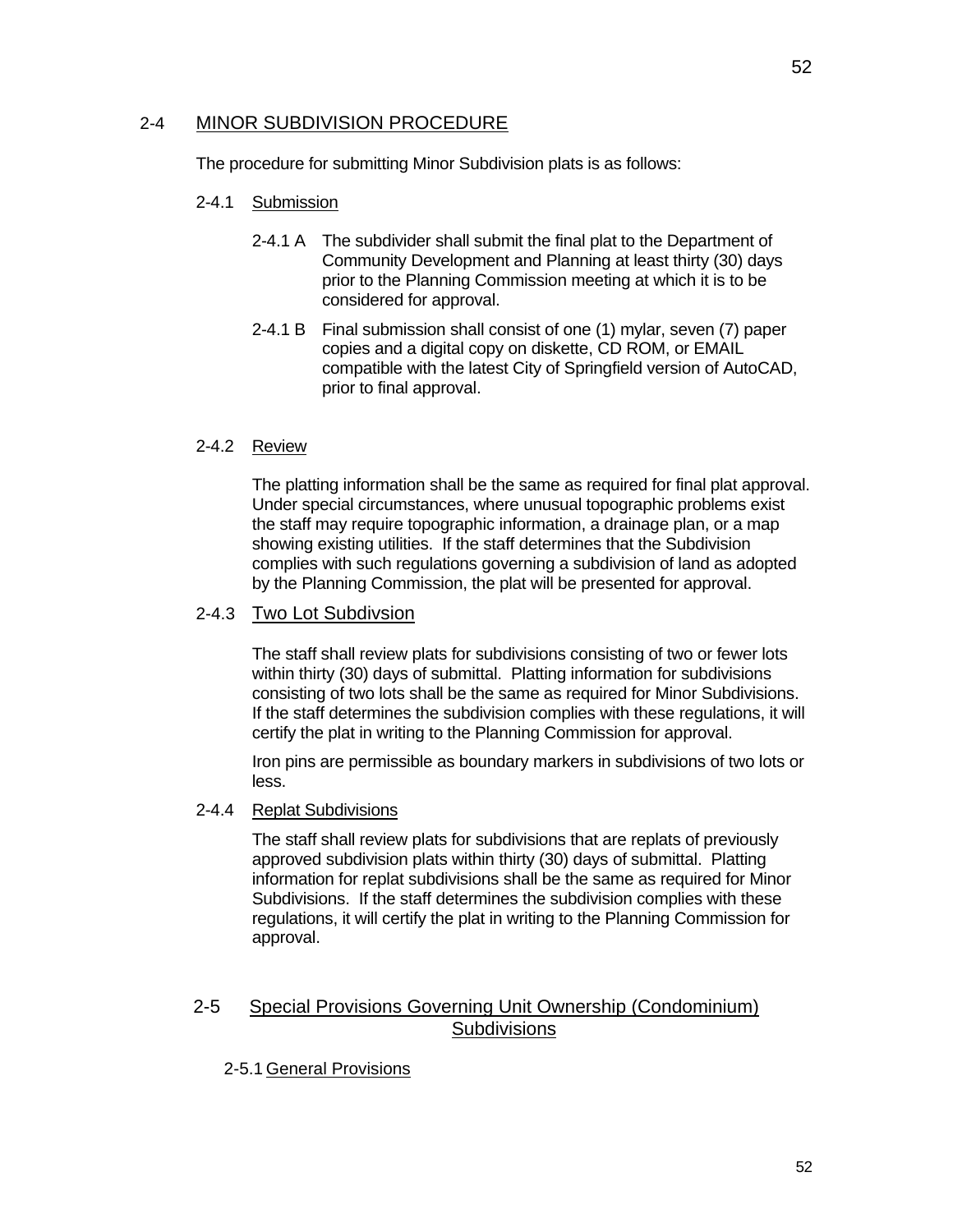- 2-5.1 A Intent This section is intended to augment the general legislation of Sections 66-27-101 through 67-27-122, Tennessee Code Annotated, entitled "Horizontal Property Act," by providing supplemental rules and regulations for the implementation of the act, as specifically authorized in Section 66-27-121, Tennessee Code Annotated.
- 2-5.1 B Applicability Whenever a developer, the sole owner, or the co-owners of a building or buildings expressly declare through the submission of a master deed, lease, or plat their desire to submit their property to a regime, as established and provided by Sections 66-27-101 through 66-27-122, Tennessee Code Annotated, wherein there is established a horizontal property regime, each such condominium or horizontal property regime created under the authority of these provisions for the purpose of sale or transfer of real property is subject to the provisions of these regulations.
- 2-5.2 Submission of Plat Required Prior to the sale or transfer of any real property incorporated in the property regime, the developer, sole owner, or co-owners of such property shall submit to the Planning Commission a subdivision plat of such property in the manner prescribed by this article; such plat, if approved, shall be filed with the county register in the manner prescribed by this article.
- 2-5.3 Determination of Subdivision Type Condominium subdivisions shall be classified by the Planning Commission during the plat review process as either horizontal condominiums or vertical condominiums.
- 2-5.4 Procedure An applicant seeking approval of a condominium subdivision shall proceed through the normal procedure for subdivision approval, as set forth in this article.
- 2-5.5 Contents of Plans and Documents The plats, plans, and documents submitted by an applicant seeking approval of condominium subdivision shall conform with the specifications set forth in these regulations

# 2-6 FIELD TRIPS

The staff shall arrange for and conduct conferences with developers and field trips necessary for proper investigation of the Preliminary and Final Plats by affected City departments or area agencies and the Planning Commission.

## 2-7 NOTIFICATIONS

The staff shall notify the subdivider or his authorized agent by mail of the time and place of the public meeting to consider approval of the Preliminary and Final Plats. Notification shall take place at least five (5) days prior to the meeting of the Planning Commission. The subdivider, or his representative, shall attend the meeting at which the plat is to be considered. The Commission may deny approval if the subdivider is not represented.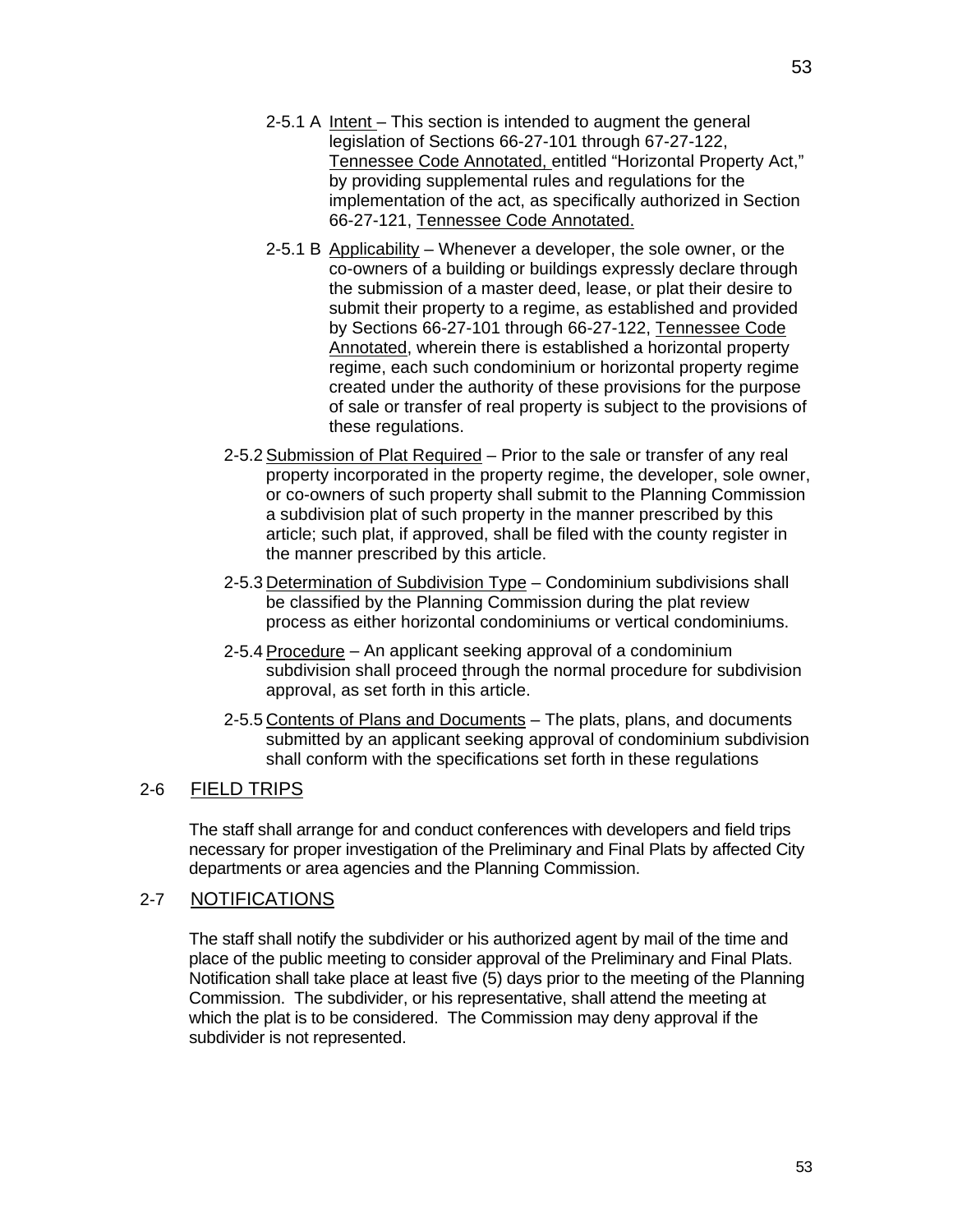# 2-8 APPROVAL OR DISAPPROVAL

The Planning Commission shall receive the recommendations of its staff and approve or disapprove the plat. In the event that the Planning Commission fails to either approve or disapprove a plat within sixty (60) days of its presentation to the Planning Commission, such plat shall be deemed approved. If a plat is disapproved, reasons for such disapproval shall be stated in the records of the Planning Commission.

The Planning Commission may, at the subdivider's request, review all plats that are in arbitration between the City staff and the developer/surveyor to render a final decision.

# 2-9 FEES

The subdivider shall, at the time of submission of the preliminary plat, pay a Review Fee, as set by the Board of Mayor and Aldermen. Additional fees may be charged to cover the expense, if required, of making prints of the original plat and for distribution to the appropriate officials and agencies.

# 2-10 RECORDS

The staff shall keep a record of all plats and Planning Commission actions pertaining thereto.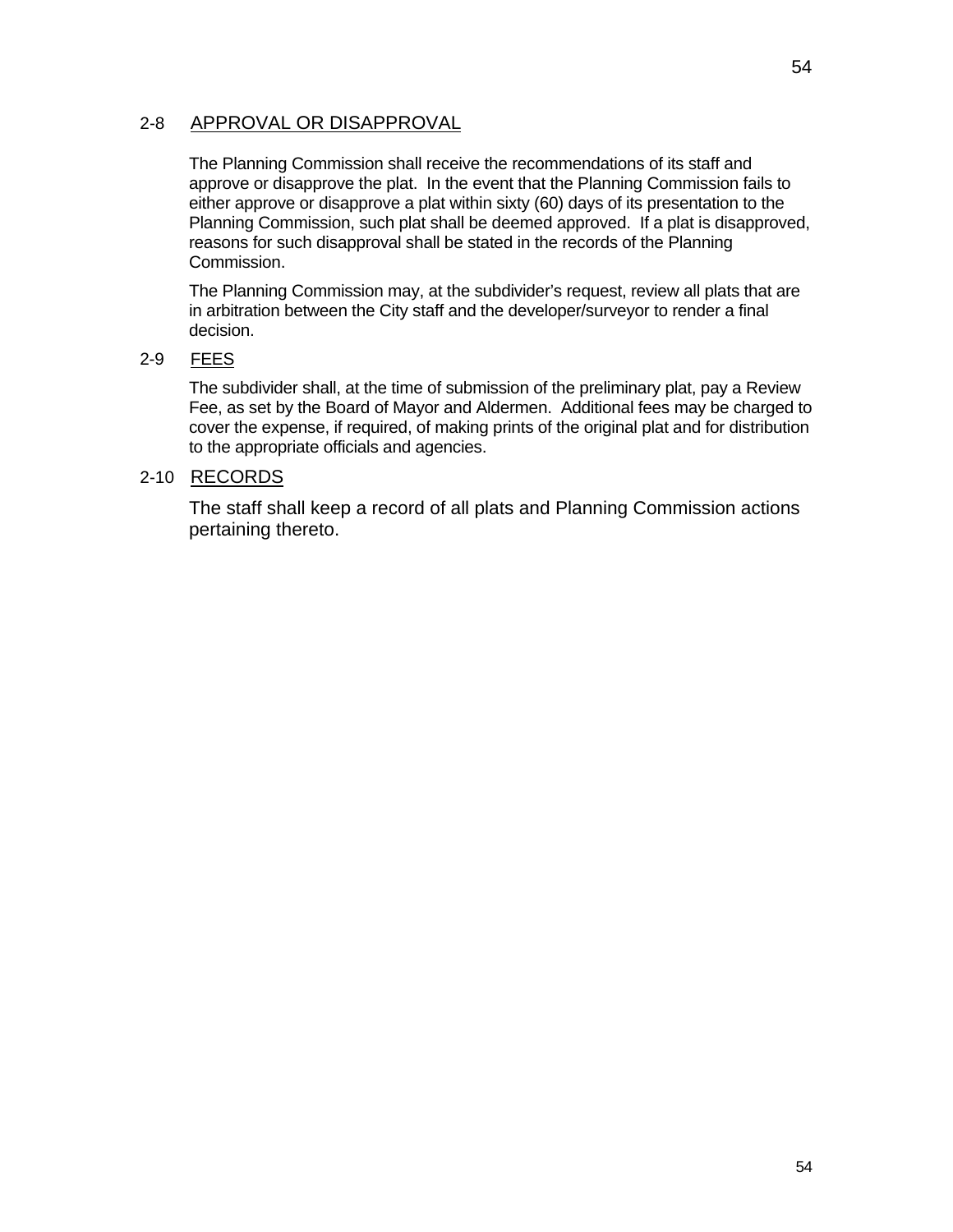# **ARTICLE 3**

# ASSURANCE FOR COMPLETION AND MAINTENANCE OF IMPROVEMENTS

# 3-1 IMPROVEMENTS AND PERFORMANCE BOND

- 3-1.1 Installation of Improvements All of the underground works and all service connections shall be installed completely, and approved by the appropriate agency throughout the length of the road and across the right-of-way section. All utilities shall be developed in accordance with appropriate state, local, and utility agency requirements, and meet the design standards contained in these regulations.
- 3-1.2 Completion of Improvements Before the final subdivision plat is signed by the Secretary of the Planning Commission, all applicants shall complete, in accordance with the Planning Commission's decision and to the satisfaction of the appropriate governmental representative, all public way, sanitary, and other improvements, including lot improvements on the individual lots of the subdivision, as required in these regulations and approved by the Planning Commission, and shall dedicate such improvements to the governing body free and clear of all liens and encumbrances on the property and public improvements thus dedicated.
- 3-1.3 Surety Instrument The Planning Commission at its discretion may waive the requirement that the applicant complete and dedicate all public improvements prior to the signing of the final subdivision plat by providing that, as an alternative, the applicant post a bond at the time of submission for final subdivision approval in an amount approved by the Planning Commission as sufficient to guarantee to the governing body the satisfactory construction, installation, and dedication of the incomplete portion of required improvements. (See Section 2-3.5 G).
- Such performance bond shall comply with all statutory requirements and shall be satisfactory to legal counsel as to form, sufficiency, and manner of execution, as set forth in these regulations. The period within which required improvements must be completed shall be specified by the Planning Commission in the resolution approving the final subdivision plat and shall not exceed two (2) years from the date of final approval.

Such bond shall be approved by the governing body as to amount and conditions and shall not exceed a period of two (2) years. The Planning Commission may, upon proof of difficulty, recommend to the governing body extension of the completion date set forth in such bond for a maximum period of one additional year. The governing body may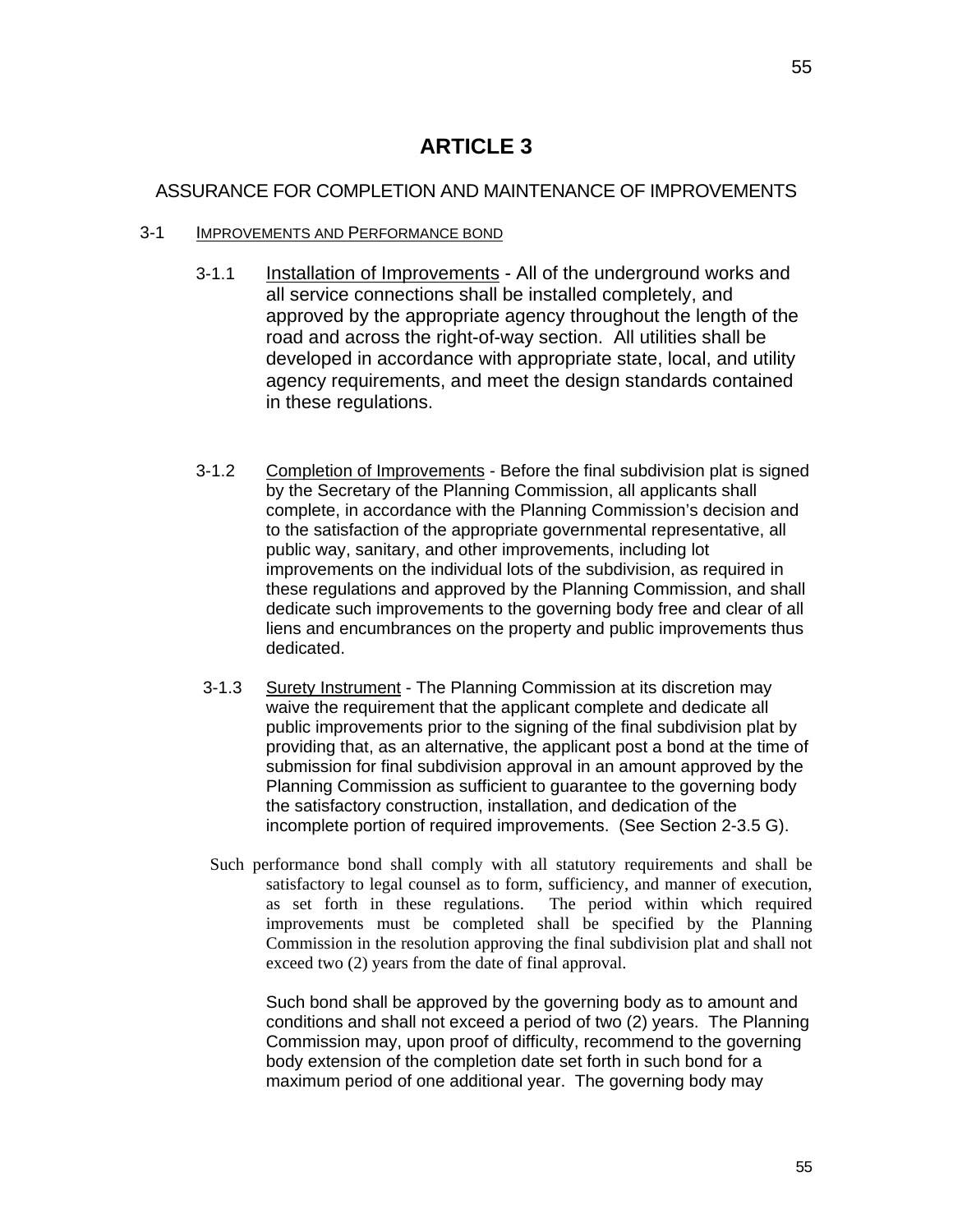accept at any time during the period of such bond a substitution of principal.

- 3-1.4 Temporary Improvements The applicant shall build and pay for all costs of temporary improvements required by the Planning Commission, and shall maintain them to a reasonable satisfaction for the period specified by the Planning Commission. Prior to construction of any temporary facility or improvement, the applicant shall file with the governing body a separate suitable bond for temporary facilities, which shall ensure that the temporary facilities will be properly constructed, maintained, and removed.
- 3-1.5 Costs of Improvements All required improvements shall be made by the applicant at his/her expense. Any provisions for reimbursement by the governing body or any utility agency shall be stipulated clearly in the provisions of any bonds.
- 3-1.6 Governmental Units Governmental units to which these bonds and contract provisions apply may file, in lieu of said contract or bond, a certified resolution or ordinance from officers or agencies authorized to act in their behalf agreeing to comply with the provisions of this Article.
- 3-1.7 Failure to Complete Improvements In subdivisions for which no performance bond has been posted, if the improvements are not completed within the period specified by the Planning Commission in the resolution approving the plat, the approval shall be deemed to have expired. In those cases in which a performance bond has been posted and required improvements have not been installed within the terms of such performance bond, the governing body thereupon may declare the bond to be in default and require that all the improvements be installed regardless of the extent of the building development at the time the bond is declared to be in default.
- 3-1.8 Acceptance of Dedication Offers Acceptance of formal offers of dedication of public ways, easements, and parks shall be by formal action of the governing body. Such action shall be in the form of a resolution recommended by the Planning Commission to the governing body. The approval by the Planning Commission of a subdivision plat shall not be deemed to constitute or imply an acceptance by the local government of any public way, easement, or other ground shown on the plat. The Planning Commission may require the plat to be endorsed with appropriate notes to this effect.
- 3-1.9 Responsibility for Compliance In all matters involving enforcement of, or compliance with, the provisions contained herein, the subdivider (as defined in the Definitions, Section 5-2) is considered as the party legally responsible for performance; and the use of engineers, contractors, or other agents shall in no way diminish or absolve the subdivider of this basic responsibility.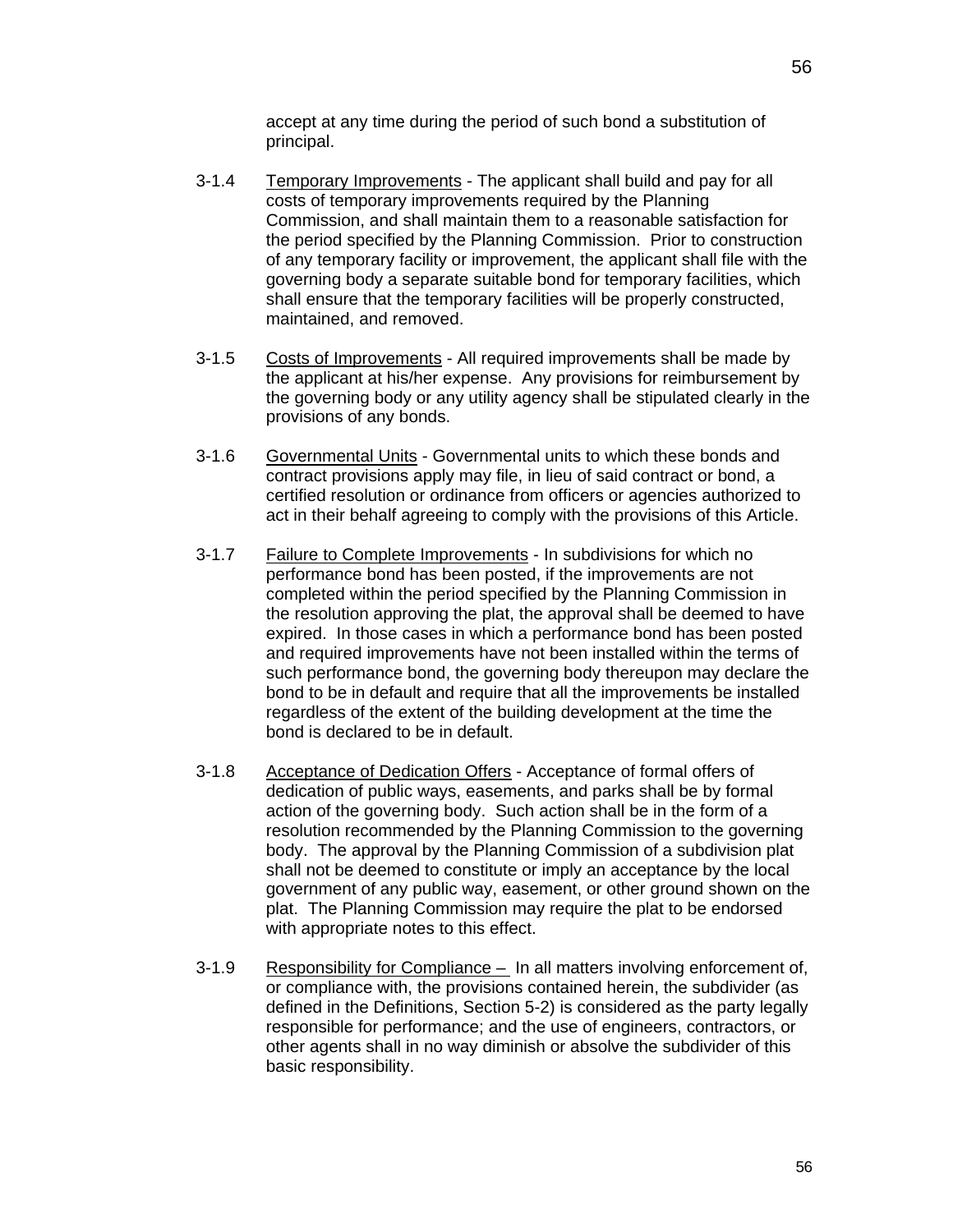## 3-2 Inspection of Improvements

General Procedure - All subdivisions shall be inspected by the City of Springfield or Robertson County as appropriate. Sufficient inspections shall be made to ensure compliance with the specifications set forth in these regulations. The subdivider shall notify the appropriate agency of his intention to begin work five (5) days prior to commencing. If the appropriate governmental representative finds upon inspection that any of the required improvements have not been constructed in accordance with the governing body's construction standards and specifications, the applicant shall be responsible for completing the improvements to the required standards. Whenever the cost of improvements is covered by a performance bond, the applicant and the bonding company shall be liable severally and jointly for completing said improvements according to approved specifications.

#### Section 3-2.1 Performance Surety

The acceptable methods of bonding for subdivision improvements are the following:

A Performance Bond issued by a Surety Company approved by the City Attorney

An Irrevocable Letter of Credit issued by a Bank or Financial Institution approved by the City Attorney.

A Cashiers Check or Certified Check backed by a Bank approved by the City Attorney.

A Cash Bond.

The amount of this surety shall be established by the City staff to cover the estimated costs of improvements in a subdivision plus an appropriate amount to cover the cost of inflation. The amount of this surety shall be approved by the Planning Commission, who in turn may recommend acceptance to the Board of Mayor and Aldermen.

Performance Bonds shall be required for all amounts \$15,000 or over.

Irrevocable letters of credit, Cashiers Checks, Certified Checks, or Cash may be used for bonds of less than \$15,000.

The City Attorney, acting under authority of the Board of Mayor and Aldermen, shall be empowered to demand forfeiture of any performance bond, letter of credit, cashiers check, certified check or cash bond deemed necessary by the Board of Mayor and Aldermen in order to complete the needed improvements and/or maintenance in the approved subdivision.

Adopted this 5th Day of February, 2009.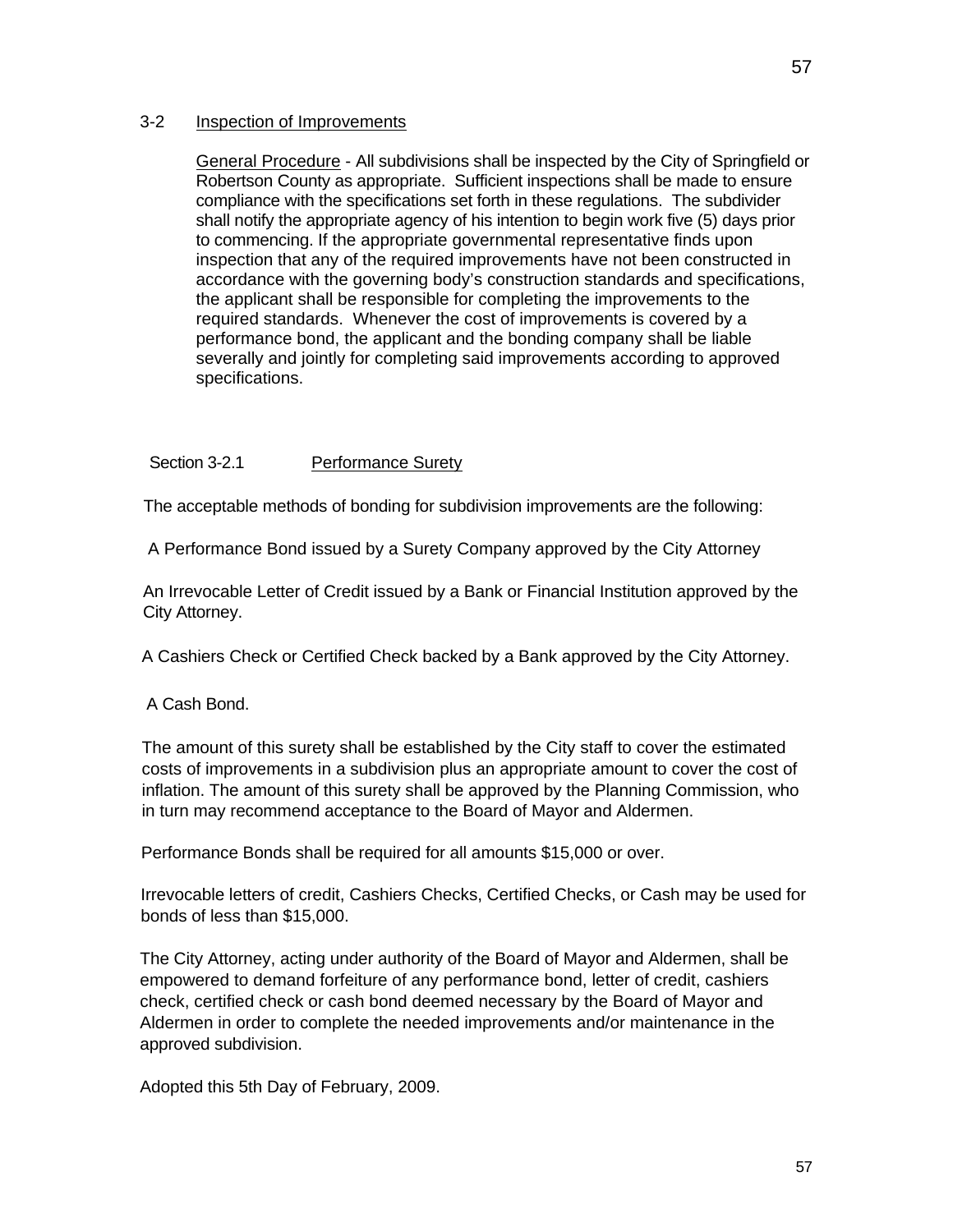# **3-2.2 Release or Reduction of Performance Bond**

.

- 3-2.2 A Certificate of Satisfactory Completion The governing body shall not accept dedication of required public improvements nor release nor reduce a performance bond until the appropriate governmental representative submits a certificate stating that all required improvements have been satisfactorily completed, and until the applicant's engineer or surveyor has certified to the the appropriate governmental representative (through submission of a detailed "as built" survey of the subdivision indicating location, dimensions, construction materials, and any other information required by the Planning Commission) that the layout and the line and grade of all public improvements are in accordance with the approved construction plans for the subdivision. Upon such approval and recommendation, the governing body, thereafter, may accept the dedicated improvement(s) in accordance with the procedures set forth in Sections 3-1.2 and 3-1.8 of these regulations.
- 3-2.2 B Reduction of Performance Bond A performance bond may be reduced upon actual dedication and acceptance of public improvements and then only to the ratio that the dedicated public improvements bear to the total public improvements for the plat. In no event shall a performance bond be reduced below twenty-five-percent (25%) of the principal amount prior to final acceptance of all items covered under the bond.
- 3-2.2 C Release of Guarantee The Planning Commission shall formally recommend the release of the guarantee by the Board of Mayor and Aldermen once all required improvements are installed and approved by the appropriate agency.

#### 3-3 Maintenance of Improvements

A maintenance bond, irrevocable letter of credit or other surety approved by the City Attorney shall be established. The amount of this surety shall be established by the Staff to cover the estimated costs of maintenance for the developer (subdivider) installed infrastructure improvements for a minimum of one (1) year. The amount of this surety shall be recommended to the Board of Mayor and Aldermen.

The City Attorney, acting under the authority of the Board of Mayor and Aldermen, shall be empowered to demand forfeiture of any maintenance bond or the payment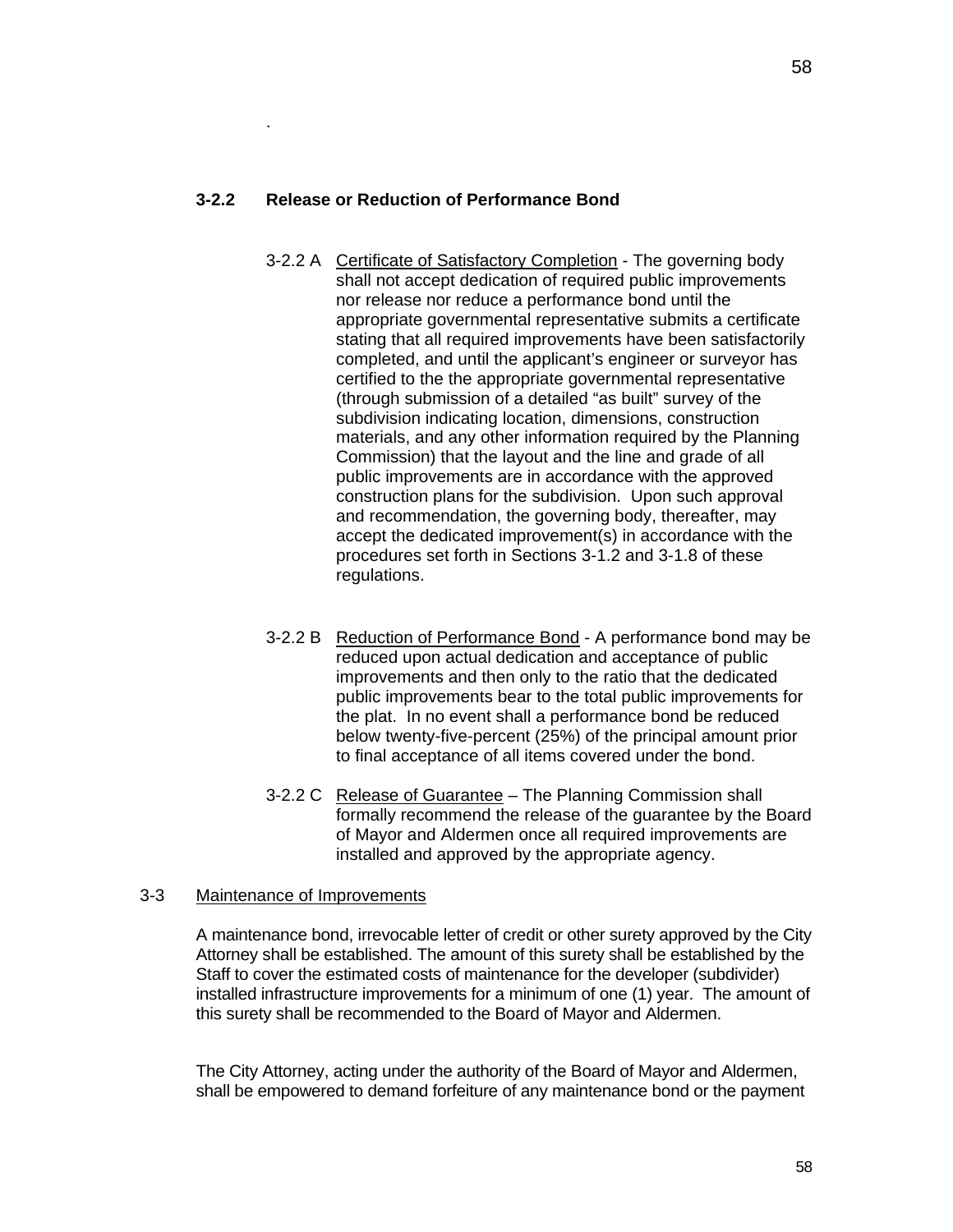of any irrevocable letter of credit, deemed necessary by the Board of Mayor and Aldermen in order to complete the needed improvements and/or maintenance in the approved subdivision.

#### 3-4 Dedication of Improvements

Upon the expiration date of the maintenance bond and upon certification by all the approving authorities that all improvements meet the minimum standards of design, the Board of Mayor and Aldermen may accept and dedicate the improvements in a subdivision by Resolution.

### 3-5 Escrow Deposits for Lot Improvements

- 3-5.1 Acceptance of Escrow Funds Whenever by reason of the season of the year, any lot improvements required by these regulations cannot be performed, the enforcing officer nevertheless may issue a certificate of occupancy upon accepting a cash escrow deposit in an amount to be determined by the appropriate governmental representative for the cost of such improvements; provided, there otherwise is no danger to the health, safety, or general welfare. The performance bond covering such lot improvements shall remain in full force and effect.
- 3-5.2 Procedures on Escrow Fund All required improvements for which escrow moneys have been accepted by the enforcing officer at the time of issuance of a certificate of occupancy shall be installed by the developer within a period of nine (9) months from the date of deposit and issuance of the certificate of occupancy. In the event that the improvements have not been installed properly at the end of the time period, the enforcing officer shall provide written notice of two (2) weeks to the developer requiring him to install the improvements, and in the event they are not installed properly, in the judgment of the enforcing officer, he/she may request the governing body to proceed to install or to contract for the installation of the necessary improvements in a sum not to exceed the amount of the escrow deposit.

At the time of the issuance of the certificate of occupancy for which escrow moneys are being deposited, the applicant shall file with the enforcing officer, prior to obtaining the certificate of occupancy, a notarized statement from the purchaser(s) of the premise authorizing the enforcing officer to install the improvements at the end of the nine (9) month period in the event the improvements have not been installed properly by the developer.

#### 3-6 Issuance of Building Permits and Certificates of Occupancy

Where a performance bond or irrevocable letter of credit has been required for a subdivision, or any phase of a subdivision, no applicable building permit or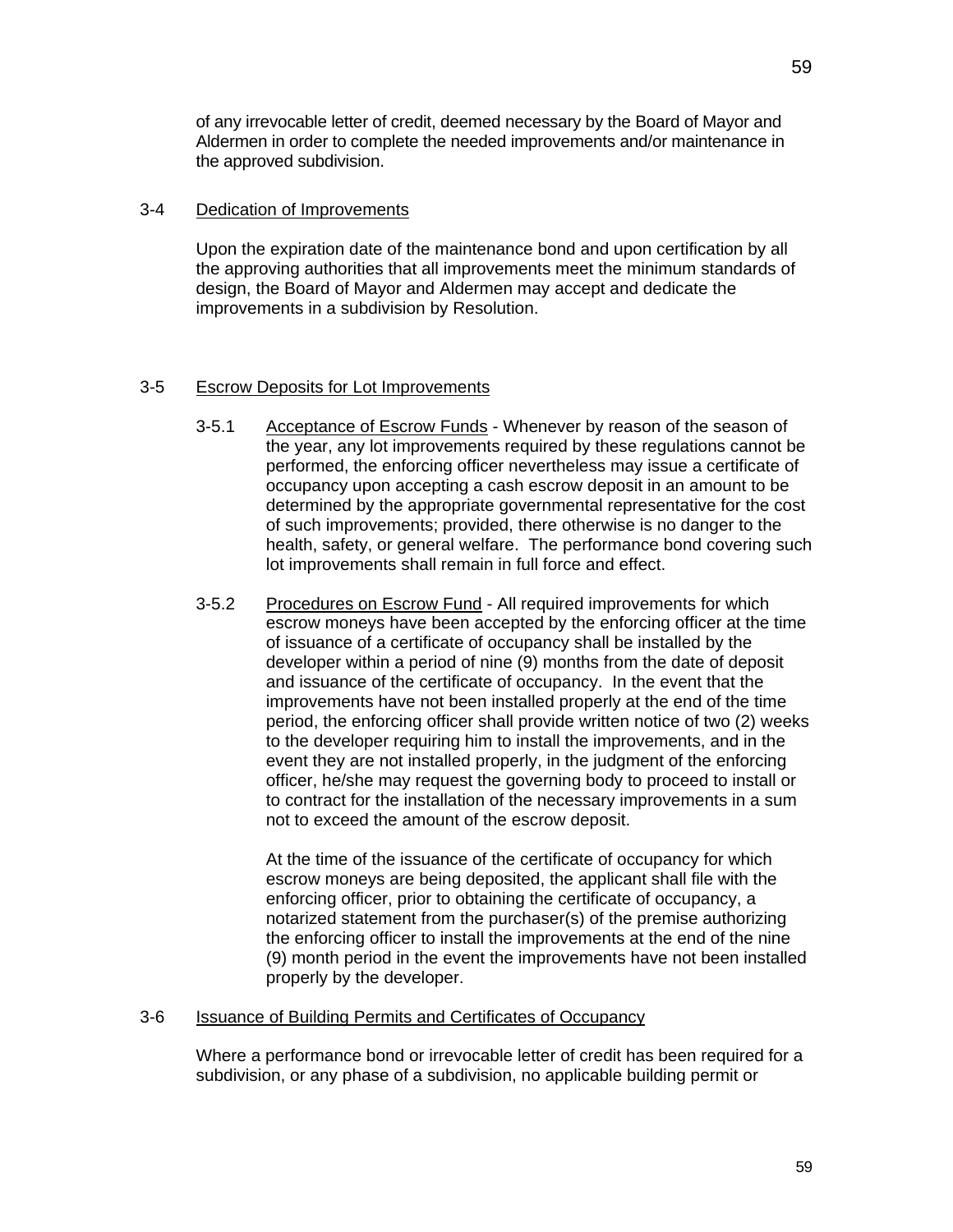certificate of occupancy for any building in the subdivision or section thereof shall be issued prior to the completion of improvements as set forth below.

# **A. Building Permits**

Building permits shall not be issued for any lot prior to completion of the required improvements for street base stone and utilities as set forth in these regulations. These improvements include:

All City-required and developer (subdivider) installed utilities, *id est.*

- All underground utility conduit located on public ROW (if applicable)
- Sanitary sewer facilities
- Storm sewer basins facilities
- Water system facilities
- Property corner markers have been installed by a licensed surveyor and have been approved by the appropriate official.

All streets and designated turn-around areas (temporary cul-de-sacs) are constructed to the minimum standards for base stone as set forth in these regulations, including all required tests established in these regulations, and approved by the Public Works Engineer or the City Engineer.

All drainage and erosion control improvements are installed in accordance with the minimum standards set forth in these regulations and are approved by the Public Works Engineer or City Engineer.

The extent of public way improvements shall be adequate for vehicular access by the prospective occupant and by police and fire equipment prior to the issuance of a building permit. The developer shall at the time of the dedication of public ways submit monies in escrow to the governing body for maintenance in a sum to be determined by the appropriate governmental representative. This bond shall be for one year.

#### Final Ten Percent or Last Two Lots

It shall be unlawful for the owner of any subdivision to sell the final ten percent (10%) of lots in a subdivision, or if ten percent (10%) be less than two (2) lots, the final two (2) lots of a subdivision, until all public improvements required by the planning commission resolution of final plat approval have been fully completed, dedicated, and accepted by the governing body; or the governing body has accepted a maintenance bond for the purpose of securing final completion by the owner, maintenance of infrastructure (or use improvements) and acceptance by the governing body. Failure of the owner to comply with this section may result in the immediate forfeiture of the bond and completion of the final improvements by the city. (Amended February 1, 2007)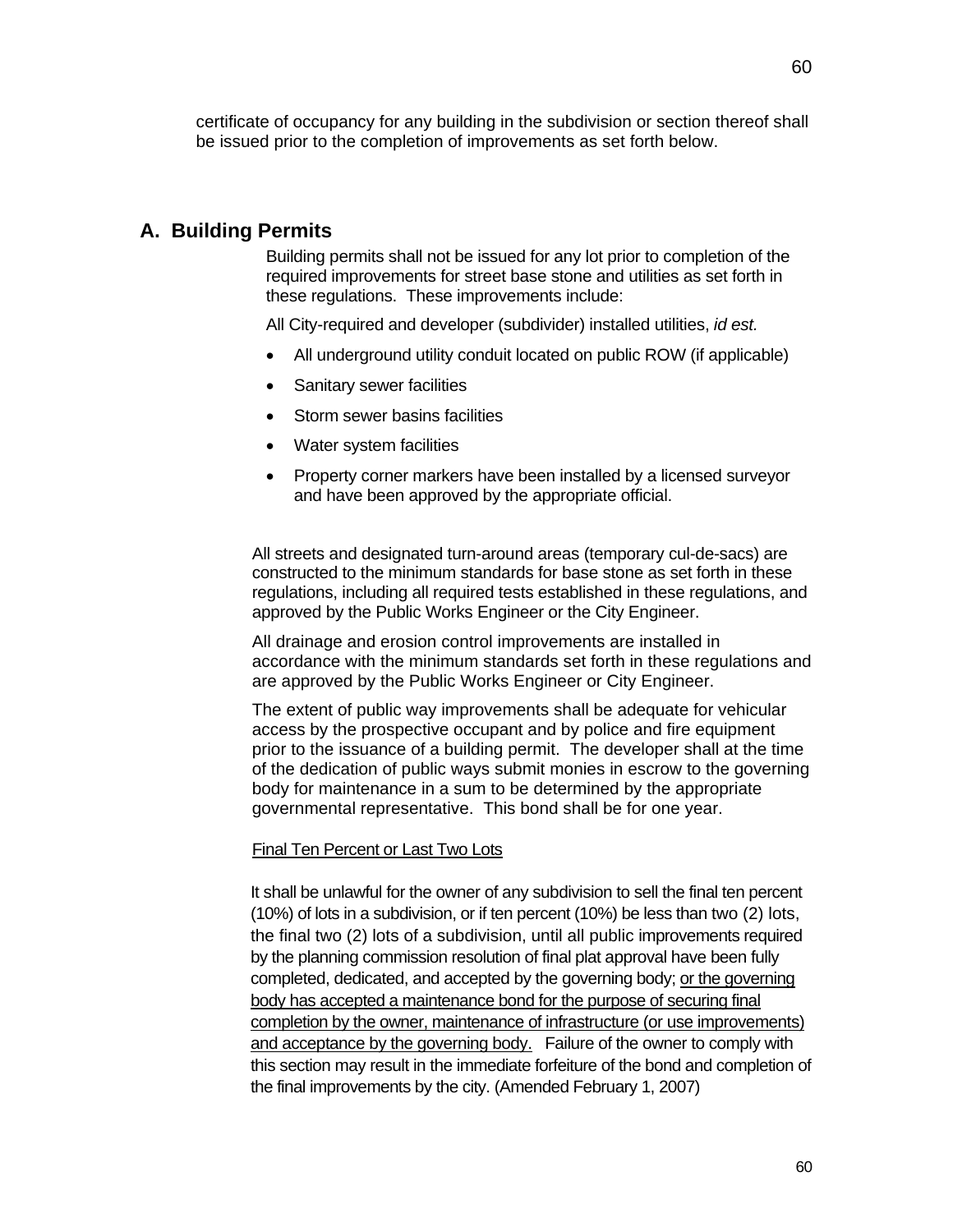# **B. Certificates of Occupancy**

Certificates of occupancy (CO's) shall not be issued until the hot mix asphalt "binder layer" has been installed, tested and approved by the appropriate authority of the City. This condition may be waived by the City of Springfield Planning Commission if the certificate of occupancy (CO) is requested during the months of January, February, or March and it is determined by the Planning Commission that the hot mix asphalt "binder layer" cannot be installed due to weather. If this waiver is issued, the developer will be required to install the hot mix asphalt "binder layer" within thirty (30) calendar days from the date of the opening of the local hot mix asphalt plant(s). If this condition is not met, the developer may be considered in default of his surety bond.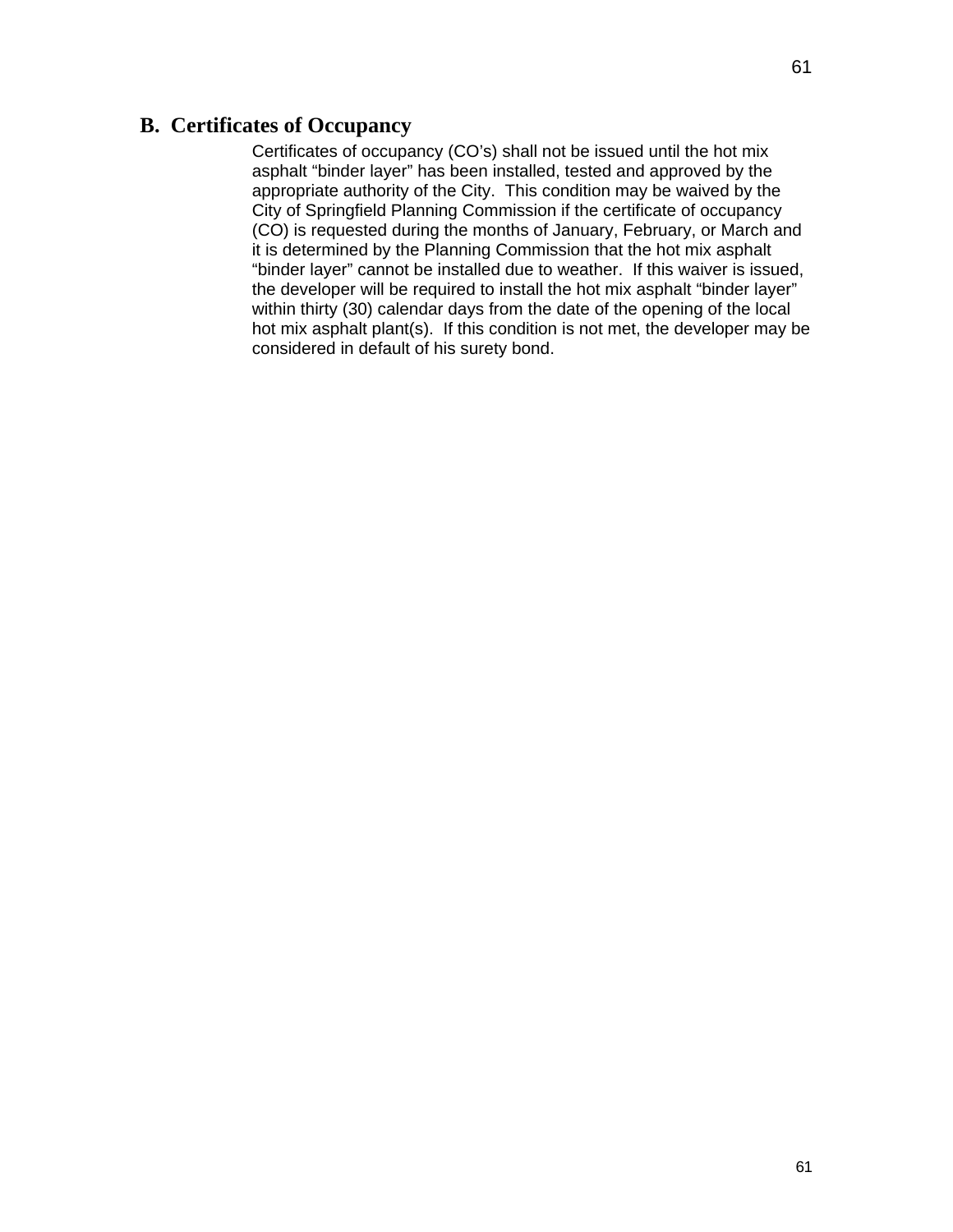# **ARTICLE 4**

## Requirements For Improvements, Reservations, AND Design

These standards for the design and construction of streets and utilities are established to ensure that all proposed subdivisions are provided with adequate, safe, and sufficient services.

## **General Requirements**

- 4-1 Conformance to Applicable Rules and Regulations In addition to the requirements established herein, all subdivision plats shall comply with all applicable laws, ordinances, resolutions, rules, or regulations, including, but not limited to:
	- 4-1.1 all applicable provisions of Tennessee Law, regulations, or policy;
	- 4-1.2 any zoning ordinance, any building and housing codes, and all other applicable laws or policies of the governing body;
	- 4-1.3 the adopted general plan and major road or street (public way) plan;
	- 4-1.4 the rules of the county health department and the Tennessee Department of Environment and Conservation, including the requirements for Tennessee Construction General Permits;
	- 4-1.5 the applicable rules of the Federal Highway Administration or Tennessee Department of Transportation, if the subdivision or any lot contained therein abuts a non-local highway; and
	- 4-1.6 The standards and regulations adopted by all other boards, commissions, and agencies of the governing body, where applicable.

Plat approval may be withheld if a subdivision is not in conformity with the above rules or with the provisions set forth in Section 1-4 of these regulations. The purpose of this section is to assure that sound subdivision development will take place within the jurisdiction of the Springfield Municipal/Regional Planning Commission by establishing minimum standards for use in the design of subdivisions.

4-2 Self-imposed Restrictions - If the owner places restrictions on any of the land contained in the subdivision greater than those required by any zoning ordinance or these regulations, such restrictions or reference thereto shall be recorded with the county register on a separate form, along with the final subdivision plat.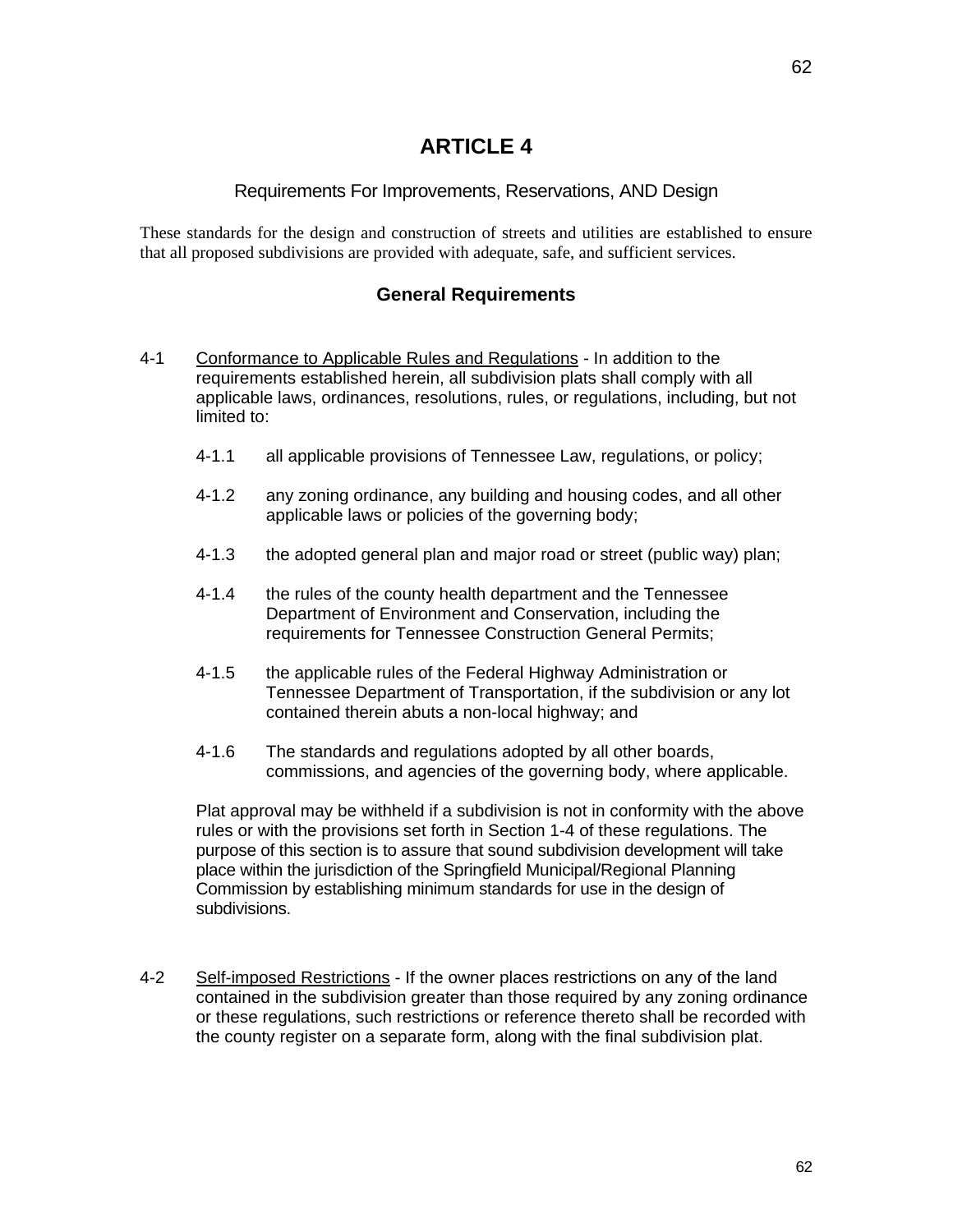- 4-3 Monuments The subdivider shall place permanent reference monuments on the subdivision as required herein and as approved by a licensed surveyor. Monuments shall be located and set as follows.
	- 4-3.1 All new subdivisions which include improvements to the infrastructure (i.e. roads, water lines, sewer lines, etc.) shall have a minimum of two (2) permanent reference monuments. These monuments shall be referenced to the Tennessee State Grid Coordinate System and the USGS Datum Plane by either of the methods defined in Article 2, of these Regulations, utilizing either Global Positioning System (GPS) or the minimum surveying standards of practice in the State of Tennessee. These monuments shall be accessible from public streets, and preferably in sight of one another. If possible, the monuments should be placed at least two hundred (200) feet apart. This data shall be provided on the construction plan as-built drawings for the development.
	- 4-3.2 In the event that an existing SGRN reference monument is to be displaced by the construction of the proposed improvements, the surveyor shall show the existing SGRN monument and its proposed relocation on the preliminary plat and shall notify the City Engineering Department in writing prior to disturbing the monument. The subdivider shall replace the reference monument or shall pay the City for each SGRN monument to be relocated. All relocated SGRN Monuments shall be in place after final grading is completed and/or prior to release of any Performance Bond established by the Springfield Municipal/Regional Planning Commission.
	- 4-3.3 All required permanent reference monuments and required pins shall be in place after final grading is completed and/or prior to release of any Performance Bond established by the Springfield Municipal/Regional Planning Commission.
	- 4-3.4 Boundary Monuments
		- 4-3.4 A Concrete boundary monuments shall be located on public right-of-way lines, at public way intersections, and at the beginning and ending points on all curves. All corners in the subdivision shall be identified with iron pins, which comply with the Minimum Standards of Practice of the Tennessee State Board of Examiners for Land Surveyors.
		- 4-3.4 B Iron bar monuments may be used in lieu of concrete monuments in the following circumstances: Iron bars shall be at least 5/8 " in diameter and no less than 18" in length. Each bar shall have a permanent metal cap measuring at least 2 ½ " in diameter, bearing the surveyor's name, license number, or company name and bearing a permanent mark for the exact survey point.
		- 4-3.4 C The external boundaries of a subdivision, including all corners, breaks at each end of curves and at distances of not more than one thousand (1,000) feet apart in any straight line, or at shorter intervals, if topography requires. Monuments shall also be installed at all angle points and at points not less than twenty (20) feet from any stream, except that when such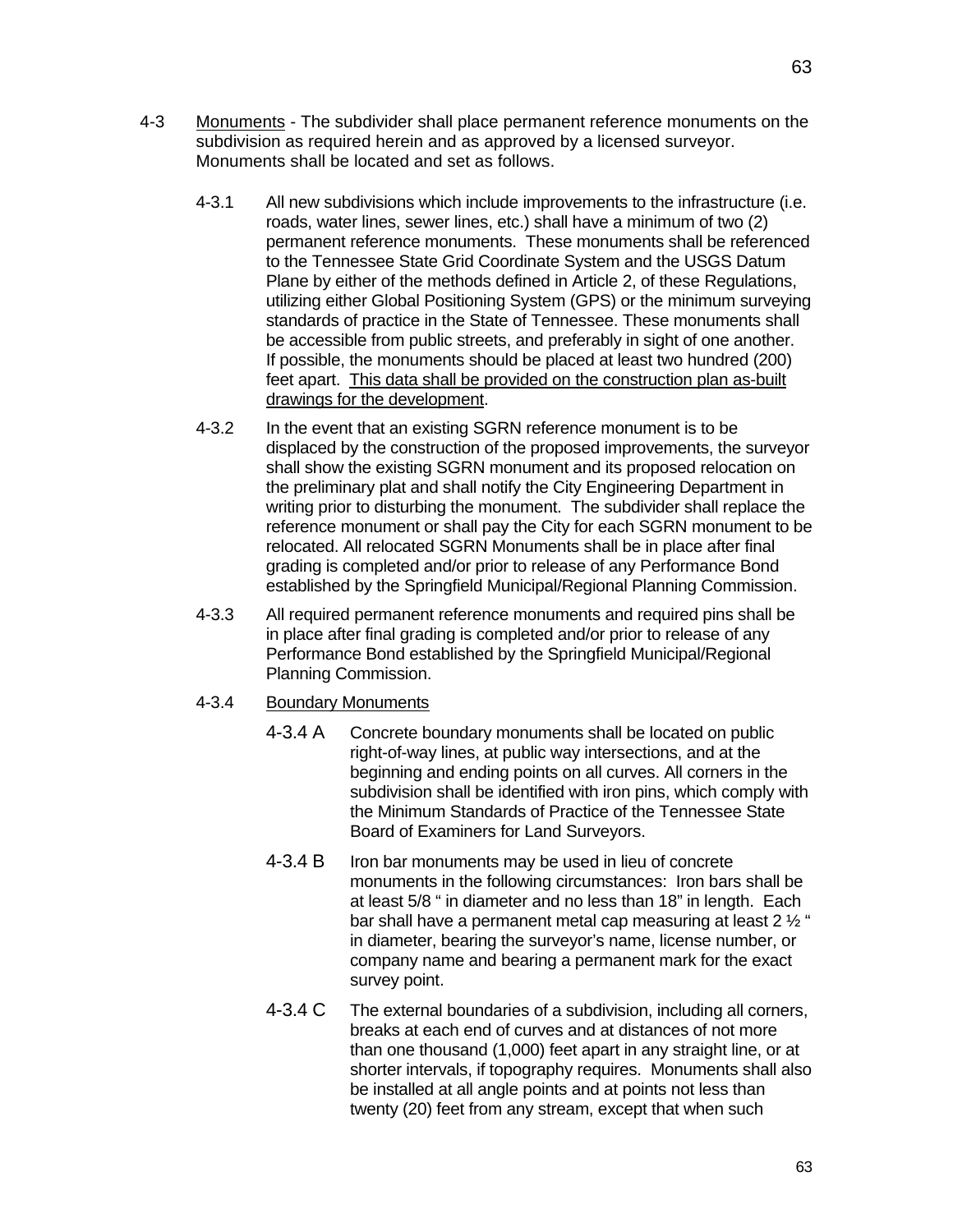corners or points fall within a public way or proposed future public way, the monuments shall be placed on the side line of the public way.

- 4-3.4 D The proposed locations of the required boundary monuments shall be shown on the preliminary plat.
- 4-3.4 E The lines of lots that extend to rivers or streams shall be monumented in the field by iron pins at least eighteen (18) inches long and one-half (1/2) inch in diameter or by round or square iron bars at least eighteen (18) inches long. Such pins shall be placed at the point of intersection of the river or stream and lot line, with a meander line established not less than twenty (20) feet back from the bank of the river or stream.
- 4-3.4 F All monuments and pins shall be properly set in the ground and approved by a licensed surveyor prior to the time the Planning Commission recommends approval of the final plat or release of the performance bond where bond is made in lieu of improvements.
- 4-4 Character of the Land Land for subdivision purposes shall be so selected as to provide sound building sites on suitable lots. Land which the Planning Commission finds to be unsuitable for subdivision or development due to flooding, improper drainage, steep slopes, rock formations, adverse earth formations or topography, utility easements, or other features which would be harmful to the safety, health, and general welfare of inhabitants of the land and surrounding areas shall not be subdivided or developed unless adequate methods are formulated by the developer and approved by the Planning Commission, upon recommendation of any staff assistant serving the Planning Commission and/or other governmental representative, if any, to solve the problems created by the unsuitable land conditions. Such land shall be set aside for such uses as will not involve such a danger.

Where protection against flood damage is necessary, in the opinion of the Planning Commission, flood-damage protection techniques may include, as deemed appropriate by the Planning Commission:

- 4-4.1 the imposition of any surety and deed restrictions enforceable by the Planning Commission to regulate the future type and design of uses within flood-prone areas;
- 4-4.2 flood-protection measures designed so as not to increase, either individually or collectively, flood flows, height, duration, or damages, and so as not to infringe upon the regulatory floodway;
- 4-4.3 installation of flood warning systems;
- 4-4.4 the use of fill, dikes, levees and other protective measures; and
- 4-4.5 the use of flood-proofing measures, which may include: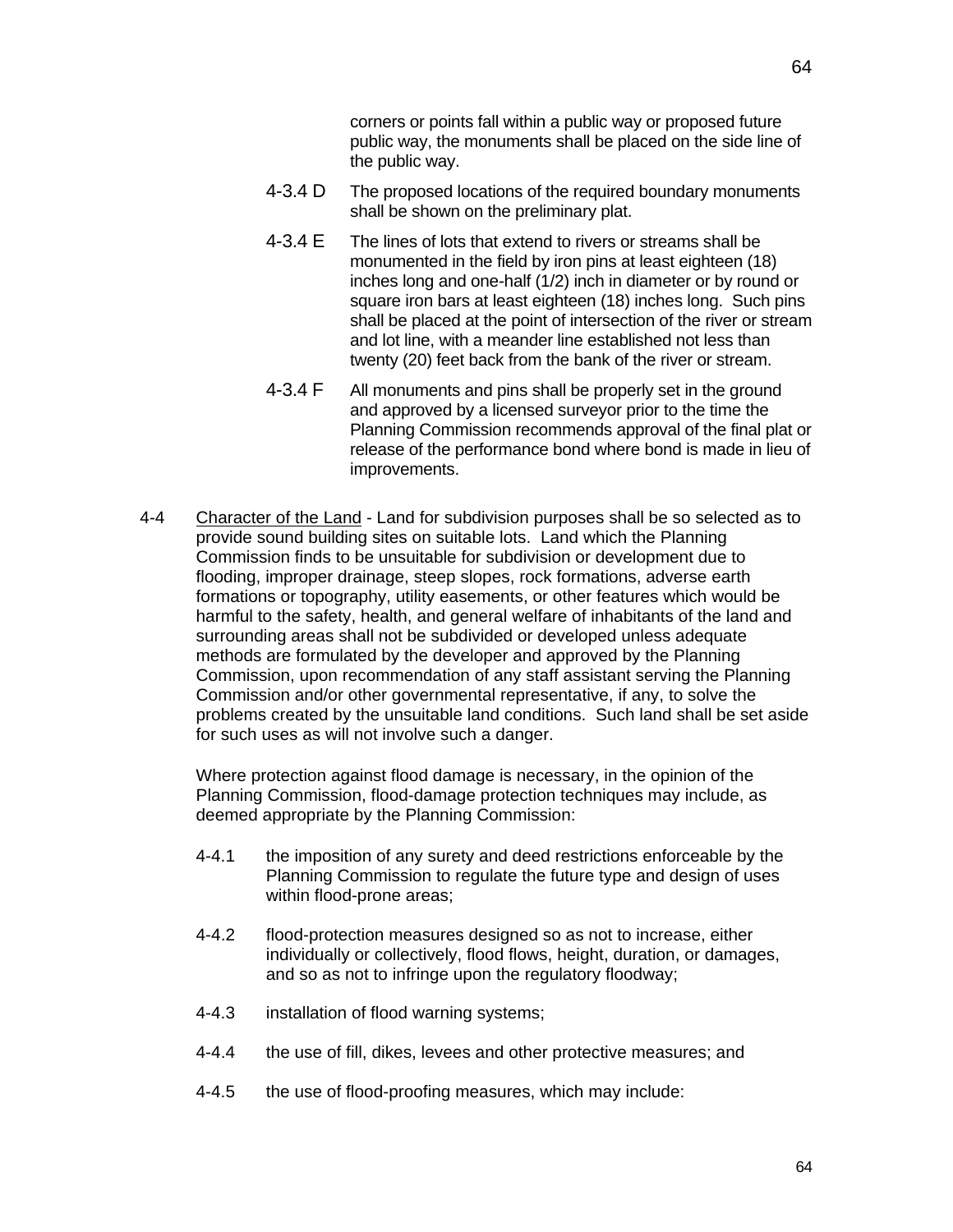- 4-4.5 A anchorage to resist flotation and lateral movement;
- 4-4.5 B installation of watertight doors, bulkheads, shutters, or other similar methods of closure;
- 4-4.5 C reinforcement of walls to resist water pressures;
- 4-4.5 D use of paints, membranes, or mortars to reduce seepage through walls;
- 4-4.5 E addition of mass or weight to structures to resist flotation;
- 4-4.5 F installation of pumps to lower water levels in structures;
- 4-4.5 G construction of water supply and waste treatment systems so as to prevent the entrance of or contamination of flood waters;
- 4-4.5 H installation of pumps or comparable facilities for subsurface drainage systems to relieve external foundation wall and basement flood pressures.
- 4-4.5 I building design and construction to resist rupture or collapse caused by water pressure or floating debris;
- 4-4.5 J installation of valves or controls on sanitary and storm drains which permit the drains to be closed by preventing backup of sewage and stormwater into building structures;
- 4-4.5 K location and installation of all electrical equipment, circuits, and appliances so that they are protected from inundation by the regulatory flood;
- 4-4.5 L location of storage facilities for chemicals, explosives, buoyant material, flammable liquids, or other toxic materials which would be hazardous to the public health, safety, and welfare at or above the regulatory flood protection elevation, or design of such facilities to prevent flotation of storage containers or damage to storage containers which could result in the escape of toxic materials.
- The acceptability of any flood-protection methods formulated by the subdivider or his agent shall be determined by the Planning Commission, which shall be guided by the policies set forth in Sections 1-4 and 4-4.1 through 4-4.5L, of these regulations.
- 4-5 Subdivision Name The proposed name of the subdivision shall not duplicate or too closely approximate phonetically the name of any other subdivision in the planning region covered by these regulations. The Planning Commission shall have authority to designate the name of the subdivision, which shall be determined at sketch or preliminary plat approval.
- 4-6 Lot Requirements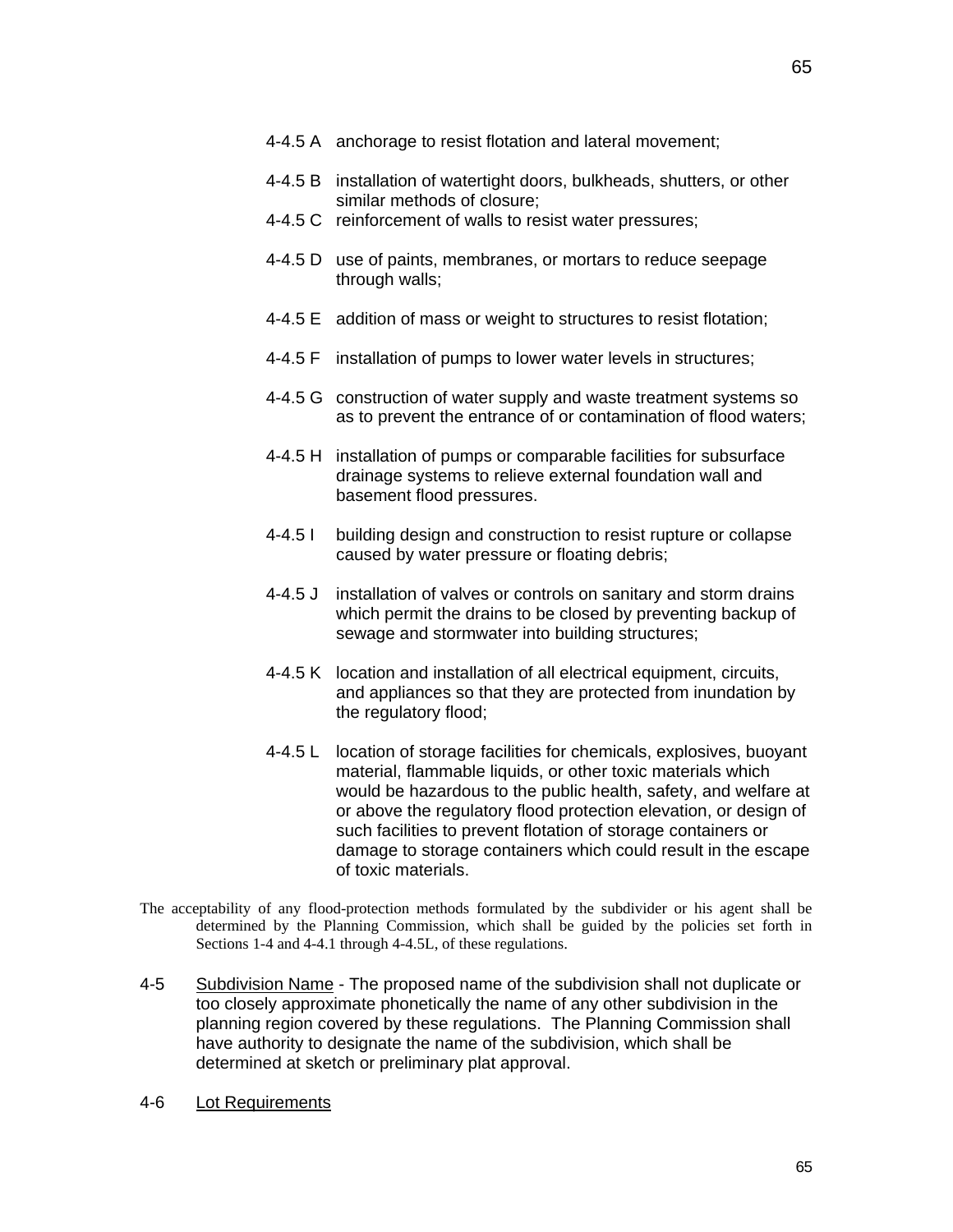#### 4-6.1 Lot Arrangement

The lot arrangement shall be such that there will be no foreseeable difficulties, for reasons of topography, flood hazards, or other conditions in securing building permits to build on all lots in compliance with any zoning ordinance and state and county public health department regulations and in providing driveway access to buildings on such lots from an approved public way.

Insofar as practical, side lot lines shall be at right angles to straight street lines or radial to curved street lines. The shape and orientation of lots shall be such as the Planning Commission deems appropriate for the type of development and use contemplated. Excessive lot depth, in relation to lot width, overly irregularly-shaped lots are discouraged and shall only be permitted in unusual circumstances allowed by the Planning Commission.

- 4-6.2 Where reasonably feasible lot arrangement shall be such that building sites will afford maximum utilization of energy conservation measures, such as providing for solar access purposes.
- 4-6.3 A lot in any flood-prone area must be improved to provide a building site free from flooding. Such improvements shall be made outside the floodway by fill to at least the regulatory flood protection elevation (one-hundred year flood) for a distance extending at least twenty-five (25) feet beyond the limits of intended structures and, additionally, when approved by the County Environmentalist, extended a sufficient distance to include areas for subsurface sewage disposal if the lot is not to be connected to a public sanitary sewer system. Any fill shall be protected against erosion by rip-rap, vegetative cover, or other method(s) deemed acceptable by the Planning Commission. Building sites and sites for drain fields shall not be traversed by water and /or drainage courses and ditches.
- 4-6.4 In nonresidential building sites outside a floodway but subject to flooding, the use of structural flood-proofing methods specified in Section 4-4 of these regulations, as an alternative to landfill, may be approved by the Planning Commission, as provided in Section 2-2.2, of these regulations.

#### 4-7 Lot Dimensions

4-7.1 Lot dimensions shall comply with the minimum standards of the zoning ordinance, where applicable. Where lots are more than double the minimum area required by the zoning ordinance, the Planning Commission may require that such lots be arranged so as to allow further subdivision and the opening of future public ways where they would be necessary to serve such potential lots, all in compliance with the zoning ordinance and these regulations. Where solar access is a primary consideration, side lot lines shall generally run from due north to due south, regardless of the resulting angle of incidence with a public way. A variation of up to twenty-five degrees  $(25^{\circ})$  east or west of this axis is permitted; further variations may be allowed, but only to provide a better way or lot plan. Minimum requirements for lot size and setback requirements shall conform to those established under any zoning ordinance in effect. In no instance shall lot frontage be less than 50 feet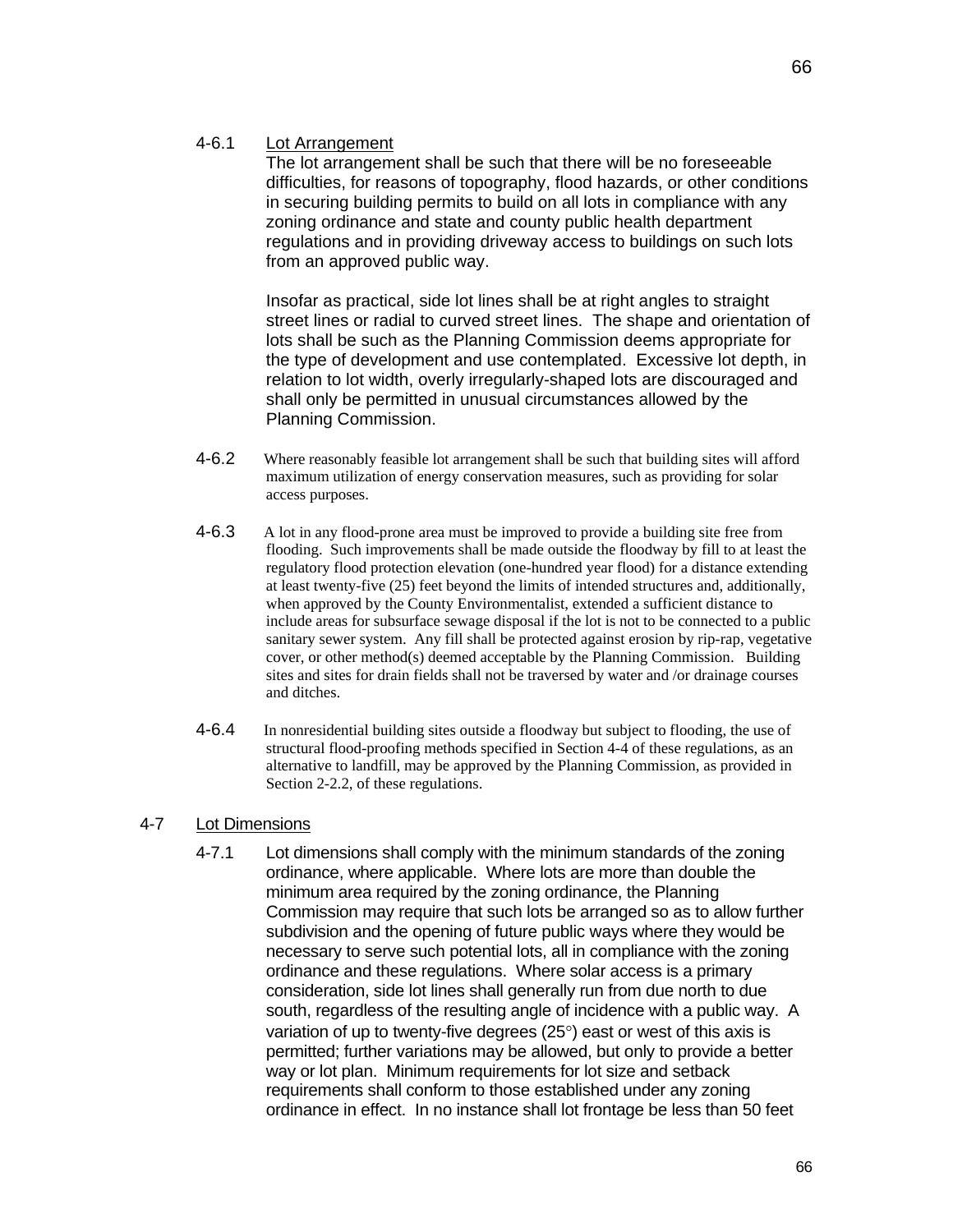along a public street, road or permanent easement except as provided for forty (40) feet on cul-de-sac streets in the Springfield Zoning Ordinance.

- 4-7.2 Dimensions of the corner lots shall be large enough to allow for erection of buildings, observing the minimum front-yard setback requirements from both public and private rights-of-way. Corner lots shall consist of two (2) fronts, one (1) side and one (1) rear yard setbacks. The side shall be determined by the narrowest width of the structure.
- 4-7.3 Depth and width of properties reserved or laid out for business, commercial, or industrial purposes shall be adequate to provide for the offstreet parking and loading facilities required for the type of use and development contemplated, and as established in the zoning ordinance.
- 4-8 Building Setback Lines In the case of electric transmission lines where easement widths are not definitely established, a minimum building setback line from the center of the transmission line shall be established as indicated in Table VI-1:

# **Table VI-1**

| Voltage of line                   | <b>Building Setback</b>                             |
|-----------------------------------|-----------------------------------------------------|
| 13 kV<br>46 kV<br>69 kV<br>161 kV | feet<br>20<br>37.5 feet<br>feet<br>50<br>feet<br>75 |

## 4-9 Double Frontage Lots and Access to Lots

- 4-9.1 Double Frontage Lots Double frontage lots may be employed to prevent excessive vehicular driveway access to streets, or to separate residential areas from other areas of conflicting land use or traffic. Double frontage and reversed lots shall be avoided except where necessary to provide separation of residential development from traffic arterials, or to overcome specific disadvantages of topography and orientation.
- 4-9.2 Access from Arterial or Collector Public Ways The Planning Commission may require that lots shall not derive access exclusively from arterial or collector public ways. Where driveway access from such public ways may be necessary for several adjoining lots, the Planning Commission may require that the lots be served by a combined access drive in order to limit possible traffic hazards.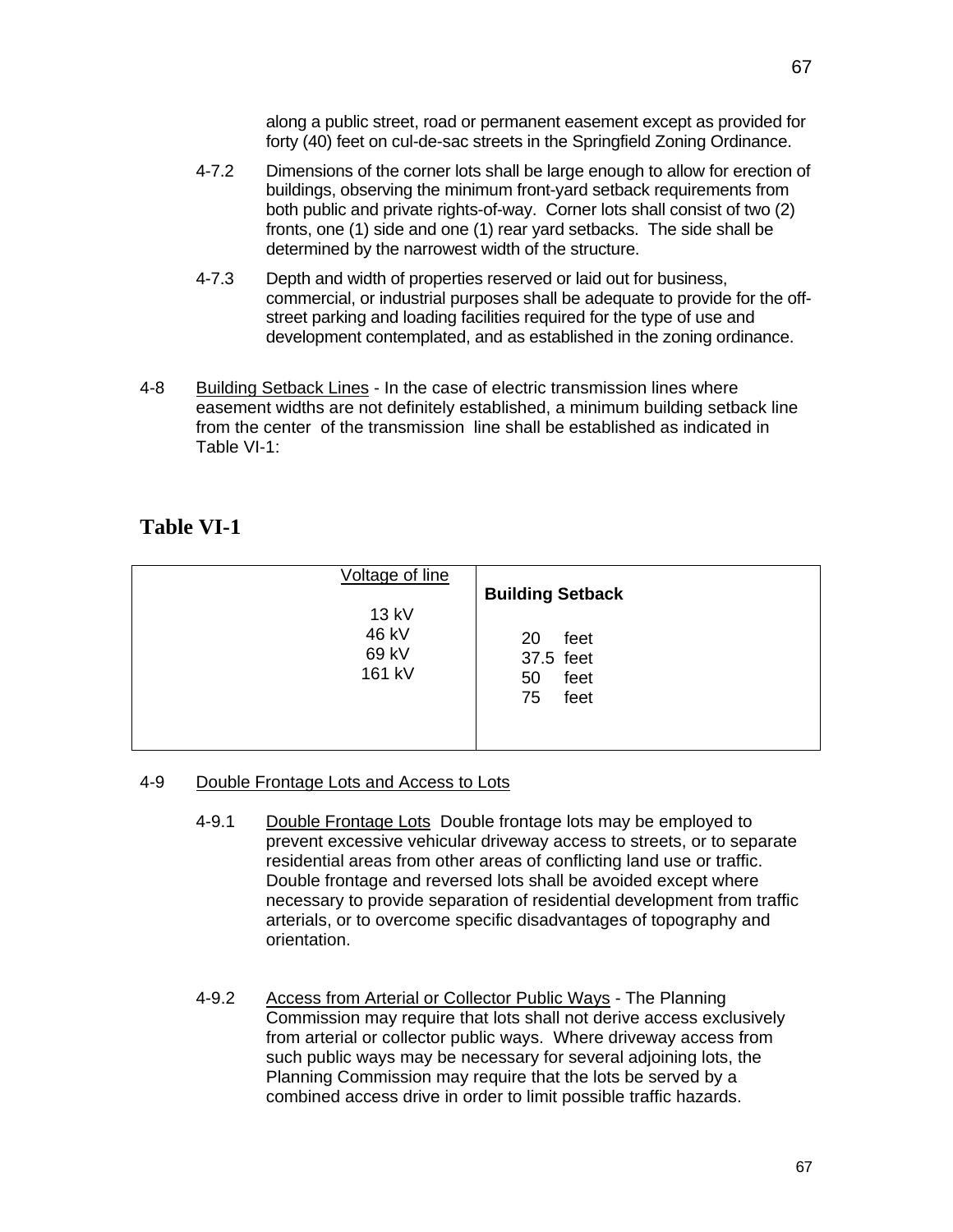Driveways shall be designed and arranged so as to prevent vehicles from backing onto arterial or collector public ways.

#### 4-10 Soil Preservation, Grading, and Seeding

- 4-10.1 Final Grading No certificate of occupancy shall be issued until final grading has been completed in accordance with the approved construction plan.
- 4-10.2 Soil Preservation Topsoil shall not be removed from residential lots or used as spoil, but shall be redistributed so as to provide cover on the lots, cover between any sidewalks and curbs, and be stabilized by seeding or planting.
- 4-10.3 Lot Drainage Lots shall be laid out so as to provide positive drainage away from all buildings; individual lot drainage shall be coordinated with the general storm drainage pattern for the area.
- 4-11 Debris and Waste Cut trees, timber, debris, or other waste materials organic in nature that are to be buried in any land or on any lot, shall be identified on the subdivision plat and approved in advance of depositing by the Planning Commission.
- 4-12 Fencing Each subdivider or developer shall be required to furnish and install all fences wherever the Planning Commission determines that a hazardous condition exists. Such fences shall be constructed according to standards established by the Planning Commission, as appropriate, and shall be noted on the final plat as to height and required materials. No certificate of occupancy shall be issued for any affected lot until such fence improvements have been installed.

#### 4-13 Water Bodies and Watercourse

- 4-13.1 Water Bodies If a tract being subdivided contains a water body, or portion thereof, lot lines shall be so drawn as to distribute the entire ownership of the water body among the fees of adjacent lots. The Planning Commission may approve an alternative plan whereby the ownership of and responsibility for safe maintenance of the water body is so placed that it will not become a governing body or governmental agency responsibility.
- 4-13.2 Watercourse No more than ten-percent (10%) of the minimum area of a lot required under any zoning ordinance may be satisfied by land which is underwater. Where a watercourse separates a buildable area of a lot from the public way by which it has access, provisions shall be made for installation of culvert or other structure approved by the Planning Commission and no certificate of occupancy shall be issued for a structure on such a lot until the installation is completed and approved by the Planning Commission and/or the appropriate governmental representative.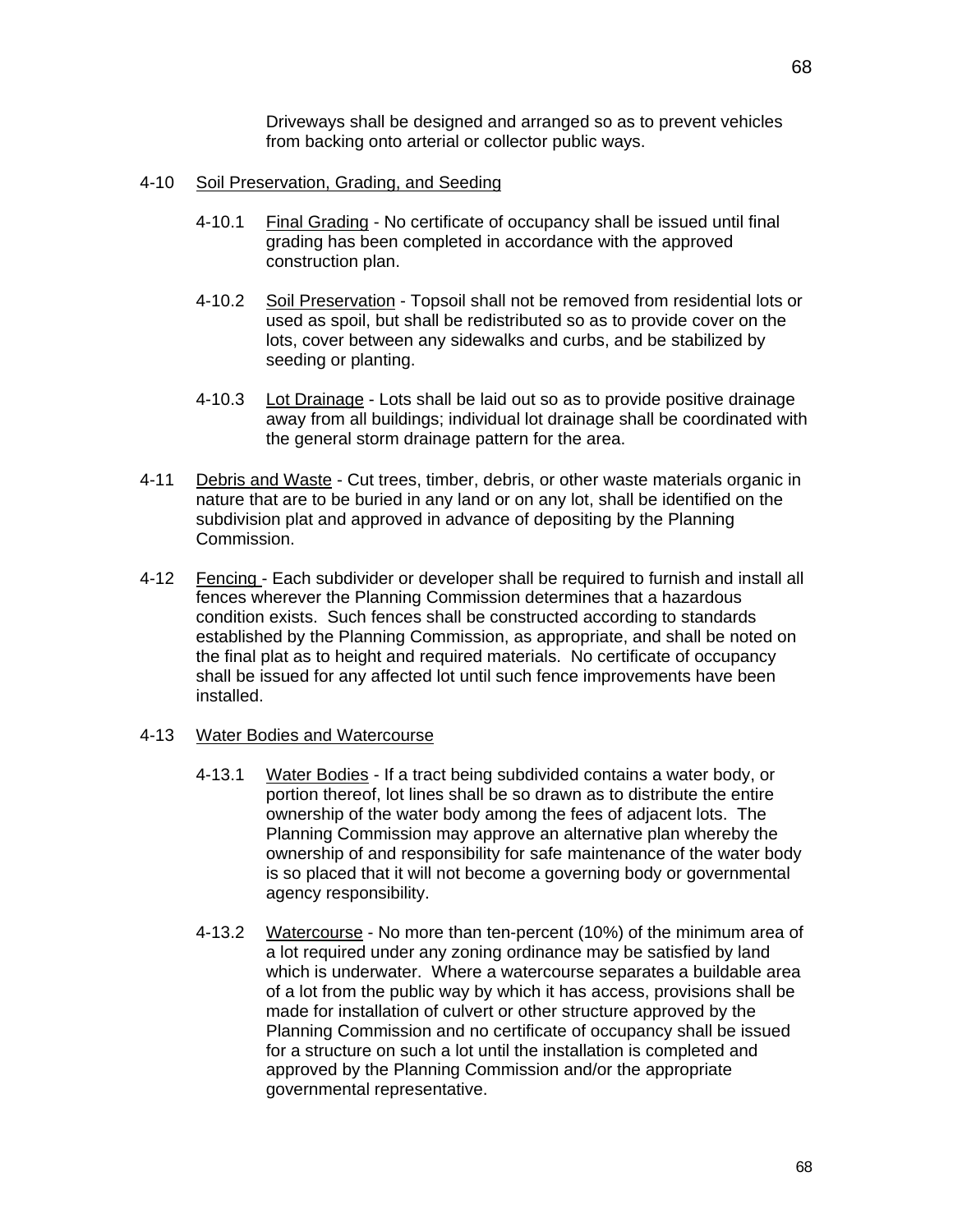#### 4-14.1 General Requirements

- 4-14.1 A Frontage on Improved Public Ways No subdivision shall be approved unless the area to be subdivided shall have frontage on and access from either an existing public way except as provided in Section 1-16 of these regulations, or, if any new street construction or improvement is involved, a street approved and dedicated as provided in Articles II and III of these regulations. Any such public way must be suitably improved to the standards required by this Article or the major street or road plan.
- 4-14.1 B Grading and Improvement Plan Public ways shall be graded and improved to conform to the standards required by this Section and shall be approved as to design and specification by the appropriate governmental representative in accordance with the specifications required herein. No surface shall be applied to the base of any proposed public way prior to the approval of the final plat of the subdivision or of the final approval of any section of the subdivision in question.
- 4-14.1 C Improvements in Flood Prone Areas The finished elevation of proposed public ways subject to flood shall be no less than the regulatory flood protection elevation (100-year flood). The Planning Commission may require profiles and elevations of public ways to determine compliance with this requirement. All drainage structures shall be sufficient to discharge flood flows without increasing flood height as proven by a hydrologic study performed by a professional engineer licensed to practice in the state of Tennessee. Where fill is used to bring the finished elevation of any public way to the required elevation, such fill shall not encroach upon a floodway, and the fill shall be protected against erosion by rip-rap, vegetative cover, or other methods deemed acceptable by the Planning Commission.

## 4-14.1 D Topography and Arrangements

(1) All public ways shall be arranged so as to obtain as many of the building sites as possible at or above the grades of the public ways. Grades of public ways shall conform as closely as possible to the original topography. A combination of steep grades and curves shall not be permitted. Specific design standards are contained in Section 4-16, 4-17 and Appendix A of these regulations.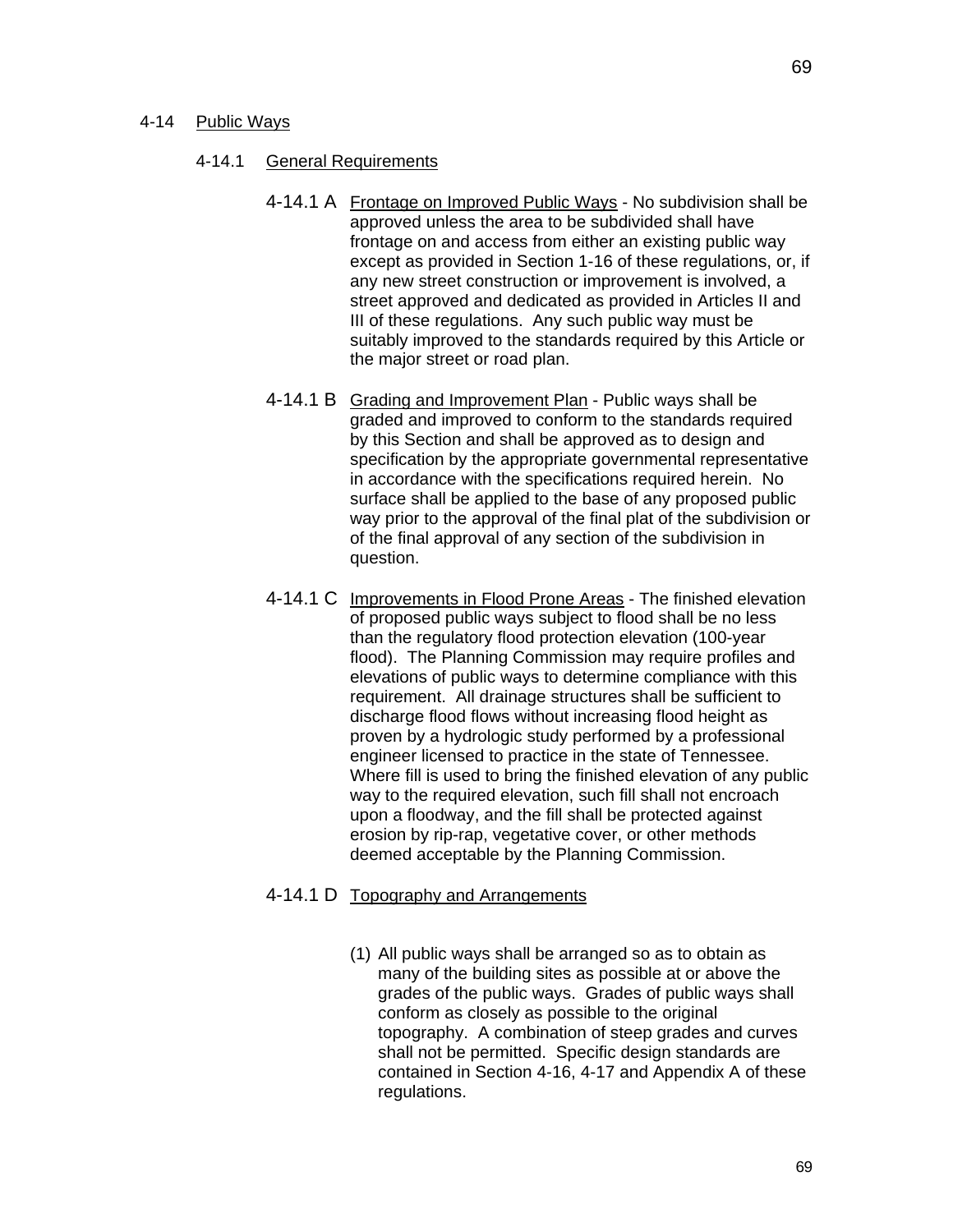- (2) The use of public ways shall be properly integrated with the existing and proposed system of public ways running in an east-west direction, and lots on a north-south axis are encouraged for energy efficient developments.
- (3) All public ways shall be properly integrated with the existing and proposed system of public ways and dedicated rights-of way as established on the major street or road plan or the land development plan.
- (4) All public ways shall be properly related to special traffic generators, such as industries, business districts, schools, churches, and shopping areas or centers; to population densities; and to the pattern of existing and proposed land use.
- (5) Minor public ways shall be laid out to conform as much as possible to the topography; to discourage use by through traffic; to permit efficient drainage and utility systems; and to require the minimum ways necessary to provide convenient and safe access to property.
- (6) The use of curvilinear streets, or "U"-shaped streets shall be encouraged where such use will result in a more desirable layout.
- (7) Proposed public ways shall be extended to the boundary lines of the tract to be subdivided, unless prevented by topography or other physical conditions or unless, in the opinion of the Planning Commission, such extension is not necessary or desirable for the coordination of the subdivision design with the existing layout or the most advantageous future development of adjacent tracts.
- (8) In business and industrial developments, public ways and other access routes shall be planned in connection with the grouping of buildings, location of rail facilities, and the provisions of alleys, truck loading and maneuvering areas, and walks and parking areas, so as to minimize conflict of movement between the various types of traffic, including pedestrian traffic.

## 4-14.1 E Blocks

The design of blocks in regard to length, width, and shape should reflect adequate provision for building sites, needs to access and circulation, and limitations created by topographic features.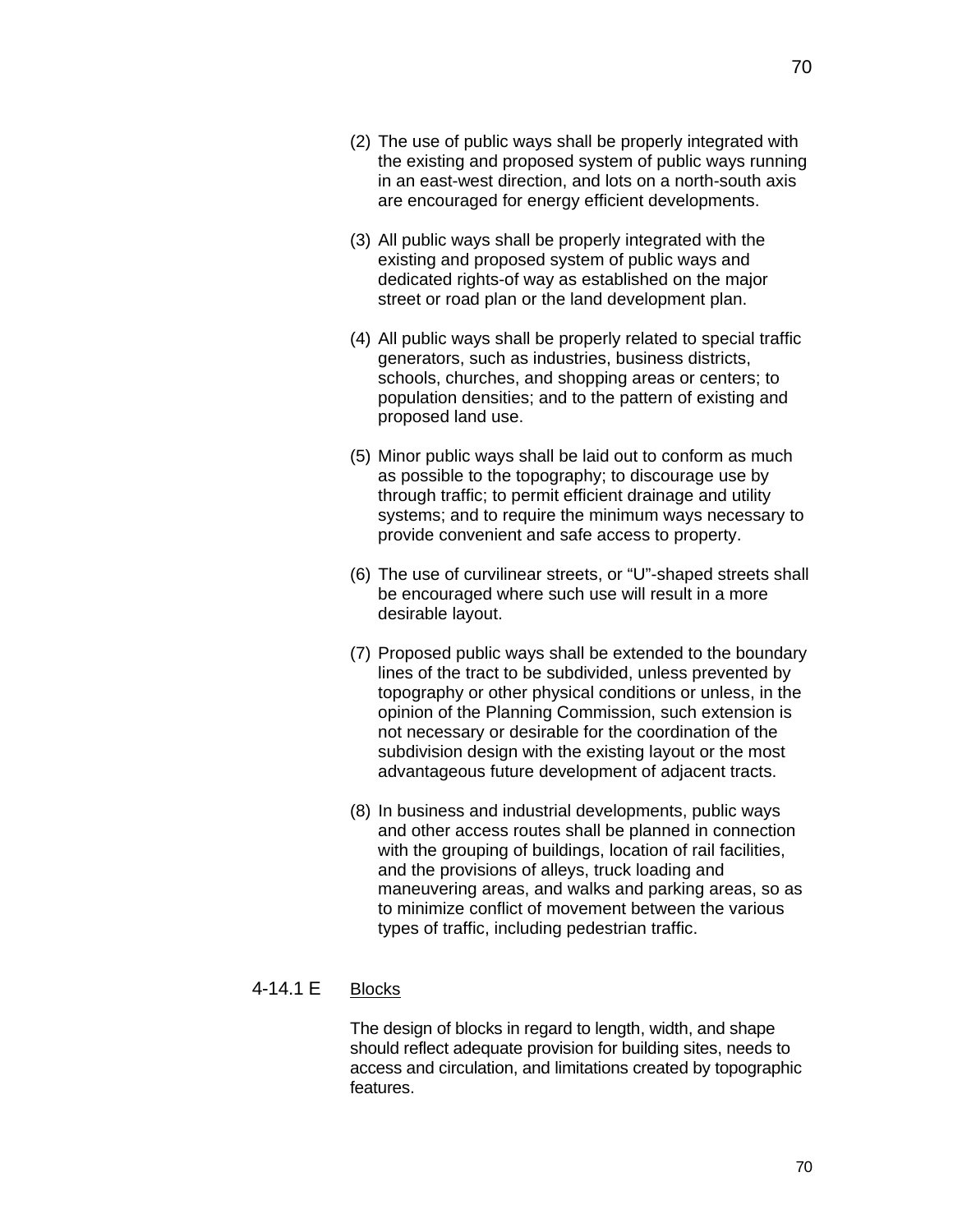- (1) Blocks shall have sufficient width to provide for two (2) tiers of lots of appropriate depth. Exceptions to this prescribed block width may be permitted in blocks adjacent to major public ways, railroads, waterways, or areas prevented by topographical conditions or size of the property.
- (2) The lengths, widths, and shapes of blocks shall be determined with due regard to:
	- a. provision of adequate building sites suitable to the special needs of the type of use contemplated;
	- b. any zoning requirements as to lot sizes and dimensions;
	- c. needs for convenient access, circulation, control, and safety of vehicular and pedestrian traffic; and
	- d. limitations and opportunities of topography.
- (3) Block lengths in residential areas shall not exceed one thousand two hundred (1,200) feet nor be no less than three hundred (300) feet in length, except as the Planning Commission considers necessary to secure efficient use of land, or desired features of street pattern. Wherever practicable, blocks along arterial or collector routes shall not be less than one thousand (1,000) feet in length.
- (4) Blocks designed for industrial or commercial uses shall be of such length and width as may be deemed suitable by the Planning Commission.
- (5) In any long block, the Planning Commission may require the reservation of an easement through the block to accommodate utilities, drainage, facilities, and/or pedestrian traffic.
- (6) A pedestrian walkway, not less than ten (10) feet wide, may be required by the Planning Commission through the approximate center of any block more than eight hundred (800) feet long, where deemed essential to provide circulation or access to a school, playground, shopping center, transportation facility, or other community facility.
- 4-14.1 F Access to Arterials and Collectors

Where a subdivision borders on or contains an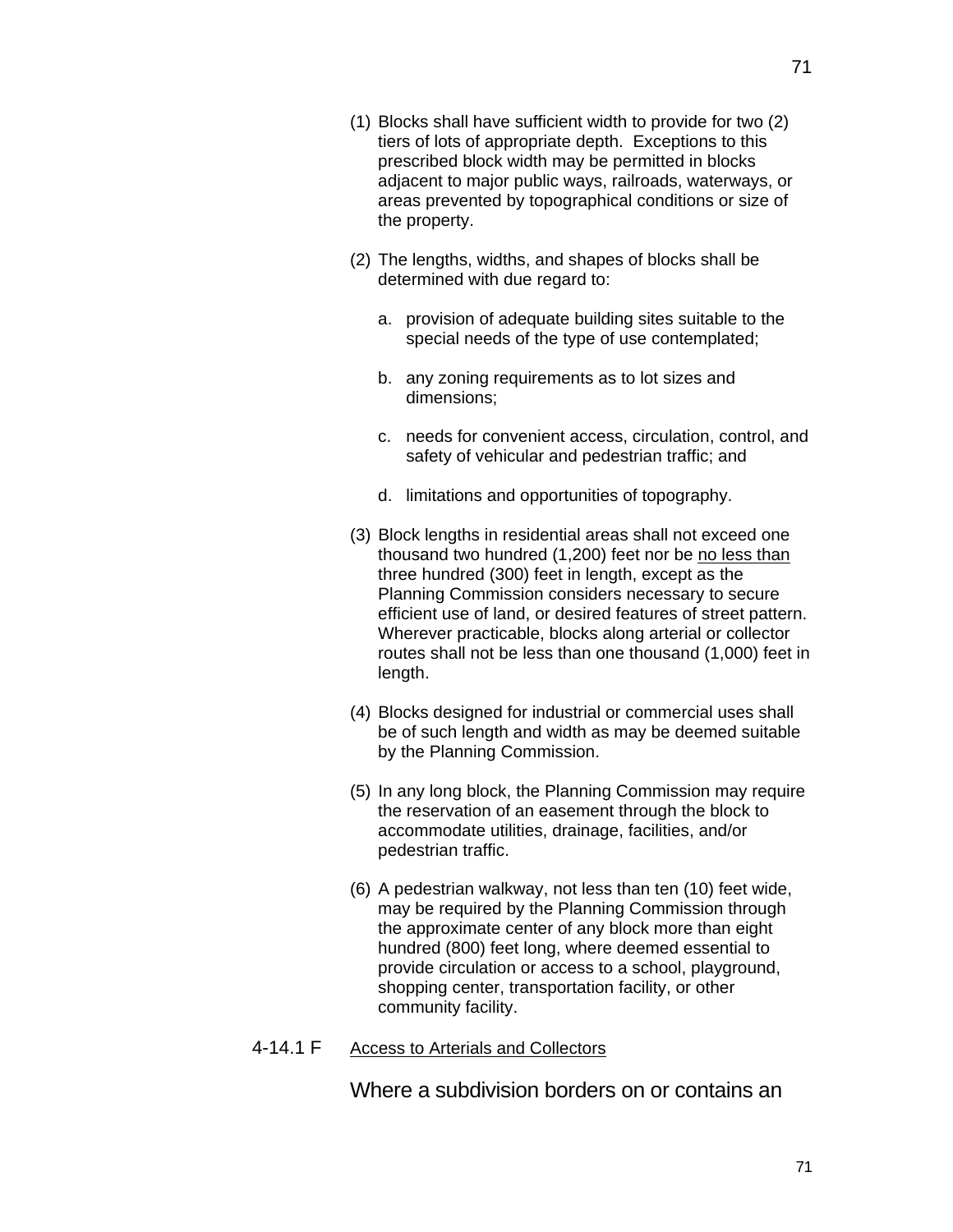72

existing or proposed arterial or collector route, the Planning Commission may require that access to such public way be limited by:

- (1) the subdivision of lots so as to back on the arterial or collector route and front on a parallel minor route;
- (2) a series of cul-de-sac(s), "U" shaped public ways, or short loops entered from and designed generally at right angles to such a parallel public way, with the rear lines of their terminal lots backing onto the arterial or collector route; or
- (3) A marginal access or service public way, separated from the arterial or collector route by a planting or grass strip and having access thereto at suitable points.

The number of residential or local public ways entering on arterial or collector routes shall be kept to a minimum.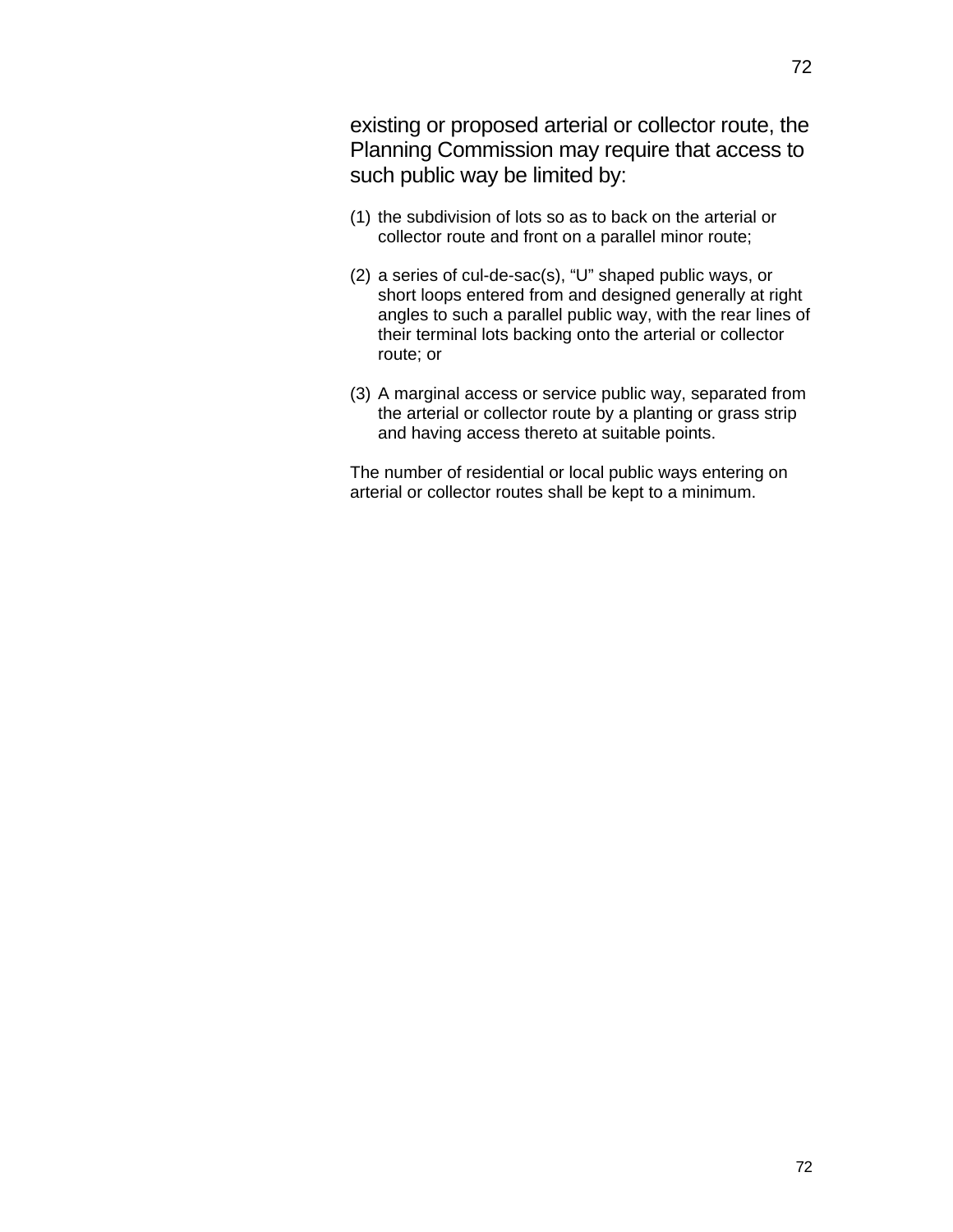# 4-14.1 G Reserve Strips

The creation of reserve strips adjacent to a proposed public way in such a manner as to deny access from adjacent property to such public way shall not be permitted.

# 4-14.1 H Arrangement of Continuing and Dead-end Public Ways

- (1) Arrangement of Continuing Public Ways The arrangement of public ways shall provide for the continuation of major public ways between adjacent properties when such continuation is necessary for convenient movement of traffic, effective fire protection, efficient provision of utilities, and when such continuation is in accordance with the major street or road plan. If the adjacent property is undeveloped and the public way must be a dead-end public way temporarily, the right-ofway shall be extended to the property line. A temporary cul-de-sac, temporary "T' or "L" shaped turnabout shall be provided on all temporary dead-end public way as required in the following turnabout standards, with a notation on the subdivision plat that land outside the normal public way right-of-way shall revert to abutting property owners whenever the public way is continued. The Planning Commission may limit the length of temporary dead-end public ways in accordance with the design standards of these regulations.
- (2) Arrangement of Dead-end Public Ways Where a public way does not extend beyond the boundary of the subdivision and its continuation is not required by the Planning Commission for access to adjoining property, its terminus shall normally not be nearer to such boundary than fifty (50) feet. However, the Planning Commission may require the reservation of an appropriate easement to accommodate drainage facilities, pedestrian traffic, or utilities. A cul-de-sac turnabout shall be provided at the end of a dead-end public way in accordance with the design standards of these regulations.

## 4-14.2 Railroads and Limited Access Highways

Railroad rights-of-way and limited access highways, where so located as to affect the subdivision of adjoining lands, shall be treated as follows:

4-14.2 A In residential areas, a buffer strip at least twenty-five (25) feet in depth in addition to the normally required depth of the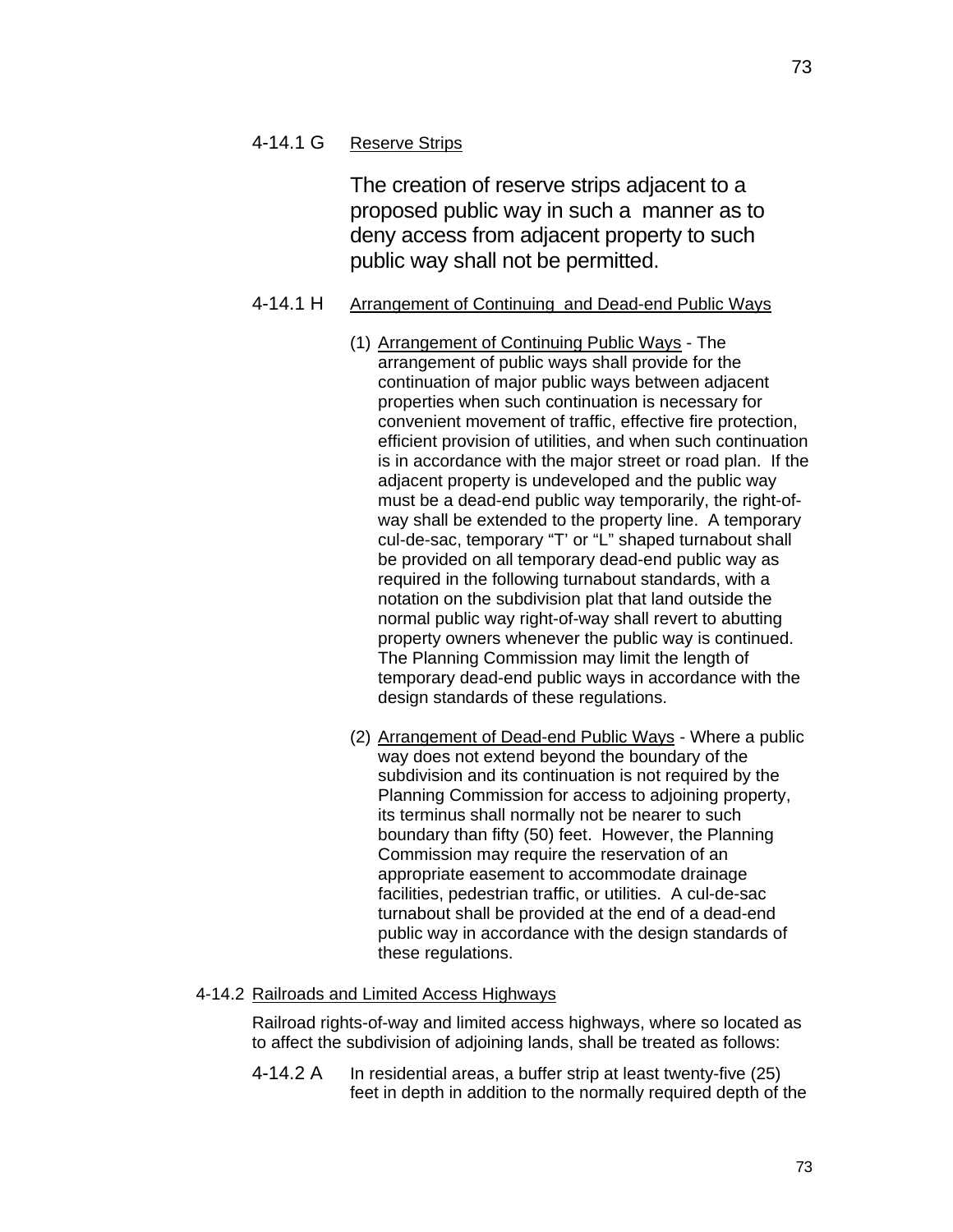lot may be required adjacent to the railroad right-of-way or limited access highway. This strip shall be part of the platted lots and shall be designated on the plat: "This strip is reserved for screening; the placement of structures hereon is prohibited."

- 4-14.2 B In commercial or industrial areas, the nearest public way extending parallel or approximately parallel to the railroad shall, wherever practicable, be at a sufficient distance therefrom to ensure suitable depth for commercial or industrial sites.
- 4-14.2 C Public ways parallel to a railroad, when intersecting a public way, which crosses the railroad at grade, shall to the extent practicable, be at a distance of at least one hundred fifty (150) feet from the railroad right-of-way. Such distance shall be determined with due consideration of the minimum distance required for future separation of grades by means of appropriate approach gradients.

### 4-14.3 Bridges

Bridges of primary benefit to the subdivider, as determined by the Planning Commission, shall be constructed at the full expense of the subdivider without reimbursement from the governing body. The sharing of expenses for the construction of bridges not of primary benefit to the subdivider, as determined by the Planning Commission, shall be fixed by special agreement between the governing body and the subdivider. The cost shall be charged to the subdivider *pro rata* as to the percentage of his development so served.

#### 4-14.4 Right-Of-Way Width Dedication on Existing Public Ways

Where a subdivision adjoins an existing narrow public way or where the major street or road plan or any zoning setback provisions indicate plans for realignment or widening of a public way that would require use of some of the land in the subdivision, the subdivider shall be required to dedicate, at his expense, areas for widening or realigning such public way as set forth below:

- 4-14.4 A The entire right-of-way shall be provided where any part of the subdivision is on both sides of the existing public way; or
- 4-14.4 B When the subdivision is located on only one side of an existing public way, one-half of the required right-of-way, measured from the center line of the existing pavement, shall be provided.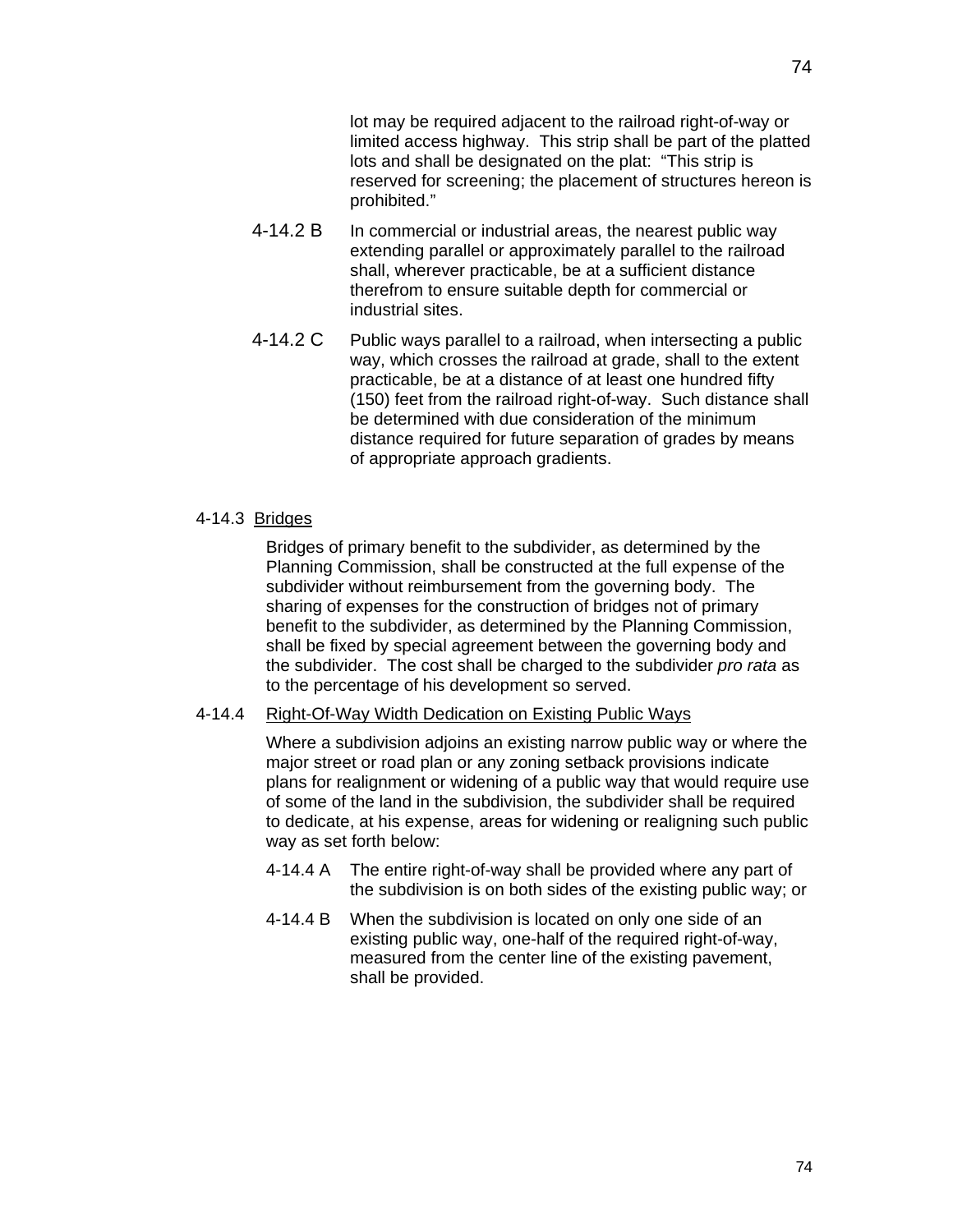# 4-15 Design Standards - Purpose

In order to provide public ways of suitable location, width, and improvement to accommodate prospective traffic and afford satisfactory access to police, fire-fighting, sanitation, and roadmaintenance equipment, and to coordinate public ways so as to compose a convenient and safe system and avoid undue hardships to adjoining properties, the public way design standards set forth in this section are hereby required. Public way classification shall be as indicated on the land development plan or major street or road plan; otherwise, the public way shall be classified by the Planning Commission according to the definitions in Article 5 of these regulations.

## 4-16 General Design

The general design of all public ways shall conform to the standards contained in the following pages.

# 4-17 Streets and Roads

# 4-17.1 Intersections

- 4-17.1 A Public ways shall be laid out so as to intersect as nearly as possible at right angles. A proposed intersection of two (2) new public ways at an angle of less than seventy-five degrees  $(75^{\circ})$  shall not be permitted. An oblique public way should be curved approaching an intersection and should be approximately at right angles for at least one hundred (100) feet therefrom. Not more than two (2) public ways shall intersect at any one point unless specifically approved by the Planning Commission.
- 4-17.1 B Proposed new intersections along one side of an existing public way shall coincide, wherever practicable, with any existing intersections on the opposite side of such public way. The centerline offset between two public ways shall be a minimum of one hundred and fifty (150) feet for local roads and collectors shall be a minimum of two hundred (200) feet between their centerlines.
- 4-17.1 C Radii of property lines at road intersection shall not be less than twenty-five feet (25') for residential and local streets and thirty feet (30') for collectors and non-residential streets. Where an acute angle of less than seventy-five (75) degrees occurs between roads at their intersection, the radii of property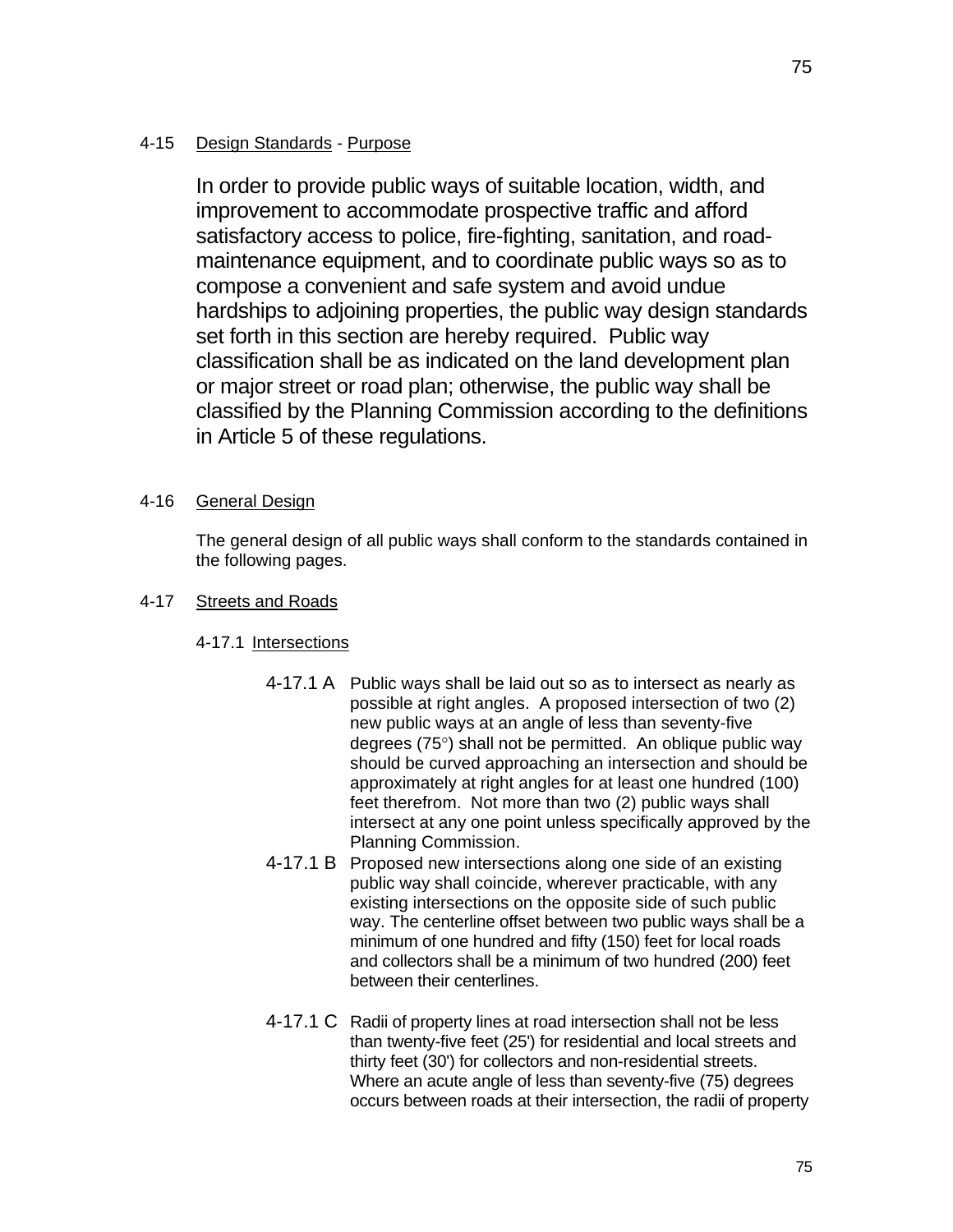lines may be required to be increased. Property line radii at intersections for expressways and arterial as specified by the Tennessee Department of Transportation.

- 4-17.1 D Where a public way intersection will involve earth banks or existing vegetation inside any lot corner that would create a traffic hazard by limiting visibility, the subdivider shall cut such ground or vegetation (including trees) in connection with the grading of the public right-of-way to the extent necessary to provide adequate site distance.
- 4-17.1 E The maximum grade of any street at the approach to an intersection shall not exceed three (3) percent for fifty (50) feet. This distance shall be measured from the nearest edge of pavement of the adjacent street. A vertical curve must be used to connect the three (3) percent or less grade at the approach with subsequent changes in grade, and shall begin at fifty (50) feet from the nearest edge of pavement of the intersecting street. The grade on the through street should remain constant.
- 4-17.1 F The cross-slope on all public ways, including intersections, shall be three percent (3%) or less.
- 4-17.1 G Traffic control signs and devices shall be designed in accordance with the Manual Uniform Traffic Control Devices (MUTCD) code. Subdivisions that increase traffic flow into existing or proposed street intersections and warrant traffic control devices shall be installed at the expense of the developer.

#### 4-17.2 Conformity to the Major Street and Road Plan:

The subdivision of land and the design of roads servicing such land shall be undertaken in conformity with the Major Street and Road Plan adopted by the Springfield Municipal/Regional Planning Commission.

4-17.3 Relation to Adjoining Road Systems:

The proposed road systems of subdivisions shall provide for the continuation of existing or platted streets in adjoining or nearby tracts. Where in the opinion of the Planning Commission, it is desirable to provide for street access to adjoining property, streets shall be extended to the boundary of such property. Multiple access points for subdivisions shall be provided whenever possible.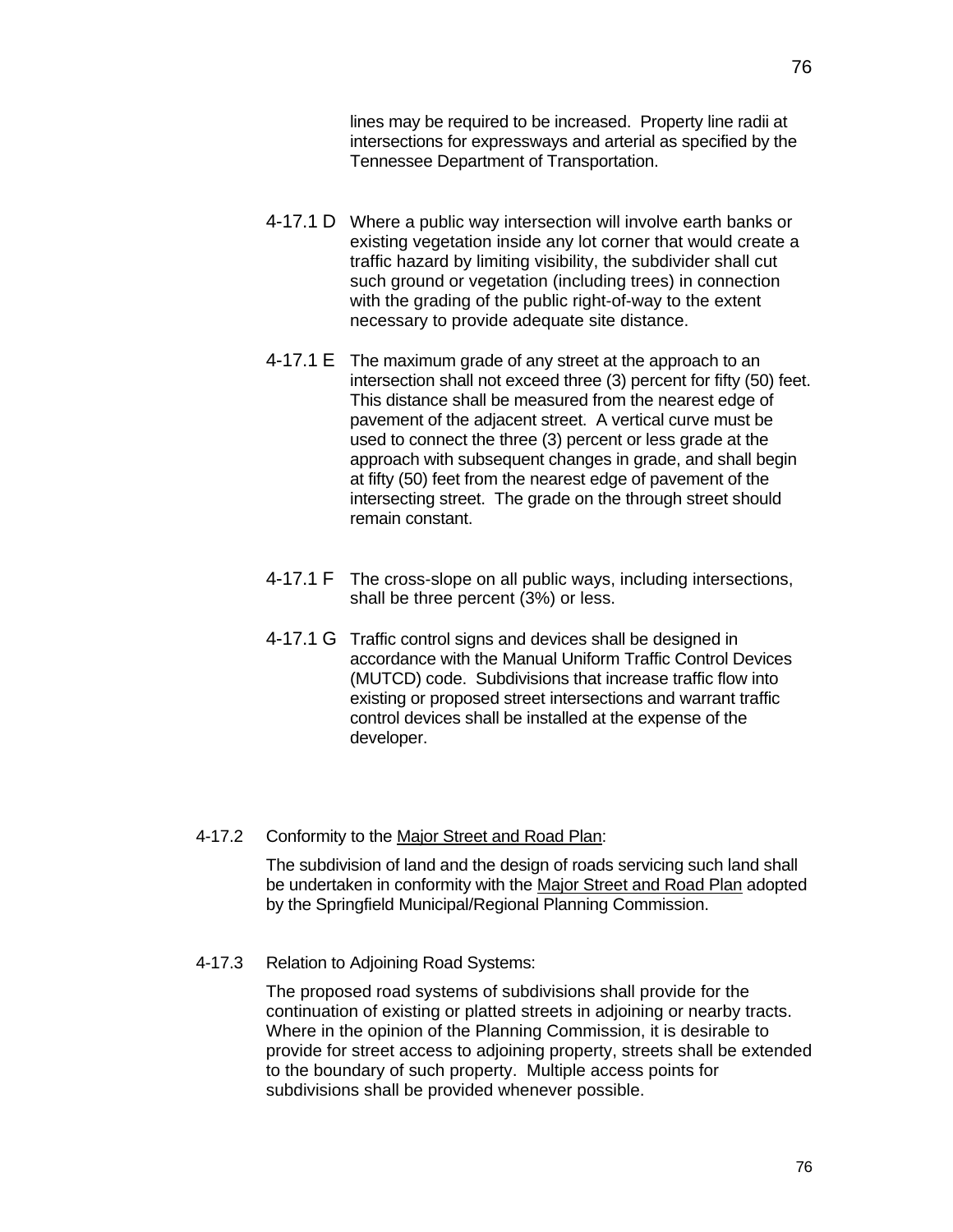- 4-17.4 Street A general term used to describe a right-of-way which provides a channel for vehicular or pedestrian movement between certain points in the community, which may provide for vehicular and pedestrian access to properties adjacent to it, and which may also provide space for the location of underground and aboveground utilities. STREETS are classified by their function as follows:
	- 4-17.4 A Freeways and Expressways As specified by the Tennessee Department of Transportation. A limited access roadway designed for traffic requiring high operating speeds and having relatively long operating distances.
	- 4-17.4 B Arterial Streets As specified by the Tennessee Department of Transportation. Are streets used primarily for the movement of vehicles, but may provide for vehicular access to adjacent property. When access to adjacent property is permitted, it should be by means of a marginal access type street to serve several properties rather than permitting each property owner to have his own private driveway access point. Limited access should be encouraged on arterial streets to maintain the function that the street provides the traveling public. The number of household units served by arterial streets is unlimited; however, access onto these streets should be limited. Arterial Streets may be classified as either Major Arterials or Minor Arterials according to the average daily traffic (ADT) and their function in the overall regional scheme of the transportation plan.
		- (1) Major Arterial streets have an ADT of 5001 or greater. Right-of-way widths shall be at least one hundred (100) feet and pavement widths shall be as determined by the Tennessee Department of Transportation (TDOT).
		- (2) Minor Arterial streets shall have an ADT between 2,501 and 5,000. Right-of-way widths shall be at least eighty (80) feet and pavement widths shall be as determined by TDOT.
	- 4-17.4 C Limited Access Street An expressway, arterial or collector street serving a primary function of efficient and expedient traffic flow. Access by driveways onto limited access highways shall be prohibited. Public streets or frontage roads onto streets classified by the Planning Commission, as "Limited Access" shall be restricted to distances of a minimum of five hundred (500) feet apart.
	- 4-17.4 D Collector Streets Collector streets are used more for movement of vehicles than for providing access to adjoining properties. Access to adjacent property should be planned and controlled so that minimum disturbance is made to the traffic-moving efficiency of the Collector Street. This classification of street has an average daily traffic projection of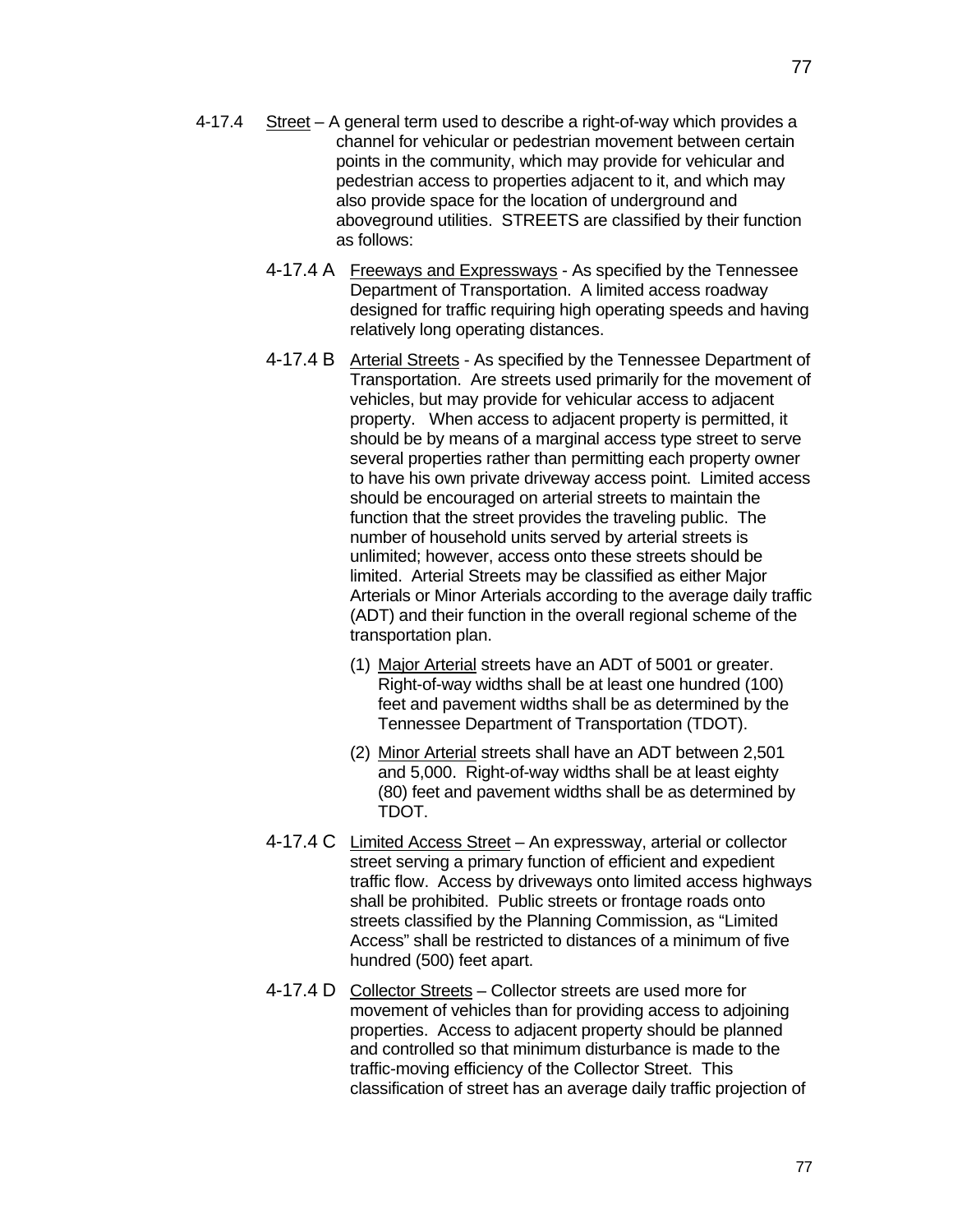500 to 2,500. Right-of-way widths shall be at least sixty (60) feet.

- 4-17.4 E Non-Residential Streets Non-residential streets are to be constructed in areas appropriately zoned and proposed to be developed for uses other than residential. Non- residential streets serve primarily commercial and industrial uses. Rightof-way widths shall be at least sixty (60) feet.
- 4-17.4 F Local Streets This class of street is primarily a residential street that serves the internal traffic movement within an area of the City, such as subdivision, and connects this area with a higher classification of the street system. Minor Streets are designed to service and to provide access to abutting properties. Minimum right of way of fifty (50) feet is required.

| Residential              | $ADT$ of 250 $-500$ |
|--------------------------|---------------------|
| <b>Minor Residential</b> | ADT of $0-249$      |

- 4-17.4 G Marginal Access Streets Marginal access streets are local or residential streets, which are parallel to and adjacent to arterial streets and expressways. These streets provide access to abutting properties and protection from through traffic. When a tract fronts on an arterial street, collector street or expressway, the Planning Commission may require such lots to be provided with frontage on a marginal access street or may require reverse frontage lots.
- 4-17.4 H Traffic Projections For the purpose of these regulations average daily traffic (ADT) projections shall be ten (10) trips for each single family residential lot and six (6) trips for each multifamily residential unit (including duplexes, triplexes, garden apartments, townhouses, condominiums, apartments, group homes, etc.)

#### **The formula for calculating ADT for the purposes of these regulations shall be:**

**(Number of Proposed Dwelling Units) X (ADT Factor Per Type of Dwelling Unit)** 

- 4-17.4 | Alleys Alleys are minor right-of-ways, dedicated to public use, which afford a secondary means of vehicular access to the back or side of properties otherwise abutting a street, and which may be used for public utility purposes. Alleys shall have a minimum right-of-way width of twenty feet (20) and a minimum pavement width of twenty feet (20).
	- (1) Alleys shall not be provided in residential areas except where the developer produces evidence satisfactory to the Planning Commission of the need for alleys.
	- (2) Alleys shall be provided in commercial and industrial subdivisions. The Planning Commission may waive these requirements provided that definite and assured provisions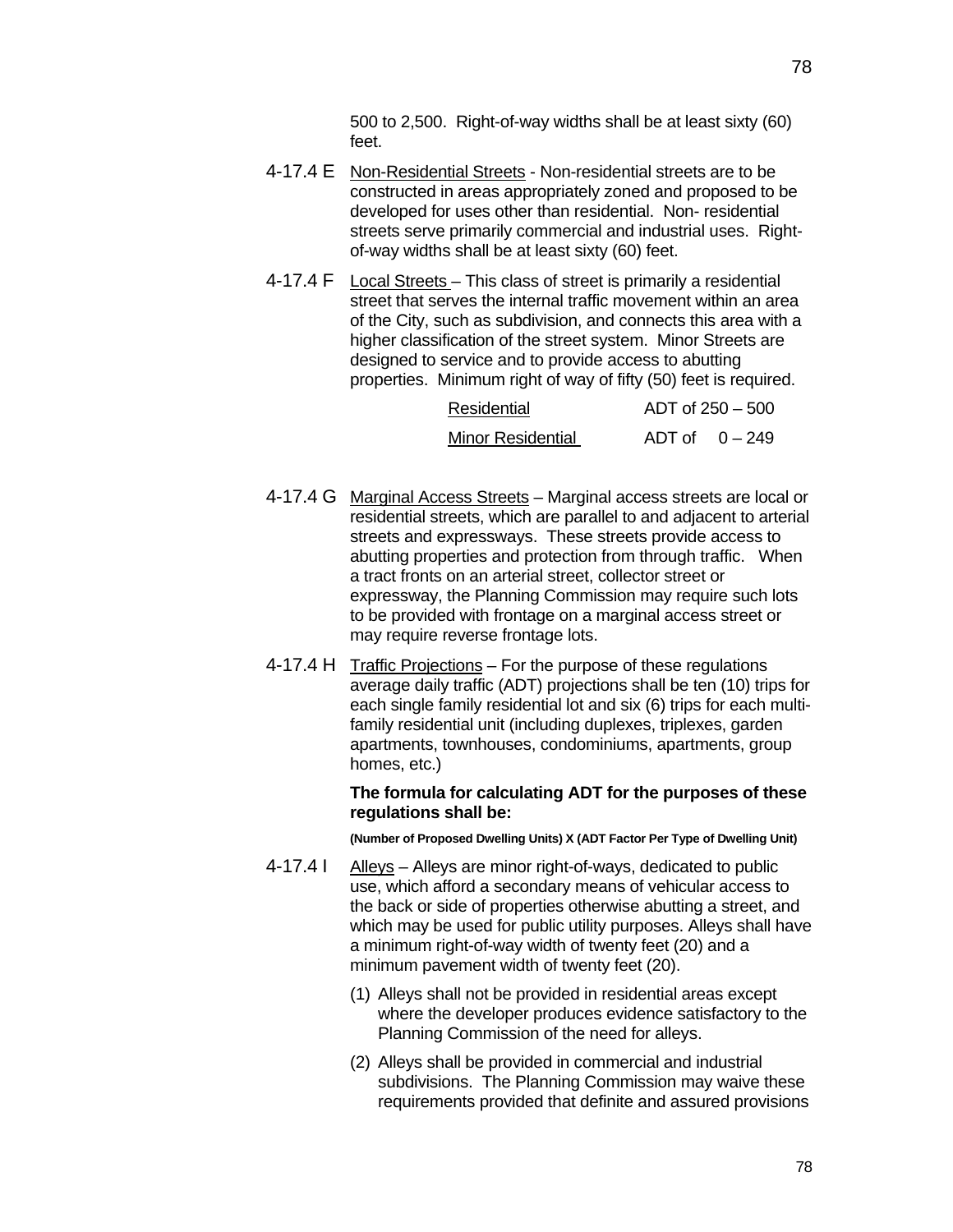79

are made for service access, such as off-street loading, unloading, and parking consistent with and adequate for the uses proposed.

- (3) Dead-end alleys shall be prohibited unless a turn-around capable of allowing the projected traffic is provided.
- 4-17.4 J Dead End Streets Dead End Streets are streets having only one opening and providing no access to another street. The closed end provides a turn-around for vehicles. Permanent Dead End Streets shall be no longer than one thousand two hundred feet (1200') measured along the centerline from the entrance street right-of-way to the center of the cul-de-sac and serve not more than 30 proposed dwelling units. For local streets a cul-de-sac shall have a right-of-way radius of not less than fifty feet (50'), the radius of the paved area forty feet (40'). A transition curve radius of not less than seventy-five feet (75') for connecting the turnaround with the end of the street is required, and the maximum grade of the turnaround shall not exceed eight percent (8%). When unusual topographic or other conditions exist, the length of the cul-de-sac or type of turnaround may be varied by the Planning Commission. The Planning Commission may require additional rights-of-ways and roadway improvements if variances are granted.
- 4-17.4 K Temporary Dead End Street Temporary dead end streets shall be no longer than one thousand two hundred feet (1,200') measured along the centerline from the Entrance Street rightof-way to the center of the cul-de-sac and serve not more than 30 proposed dwelling units. Where a street is provided to give access to adjoining property, the street shall be constructed to the property line. Such streets shall be provided with a paved, temporary turn-around that will be dedicated as public. The turn-around shall have a roadway diameter of sixty feet (60'). When the adjoining property is subdivided and the streets extended, that adjacent property owner shall be required to eliminate the temporary turn-around and install curbing to join the streets together. Where a street is provided to give access to adjoining property, and does not have any lots with frontage on said street, the street shall be constructed to the property line. Such streets shall not be required to provide a turnaround.
	- (1) All temporary turn-arounds shall not be approved for a period of more than twenty-four (24) months by the Planning Commission;
	- (2) A bond sufficient to complete the permanent construction of a cul-de-sac in accordance with these regulations and a maintenance bond for the temporary turn-arounds, shall be posted by the developer and approved by the Planning Commission and Board of Mayor and Aldermen for each temporary turn-around.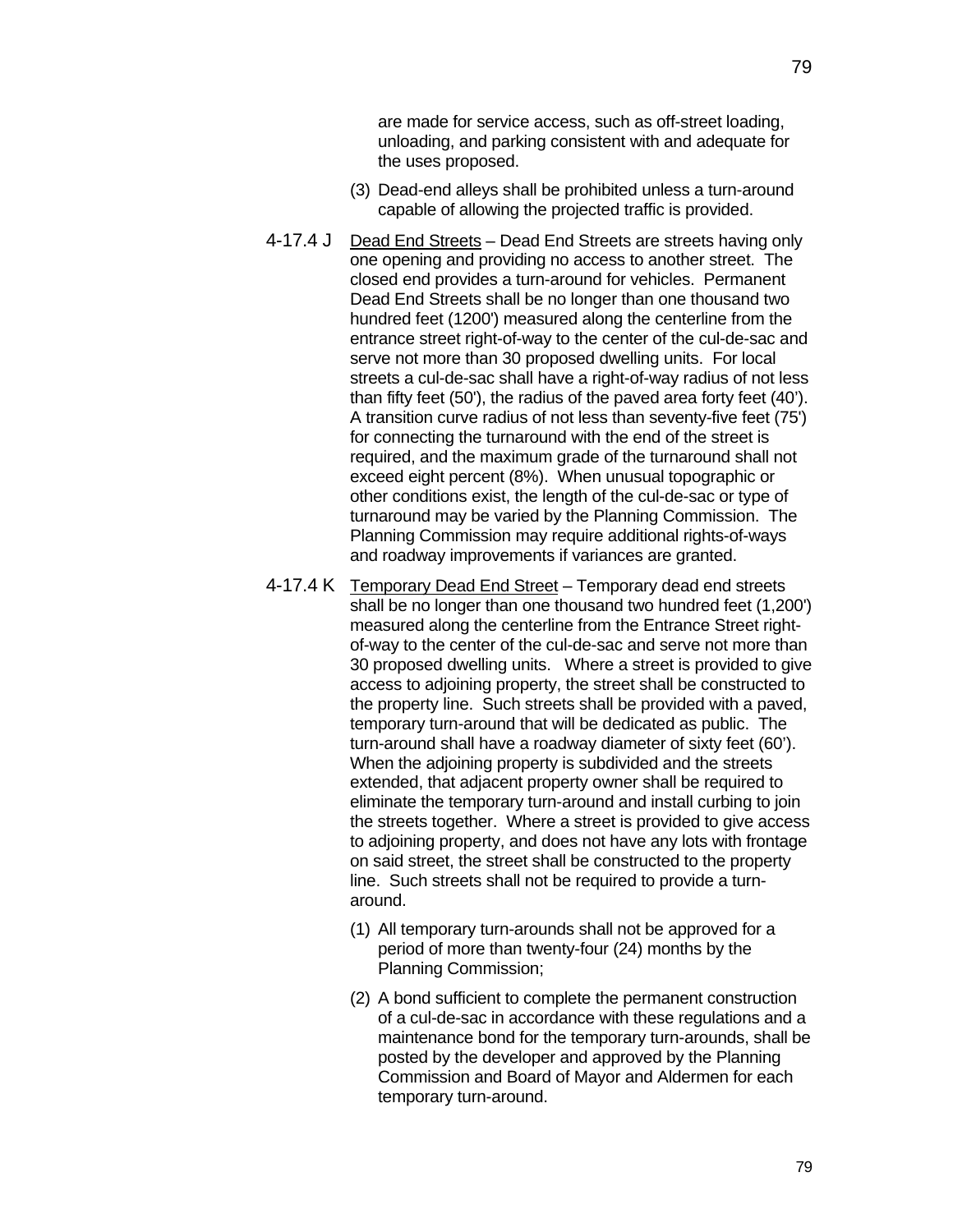- (3) At the expiration of the twenty-four month period, the Board of Mayor and Aldermen may opt to declare the bond in default and proceed with the construction of the permanent turn-around or, in cases of extreme hardship of the developer beyond his control, may extend the period of the bond for an additional six (6) to twelve (12) months.
- 4-17.4 L Additional Width on Existing Streets Subdivisions that adjoin existing streets shall dedicate additional right-of-way to meet minimum street or width requirements or requirements specified in the Major Street and Road Plan. The entire rightof-way shall be provided where any part of the subdivision is located on both sides of the existing street. When the subdivision is located on only one side of an existing street, one-half (1/2) of the required right-of-way, measured from the centerline of the existing roadway, shall be provided.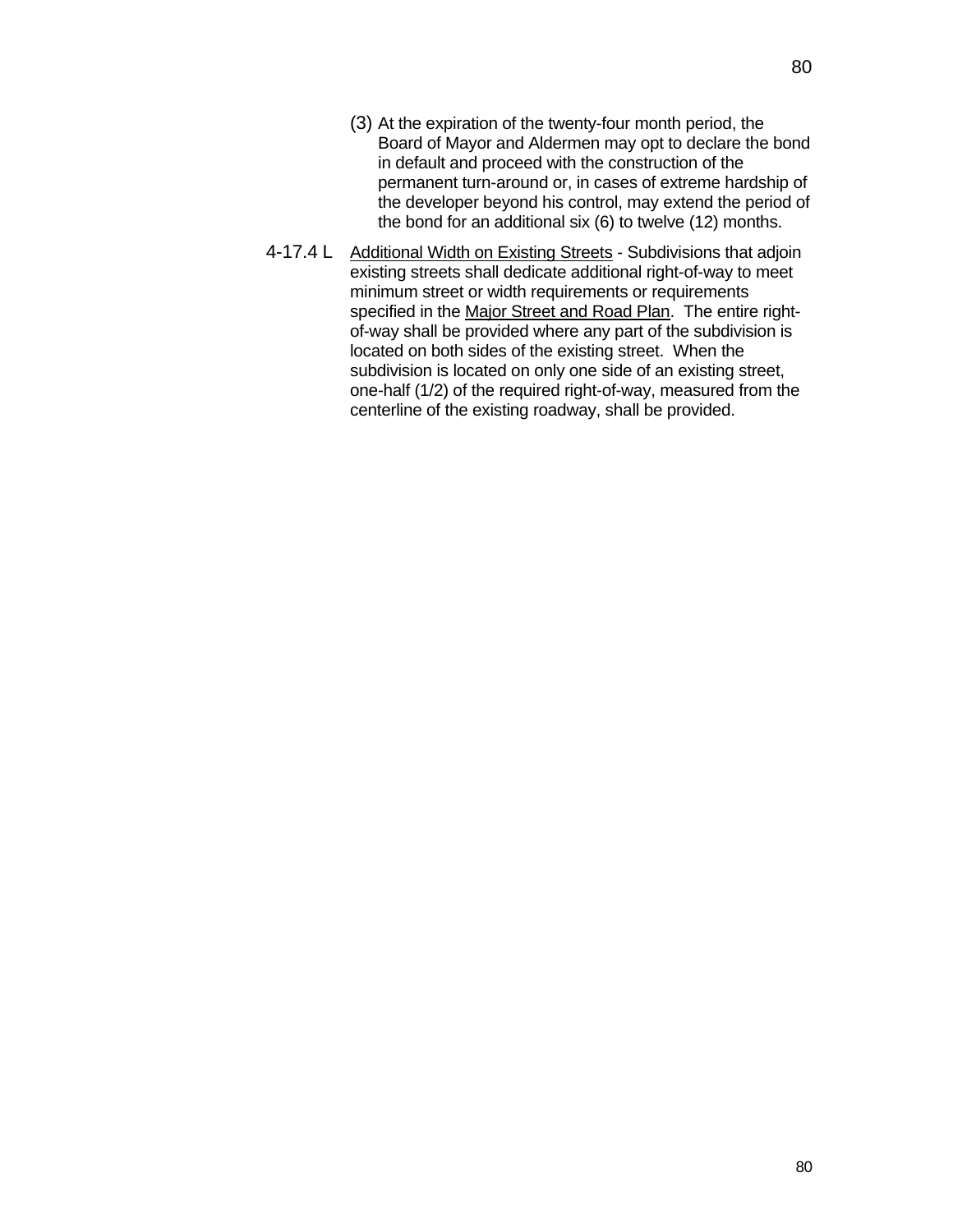# 4-17.5 General Design Standards for Roadways

| Per Classification<br>Non-Residential | <b>Residential</b> |         |              |
|---------------------------------------|--------------------|---------|--------------|
| Minimum Right-of-Way (feet)           | Commercial, Other) |         | (Industrial, |
| <b>Principal/Minor Arterials</b>      | $\star$            | $\star$ |              |
| Collector                             | $\star$ $\star$    | 60      |              |
| Local<br>Residential                  | 60                 | 50      |              |
| <b>Minor Residential</b>              | 60                 | 50      |              |
| Minimum Width of Roadway (feet)****   |                    |         |              |
| <b>Principal/Minor Arterials</b>      | $\star$            | $\star$ |              |
| Collector                             | 26                 | 24      |              |
| Local<br><b>Residential</b>           |                    | 22      |              |
| <b>Minor Residential</b>              |                    | 20      |              |
| <b>Non Residential</b>                |                    |         | 26           |

Maximum Percentage of Grade (feet)

\*

Principal/Minor Arterials  $*$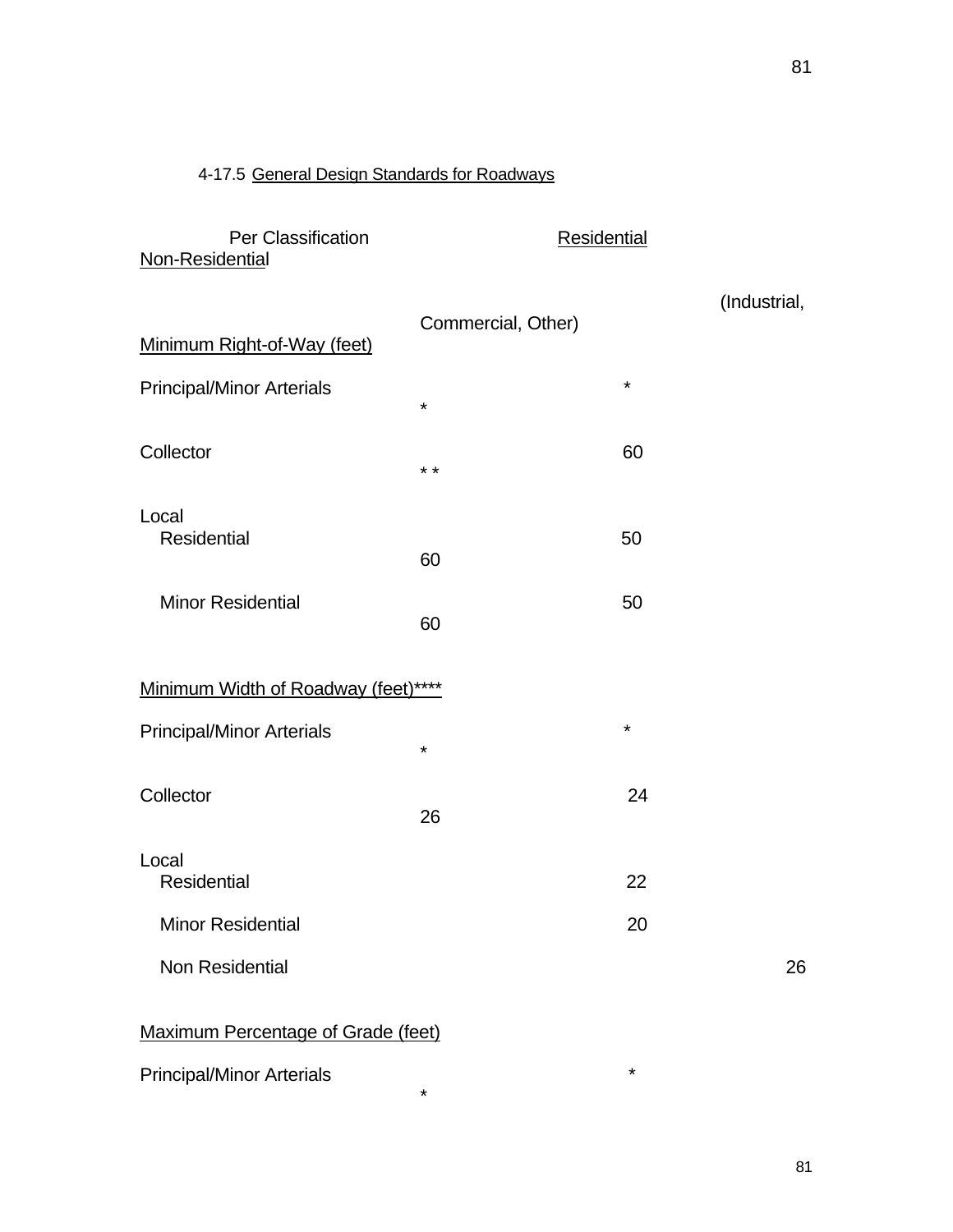| Collector                   | 6% | 7%  |
|-----------------------------|----|-----|
| Local<br><b>Residential</b> |    | 10% |
| <b>Minor Residential</b>    | 6% | 10% |
|                             | 6% |     |

Minimum grade for collectors and locals shall be 0.5%. Grades of an additional 2% above standards may be allowed for collectors and locals, if approved by the Planning Commission.

 $\overline{\phantom{a}}$  . The set of the set of the set of the set of the set of the set of the set of the set of the set of the set of the set of the set of the set of the set of the set of the set of the set of the set of the set o

<sup>\*</sup> As determined based upon the Tennessee Department of Transportation design guidelines and the American Association of State Highway and Transportation Officials, Policy on Geometric Design of Highways and Streets.

<sup>\*\*</sup> As determined by appropriate governmental representative

<sup>\*\*\*</sup> Applies where a deflection angle of 5 degrees or more in the alignment of pavement occurs.

<sup>\*\*\*\*</sup> Dimension does not include parking shoulders or turn lanes.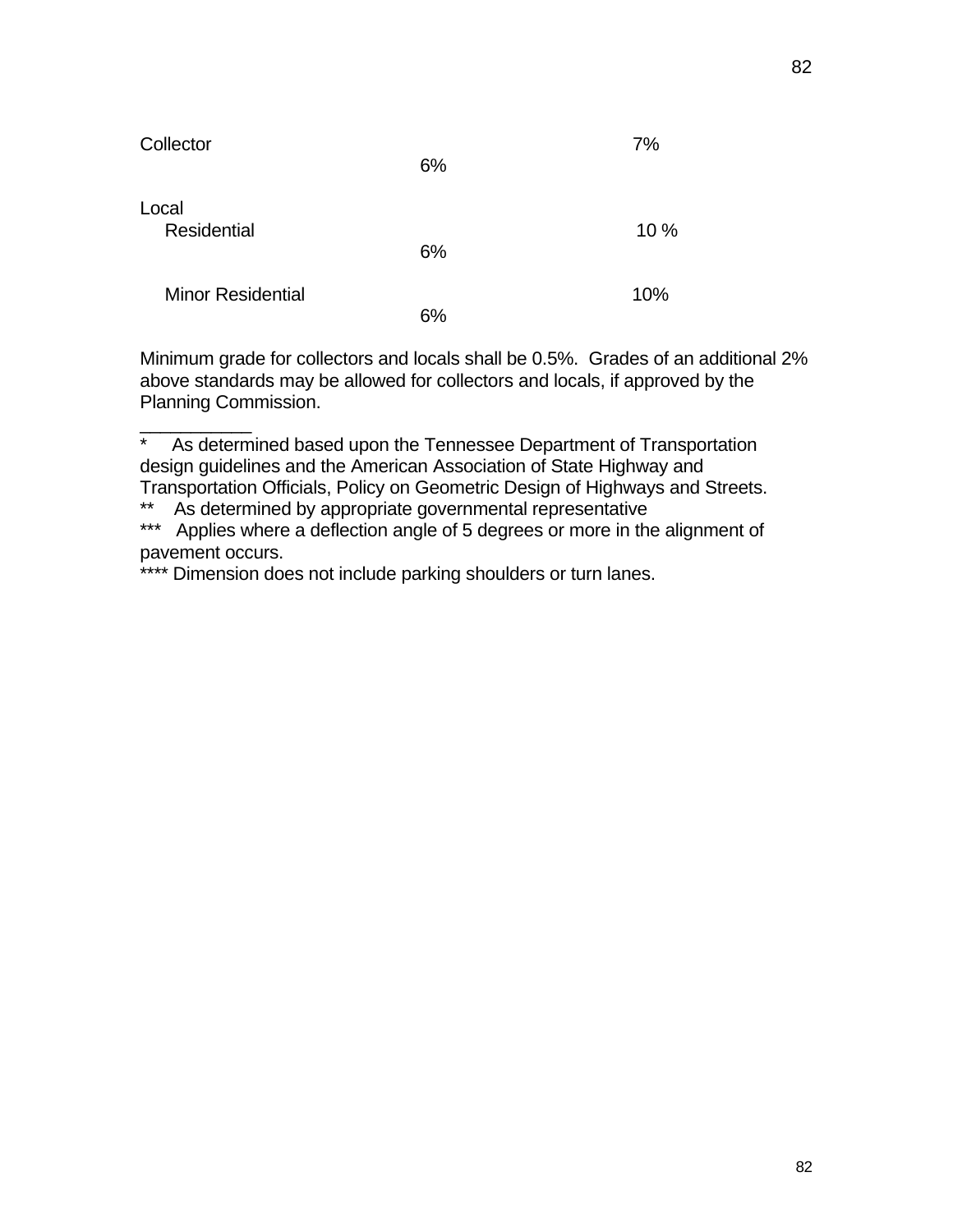| <b>Residential</b> | Non- |
|--------------------|------|
|--------------------|------|

Residential

| Minimum Radius of Horizontal Curve (feet) ***  |                      |                        |
|------------------------------------------------|----------------------|------------------------|
| <b>Principal /Minor Arterials</b>              | $^\star$             | *                      |
| Collector                                      | 300                  | 250                    |
| Local<br><b>Residential</b>                    | 250                  | 150                    |
| <b>Minor Residential</b>                       | 200                  | 100                    |
| Minimum Length of Crest Vertical Curves (feet) |                      |                        |
| <b>Principal/Minor Arterials</b>               | *                    | *                      |
| Collector                                      | Difference in Grades | 30 times the Algebraic |
| Local                                          | Difference in Grades | 20 times the Algebraic |
| Minimum Length of Sag Vertical Curves (feet)   |                      |                        |
| <b>Principal/Minor Arterials</b>               | *                    | $^\star$               |
| Collector                                      | Difference in Grades | 40 times the Algebraic |
| Local                                          | Difference in Grades | 30 times the Algebraic |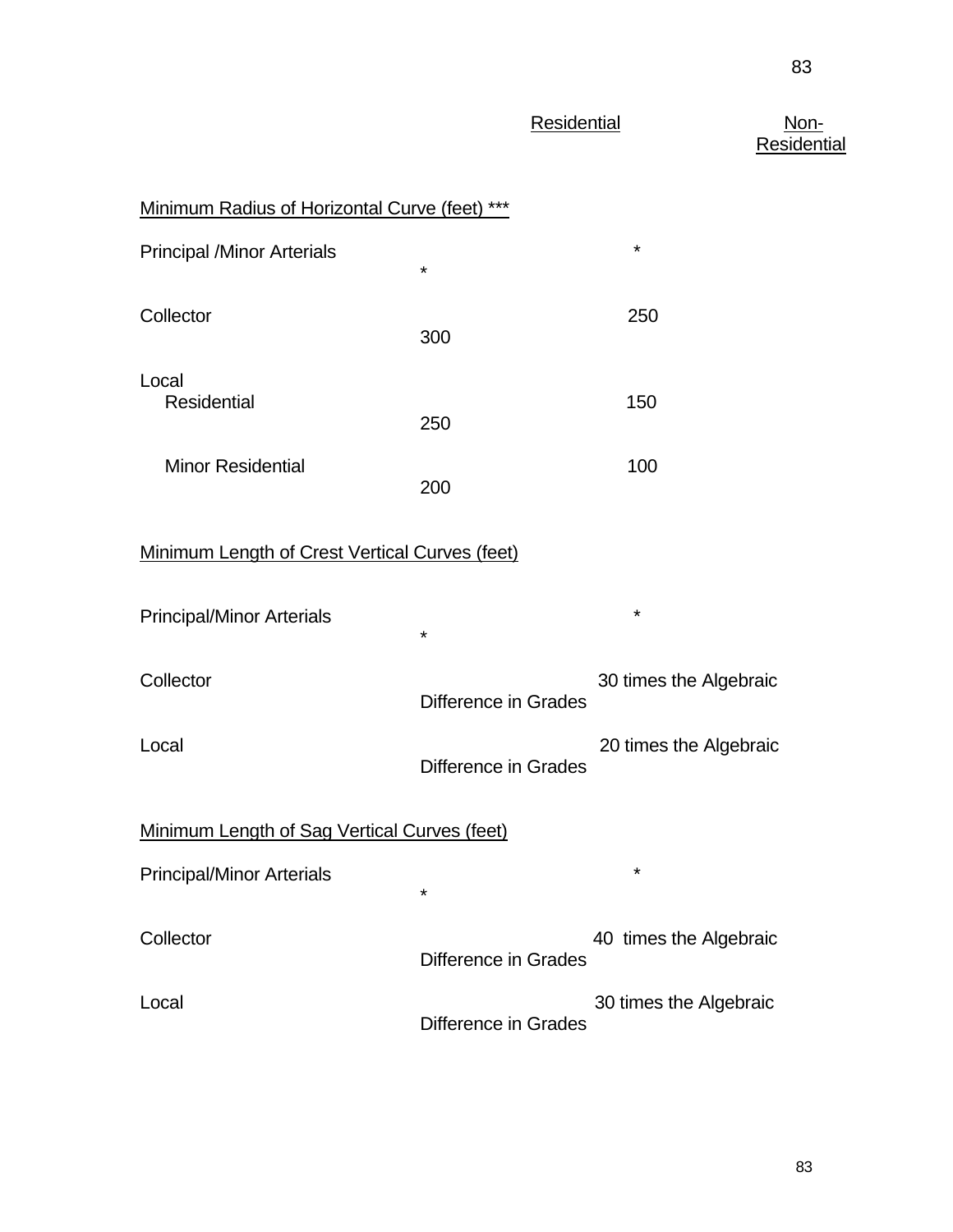$\overline{\phantom{a}}$  ,  $\overline{\phantom{a}}$  ,  $\overline{\phantom{a}}$  ,  $\overline{\phantom{a}}$  ,  $\overline{\phantom{a}}$  ,  $\overline{\phantom{a}}$  ,  $\overline{\phantom{a}}$  ,  $\overline{\phantom{a}}$  ,  $\overline{\phantom{a}}$  ,  $\overline{\phantom{a}}$  ,  $\overline{\phantom{a}}$  ,  $\overline{\phantom{a}}$  ,  $\overline{\phantom{a}}$  ,  $\overline{\phantom{a}}$  ,  $\overline{\phantom{a}}$  ,  $\overline{\phantom{a}}$ \* As determined based upon the Tennessee Department of Transportation design guidelines and the American Association of State Highway and Transportation Officials, Policy on Geometric Design of Highways and Streets.

\*\* As determined by appropriate governmental representative

\*\*\* Applies where a deflection angle of 5 degrees or more in the alignment of pavement occurs.

\*\*\*\* Dimension does not include parking shoulders or turn lanes.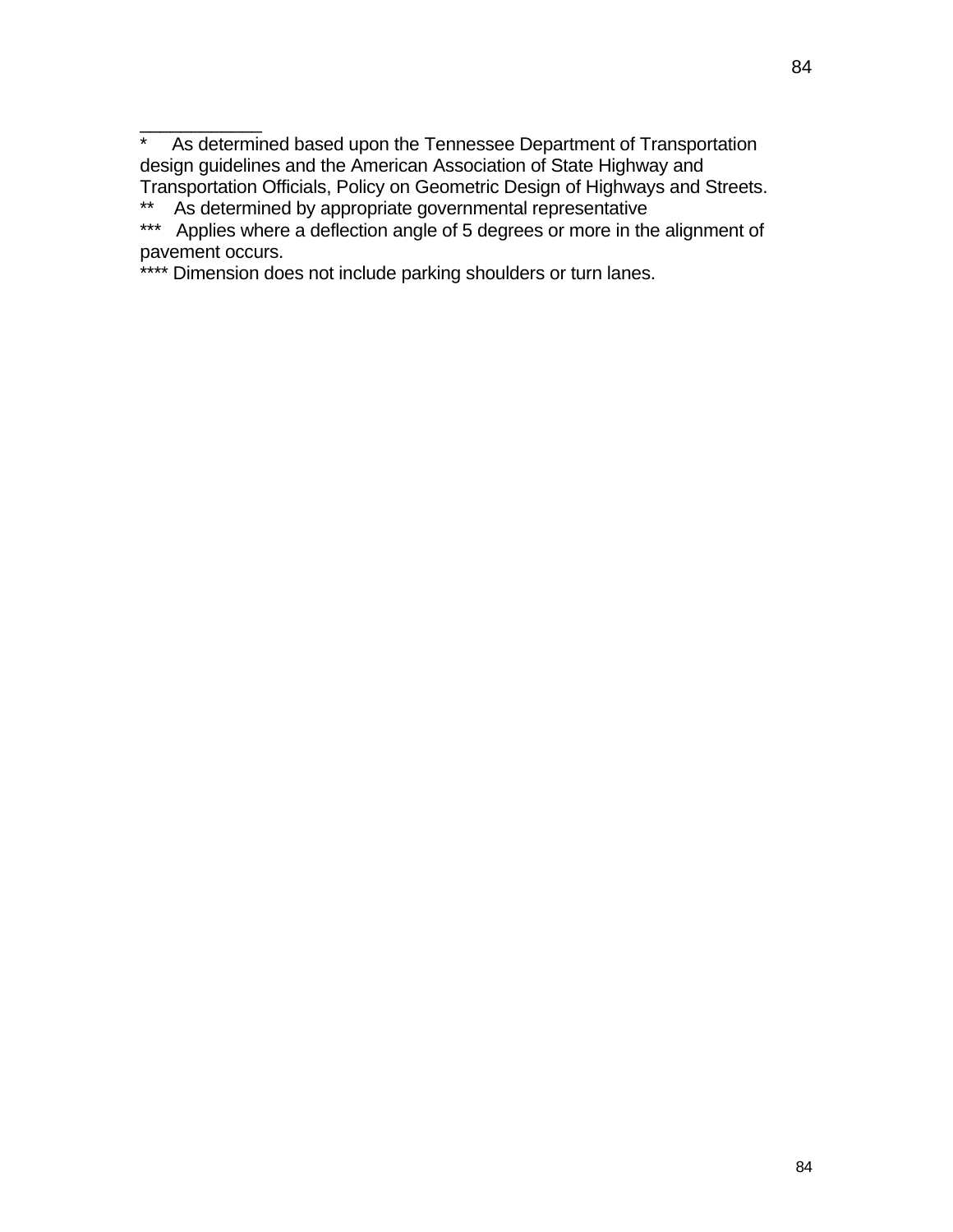|                                  |                       | Residential<br><b>Residential</b> | Non- |
|----------------------------------|-----------------------|-----------------------------------|------|
| Minimum Sight Distance (feet)    |                       |                                   |      |
| <b>Principal/Minor Arterials</b> | $\star$               | $\star$                           |      |
| Collector                        | 300                   | 250                               |      |
| Local                            | 250                   | 200                               |      |
| <b>Intersections</b>             | <b>Across Corners</b> | <b>Across Corners</b>             |      |
|                                  | 75 feet back          | 75 feet back                      |      |

The sight distance is measured from a point 3.5 feet above the centerline of a local road (4.25 feet above the pavement surface for collector) surface to a point 0.5 feet above the centerline of the roadway surface .

| Minimum Diameter of Turnaround on Cul-de-sacs (feet) |
|------------------------------------------------------|
|------------------------------------------------------|

| <b>Pavement Diameter</b>     |     | 80  |
|------------------------------|-----|-----|
|                              | 150 |     |
| <b>Right-of-way Diameter</b> |     | 100 |
|                              | 170 |     |

## Pavement Crown

The paved surface shall slope downward from the centerline of the roadway outward to the edge of the paved surface on each side at a rate of 0.033 feet per foot on a tangent roadway. On curved roads, the crown cross slope will vary and the Tennessee Department of Transportation design guidelines standards should be used.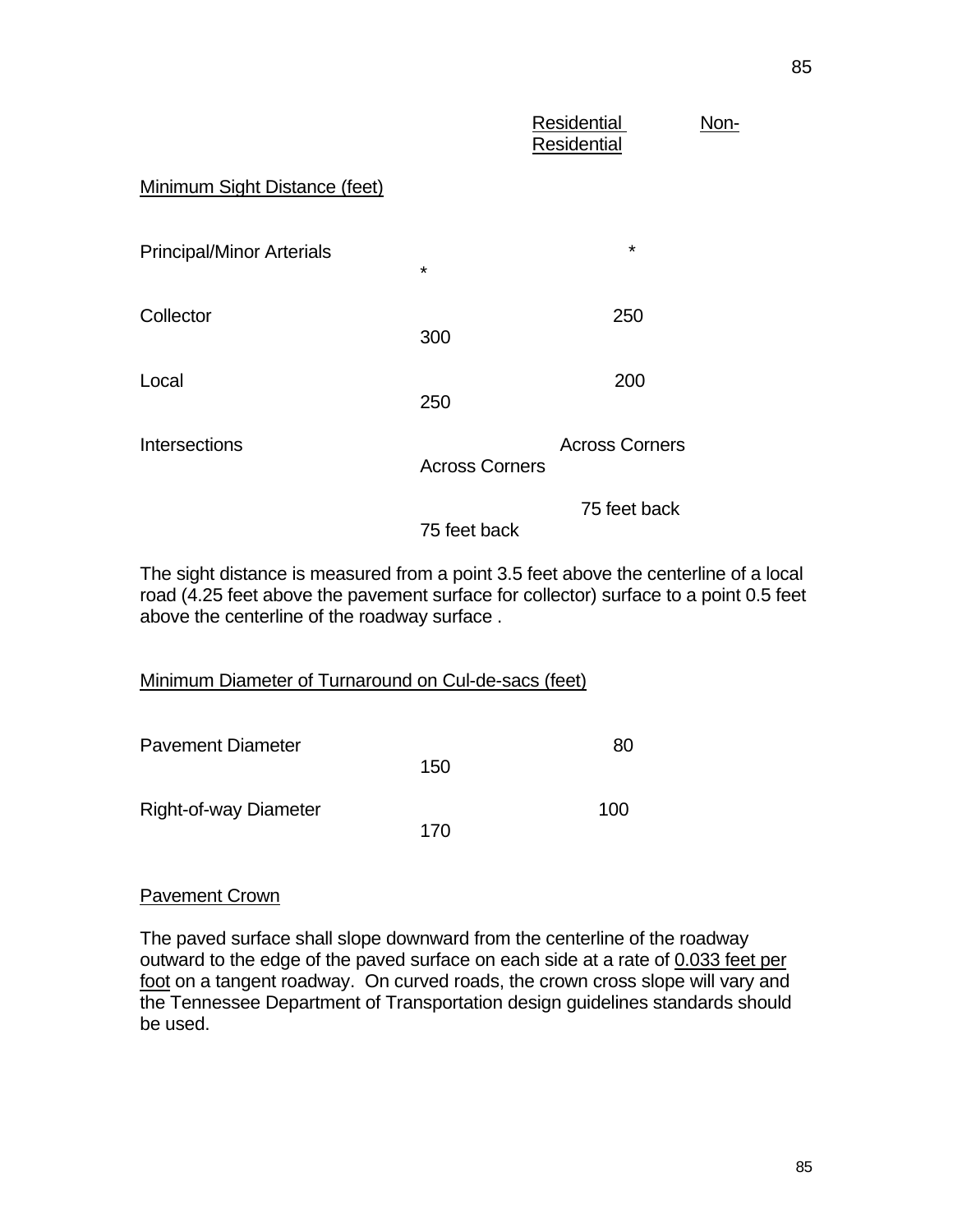$\frac{1}{2}$ \* As determined based upon the Tennessee Department of Transportation design guidelines and the American Association of State Highway and Transportation Officials, Policy on Geometric Design of Highways and Streets.

\*\* As determined by appropriate governmental representative

\*\*\* Applies where a deflection angle of 5 degrees or more in the alignment of pavement occurs.

\*\*\*\* Dimension does not include parking shoulders or turn lanes.

Length of Cul-de-sac Streets

| Temporary                                        | Serving no more than 30 dwelling units and not exceeding<br>1,200 feet in length. |             |      |
|--------------------------------------------------|-----------------------------------------------------------------------------------|-------------|------|
| Permanent                                        | Serving no more than 30 dwelling units and not exceeding<br>1,200 feet in length. |             |      |
|                                                  | Residential                                                                       | Residential | Non- |
| Minimum Radius of Return at Intersections (feet) |                                                                                   |             |      |
| <b>Pavement Radius</b>                           | 50                                                                                | 30          |      |
| Right-of-Way Radius                              | 30                                                                                | 25          |      |

Minimum Length of Tangents Between Reverse Horizontal Curves (feet)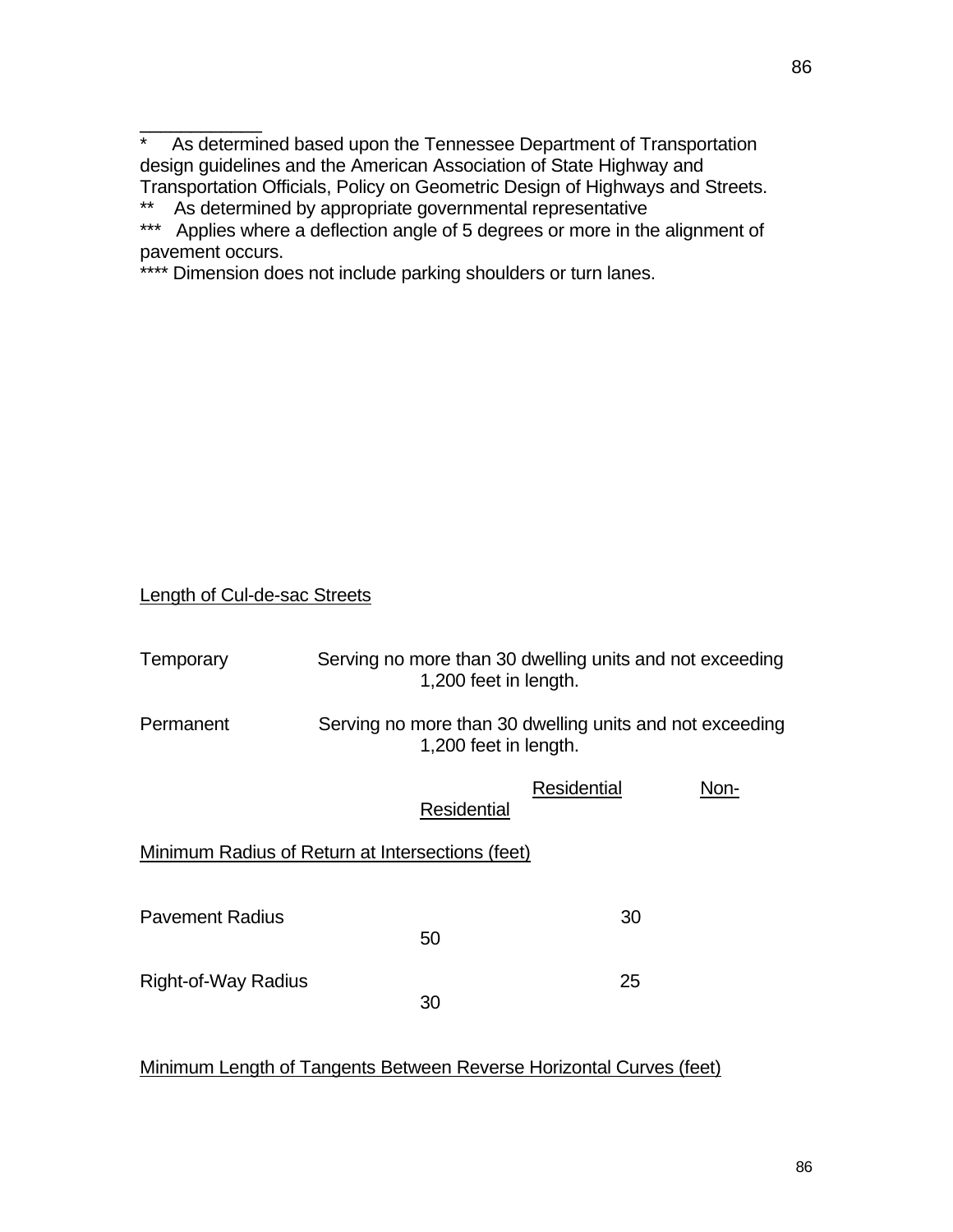| <b>Principal/Minor Arterials</b> | $\star$ | $\star$ |
|----------------------------------|---------|---------|
| Collector                        | 250     | 200     |
| Local                            | 200     | 100     |

\* As determined based upon the Tennessee Department of Transportation design guidelines and the

American Association of State Highway and Transportation Officials, Policy on Geometric Design of Highways and Streets.

\*\* As determined by appropriate governmental representative

\_\_\_\_\_\_\_\_\_\_\_\_

\*\*\* Applies where a deflection angle of 5 degrees or more in the alignment of pavement occurs.

\*\*\*\* Dimension does not include parking shoulders or turn lanes.

NOTE: For design criteria not covered in these standards, the design criteria shall refer to the American Association of State Highway and Transportation Officials, Policy on Geometric Design of Highways and Streets.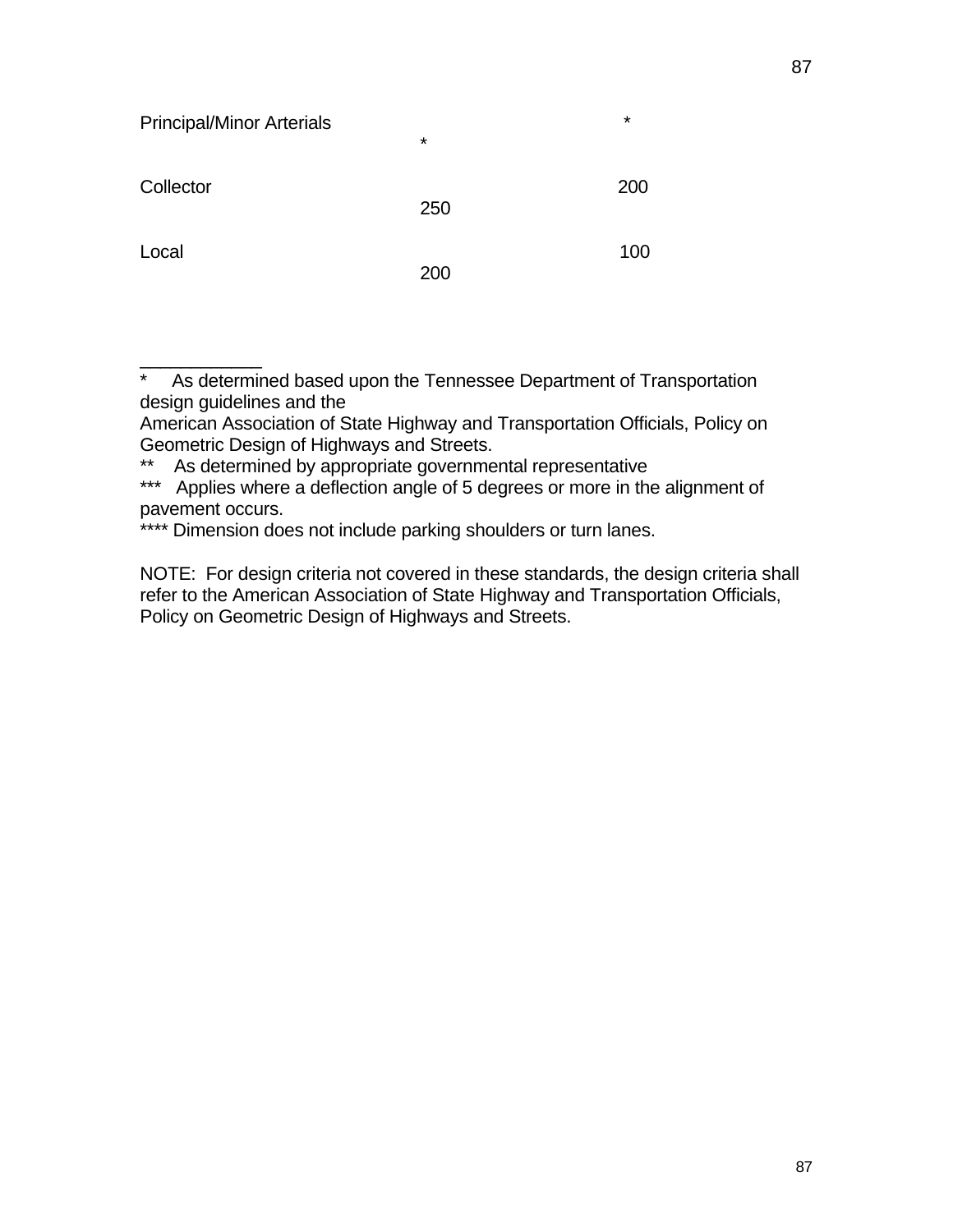- 4-17.6 Excess Right-Of-Way A slope easement in excess of the right-of-way designated in these regulations may be required whenever, due to topography, additional width is necessary to provide adequate earth slopes. Such slopes shall not be less than three-to one (3:1). Where solid rock is encountered slopes shall be one-half-to-one (0.5:1).
- 4-17.7 Public Way Surfacing and Improvements After underground utilities have been installed, the subdivider shall construct curbs or curbs with gutters, where required, and shall surface or cause to be surfaced public ways to the widths prescribed in these regulations. No public way shall be surfaced until final approval of the subdivision plat has been obtained. Surfacing shall be of such character as is suitable for the expected traffic. Types and methods of paving shall be according to the specifications of the governing body, but in no event shall such construction be below the construction specifications set forth in Appendix A, of these regulations. Adequate provisions shall be made for culverts or other drains, and bridges, as required.

All public way pavements, shoulders, drainage improvements and structures, any curb turnabouts, and sidewalks shall conform to all construction standards and specifications adopted by the Planning Commission and shall be incorporated into the construction plans required to be submitted by the developer for plat approval.

4-18 Road Construction Specifications - The road construction specifications are included in these regulations as Appendix A, and are adopted as a part hereof. These specifications shall be the minimum standards for any subdivision within the jurisdictional area.

## 4-19 Street and Road Construction

4-19.1 Street Plans

The developer shall provide street construction plans for approval to the Department of Community Development and Planning. These plans shall show plans and profiles of all streets (vertical and horizontal alignments), typical cross sections, natural and finished grades, vertical curves, horizontal curves, tangents, grades at intersections, angle of intersection, property line locations, street offsets, debris sites, and sidewalk width and position. Plans must be approved prior to street construction.

## 4-19.2 Centerline

The centerline of proposed streets that intersect existing roadways may be marked or flagged in the right-of-way prior to construction, if directed by staff or the planning commission.

4-19.3 Grading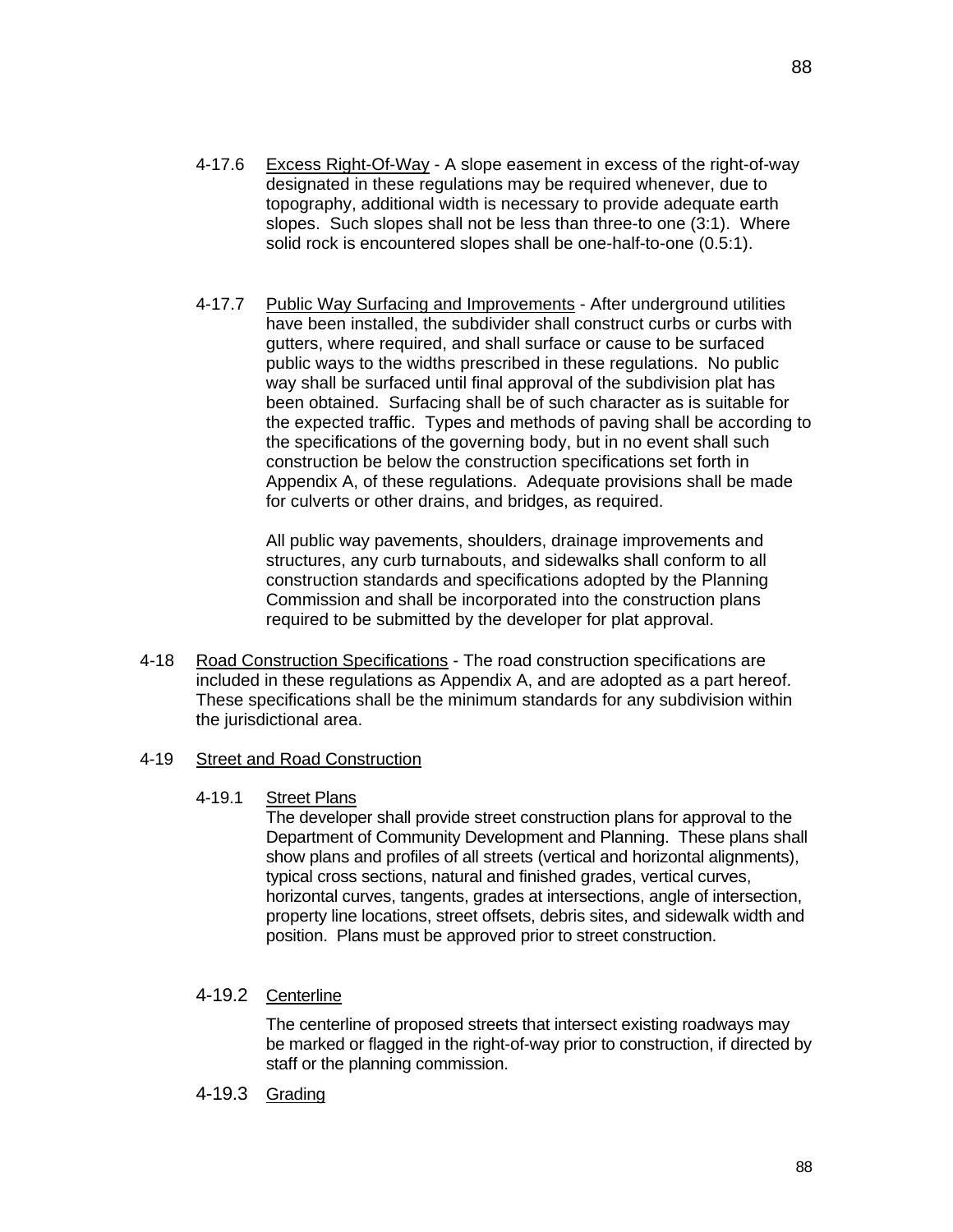The subdivider shall grade or fill horizontally all streets, roads, and alleys to the specifications contained in Appendix A.

#### 4-19.4 Debris Site

Any location on the subject property that is proposed for use as a disposal area for organic waste collected on-site during construction of the subdivision shall be approved by the Planning Commission on the final plat.

#### 4-19.5 Construction of Streets and Roads

The construction of streets and roads shall be in accordance with Appendix A of these Subdivision Regulations.

## **4-19.6 Street Names**

**Streets which are in alignment with existing streets shall bear the name of the existing streets. Street names shall not duplicate or closely approximate the names of existing streets within the local postal zip code region or as defined by the appointed representative of the Robertson County E-911 service area responsible for street addressing. The number of characters, including spaces, should not exceed twenty (20). Suffixes for street names may include Street, Avenue, Drive, Way, Lane, Place, Court, Boulevard, Parkway, Crossing, Glen, Green, Path, Trail, Terrace, Trace, Square, Point, Loop, or Circle, as appropriate.** 

### 4-19.7 Street Lights

Decorative, ornamental streetlights, if desired, shall be purchased and installed by the developer or owner of the subdivision in accordance with the City of Springfield Electric Department specifications.

#### 4-20 Street Signs and Traffic Control Signs

Street signs and traffic control signs shall be provided by the Springfield Department of Public Works and purchased by the subdivider for subdivisions within the City. The installation of these signs shall be coordinated with the Public Works Street Division. If the subdivider chooses to use other than City standard street signs, they must be approved by the Public Works Director. Installation and maintenance of such signs prior to acceptance of the street for City of Springfield maintenance shall be the responsibility of the subdivider. It shall be the responsibility of the subdivider to provide street signs as designated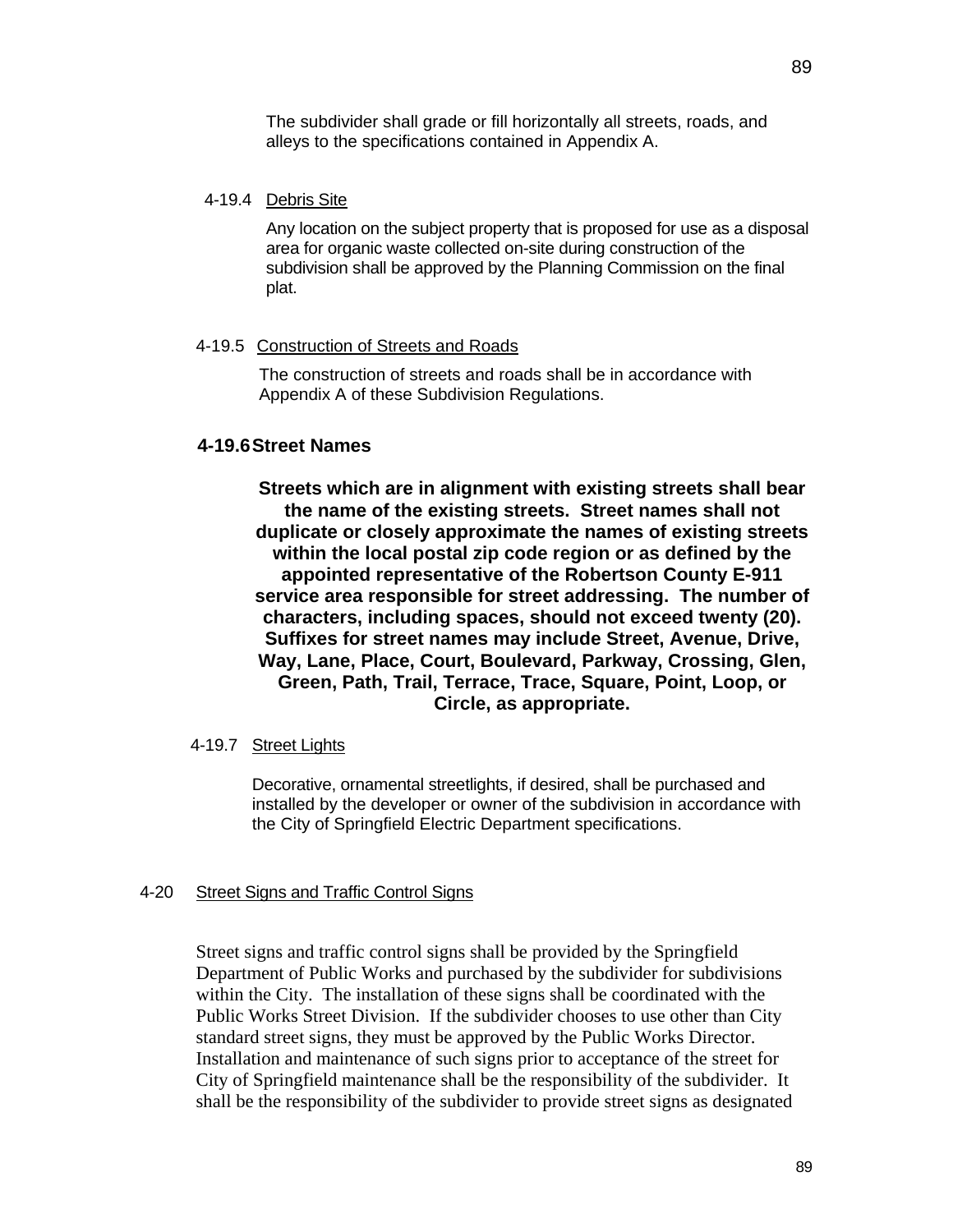by the County Road Superintendent for subdivisions developed within the Planning Region.

## 4-21 Drainage and Storm Sewers

4-21.1 General Requirements

The Planning Commission shall not approve any plat of a subdivision, which does not make adequate provisions for stormwater or floodwater run-off channels or basins. The stormwater drainage system shall be separate and independent from any sanitary sewer system. Construction and design of stormwater drainage and detention /retention facilities shall be in accordance with Appendix A.

## 4-21.2 Nature of Stormwater Facilities

4-21.2 A Location - The subdivider may be required by the Planning Commission to transport by pipe or open ditch any spring or surface water that may exist either prior to or as a result of the subdivision. Such drainage facilities shall be located in the public way right-of-way, where feasible, or in perpetual unobstructed easements of appropriate width and shall be constructed in accordance with the construction specifications contained in these regulations.

## 4-21.2 B Accessibility to Public Storm Sewers

- (1) The developer shall install storm sewer facilities. Adequate provision shall be made for the disposal of storm-waters, subject to the specifications of the appropriate governmental representative. Inspection of facilities shall be conducted to assure compliance. Inspection of facilities shall be conducted by the enforcing officer.
- (2) If a connection to a public storm sewer shall be provided eventually as determined by the Planning Commission, the subdivider shall make arrangements for future stormwater disposal by a public system at the time the plat receives final approval. Provision for such connection shall be incorporated by inclusion in the performance bond required for the final subdivision plat.
- 4-21.2 C Accommodation of Upstream Drainage Areas A culvert or other drainage facility shall in each case be large enough to accommodate potential runoff from its entire upstream drainage area, whether inside or outside the subdivision. Necessary facilities shall be sized based on the construction specifications and assuming conditions of maximum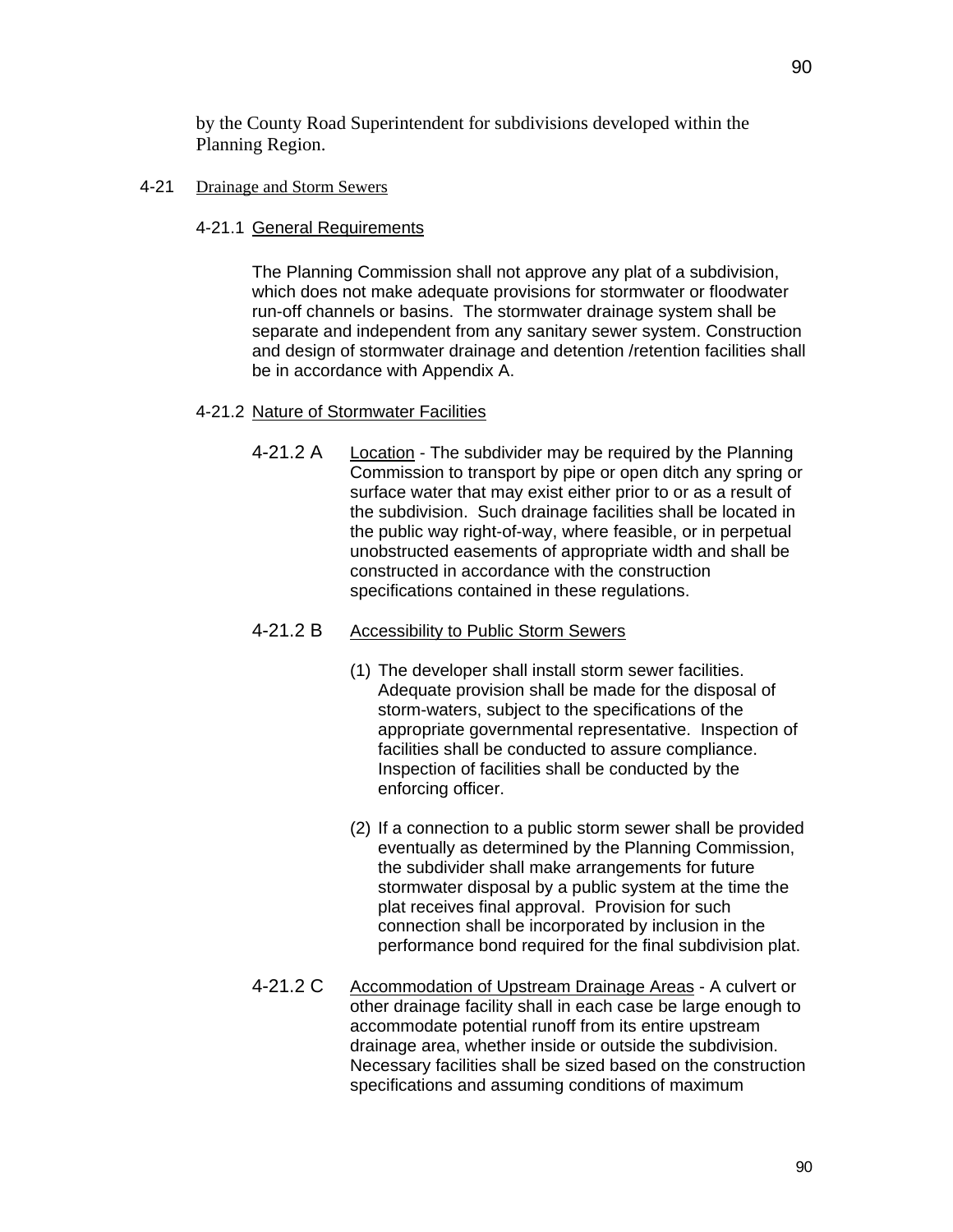potential watershed development permitted by the zoning ordinance.

- 4-21.2 D Effect on Downstream Drainage Areas The governing body shall also study the effect of each subdivision on existing downstream drainage facilities outside the area of the subdivision. Where it is anticipated that the additional run off incident to the development of the subdivision will overload an existing downstream drainage facility, the Planning Commission may withhold approval of the subdivision until provision has been made for adequate improvement of such drainage facilities in such sum as the Planning Commission shall determine. No subdivision shall be approved unless adequate drainage will be provided to an adequate drainage watercourse or facility.
- 4-21.2 E Areas of Poor Drainage Whenever a plat is submitted for an area which is subject to flooding, the Planning Commission may approve such subdivision; provided, that the applicant fills the affected floodway fringe area of said subdivision to place public streets and ways to elevations at or above the 100-year flood. The first-floor elevations (including habitable basements) shall be constructed no less than one (1) foot above the regulatory flood elevation (100 year flood). The plat of such subdivision shall provide for a floodway along the bank of any stream or watercourse of width sufficient to contain or move the flood water, and no fill shall be placed in the floodway; neither shall any building nor flood-restrictive structure be erected or placed therein. The boundaries of the floodway and floodway fringe area, and the regulatory flood elevation, shall be determined by the Planning Commission based upon the review specified in Article 2, of these regulations and the submission of flood data in construction plans as specified in Article 4, of these regulations.
- 4-21.2 F Floodplain Areas The Planning Commission may, when it deems it necessary for the health, safety, or welfare of the present and future population of the area, or necessary to the conservation of water, drainage, and sanitary facilities, prohibit the subdivision of any portion of the property which lies within the floodplain of any stream or drainage course. The regulatory floodway shall be preserved from any and all destruction or damage resulting from clearing, grading, or dumping of earth, waste material, or stumps. Any subdivision which contains flood-prone land shall be subject to the special provisions set forth in Sections 2-2.2; 4- 4 and 4 –6.3 of these regulations.

4-21.3 Dedication of Drainage Easements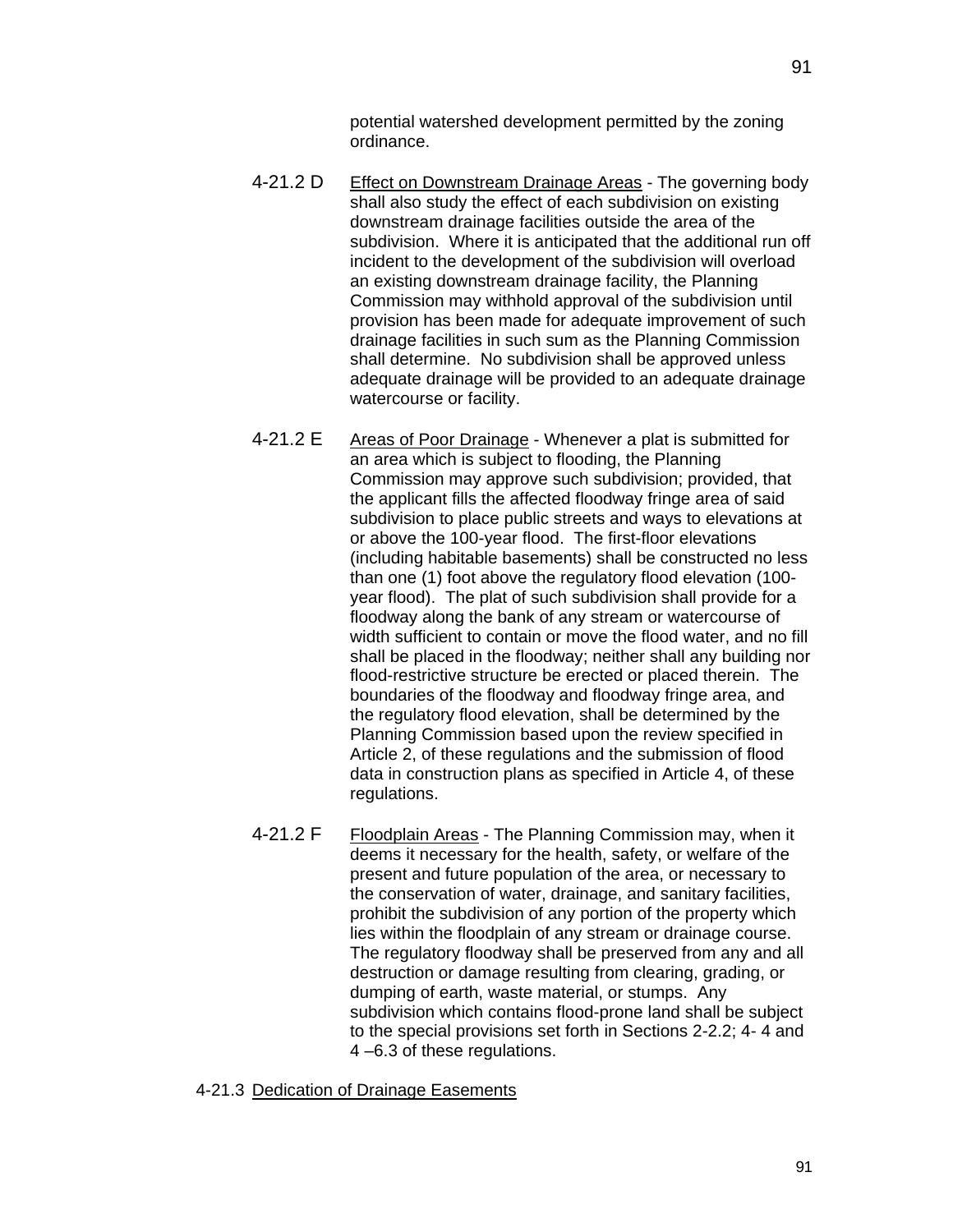4-21.3 A General Requirements - Where a subdivision is traversed by a watercourse, drainage-way, channel, or stream, there shall be provided a stormwater easement or drainage right-of-way conforming substantially to the lines of such watercourse and of such width and construction as will be adequate.

## 4-21.3 B Drainage Easements

- (1) Where topography or other conditions are such as to make impractical the inclusion of drainage facilities within a public way right-of-way, perpetual unobstructed easements at least twenty feet (20') in width for such facilities shall be provided across property outside the public way lines and with satisfactory access to public ways. Easements shall be indicated on the preliminary and final plats. Drainage easements shall be carried from the public way to a natural watercourse or to other drainage facilities.
- (2) When a new drainage system is to be constructed which will carry water across private land outside the subdivision, appropriate drainage rights must be secured and indicated on the plat.
- (3) The applicant shall dedicate, when required by the Planning Commission, either in fee, or by drainage or conservation easement, the land on both sides of existing watercourse to a distance to be determined by the Planning Commission.
- (4) Along watercourses, low-lying lands within any floodway, as determined by the Planning Commission pursuant to Section 2- 2.2, of these regulations, whether or not included in areas for dedication, shall be preserved and retained in their natural state as drainage-ways.
- 4-21.3 C Ditching, Concrete Ditch Paving, Culverts, and Storm Drains - The design and construction details of drainage facilities shall be in accordance with the provisions of Appendix A of these regulations. The design and construction details of all such facilities shall be approved by the appropriate governmental representative.

See Appendix A for driveway, culverts, cross drains and headwall construction.

#### 4-22 Water Facilities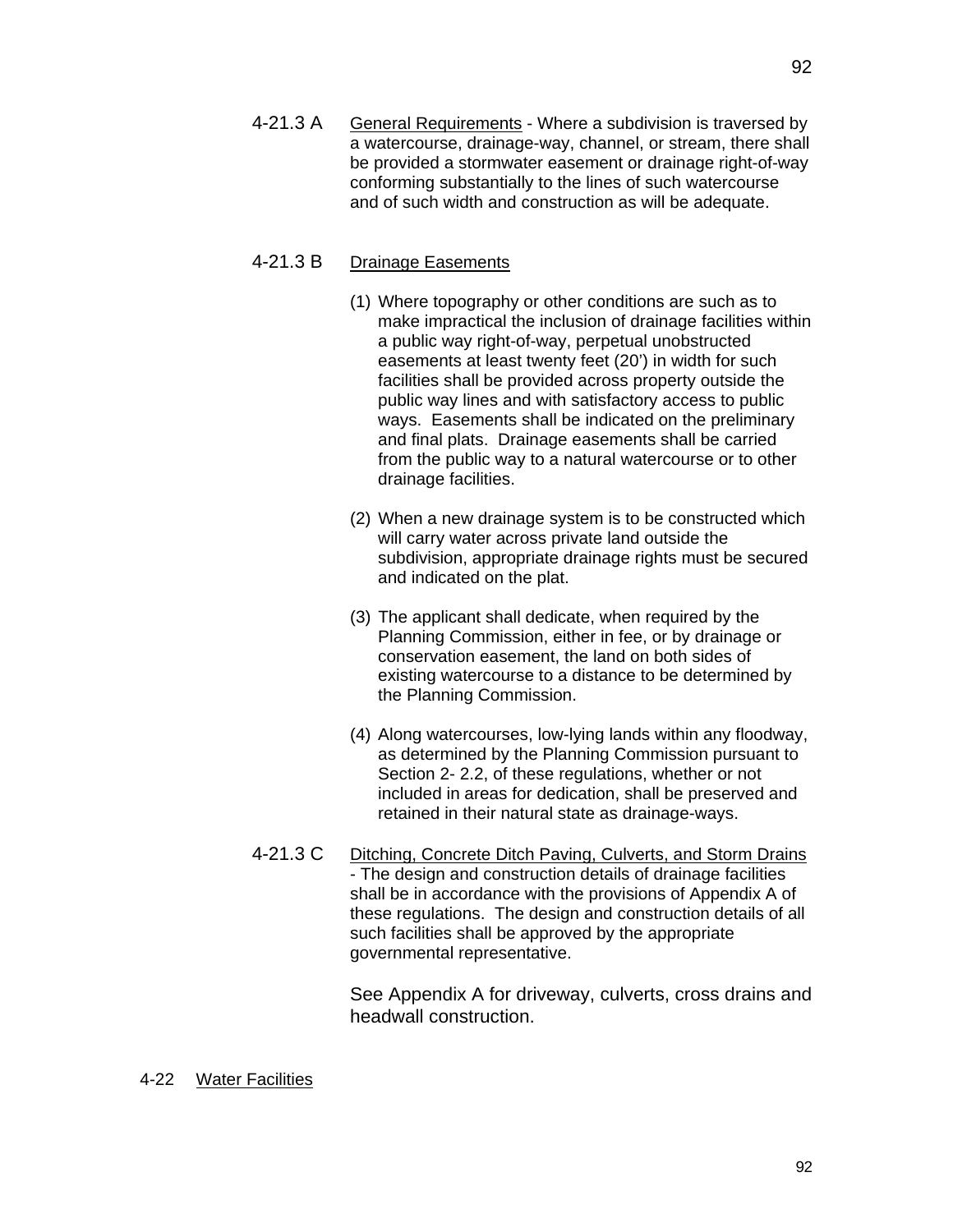When the subdivision is located within the service area of the City's public water system, potable water mains shall be designed and constructed by the subdivider and connected to the City's public water system. The design and construction shall be in accordance with the City of Springfield's Water and Sewerage Design and Construction Standards Manual, latest edition.

## 4-23 Fire Hydrants

Fire hydrants shall be required in all subdivisions; they shall be located no more than eight hundred feet (800') apart and be within four hundred feet (400') of any residential lot. Commercial and industrial sites shall not be farther than 300 feet from a fire hydrant. Fire hydrant locations shall be measured along the roadway. The Planning Commission may require closer spacing where physical conditions or types of structures so warrant. To eliminate future public way cuttings or openings, all underground utilities for fire hydrants, together with the fire hydrants themselves, and all other water supply improvements shall be installed before any final paving of a public way shown on the subdivision plat, unless otherwise approved by the Planning Commission.

#### 4-24 Sewage Facilities

When the proposed subdivision or development is located within the service area of the City's public Sewerage system, sanitary sewers shall be designed by the subdivider and connected to the City's public sewerage system. The design and construction shall be in accordance with the City of Springfield's Water and Sewerage Design and construction Standards Manual, latest edition.

#### 4-25 Connection to Public Sewer System

The Subdivider shall provide sanitary sewer facilities to each lot in the subdivision and connect these facilities to the public sewer system.

#### 4-26 Floodproofing of Sewer Facilities

All sanitary sewer facilities located in a flood hazard area shall be flood-proofed to the regulatory flood-protection elevation. All sewer facilities located below the regulatory flood-protection elevation shall be designed to prevent infiltration of floodwaters into the sewer system and discharges from the system into floodwaters.

#### 4-27 Individual Disposal System Requirements

4-27.1 When the proposed subdivision or development is not located within two thousand (2,000) feet of a public sewerage system, the subdivider may utilize private subsurface sewage treatment systems (septic tanks) provided the systems meet the standards of the Tennessee Department of Environment and Conservation, Division of Ground Water Protection, as administered by the County Environmentalist. The private subsurface sewage treatment system must be located on the lot it serves.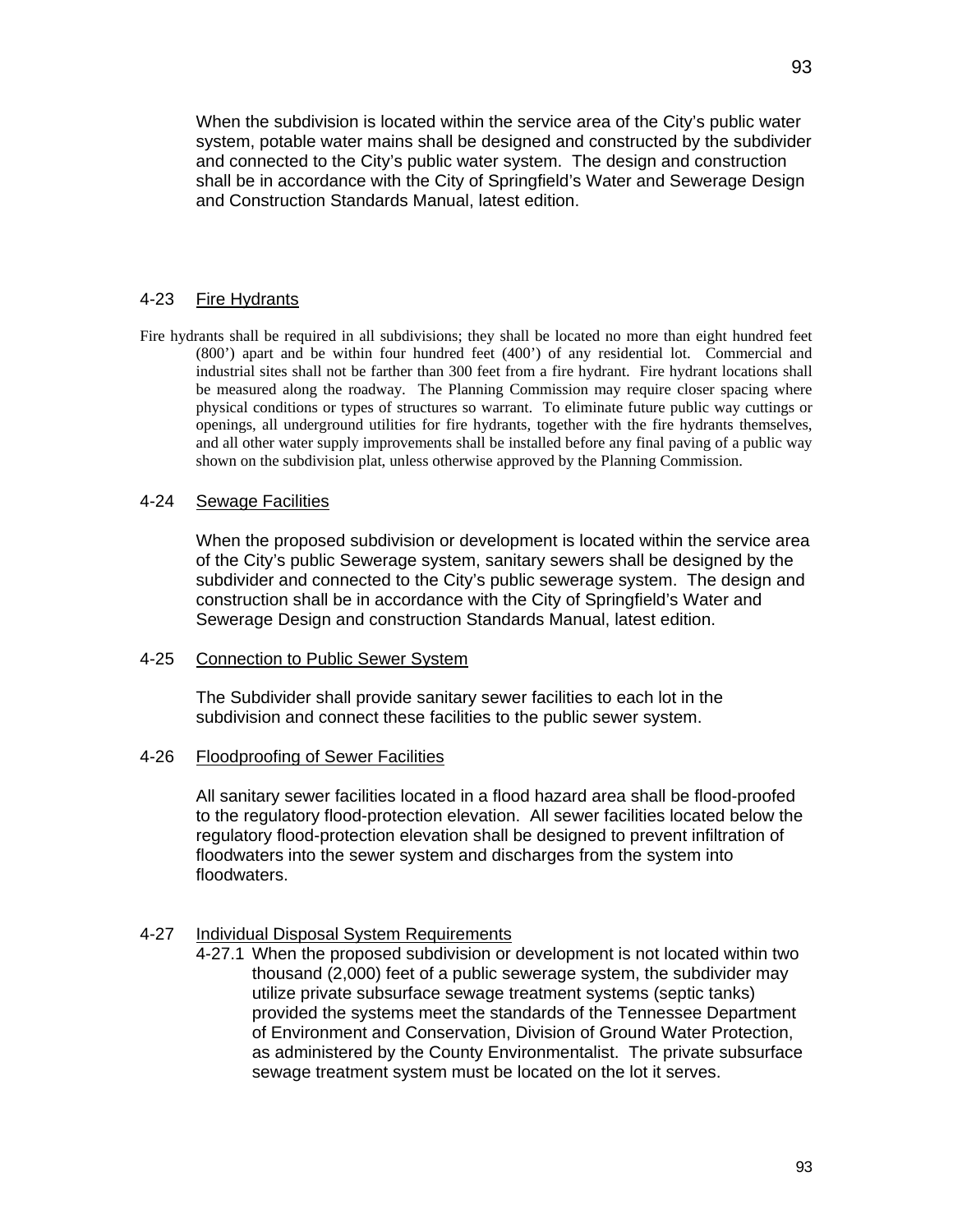- 4-27.2 The individual disposal system, including the size of the septic tank and size of the drain fields or other secondary treatment device, also shall be approved by the County Environmentalist.
- 4-27.3 Package Treatment Plants, STEP, Low Pressure, or Vacuum Sewage Collection Systems are not approved for installation. In order to provide sufficient and reliable sanitary sewer service, and to help avoid future infrastructure maintenance or replacement costs due to inefficient or remote facilities, the use of "package" or on-site treatment processes are not approved. The collection of sanitary sewer by means other than gravity systems with municipal grade pump stations, as outlined in the City of Springfield's Design and Construction Standards Manual are not approved.

## 4-28 Pedestrian Ways

## 4-28.1 Sidewalks

Sidewalks, where required by the Planning Commission or these regulations, shall be included within the dedicated non-pavement right-ofway of all public ways as indicated in the following table and shall be improved as required by Section 4 – 17.7 of these regulations. Concrete curbs are required for all public ways where sidewalks are to be constructed.

Sidewalks measuring four feet in width are required on at least one side of all-new Residential streets and five feet in width on Collector streets with the following exceptions:

- (1) Sidewalks are not required on Minor Residential Streets or in proposed minor subdivisions with existing streets not having sidewalks.
- (2) Residential alleys shall not require sidewalks.
- (3) The developer shall install all required sidewalks within the platted subdivision upon eighty (80%) of the residences or buildings for construction within the platted subdivision having been completed and certificates of occupancy have been issued by the City, or the City of Springfield Board of Mayor and Aldermen requests that the sidewalk construction be done, or eighteen (18) months after the street binder layer has been placed.

 SIDEWALK DESIGN Sidewalk Width Class of Street | Residential Public Way | Nonresidential Public Way Minor Residential Residential 4 feet wide

Sidewalks shall be bonded as with other subdivision improvements.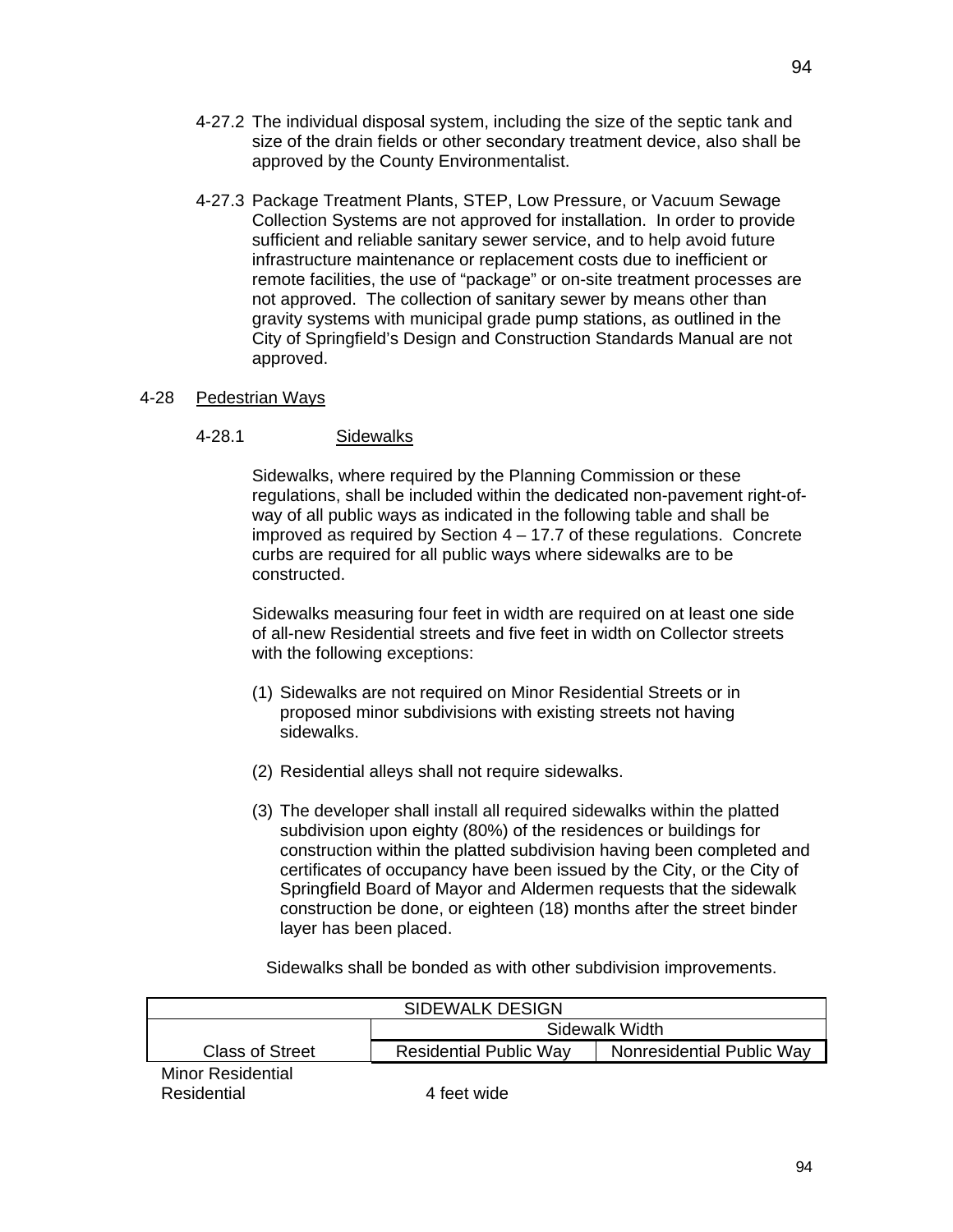| Collector | 5 feet wide | 5 feet wide |
|-----------|-------------|-------------|
| Arterial  | 5 feet wide | 5 feet wide |

#### 4-28.2 Pedestrian Accesses

The Planning Commission may require, in order to facilitate pedestrian access from the public way to schools, parks, playgrounds, or other nearby public ways, perpetual unobstructed easements at least twenty (20) feet in width. Easements shall be indicated on the plat.

#### 4-29 DRIVEWAYS

Driveway culverts shall be a minimum of 15 inches Inside Diameter (ID) and a minimum length of sixteen (16) feet or as indicated on the Driveway Permit required for connection to a public street and shall be made of the materials indicated on said permit issued by the SPWD.

Polyvinyl Chloride (PVC), High Density Polyethylene (HDPE) or any other plastic pipe shall not be used as a driveway culvert.

Driveway culvert material shall be Reinforced Concrete Pipe (RCP) or Corrugated Metal Pipe, 14-gauge minimum (CMP), only, unless written permission granted by the Director of Public Works.

Headwalls shall be required at both ends of the pipe in all cases when the ditch grade is 6% or greater, and in all cases where CMP is installed.

All driveways shall have a minimum of six (6) feet, measured from back of the curb, constructed of hot mix asphalt or concrete pavement.

Driveways with grades greater than 6% shall be constructed of hot mix asphalt or concrete pavement. The six (6) percent grade is determined elevation change of the driveway measured from the back of the curb to fifty (50) feet away from the street.

#### 4-30 CROSS DRAINS

- 4-30.1 All cross drains shall be a minimum of eighteen (18) inches ID and shall consist of Reinforced Concrete Pipe (RCP), Class III, or higher grade, ASTM C76. All RCP pipe shall be installed to the minimum standards of the SPWD and the typical sections. Excavations for crossdrains in public streets shall be approved by the SPWD and a surety bond issued for repair. If approval is granted backfilling shall be according to the backfill detail or as directed by SPWD.
- 4-30.2 Corrugated Metal, Steel, PVC, HDPE, Plastic pipe, etc. shall not be used without the written approval of the Director of Public Works.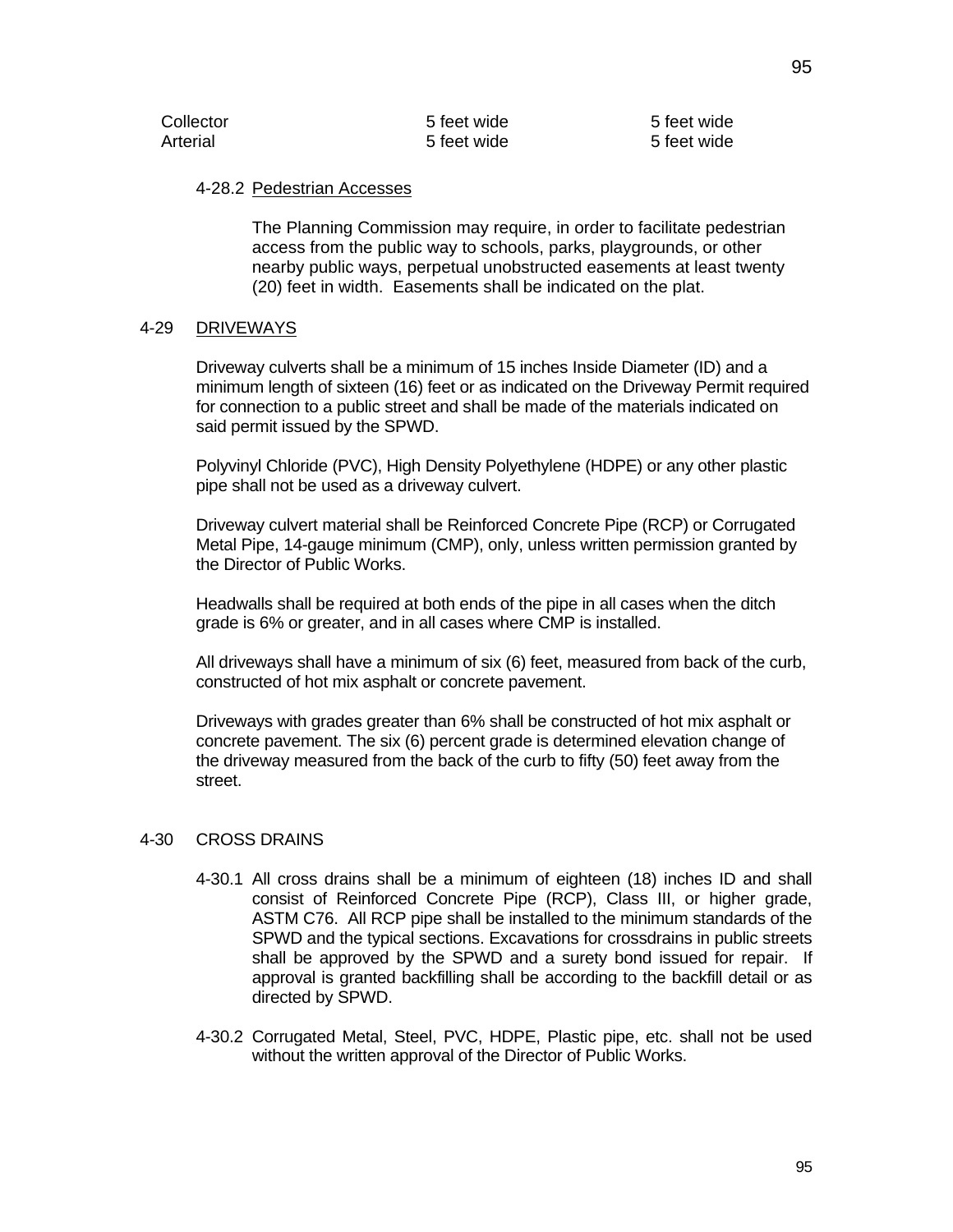- 4-30.3 Pipes that are smaller than forty-eight (48) inches in diameter shall require a minimum cover of one (1) foot, exclusive of base and paving from top of the pipe to finished subgrade. A minimum cover of two (2) feet is required for pipes forty-eight (48) inches and larger. All pipes shall be built on straight line and grade and shall be laid with the spigot end pointing in the direction of the flow, with the ends fitted with a butyl sealant or mortar and matched to provide tight joints and a smooth uniform invert.
- 4-30.4 Pipes shall be bedded on a six (6) inch thickness of crushed limestone TDOT #57 or #67 stone and backfilled per the standard drawing. Bedding shall be crushed limestone Size No. 57 or 67, as shown in Section 903, latest edition of the Standard Specifications. Culverts and storm drains in existing public streets shall backfilled with "flowable fill" materials, plated and allowed to cure to before the placing of surface materials or as directed by the SPDW.
- 4-30.5 Concrete headwalls shall be constructed at both ends of cross drains as detailed in the Standard drawings or as directed by the SPWD.
- 4-30.6 All construction shall be in accordance with section on Storm Sewers & Drain Systems contained in these standards and Section 607, TDOT STANDARD SPECIFICATIONS.

### 4-31 Utility Easements

- 4-31.1 Easements along lot lines or additionally across lots, if deemed necessary by the Planning Commission, shall be provided for utilities (private or public). Such easements shall be at least ten (10) feet wide except for across-lot easements, which shall be at least twenty (20) feet wide. The subdivider shall take such actions as are necessary to ensure the coordination and continuation of utility easements established on adjacent properties with those proposed within his/her development.
- 4-31.2 Where topographical or other conditions are such as to make impractical the inclusion of utilities within rear lot lines, perpetual unobstructed easements at least ten (10) feet in width shall be provided along side lot lines with satisfactory access to public ways or rear lot lines. Easements shall be indicated on the plat.
- 4-31.3 Temporary construction easements exceeding the width of permanent easements may be required as necessary until completion of any one project.

## 4-32 Public Uses

4-32.1 Plat to Provide for Public Uses

 Whenever a tract to be subdivided includes a school, recreation use, or road as indicated on the land development plan and/or major street or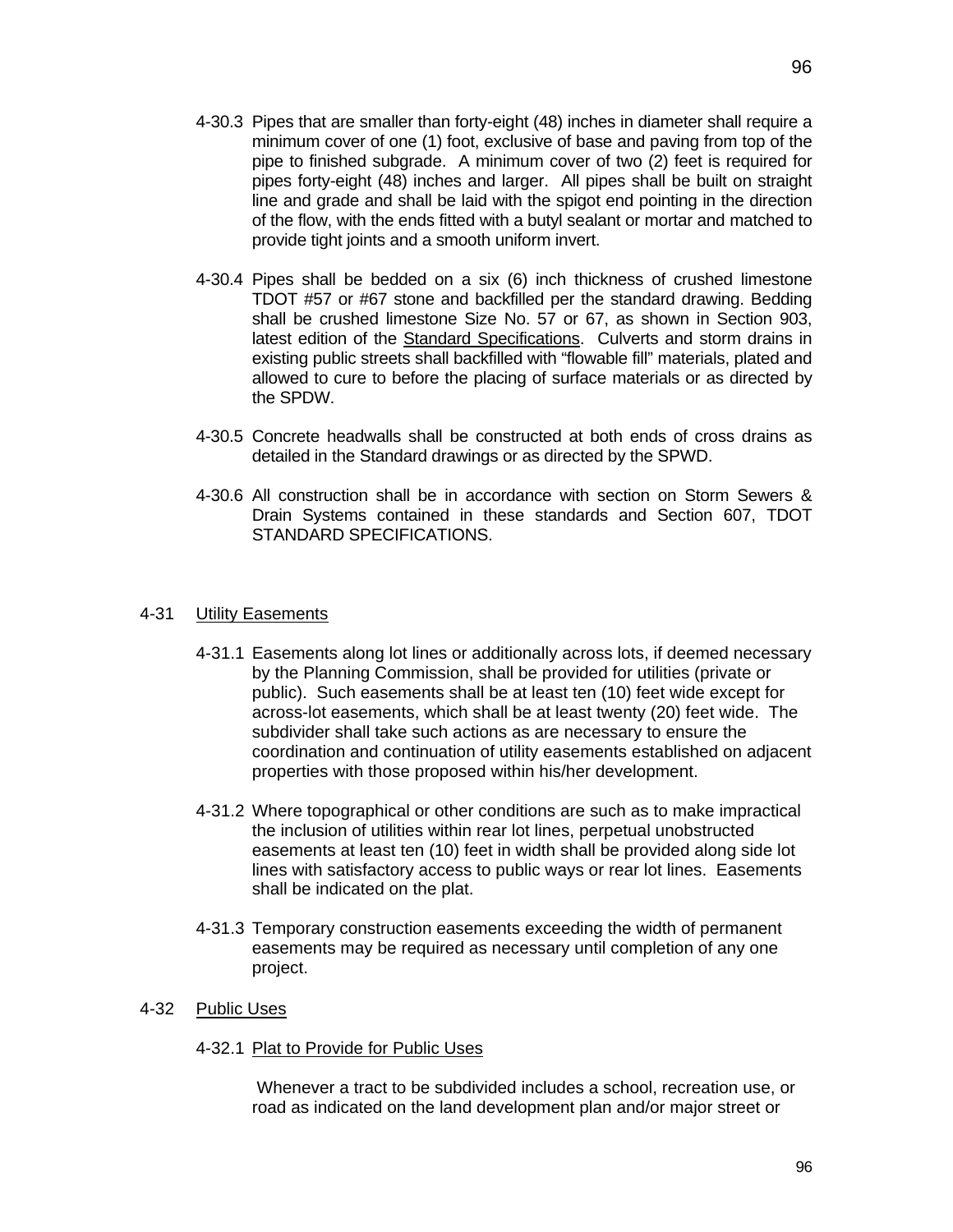road plan, or any portion thereof, such tract shall be suitably incorporated by the developer into his plat when first presented for review by the Planning Commission.

After proper determination of its necessity by the Planning Commission and the appropriate governmental representative(s) involved in the acquisition and use of such site, and after a determination has been made to acquire the site by the public agency, the site shall be suitably incorporated by the developer into the plat prior to final approval by the Planning Commission and recording of the plat.

## 4-32.2 Referral to Governmental Agency Concerned

The Planning Commission shall refer any plat presented in accordance with Section 4-26.1of these regulations to the appropriate governmental agency. The Planning Commission may propose alternative areas for such acquisition and shall allow the appropriate governmental agency thirty (30) days for reply.

Among the areas which the Planning Commission may propose for public acquisition, when the commission deems it appropriate and consistent with the policies and purposes set forth in these regulations, is any land within a floodway or floodway fringe determined according to the procedure outlined herein.

The acquiring agency's recommendation, if affirmative, shall include a map showing the boundaries and area of the parcel to be acquired and an estimate of the time required to complete the acquisition.

## 4-32.3 Notice to Property Owner

Upon receipt of an affirmative report, the Planning Commission shall notify the property owner and shall designate on all plats any areas proposed to be acquired by any governmental agency. Upon such designation by the Planning Commission, any reserved portion of any floodway or floodway fringe shall not be altered from its natural state by the developer in any manner whatsoever, except upon written approval of the Planning Commission.

## 4-32.4 Duration of Land Reservation

The acquisition of land reserved by a governmental agency on the final plat shall be initiated within twenty-four months of notification, in writing, from the owner that he/she intends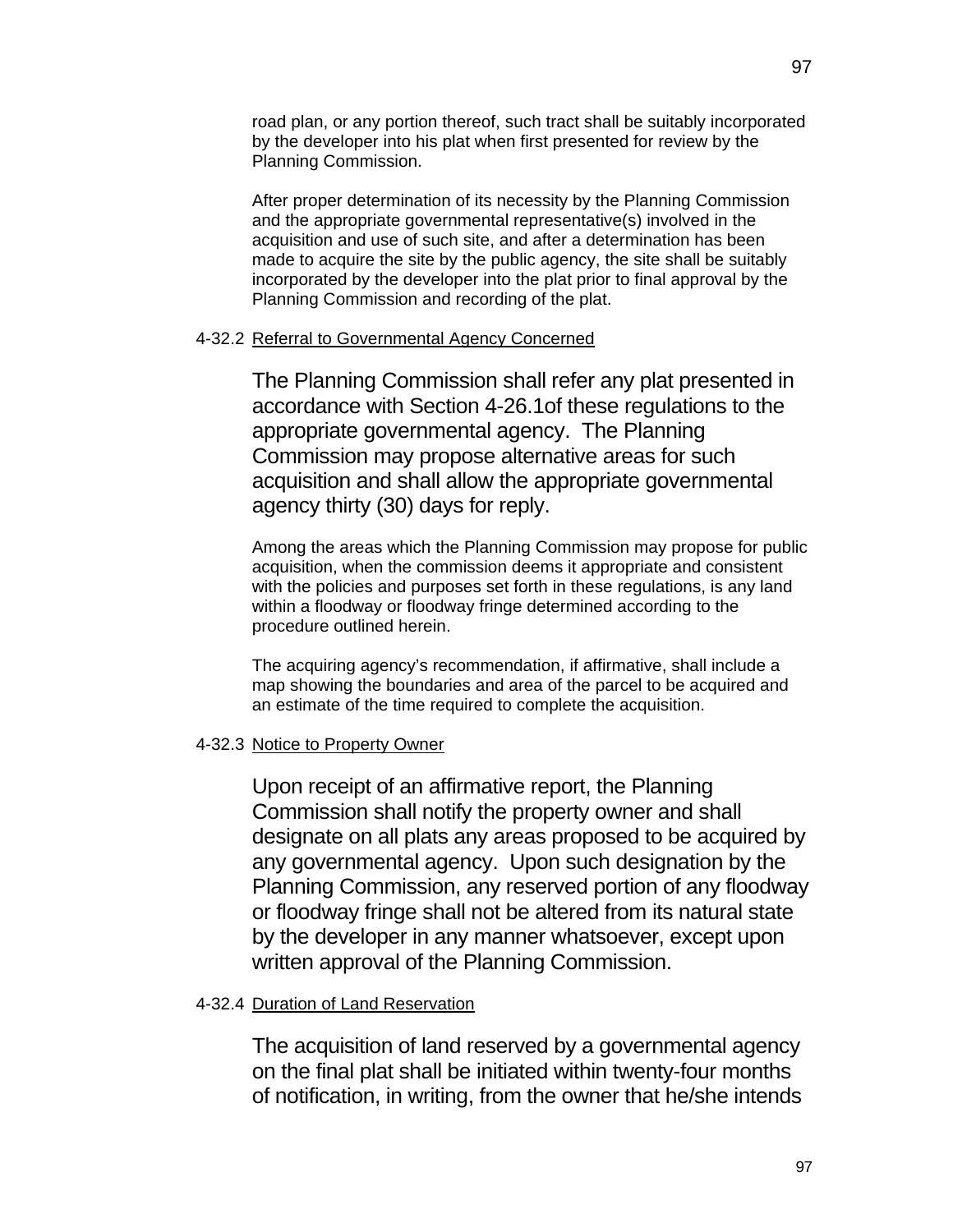to develop the land. Such letter of intent shall be accompanied by a plat or a proposed development and a tentative schedule of construction. Failure on the part of the governmental agency to initiate acquisition within the prescribed twenty-four (24) months shall result in the removal of the "reserved" designation from the property involved and the freeing of the property for development in accordance with these regulations.

## 4-33 Preservation of Natural Features and Amenities

Existing features which would add value to residential development or to the area as a whole, such as trees, watercourses and falls, historic sites, and similar irreplaceable assets, shall be preserved in the design of the subdivision, as required by the Planning Commission. No change of grade of the land shall be effected nor shall any natural features be removed or relocated until a preliminary subdivision plat has been approved by the Planning Commission.

## 4-34 Nonresidential Subdivisions

## 4-34.1 General

If a proposed subdivision includes land that is zoned for a commercial or industrial purpose, the layout of the subdivision with respect to such land shall make such provisions as the Planning Commission may require. A nonresidential subdivision also shall be subject to all the requirements of site plan approval set forth in any zoning ordinance. Site plan approval may proceed simultaneously at the discretion of the Planning Commission. A nonresidential subdivision shall be subject to all the requirements of these regulations, as well as such additional standards set forth by the Planning Commission, and shall conform to the proposed land development plan, major street or road plan, and the zoning ordinance.

#### 4-34.2 Standards

In addition to the principles and standards in the regulations, which are appropriate to the planning of all subdivisions, the subdivider shall demonstrate to the satisfaction of the Planning Commission that the public way, parcel, and block pattern proposed is specifically adapted to the uses anticipated and takes into account other uses in the vicinity. The following principles and standards shall be observed:

4-34.2 A Proposed industrial parcels shall be suitable in areas and dimensions to the types of industrial development anticipated.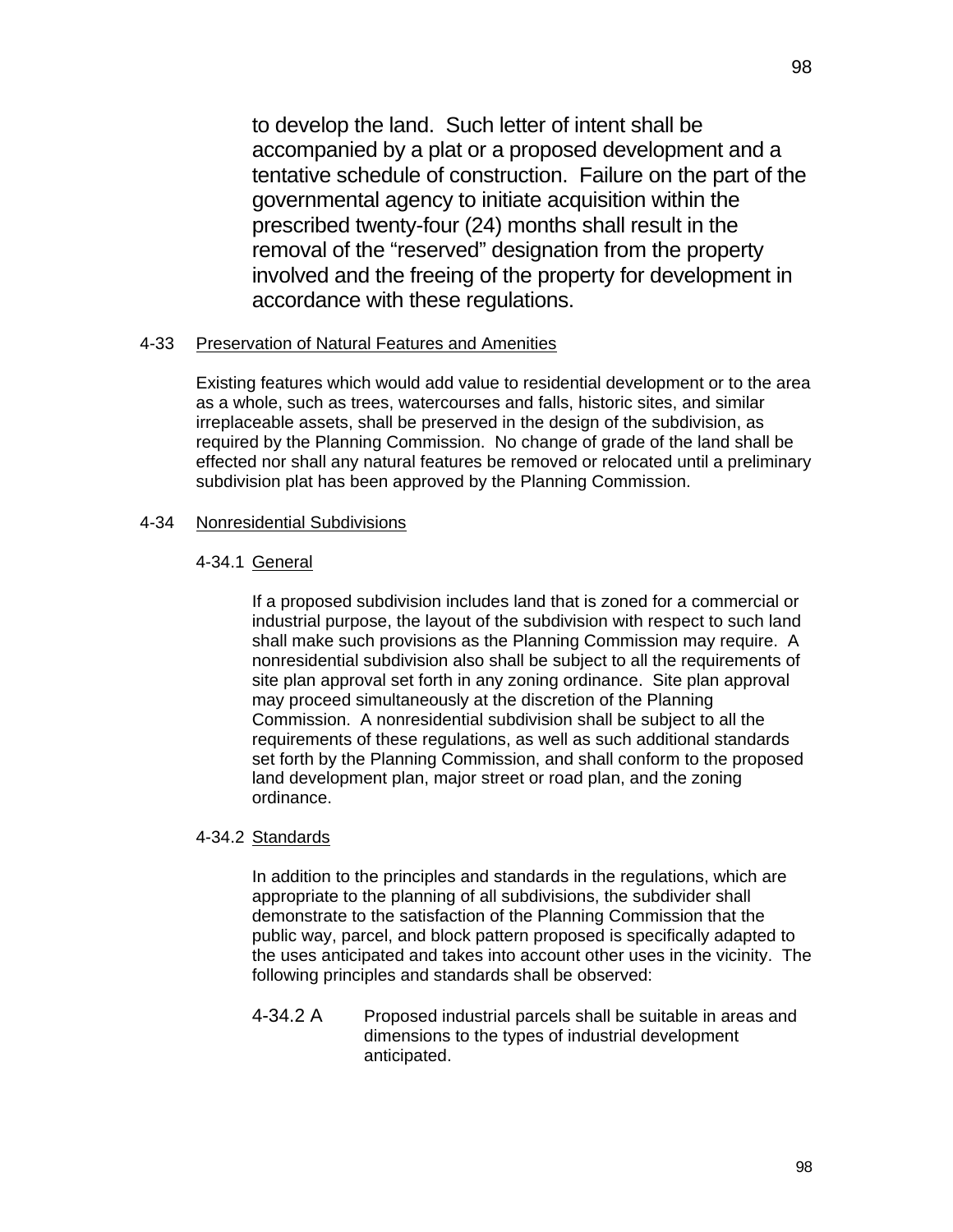- 4-34.2 B Public way rights-of-way and pavements shall be adequate to accommodate the type and volume of traffic anticipated.
- 4-34.2 C Special requirements may be imposed by the governing body with respect to any public way, curb, gutter, and sidewalk design and construction specifications.
- 4-34.2 D Special requirements may be imposed by the governing body with respect to the installation of public utilities, including water, sewer, and stormwater drainage.
- 4-34.2 E Every effort shall be made to protect adjacent residential areas from potential nuisance from the proposed nonresidential subdivision, including the provision of extra depth in parcels backing on existing or potential residential development and provisions for permanently landscaped buffer strips, when necessary.
- 4-34.2 F Public ways carrying nonresidential traffic, especially truck normally shall not be extended to the boundaries of adjacent existing or potential residential areas.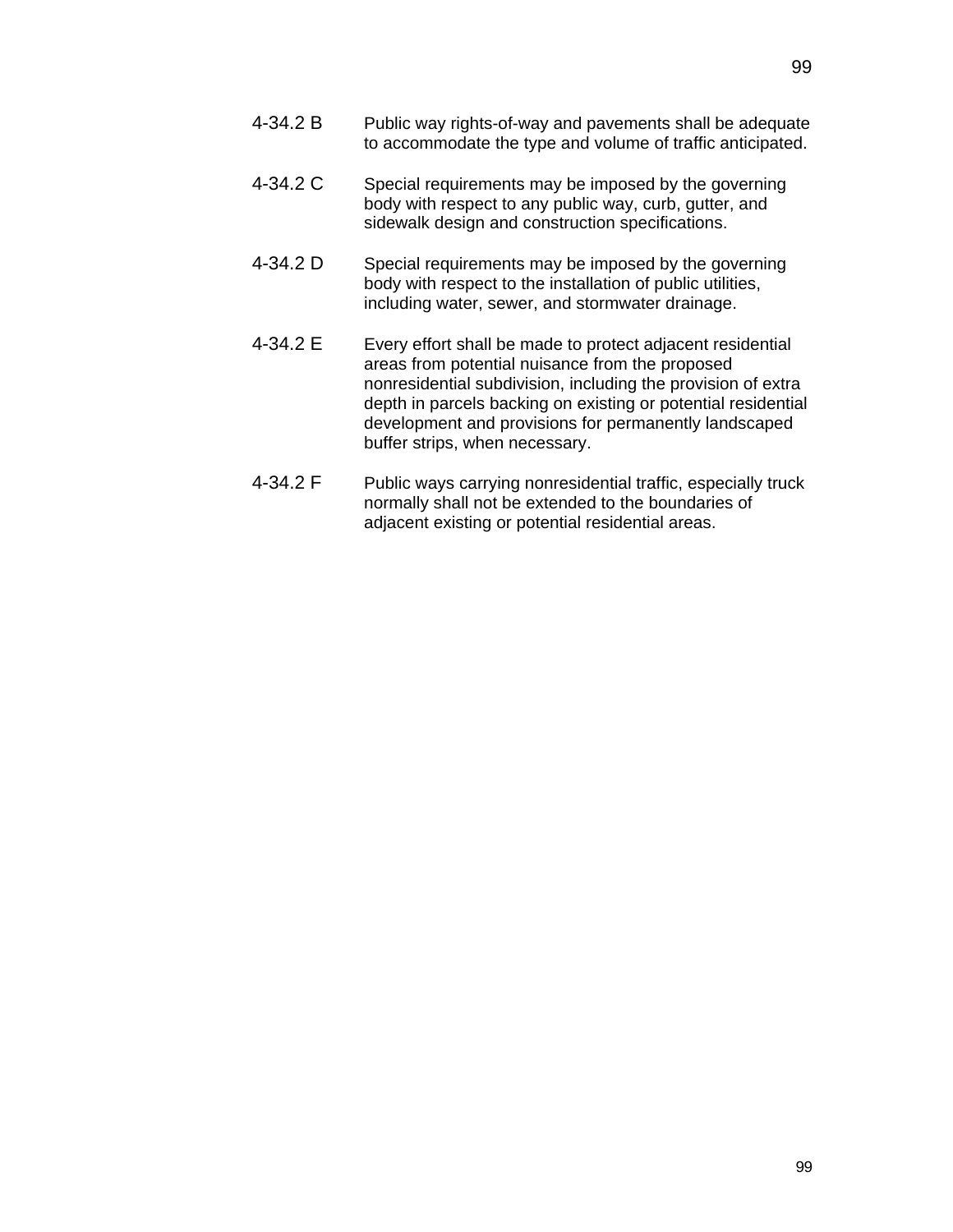# **ARTICLE 5**

# **DEFINITIONS**

## **5-1 USAGE**

- 5-1.1 Abbreviations, terms, and words used herein shall be used, interpreted, and defined as set forth in this Article.
- 5-1.2 Unless the context clearly indicates to the contrary, words used in the present tense include the singular; and the word "herein" means "in these regulations" and the word "regulations" means "these regulations".
- 5-1.3 A "person" includes a corporation, a partnership, and an unincorporated association of persons, such as a club; "shall" is always mandatory; a "building" or "structure" includes any part thereof; "used" or "occupied," as applies to any land or building, shall be construed to include "intended, arranged, or designed to be used or occupied."

## 5-2 WORDS AND TERMS DEFINED

Alley - A public or private right-of-way primarily designed to serve as secondary access to the side or rear of those properties whose principal frontage is on some other street.

Applicant - The owner of land proposed to be subdivided or his authorized representative. Consent shall be required from the legal owner of the premise(s).

Approving Authorities – Those responsible for reviewing and applying certification to subdivision plats indicating conformance with all applicable laws, ordinances and regulations as required in these regulations and in the Tennessee Code Annotated. Approving Authorities include but are not necessarily limited to the responsible party that signs on a subdivision plat (1) Certificate of ownership and dedication, (2) Certificate of accuracy, (3) Certification of the approval of public ways, (4) Certification of the approval of water and sewerage system, and (5) Certificate of Approval for Recording.

Architect - An architect certified and registered by the State Board of Architectural and Engineer Examiners pursuant to Tennessee Code Annotated, to practice in Tennessee; or a landscape architect certified and licensed by the State Board of Landscape Architects pursuant to Tennessee Code Annotated, to practice in Tennessee.

Arterial Street or Road - A major public way intended to move traffic to and from major industrial areas or a route for traffic between communities or large areas and which has an average daily traffic count in excess of 3,000 vehicles.

Average Daily Traffic (ADT) A projected traffic volume based upon the estimated number of vehicles traveling upon a given street within a twenty-four hour period.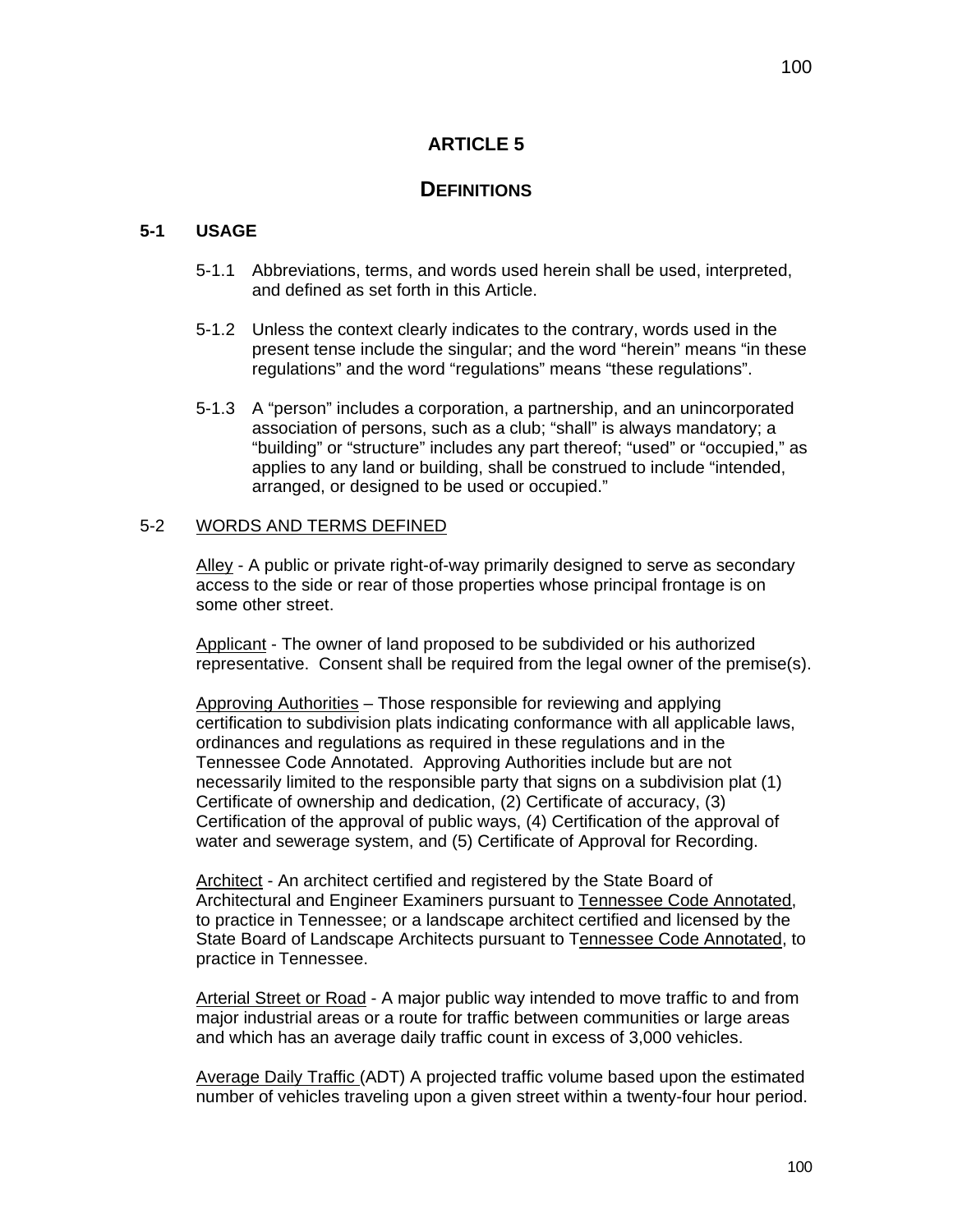Bond - An instrument with a clause, with a sum of money fixed as a penalty, binding the parties to pay the same: conditioned, however, that the payment of the penalty may be avoided by the performance by some one or more of the parties of certain acts.

Building - Any structure built for the support, shelter, or enclosure of persons, animals, chattels, or movable property of any kind; including mobile homes.

Building Setback - A line beyond which no foundation, wall or part of the structure of any building shall project with the exception of open walkways and the subsurface projection of footings.

## **Bikeway - A facility that is explicitly provided for non-motorized bicycle travel.**

Capital Improvements Program - A proposed schedule of future projects, listed in order of construction priority, together with cost estimates and the anticipated means of financing each project. All major projects requiring the expenditure of public funds, over and above the annual governing body's operating expenses, for the purchase, construction, or replacement of the physical assets of the community are included.

Common Elements - Any portion of a condominium which is held in common by owners of condominium units. These elements may be either general common elements or limited common elements, as defined below.

- a) General Common Elements Any of the common elements of a condominium which are held in joint ownership by all owners of the condominium.
- b) Limited Common Elements Any of the common elements of a condominium which are reserved for use by the owner(s) of a particular condominium unit or group of units.

Comprehensive Plan – The comprehensive plan or any applicable element of the plan for the Springfield Area approved by the Planning Commission. The plan may consist of such elements as major street and road plan, major thoroughfare plan, general land use plan, and other maps data, and descriptive matter for the physical development of the urban area or any portions thereof, including any amendments, extensions, or additions thereto as adopted by the Planning Commission. It may also include all or part of the Public Chapter 1101 Growth Plan for Springfield. The plan and its elements shall also be used to identify the General Plan or Community Plan. It is the official statement of the Planning Commission which sets forth major policies concerning future development of the jurisdictional area.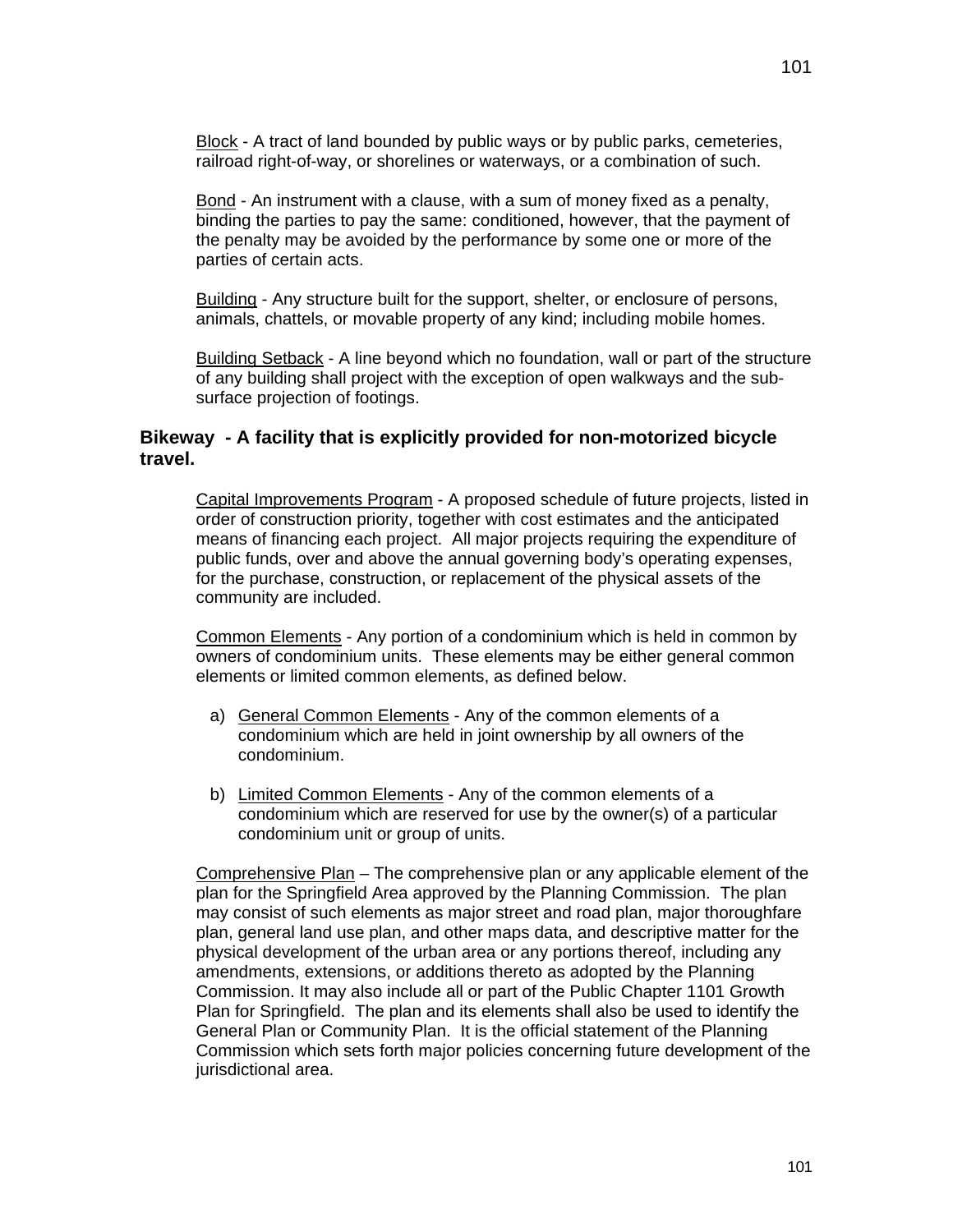Condominium - A form of ownership of less than the whole of a building or system of buildings under a statute which provides the mechanics and facilities for formal filing and recordation of divided interests in real property, whether the division is vertical or horizontal.

Condominium Subdivision - The subdivision of property through the establishment of a condominium or horizontal property regime.

Condominium Unit - A space conveyed by separate title and located within a condominium structure.

Construction Plan - The maps or drawings accompanying a subdivision plat and showing the specific location and design of improvements to be installed in the subdivision in accordance with the requirements of the Planning Commission.

Contractor - An individual, firm, or corporation with whom an owner or authorized agent has executed a work agreement.

County Environmentalist - An agent designated to administer local and/or state health regulations.

County Road Superintendent – The Robertson County Road Superintendent.

Count Register's Office – Robertson County Register of Deeds office.

Cul-de-sac - A minor street having only one outlet and having an appropriate terminal for the safe and convenient reversal or traffic movement, definition includes: dead-end, turnaround, or turnabout.

Cut Area – Consists of the excavation and grading of an area (roadway, borrow pit, waterways, ditches, benches, etc.), which in turn lowers or rearranges the elevation of the existing area.

Design Specifications - Written descriptions of a technical nature of materials, equipment, construction systems, standards, and workmanship required for a project intended for local governing body's ownership or maintenance.

Developer - The owner of land proposed to be subdivided or his authorized representative.

Design Manuals – Condition of Service Manuals – The manuals adopted by Robertson County and the City of Springfield, Tennessee for design and specifications of road, water mains, sanitary sewers, storm drains, culverts, and any amendments thereto.

Dwelling Unit - A room, or rooms connected together constituting a separate, independent housekeeping establishment for owner occupancy, rental or lease on a daily, weekly, monthly, or longer basis; physically separated from any other room(s) or dwelling units which may be in the same structure; and containing independent cooking and sleeping facilities.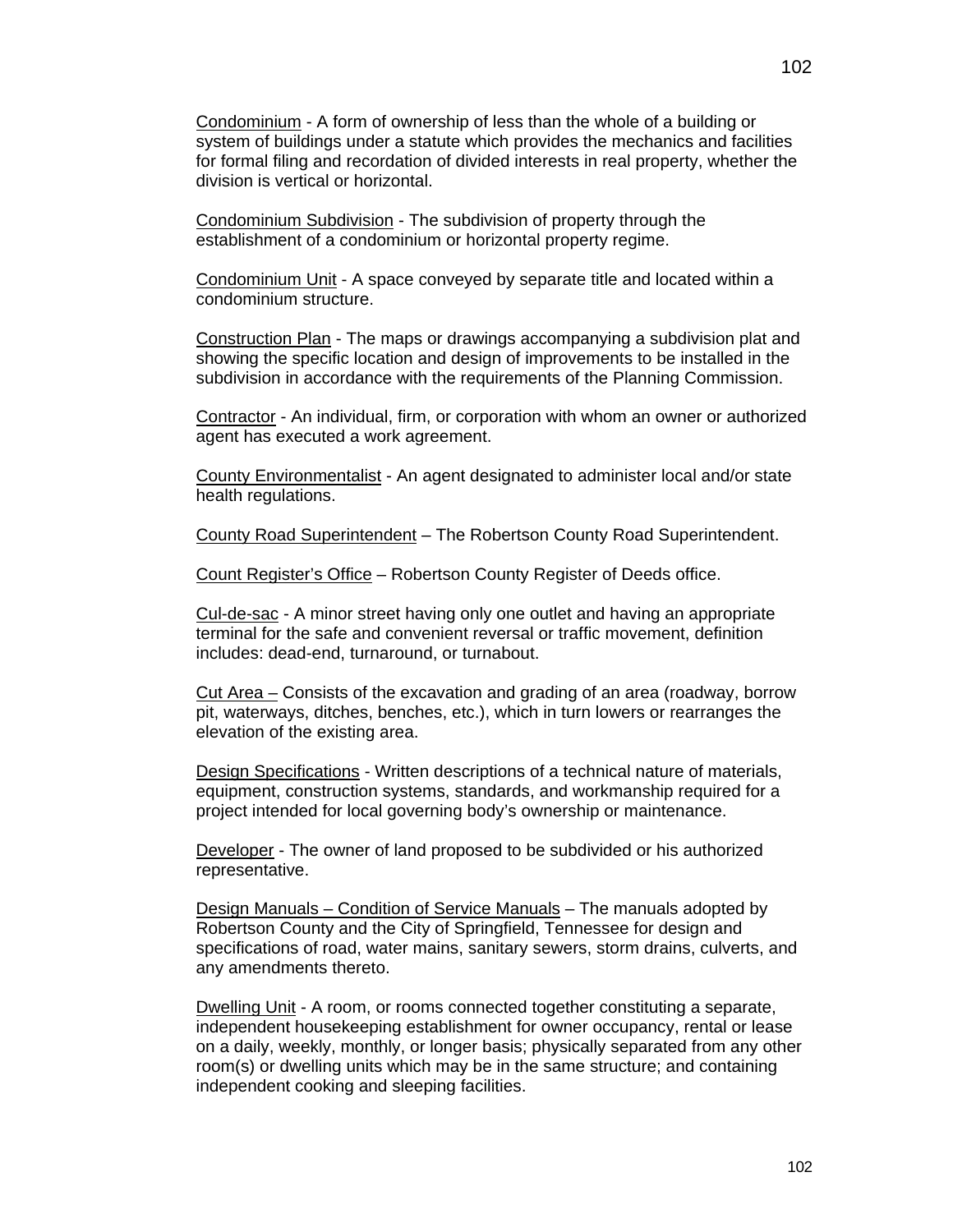Easement - Authorization by a property owner for the use by another, for a specified purpose, of any designated part of his/her property.

Enforcing Officer – The planning director, building inspector or other such person designated by the Chief Executive Officer (City Manager) to be responsible for enforcing the provisions of these regulations.

Engineer - An engineer certified and registered by the State Board of Architectural and Engineer Examiners pursuant to Tennessee Code Annotated, to practice in Tennessee.

Engineering Official – The City Engineer, his or her designate or any duly authorized city employee.

Equal Degree of Encroachment - The delineation of floodway limits so that floodplain lands on both sides of a stream are capable of conveying a proportionate share of flood flows. This is determined by considering the hydraulic conveyance of the floodplain along both sides of a stream for a significant reach.

Escrow - A fiduciary agreement with the governing body in lieu of actual performance and intended to assure performance. An escrow account may be provided as a bond subject to agreement of the governing body.

External Subdivision Boundary - All points along the periphery of a subdivision.

Fill Area – Consists of placing of approved materials in an area to create an embankment for a roadway, building structure, etc. which in turn raises the elevation of the existing area.

Final Subdivision Plat - The final map or drawing and accompanying materials, described in these regulations, on which the Subdivider's plan of the subdivision is presented to the Planning Commission for approval and which, if approved by the Planning Commission, is recorded with the county register of deeds.

Flood - A temporary rise in stream level that results in inundation of areas not ordinarily covered by water.

Flood Frequency - The statistically determined average for how often a specific flood level or discharge may be equaled or exceeded.

Flood Hazard Boundary Map - An official map on which the boundaries of the floodplain areas having special flood hazards have been delineated.

Flood Hazard or Flood-Prone Area - The maximum area of the floodplain that, on the average, is likely to be flooded once every one hundred years ((i.e., that has a one percent (1%) chance of being flooded in any year)).

Floodplain - A land area adjoining a river, stream, watercourse, bay, or lake which is likely to be flooded. It is composed of a floodway and floodway fringe.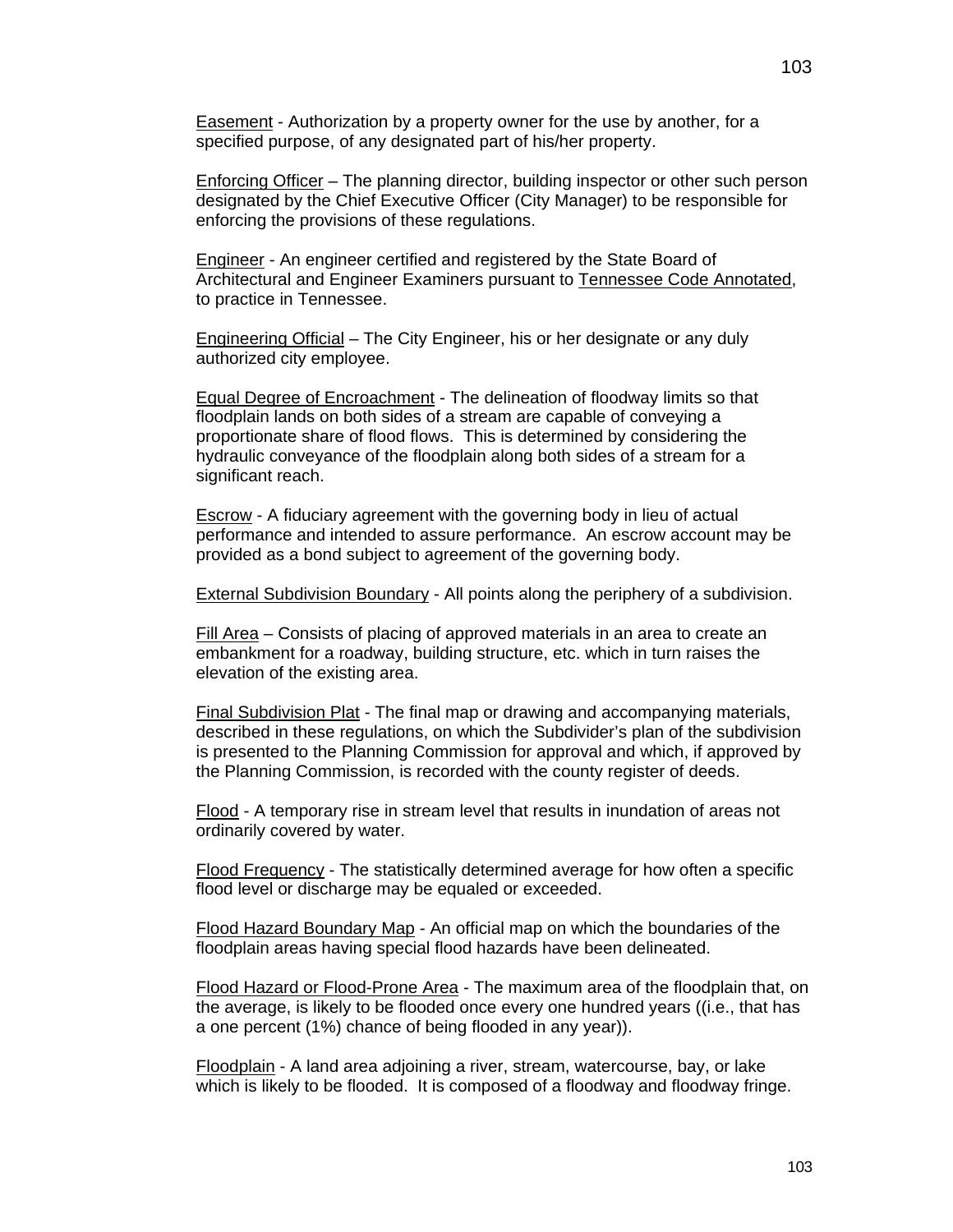Floodplain Management Program - The overall program of corrective and preventive measures for reducing flood damage, including but not limited to emergency preparedness plans, flood control works, building code regulations, health regulations, zoning ordinance regulations, and these subdivision regulations.

Flood Profile - A graph showing the water-surface elevation or height or a particular flood event for any point along the longitudinal course of a stream. The flood profile is determined through the use of standard open-channel hydraulic calculations.

Flood-proofing - Any combination of structural and non-structural additions, changes, or adjustments to properties and structures which reduce or eliminate potential flood damage to lands; water facilities, sanitary facilities, and other utilities; structures; and contents of buildings; and which prevent pollution of floodwaters from such natural or man-made sources.

Floodway - The stream channel and adjacent over-bank areas required to carry and safely discharge the 100-year flood without increasing flood levels more than one (1) foot above natural flood levels.

Floodway Encroachment Limits - The lines marking the limits of floodways on official federal, state, and local floodplain maps.

Floodway Fringe - The area adjoining a watercourse which, although not lying within a floodway, has been or may hereafter be covered by a 100-year flood.

Frontage - That side of a lot abutting a public way ordinarily regarded as the front of the lot. It shall not be considered as the ordinary side of a corner lot.

Governmental Agency - Any public Body other than the governing body.

Governing Body - The chief legislative body of any government.

Governmental Representative - An outside person or designated local official or employee authorized to act on behalf of the governing body in making determinations regarding legal, public works, planning, community development, or other public business.

Grade - The slope of a public way specified in percentage terms.

**Health Department Tennessee Department of Environment and Conservation, County Environmentalist, and other agencies of the city of Springfield that hold responsibility for environmental and other health related functions.** 

Highway Department (Street Department)– Robertson County Highway Department and the City of Springfield Department of Public Works.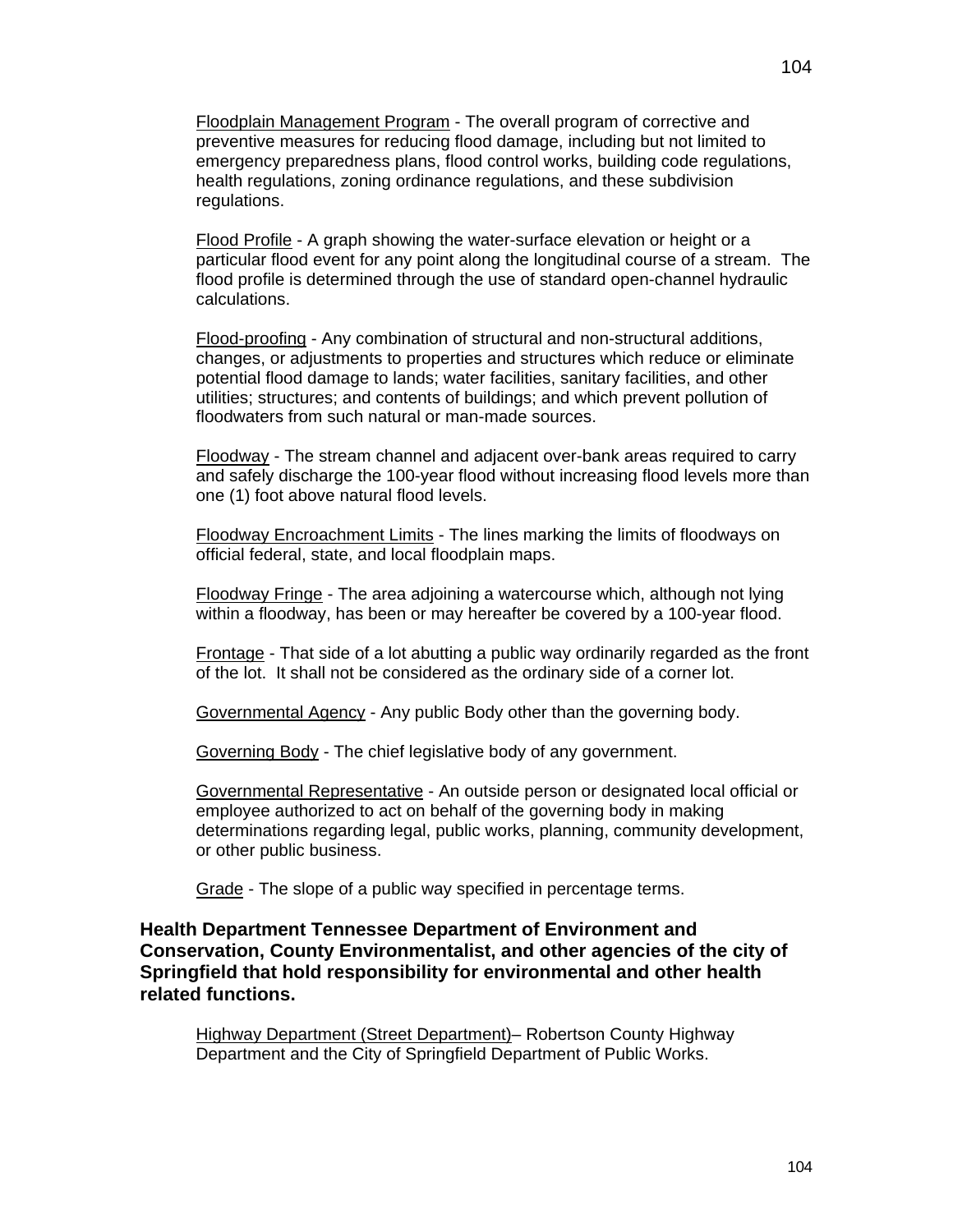Highway, Limited Access – An expressway, arterial or collector street serving a primary function of efficient and expedient traffic flow. Access by driveways onto limited access highways shall be prohibited. Public streets or frontage roads onto streets classified by the Planning Commission as "Limited Access" shall be restricted to distances of a minimum of five hundred (500) feet apart. Private driveways are not allowed onto this road classification.

Horizontal Property Act - "The Tennessee Horizontal Property Act" as codified in Sections 66-27-101 through 66-27-121, Tennessee Code Annotated

Individual Sewage Disposal System - A septic tank, seepage tile sewage disposal system, or any other sewage treatment device other than a public treatment system approved by the appropriate governmental representative.

Internal Subdivision Boundary - All points within a subdivision which do not constitute external boundaries.

Joint Ownership - Joint ownership among persons shall be construed as the same owner for the purpose of imposing subdivision regulations.

Jurisdictional Area - Planning boundary(s) established in keeping with Sections 13-3-101, 13-3-102, and 13-3-201, Tennessee Code Annotated.

Land Development Plan - An element of the general plan, which sets out a plan, or scheme of future land usage.

Land Surveyor - A land surveyor certified and registered by the State Board of Land Survey Examiners pursuant to Tennessee Code Annotated, to practice in Tennessee.

Legal Counsel - The certified attorney designated by the governing body to provide legal assistance for the administration of these and other regulations.

Lot - A tract, plot, or portion of a subdivision or parcel of land intended as a unit for the purpose, whether immediate or future, of transfer of ownership, or for building development.

Lot Corner - A lot situated at the intersection of two (2) public ways.

Lot, Double Frontage – A lot which runs through a block from street to street.

Lot Improvement - Any building, structure, place, work of art, or other object or improvement of the land on which it/they are situated constituting a physical betterment of real property, or any part of such betterment.

Lot, Interior – A lot other than a corner lot.

Lot, Reverse Frontage – A double frontage lot which has its vehicular access point limited to the back of the lot rather than having access on its front.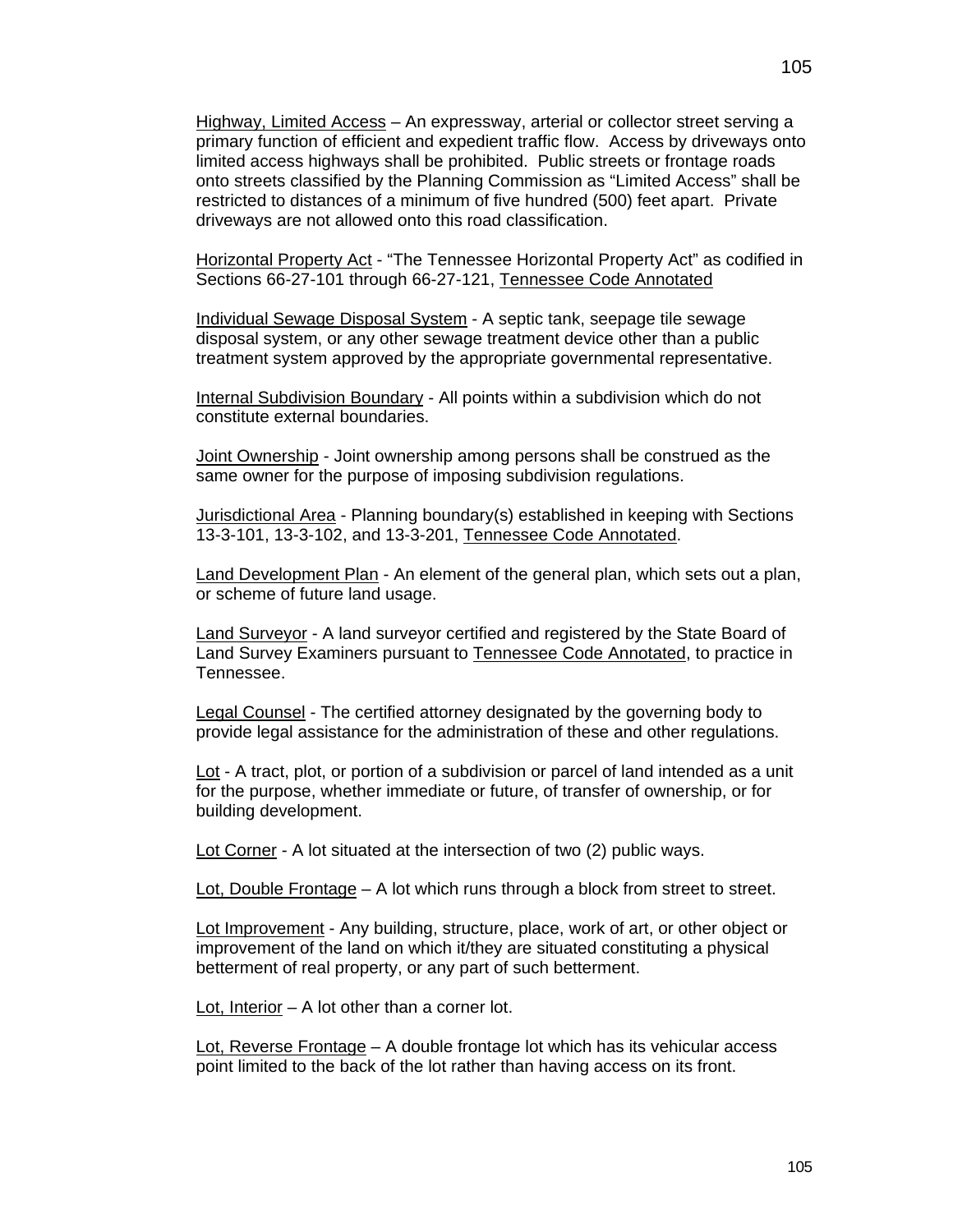Lot Width – The mean horizontal distance across the lot measured at right angles to the depth.

Major Street or Road - A public way that is classified as a collector or arterial public way according to these regulations or by the major street or road plan for the jurisdictional area.

Major Street or Road Plan - The plan adopted by the Planning Commission, pursuant to Section 13-3-402 and 13-4-302, Tennessee Code Annotated, showing, among other things, "the general location, character, and extent of public ways... (and) the removal, relocation, extension, widening, narrowing, vacating, abandonment or change of use of existing public ways..."

Major Subdivision - All subdivisions not classified as minor subdivisions including but not limited to subdivisions of six or more lots or subdivisions of any size requiring any new or improved road, the extension of government facilities, or the creation of any public improvements, or containing any flood-prone area.

Minor Street or Road - A public way that is not classified as an arterial or collector.

Minor Subdivision - Any subdivision containing five (5) or less lots fronting on an existing public way; not involving any new or improved public way, the extension of public facilities, or the creation of any public improvements, and not in conflict with any provision of the adopted general plan, major street or road plan, zoning ordinance, or these regulations.

National Flood Insurance Program - A program established by the U.S. Government in the National Flood Insurance Act of 1968, and expanded in the Flood Disaster Protection Act of 1973, in order to provide flood insurance at rates made affordable through a federal subsidy in local political jurisdictions which adopt and enforce floodplain management programs meeting the requirements of the National Flood Insurance Program regulations.

Off-Site - Any premise not located within the area of the property to be subdivided, whether or not in the same ownership of the applicant for subdivision approval.

One Hundred-Year Flood - A flood having an average frequency of occurrence of once in 100 years, although it may occur in any year. It is based on statistical analysis of stream flow records available for the watershed and analysis of rainfall and runoff characteristics in the general region of the watershed.

Owner - Any person, group of persons, firm or firms, corporation or corporations, or any other legal entity having legal title to or sufficient propriety interest in the real property.

Permanent Easement – An easement providing legal access from one or more lots to existing public highways, streets, thoroughfares, utilities or drainage facilities. Maintenance of such permanent easements shall not be the responsibility of the City or County.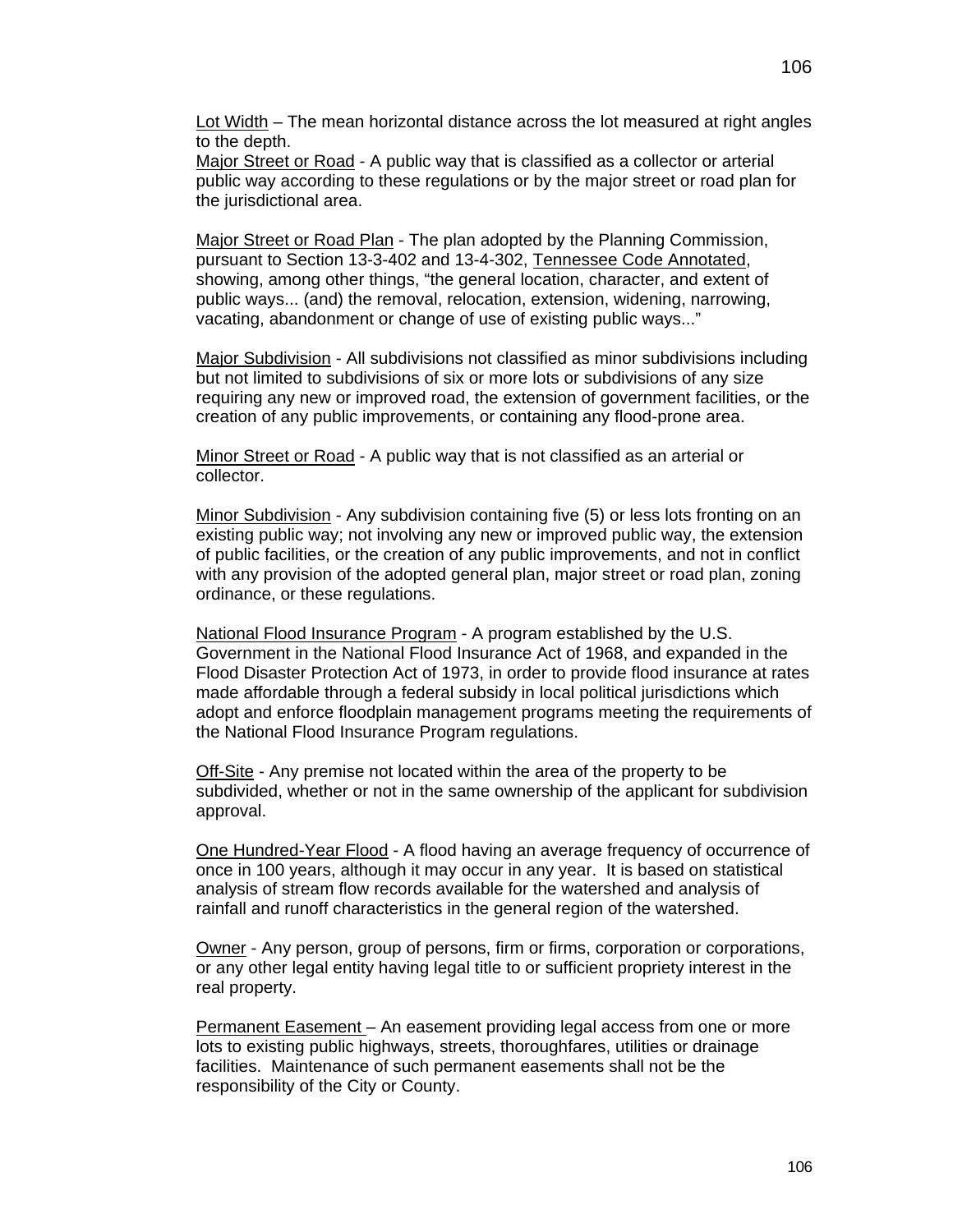Performance Bond - See "Bond."

Perimeter Street - Any existing street to which the parcel of land to be subdivided abuts on only one side.

Planning Commission - A public planning body established pursuant to Title 13, Chapters 3 or 4, Tennessee Code Annotated, to execute a partial or full planning program within authorized areal limits.

Planning Region – For the purpose of these regulations, the area composed of territory of the Springfield, Tennessee municipality together with the designated Springfield Planning Region granted to the city by the State of Tennessee under Section 13-3-102 of Tennessee Code Annotated.

Plat – The map, drawing, or chart upon which the plan of subdivision is presented to the Planning Commission for approval.

Preliminary Plat - The preliminary drawing or drawings, described in these regulations, indicating the proposed manner of layout of the subdivision to be submitted to the Planning Commission for approval.

Premise(s) - A tract of land together with any buildings or structures which may be thereon.

Public Improvement - Any drainage ditch, roadway, parkway, sidewalk, pedestrian way, tree, lawn, off street parking area, lot improvement, or other facility for which the governing body may ultimately assume the responsibility for maintenance and operation, or which may affect an improvement for which the governing body's responsibility is established.

Public Way - Any publicly owned street, alley, sidewalk, or land right-of-way which provides for movement of pedestrians and/or vehicles.

Reach - A hydraulic engineering term to describe longitudinal segments of a stream or river. A reach generally includes the segment of the flood hazard area where flood heights are influenced by a man-made or natural obstruction. In an urban area, the segment of a stream or river between two (2) consecutive bridge crossings typically would constitute a reach.

Regulatory Flood - The one-hundred year flood.

Regulatory Flood Protection Elevation - the elevation of the regulatory flood plus one (1) foot of freeboard to provide a safety factor.

Resubdivision - A change in a map of any approved or recorded subdivision plat altering the number of lots incorporated within the confines of the original plat.

Right-of-Way - A strip of land occupied or intended to be occupied by a public way, crosswalk, railroad, electric transmission line, oil or gas pipeline, water main, sanitary or storm sewer line, or for another special use. The usage of the term "right-of-way," for land platting purposes, shall mean that every right-of-way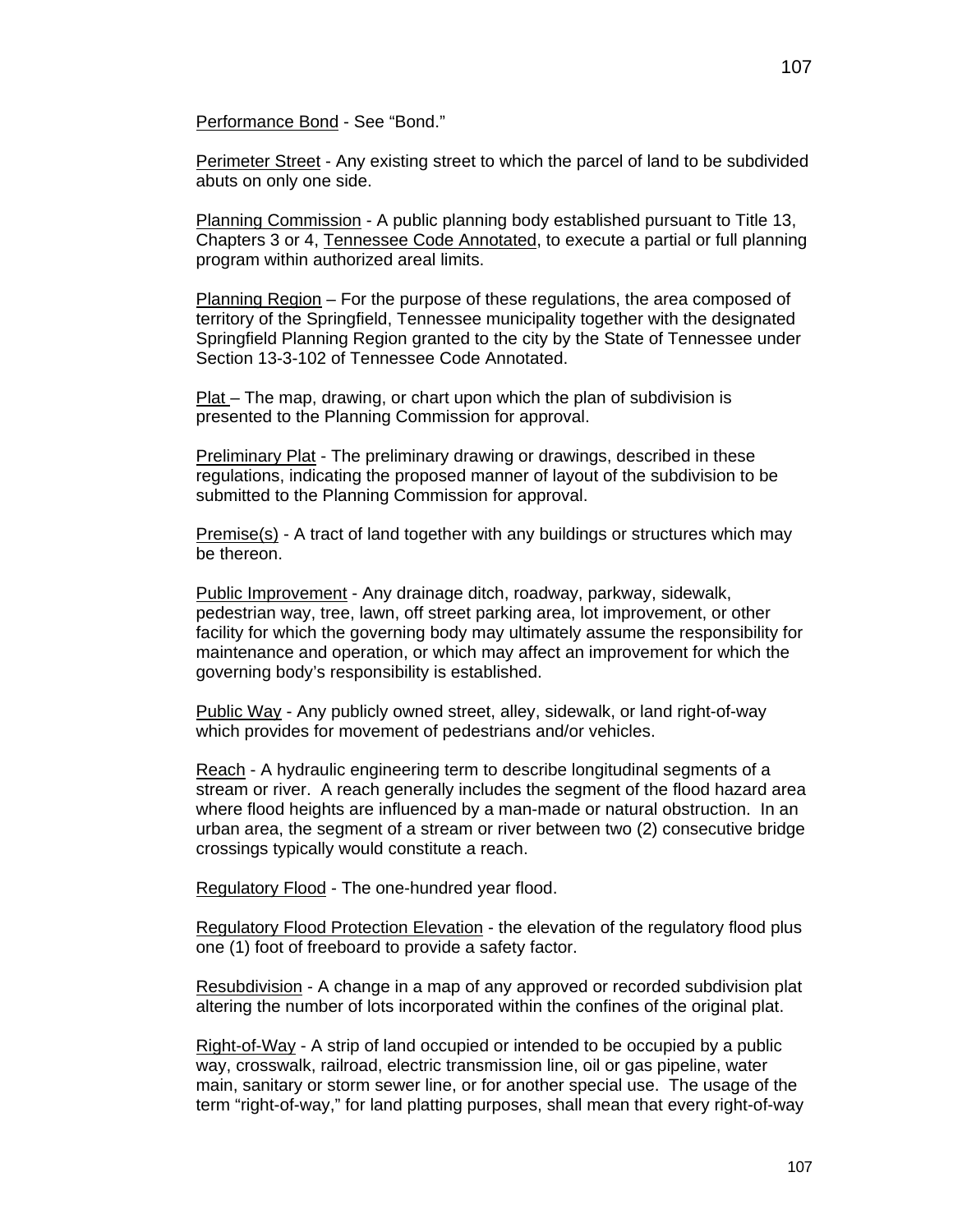hereafter established and shown on a final plat is to be separate and distinct from the lots or parcels adjoining such right-of-way and shall not be included within the dimensions or areas of such lots or parcels.

Sale or Lease - Any immediate or future transfer of ownership, including contract of sale or transfer, of an interest in a subdivision or part thereof, whether by metes and bounds, deed, contract, plat, map, or other written instrument.

Same Ownership - Ownership by the same person, corporation, firm, entity, partnership, or unincorporated association or ownership by different corporations, firms, partnerships, entities, or unincorporated associations, in which a stockholder, partner, associate, or member of his family owns an interest in each corporation, firm, partnership, entity, or unincorporated association.

Setback - The distance between a building wall and the nearest public way rightof-way.

Sketch Plat - A sketch prepatory to the preliminary plat (or final subdivision plat, in the case of minor subdivisions).

Special Flood Hazard Map - The official map designated by the Flood Insurance Administrator to identify floodplain areas having special flood hazards.

Staff Assistant to the Planning Commission - The person(s) employed by the local governing body to assist the Planning Commission in planning and land use regulation activities.

Start of Construction - For purposes of subdivision control any alteration of the original surface area of the land, from and after the date and adoption of these regulations.

Structure - Anything constructed above or below ground.

Subdivider - Any person who (1) having an interest in land, causes it, directly or indirectly, to be divided into a subdivision or who (2) directly or indirectly, sells, leases, or develops, or offers to sell, lease, or develop, or advertises for sale, lease, or development, any interest, lot, parcel, site, unit, or plot in a subdivision or who (3) engages, directly or indirectly, or through an agent in the business of selling, leasing, developing, or offering for sale, lease, or development a subdivision or any interest, lot, parcel site, unit, or plot in a subdivision or who (4) is directly or indirectly controlled by or under direct or indirect common control with any of the foregoing.

Subdivision - Subdivision means the division of a tract or parcel of land into two (2) or more lots, sites, or other divisions requiring new street or utility construction, or any division of less than five (5) acres for the purpose, whether immediate or future, of sale or building development, and includes resubdivision and, when appropriate to the context, relates to the process of resubdividing or to the land or area subdivided. (See Sections 13-3-401 or 13-4-301, Tennessee Code Annotated).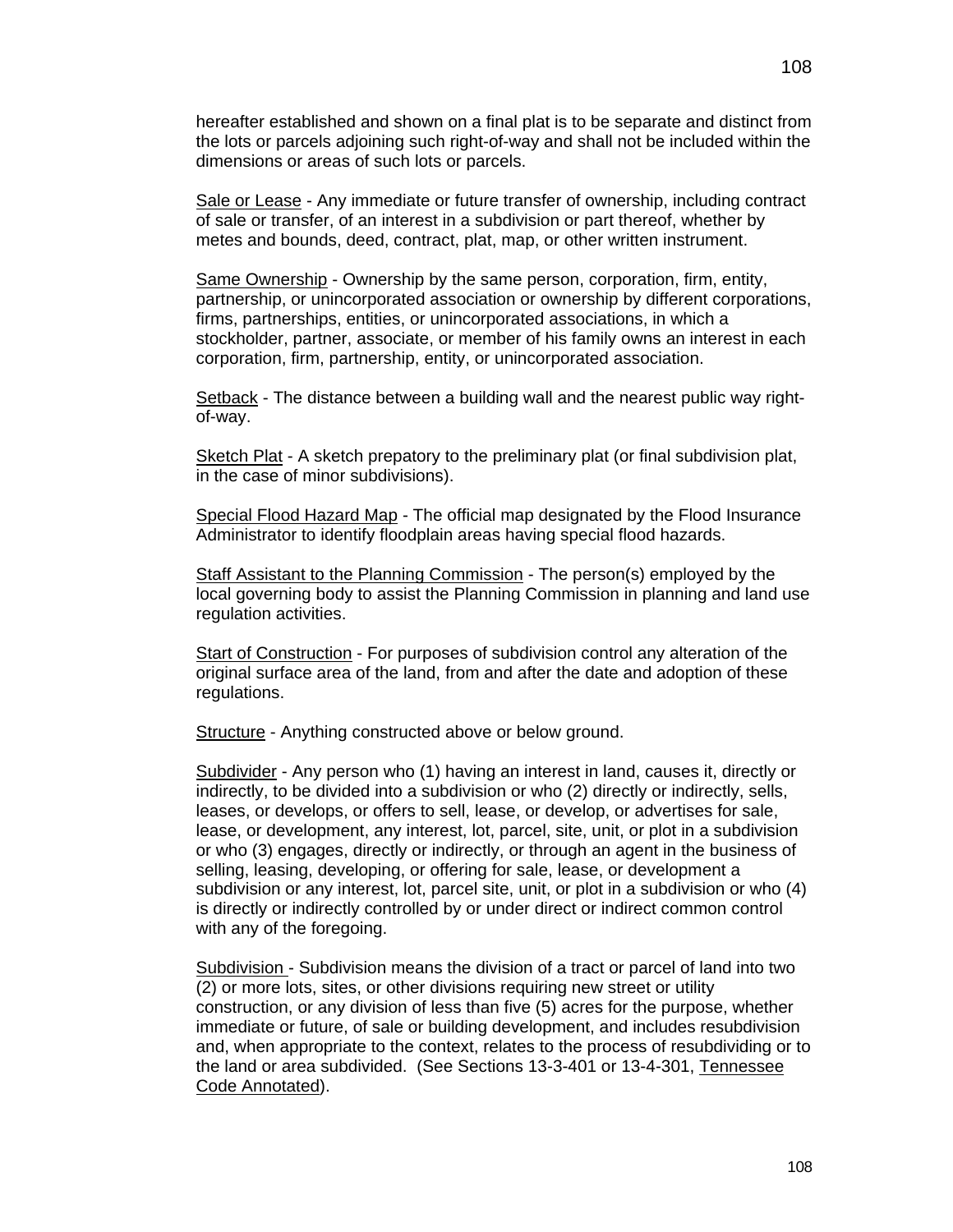Subdivision Agent - Any person who represents or acts for or on behalf of a subdivider or developer in selling, leasing, or developing or offering to sell, lease, or develop any interest, lot, parcel, unit, site, or plot in a subdivision, except in an instance where only legal counsel is provided.

Surveyor – An individual licensed and registered by the State of Tennessee to practice surveying in the State of Tennessee.

Temporary Improvement - Any improvement built and maintained by a subdivider during construction of the subdivision and prior to release of the surety for completion of required improvements.

Tract – A portion of land with definite and ascertainable limits or boundaries.

Twenty-Five Year Flood - A flood having an average frequency of occurrence of once in 25 years.

Water Surface Elevation - The heights in relation to mean sea level expected to be reached by floods of various magnitudes and frequencies at pertinent points in the floodplain. Also, the level of natural flows or collectors or water which may be expected to be found above or below surface.

Zoning Ordinance or Resolution - A statute, legally adopted pursuant to Title 13, Chapter 7, Tennessee Code Annotated, for the purpose of regulating, by district, land development or use for a designated area.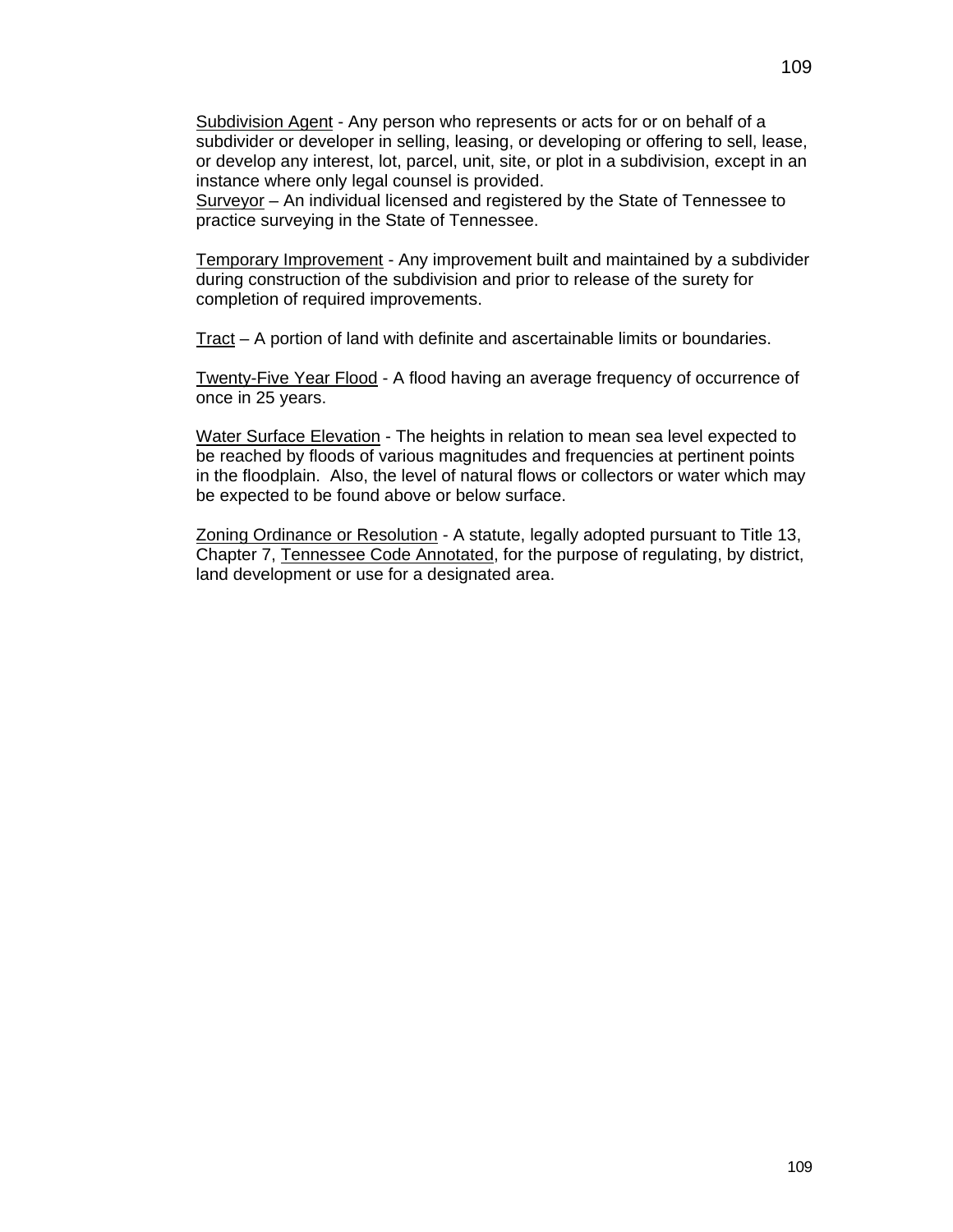# **ARTICLE 6**

# **GENERAL PROVISIONS**

## 6-1 AREA OF JURISDICTION

These regulations shall govern all subdivisions of land within the corporate limits of Springfield and within the Springfield Planning Region.

## 6-2 INCREASED STANDARDS

The Planning Commission may require standards above the minimum contained herein whenever it feels the public health, safety and welfare justifies such increases.

## 6-3 VARANCIES

Where the Planning Commission finds that extraordinary hardships or particular difficulties may result from the strict compliance with these regulations, it may, after written application by the developer, grant variances to the regulations, subject to specified conditions, so that substantial justice may be done and the public interest secured, provided that such variances shall not have the effect of nullifying the intent and purpose of these regulations. The Planning Commission shall not grant variances to these regulations unless they shall make findings based upon the evidence presented to them in each specific case that:

6-3.1 Physical Surroundings

 Because of the particular physical surroundings, shape, or topographical conditions of the specific property involved, a particular hardship to the owner would result, as distinguished from a mere inconvenience, if the strict letter of the regulations was adhered to.

6-3.2 Unique Conditions

 The conditions upon which the request for a variance is based are unique to the property for which the variance is sought and are not applicable, generally, to other property, and have not been created by any person having an interest in the property. A variance shall not be requested for financial gain.

6-3.3 Detriment to Public Safety

 The granting of the variance will not be detrimental to the public safety, health or welfare, or injurious to other property or improvements in the neighborhood in which the property is located.

#### 6-4 AMENDMENTS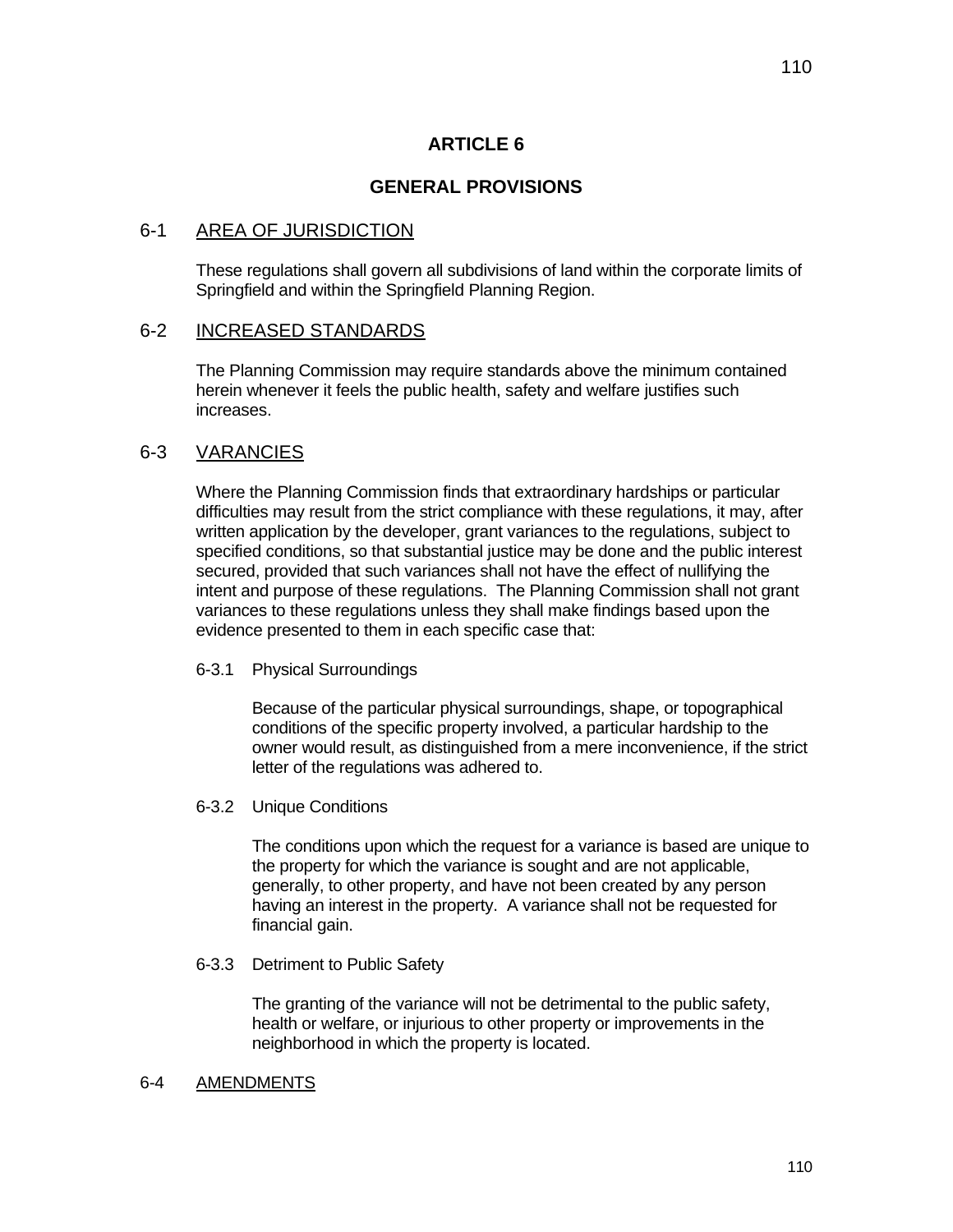The Planning Commission may from time to time revise, modify or amend these regulations by appropriate action taken at a regularly scheduled meeting after the required notice and holding of a public hearing as required by law.

## 6-5 ENFORCEMENT AND PENALITES FOR VIOLATIONS

 The enforcement of these regulations and penalties for the unapproved recording or transfer of land is provided by state law in the authority granted by public acts of the State of Tennessee. The following procedures are provided in the Tennessee Code Annotated for the enforcement of subdivision regulations:

## 6-5.1 Recording

- 6-5.1 A No plat or plan of a subdivision of land into two or more lots located within the area of planning jurisdiction shall be admitted to the land records of the county or received or recorded by the County Register of Deeds until said plat or plan has received final, certified approval of the Planning Commission as provided in Section 13-4-302 and Section 13-3-402, Tennessee Code Annotated.
- 6-5.1 B Upon final approval, a staff representative of the City of Springfield shall record the plat in the Robertson County Office of the Register of Deeds upon the payment by the subdivider of any and all fees associated with the plat that are established in these regulations. Recording of the plat shall occur within ten (10) days of collecting of all fees or the final certification of all required approving authorities of the subdivision whichever comes last.
- 6-5.2 Acceptance of Streets and Utilities

 No board, public officer, or authority shall light any street, lay or authorize the laying of water mains or sewers, or the construction of other facilities or utilities in any street located within the area of planning jurisdiction unless such street shall have been accepted, opened, or otherwise received the legal status of a public street prior to the adoption of these regulations, or unless such street corresponds in its location and lines to a street shown on a subdivision plat approved by the Planning Commission, or on a street plan made and adopted by the Planning Commission as provided in Section 13- 4-303 and Section 13-3-403, Tennessee Code Annotated. Final acceptance of a new street shall not be complete until approved by the Planning Commission on a subdivision plat, certified by all the required approving authorities, and approved by the Board of Mayor and Aldermen or County Commission by resolution.

## 6-6 PENALITES

For violation of these regulations, the following penalties are provided by the Tennessee Code Annotated: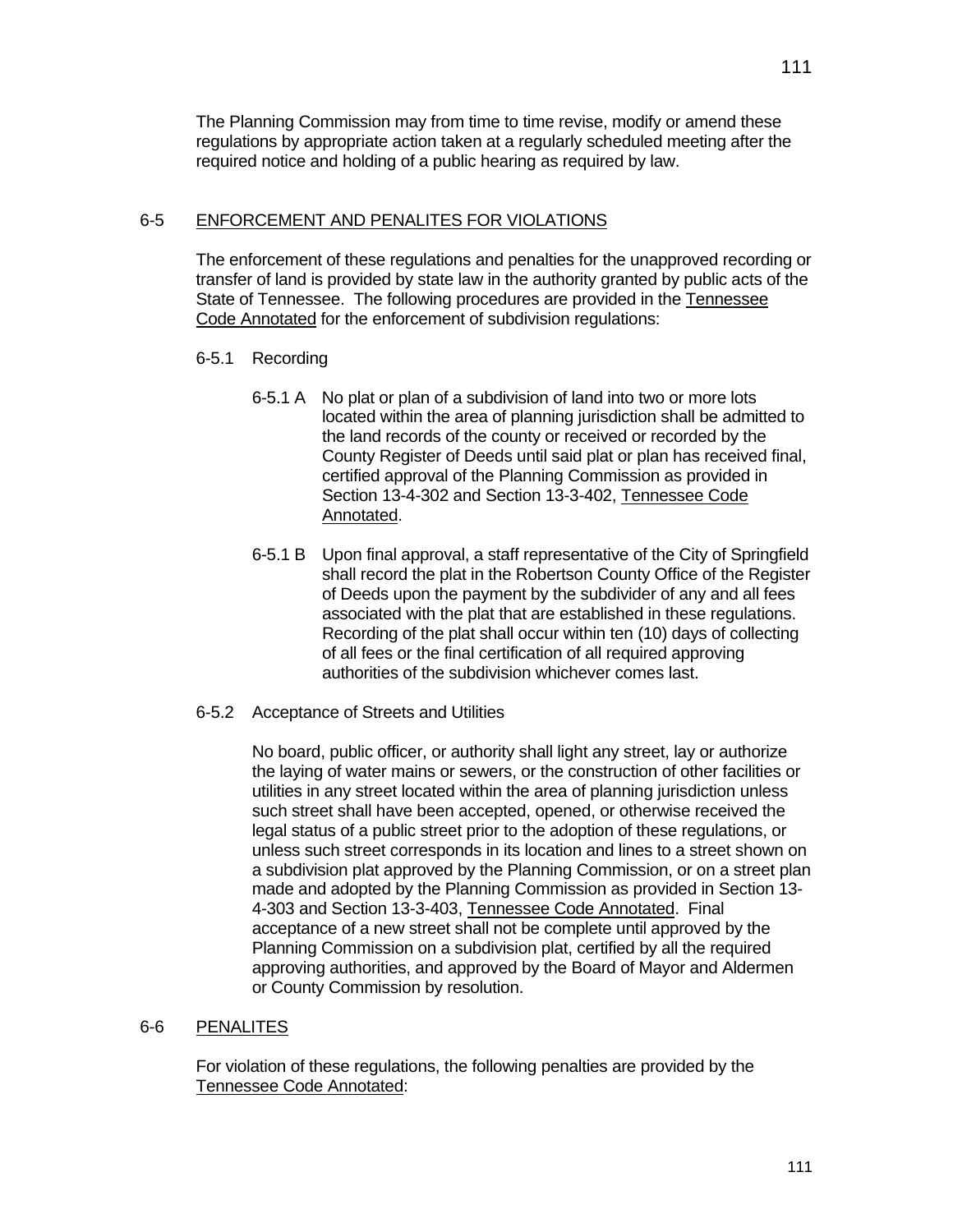## 6-6.1 Recording

No county register shall receive, file, or record a plat of a subdivision within the planning region without the approval of the Planning Commission as required in Section 13-4-302 and Section 13-3-402, Tennessee Code Annotated; and any county register so doing shall be deemed guilty of a misdemeanor, punishable as other misdemeanors as provided by law.

## 6-6.2 Transfer or Sale of Land

Section 13-3-410 and Section 13-4-306, Tennessee Code Annotated provides that whoever being the owner, or agent of the owner, of any land, transfers or sells or agrees to sell or negotiates to sell such land by reference to or exhibition of or by other use of a plat of subdivision of such land without having submitted a plat of such subdivision to the Planning Commission and obtained its approval and the certification of the other approving authorities as required before such plat is recorded in the office of the appropriate county register, shall be deemed guilty of a misdemeanor, punishable as other misdemeanors as provided by law; and the description by metes and bounds in the instrument of transfer or other document used in the process of selling or transferring shall not exempt the transaction from such penalties. The municipality, through its solicitor or their official designated by its chief legislative body and/or the county attorney or other officials designated by the County Commission, may enjoin such transfer or sale or agreement by action or injunction.

## 6-6.3 Erection of Structures

Any building or structure erected in violation of the subdivision regulations shall be deemed an unlawful building or structure, and the City Attorney or other official designated by the chief legislative body may bring action to enjoin such erection or cause it to be vacated or removed as provided in Section 13-3-411 and Section 13-4-308, Tennessee Code Annotated.

# 6-7 FEES

 The subdivider shall, at the time of submission of the preliminary plat, pay a Review Fee of fifty (\$50.00) dollars plus five (\$5.00) dollars per lot. Final plats, minor, and two-lot subdivision plats shall have a plat Review Fee of one hundred (\$100.00) dollars plus ten (\$10.00) dollars per lot. Additional fees may be charged to cover the expense, if required, of making prints of the original plat and for distribution to the appropriate officials and agencies.

## 6-8 SEVERABILITY

Should any section, subsection, paragraph, or provision of these regulations be held invalid or unenforceable by a court of competent jurisdiction, such decision shall in no way affect the validity of any other provision of these regulations.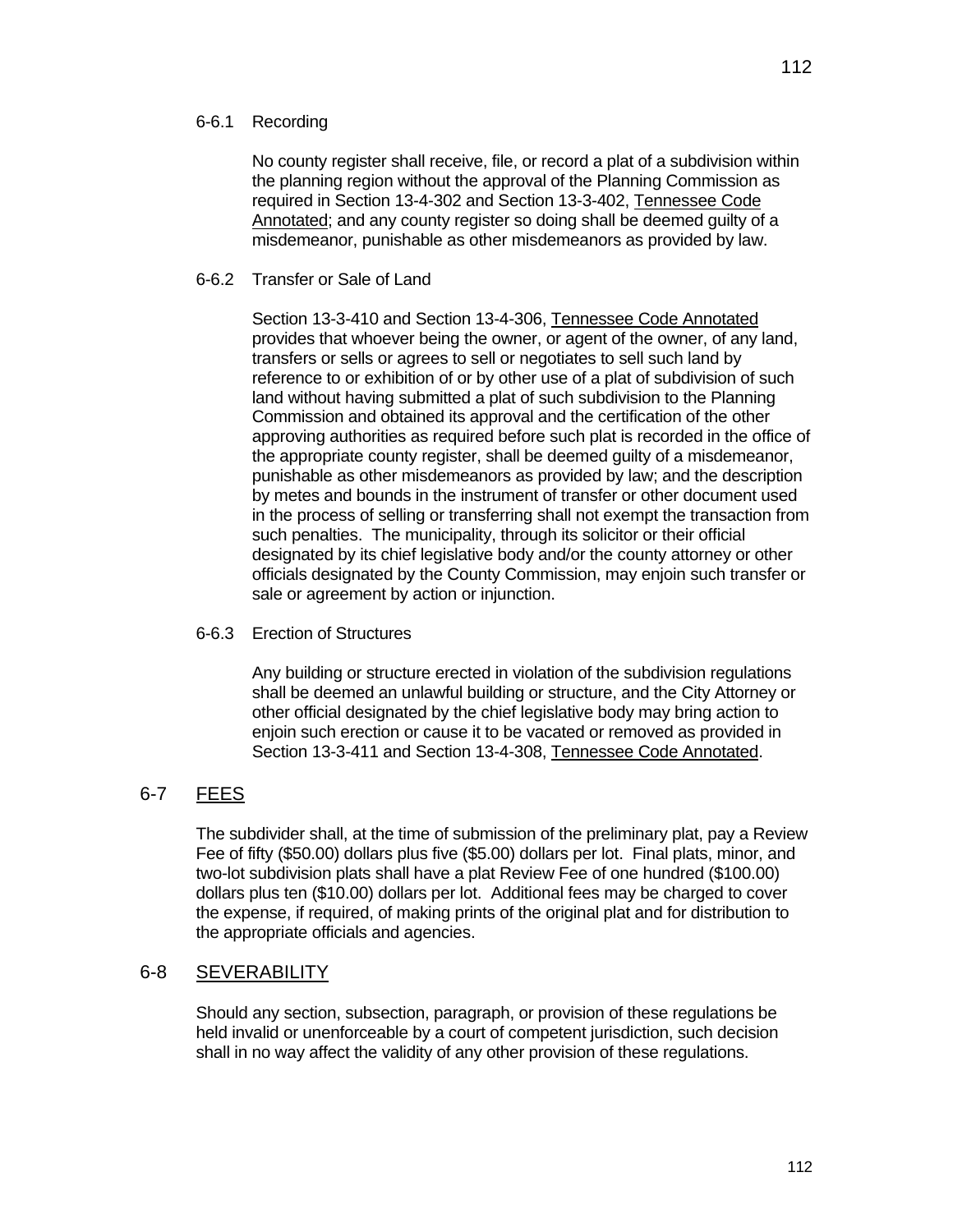All regulations in conflict with the provisions of these requirements are hereby repealed, except that all plats having preliminary approval prior to the adoption of these regulations will be governed by all previous regulations for a period of twentyfour (24) months from the date of preliminary approval. At the end of that period all preliminary approvals granted will be subject to the requirements of these regulations.

## 6-10 PUBLIC HEARING, ADOPTION, AND EFFECTIVE DATE

Before adoption of these regulations, a public hearing as required by Sections 13-4- 303 and 13-3-403, Tennessee Code Annotated, was afforded any interested person or persons and was held on example to the Notice of said hearing was announced in the Robertson County Times, being a newspaper of general circulation in Robertson County and within the Springfield Planning Region. These formal regulations shall be in full force and effect from and after their adoption.

Adopted: \_\_\_\_

**Date Date Date** 

 $\mathcal{L}_\mathcal{L} = \{ \mathcal{L}_\mathcal{L} = \{ \mathcal{L}_\mathcal{L} = \{ \mathcal{L}_\mathcal{L} = \{ \mathcal{L}_\mathcal{L} = \{ \mathcal{L}_\mathcal{L} = \{ \mathcal{L}_\mathcal{L} = \{ \mathcal{L}_\mathcal{L} = \{ \mathcal{L}_\mathcal{L} = \{ \mathcal{L}_\mathcal{L} = \{ \mathcal{L}_\mathcal{L} = \{ \mathcal{L}_\mathcal{L} = \{ \mathcal{L}_\mathcal{L} = \{ \mathcal{L}_\mathcal{L} = \{ \mathcal{L}_\mathcal{$  Bill Powell, Secretary Springfield Regional Planning Commission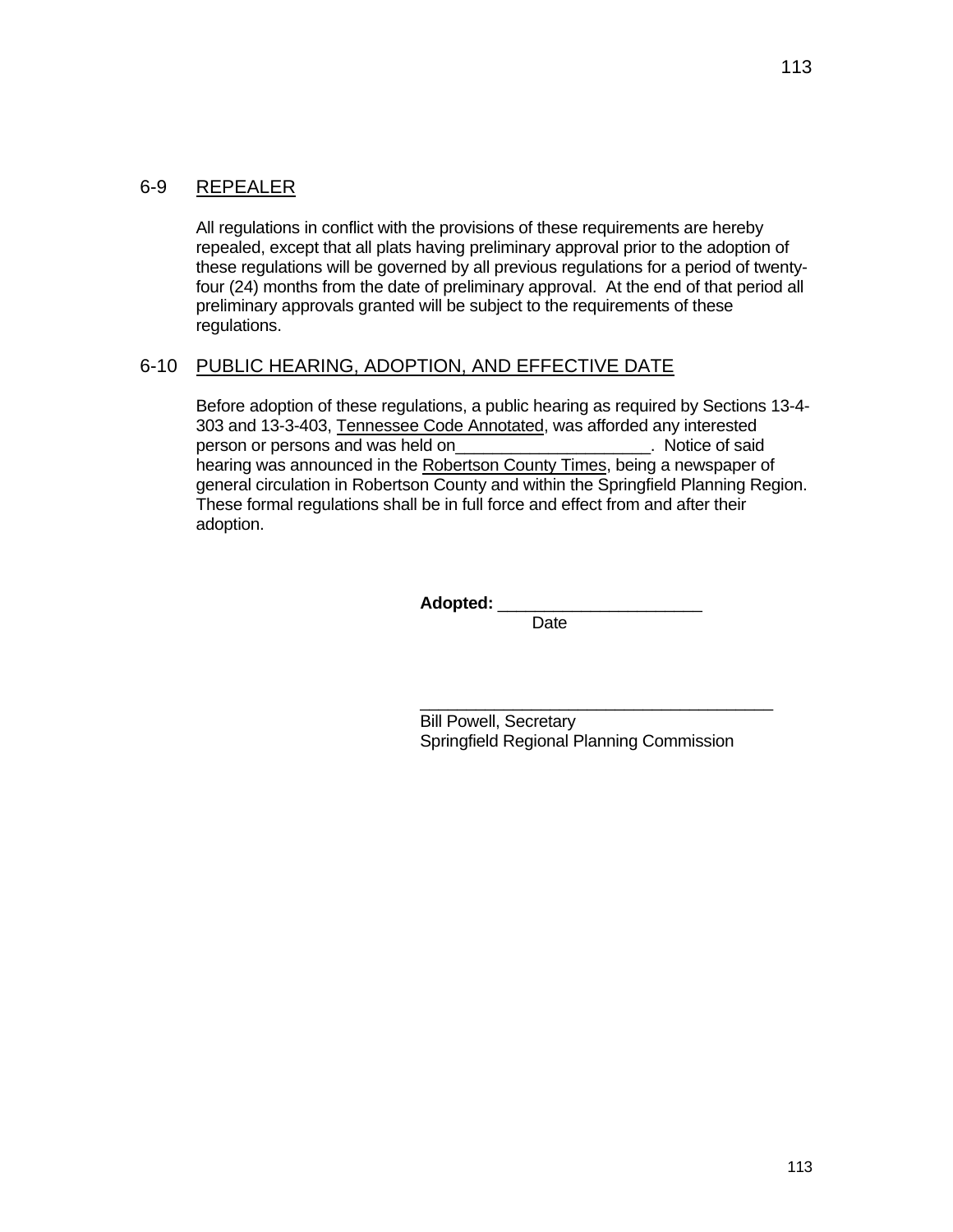# **APPENDIX A REQUIRED IMPROVEMENTS**

These standards for the design and construction of streets and utilities are established to ensure that all proposed subdivisions are provided with adequate, safe, and sufficient services.

#### DEINITIONS:

- 1. SPWD City of Springfield, Public Works Department
- 2. SED City of Springfield Engineering Department
- 2. TDOT Tennessee Department of Transportation
- 3. ENGINEER An engineer certified and registered by the State Board of Architectural and Engineer Examiners pursuant to Section 62-2, Tennessee Code Annotated.
- 4. TDOT STANDARD SPECIFICATIONS Standard Specifications for Road and Bridge Construction, Tennessee Department of Transportation, Nashville, Tennessee, March 1, 1995 Edition, and any subsequent revisions, special provisions and additions.
- 5. AASHTO American Association of State Highway and Transportation
- 6. ASTM American Association for Testing Materials
- 7. SUBDIVIDER Developer of the site or owner.

# **STREET AND ROAD CONSTRUCTION**

#### AP-1.1 Street Plans

The developer shall provide street construction plans, including drainage calculations, for approval by the City Engineer and Director of Public Works. These plans will show plans and profiles of all streets (vertical and horizontal alignments), typical cross sections, natural and finished grades, vertical curves, horizontal curves, tangents, grades at intersections, angle of intersection, property line radii, street offsets, sidewalk width and position, etc. and shall be stamped and signed by a Registered Tennessee Professional Engineer. Construction plans shall be approved prior to street construction.

(A) Centerline – The centerline of proposed streets and roadways may be required, to be marked or flagged in the right-of-way of the existing roadway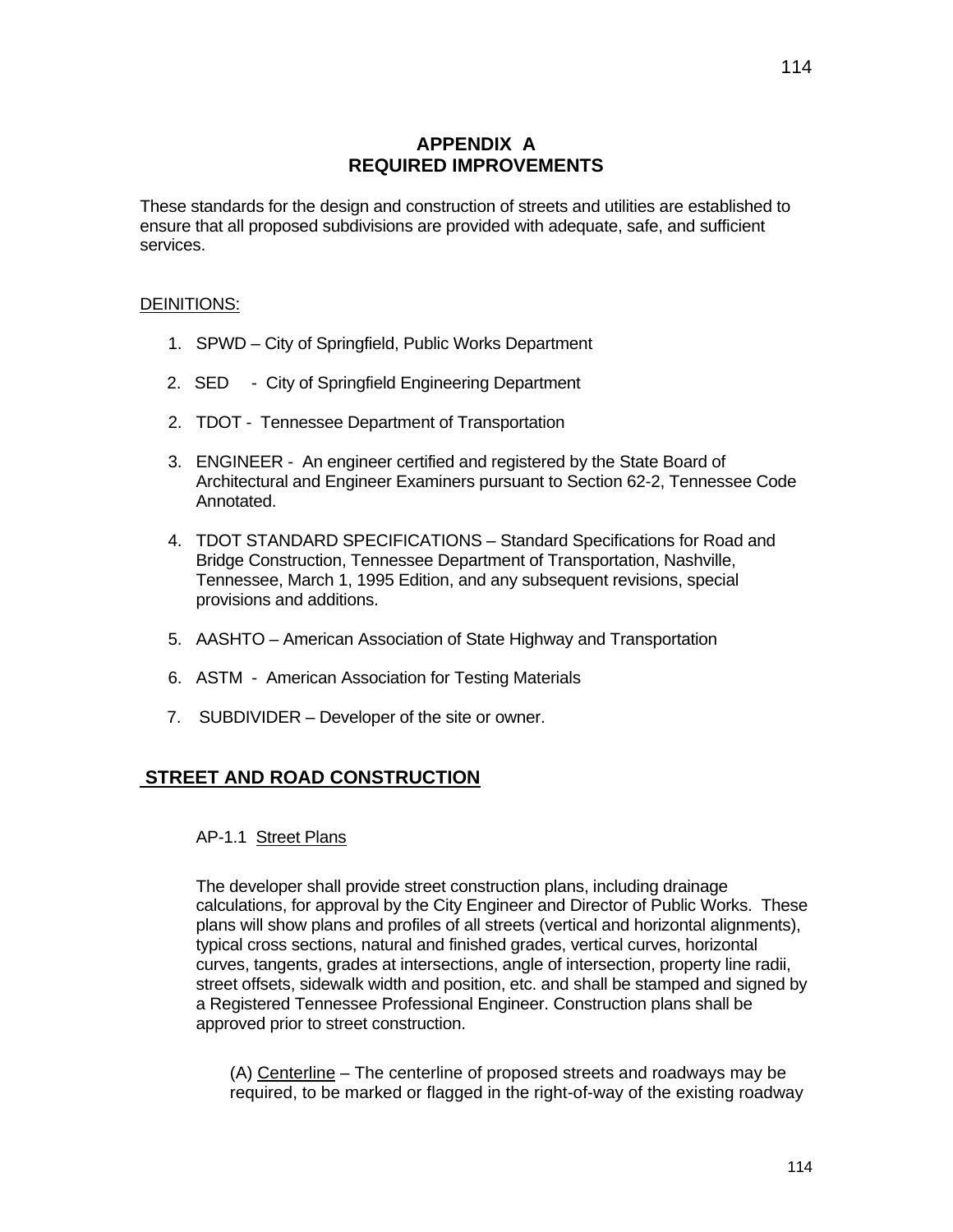prior to preliminary approval. All improvements shall be located from the centerline of the right of way.

(B) Notification - The subdivider shall be required to notify the SPWD and the Engineering Department, in writing, at least 48 hours prior to construction in order that a Inspector may be scheduled to inspect the proposed work

## AP-1.2 EARTHWORK & ENBANKMENT

The subdivider shall grade or fill horizontally all streets, roads, and alleys to the full width of base construction plus seven feet, which may be located on one side of the roadway. Due to special topographical conditions, deviation from the above will be allowed only with specific approval of the Planning Commission.

#### Stripping, Stockpiling, and Placing Topsoil

All topsoil shall be stripped within the street right-of-way and from any other areas designated by the enforcing officer. Topsoil shall be stored in stockpiles. All organic matter within the right-of-way shall be stripped and disposed of unless directed otherwise by the enforcing officer.

A two-to-three inch layer of topsoil shall be placed where seeding is required or where required by the enforcing officer.

After the stockpiled topsoil has been placed as specified above, the areas where the topsoil was stockpiled shall be neatly graded and dressed.

Topsoil stockpiles shall be protected with erosion control devices to prevent soil erosion.

#### Clearing & Grubbing

Before grading is started the entire right-of-way area shall be cleared and grubbed of all trees, stumps, roots, brush, and other objectionable materials. Do not disturb any trees and other vegetation that are not in conflict with improvements..

#### **Excavation**

Excavation for roadways includes the removal of pavements; root mat; stripping of topsoil; cutting ditches; storing suitable material for incorporation on the job at a later date; widening cuts and shaping slopes necessary for preparation of the roadbed, channels, waterways, intersections, approaches, entrances; disposal of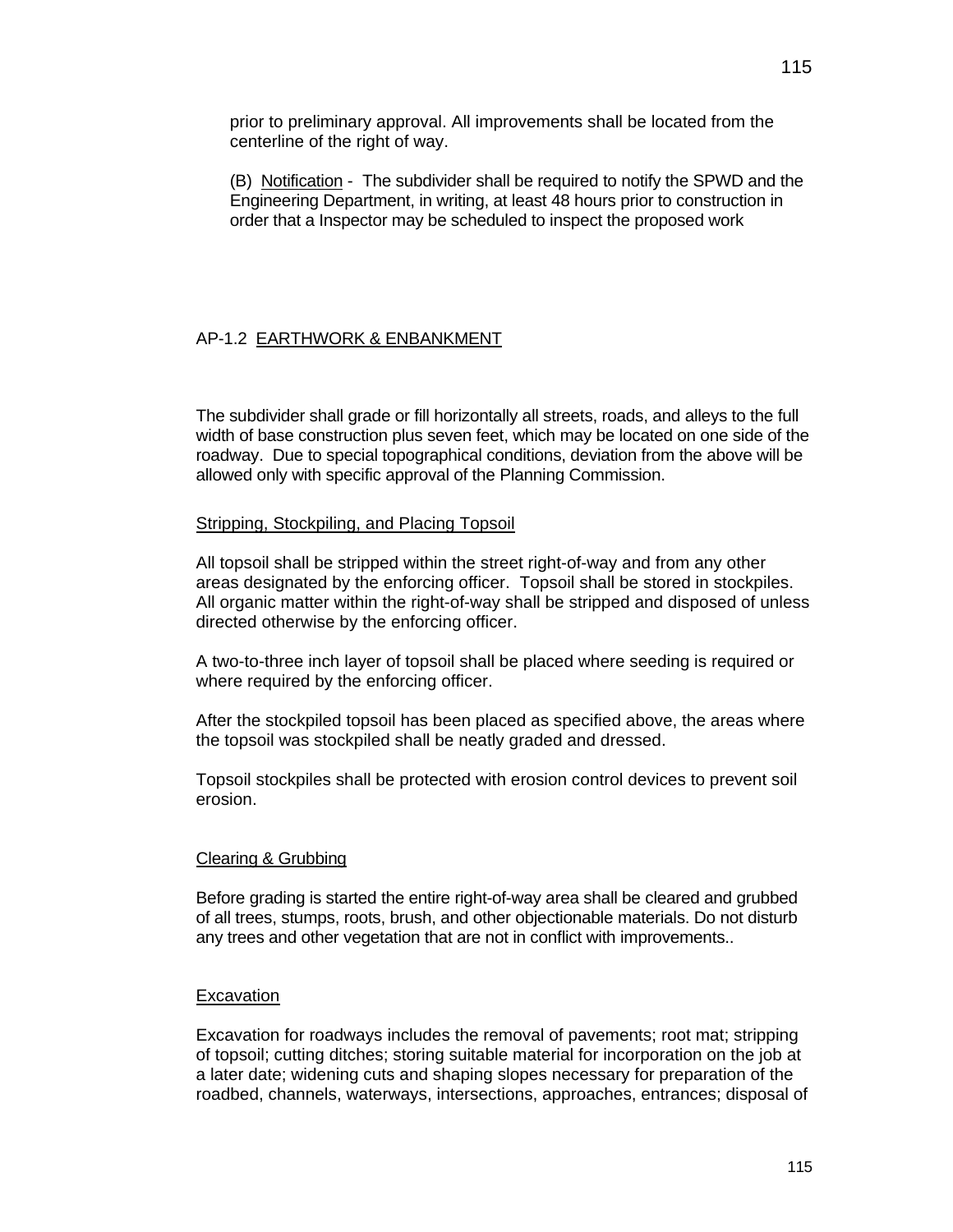unsuitable and surplus materials; and other incidental work within the limits of construction.

Where the location is on a section of old road, the Developer shall be required to scarify or break the old surface and remove or spread the material there from uniformly over the roadbed as directed.

When required, cut surface ditches on the top of slopes for excavation, or at the foot of slopes of embankments, and at such other points not necessarily confined to the right-of-way, or shown on the approved plans. Surface ditches shall be of such dimensions and grads as necessary to provide proper drainage. Side ditches may be changed from time to time as to slope and depth according to the amount of drainage.

Excavation for roadways shall include the disposal of materials unsuitable for reuse in the embankment (referred to as "unsuitable material") as directed by the SPWD.

When the material encountered is not suitable for the foundation of the subbase or for finished grade, excavate the unsuitable material below the grade shown on the profile, backfill with suitable material as approved by SPWD and shape to conform to the section of the road surface as shown on the approved plans.

 All tree stumps, boulders, and other obstructions shall be removed to a depth of two (2) feet below the subgrade. Solid shall be scarified to the subgrade one (1) foot below subgrade. All areas excavated below subgrade shall be backfilled and compacted with materials approved by the SPWD and shape to conform to the section of road surface as shown on the approved plans.

All construction shall be in accordance with Division II – Part I Earthwork, TDOT STANDARD SPECIFICATIONS unless otherwise directed by the SPWD.

# **Embankment**

.

Embankment shall consist of the placing and compaction of approved material within the construction area and shall include the preparation of the area upon which the embankment is to be placed.

Construct embankment with approved material and place so as to provide uniform compaction throughout. The embankment shall contain no mud, frozen material, roots, sod or other deleterious matter.

Do not place embankment on frozen ground or areas covered with ice or snow.

The area of original ground surface on which embankments of less than ten feet in depth are to be constructed shall be denuded of all vegetation.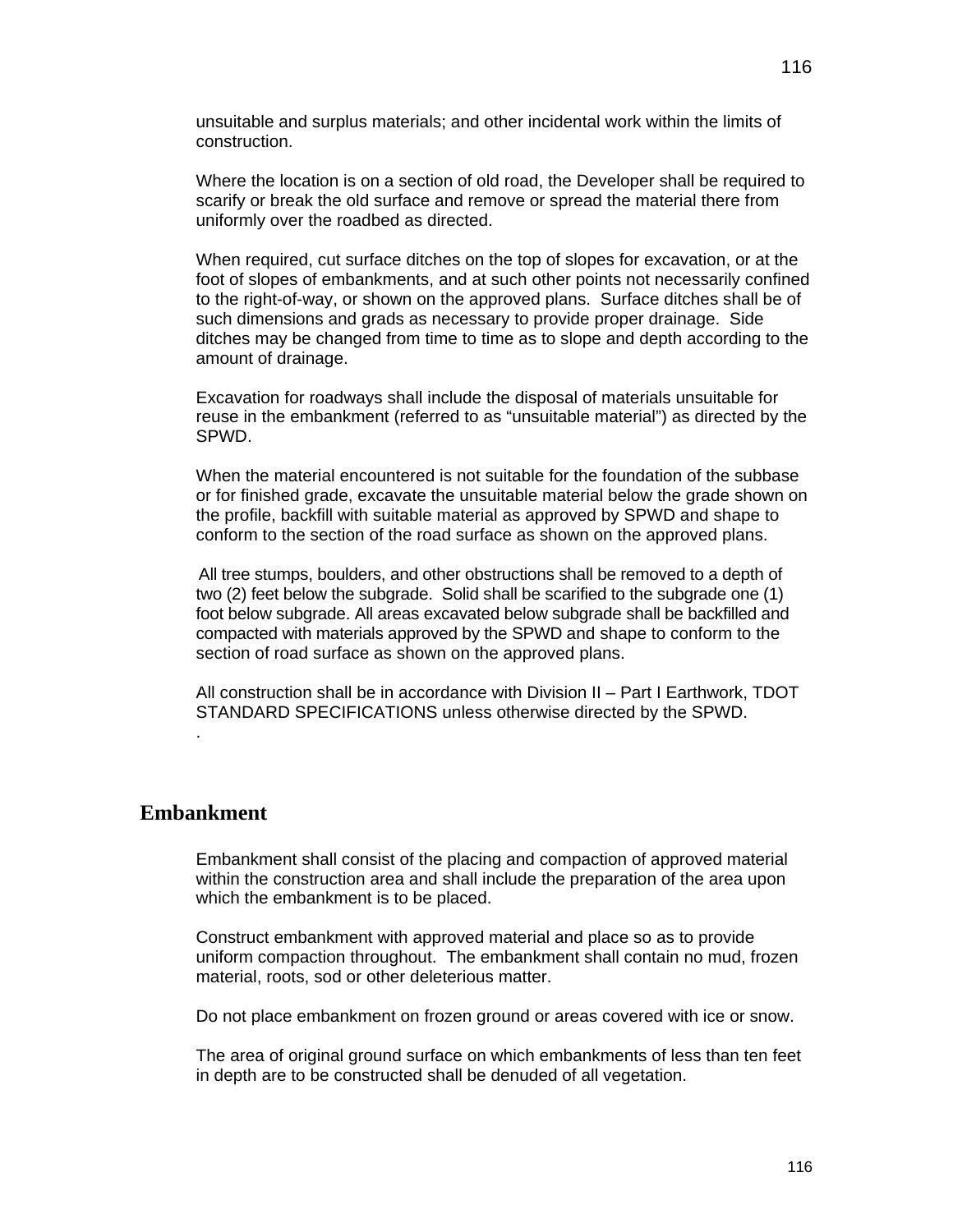Where existing highways are to be widened and fills extended, denude existing slopes of all vegetation. Where the width of the fill to be added is sufficient to accommodate the compacting equipment, bench the existing sloped in horizontal and vertical planes to obtain the proper width.

Construct embankments of approved material and build in layers not exceeding 8 inches of loose material, except in cases of rock, where layers of 2 feet may be used. Rock over 4 inches in diameter shall not be placed with the top 12 inches of subgrade. Each layer shall be compacted at optimum moisture content and the embankment shall have the required maximum density of 95 percent as compared to the density of the same material when tested in accordance with AASHTO, T-99. Save the best material for finishing and dressing the surface.

Where such areas will support the compacting equipment, compact the original ground to a depth of 8 inches prior to the placing of any fill material. Embankments to be place over swampy areas may be deposited by enddumping the original course. This course shall be the minimum depth required to support the equipment. The use of compacting equipment shall not be required on the original course. Upon the completion of the original course, construct the remainder of the embankment in layers and compact in accordance with these specifications.

On embankments constructed on slopes of more than 30 degrees with the horizontal, the slopes shall be benched to a width sufficient to carry the compacting equipment and the fill constructed as hereinbefore specified.

Surplus material and unsuitable material may be disposed of by using the material to widen and flatten sloped embankments where sufficient right-of-way exists.

Shape, compact, slopes and dress in such a manner as to yield the grades and slopes shown on the approved plans.

All construction shall be in accordance with Division II – Part I Earthwork, TDOT STANDARD SPECIFICATIONS unless otherwise directed by the SPWD.

# **ROCK EXCAVATION**

The developer shall use utmost care not to endanger life or property. The contractor must provide the SPWD a Certificate of Insurance in an amount satisfactory to the Director of Public Works and written proof of personnel licensed by the State of Tennessee to perform this work..

The developer shall obtain all permits required for the transportation, handling , storage and use of explosives and drilling equipment. Blasting permits shall be obtained from the appropriate agency and no blasting is to occur without informing the SPED.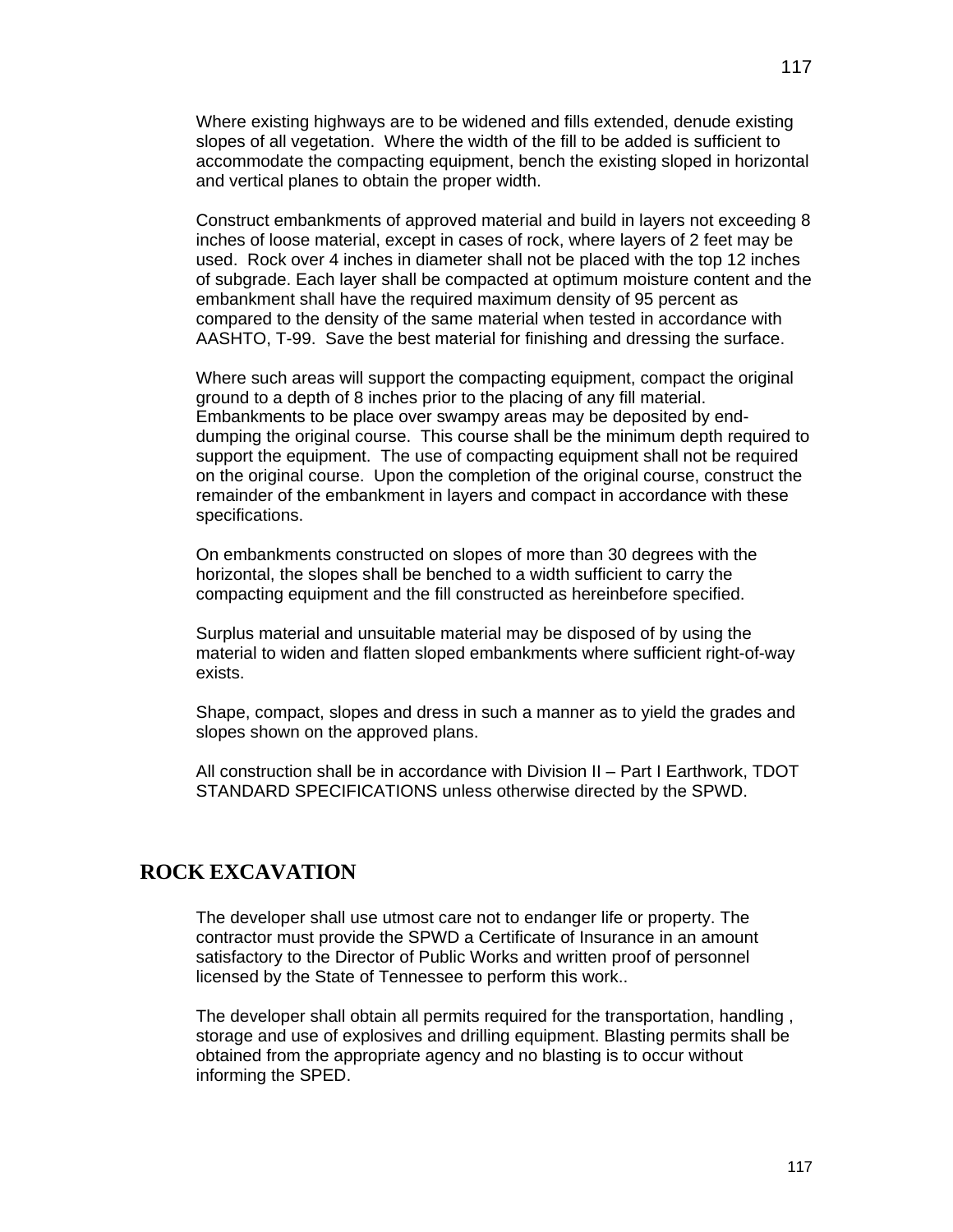All Blasting shall be in accordance with the Underground Utility Damage Prevention Act of the State of Tennessee as well as other state and federal regulations and ordinance relating to explosives. Blasters shall have a State of Tennessee approved be license available for examination at all times on the work site.

Cover areas to be blasted with mats or other approved material to stop flying, during explosions. Give sufficient warning to all persons in the vicinity of the work before a charge is exploded.

Employ flagmen to stop or direct traffic as required.

In addition all rock excavation shall be in accordance to section 203, TDOT STANDARD SPECIFICATIONS.

# **DUST PREVENTION**

The developer shall sprinkle the grade with water or apply a dust-allaying material when in accordance with Section 104.09 TDOT STANDARD SPECIFICATIONS, as may be to prevent a dust nuisance to the public or as directed by SPWD.

# **SUBGRADE RESTORATION AND STABILIZATION**

All underground utilities, including water, sewer, gas, telephone, or other, shall be installed completely throughout the length and width of all roadways, including individual service connections to each and every lot. All individual service connections shall be stubbed out from the main line to the street right-of-way.

Where the subgrade is required to be cut for the installation of underground utilities, or service connections, the backfill shall be a crushed limestone placed in layers not to exceed eight (8) inches in thickness and shall be compacted by a pneumatic tamper to a density equal that of the original compacted subgrade.

On previously approved subgrade which have been disturbed by installation of utilities, additional testing of the density may be required before any base stone is applied. The finished subgrade shall provide for super-elevation and crown of the roadway where required.

#### TRIMMING OF TREES

Trees may be trimmed to remove branches or roots, which interfere with construction with the approval of SPWD. Do not cut tree roots unnecessarily, but if cutting is required backfill immediately after construction in the area is complete.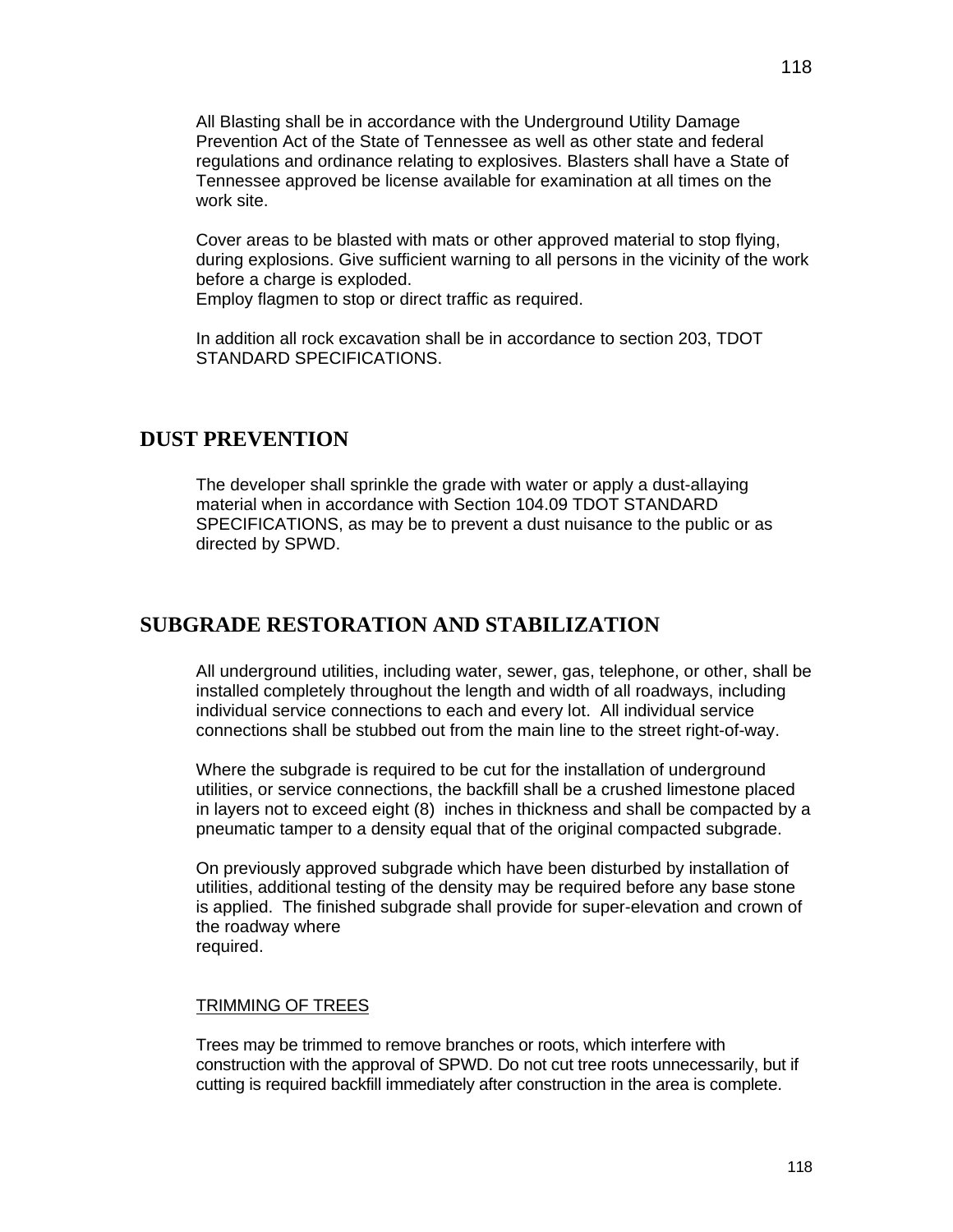Dispose of all trees, shrubs and other waste materials at an area shown on the plans, or at the Robertson County Transfer Station or an area approved by the SPWD. *Burning of wood waste is not allowed*. However, the Fire Department may consider granting a waiver from the open burning restrictions. The responsibility for obtaining all waivers shall be the Developer's or permit holder's.

### **ROADWAY PAVEMENT**

#### AP 1.3 BASE CONSTRUCTION:

This work shall consist of furnishing and placing one (1) or more courses of crushed lime base materials , pug mill mix, on a prepared subgrade in accordance with Division II, Part II , Base and Subgrade Treatments and Part III, Flexible Surfaces, TDOT STANDARD SPECIFICATIONS and in reasonably close conformity with the lines, grades and typical sections shown in the construction plans or as directed by the SPWD. **Local streets** shall have a compacted base course of a minimum of six (6) inches thick (eight (8) inches for a collector) and a width four (4) feet wider than the final application of asphalt pavement. **Non-residential streets** shall have a compacted base course of a minimum of ten (10) inches thick and a width six (6) feet wider than the final application of asphalt pavement. The type of base stone to be placed on roads and streets shall be a crushed limestone TDOT, Type A, Grading "D" as specified under Section 303, TDOT STANDARD SPECIFICATIONS. See Detail.

- (A) The centerline of the roadway shall coincide with the centerline of the rightof-way dedicated for such road or street.
- (C) The subdivider shall submit all subgrade tests for approval to the City Engineer or Public Works Engineer prior to placing stone in the right-of-way.
- (D) After preparation of the subgrade, the roadbed shall be surfaced with crushed limestone. The crushed stone shall be a TDOT Type "A", grading "D", Pug Mill mix as specified in Sections 303 & 903, TDOT STANDARD SPECIFICATIONS.
- (E) Spreading of the stone shall be done uniformly over the area to be covered in a maximum of three (3) inch lifts and shall not be dumped in piles
- (F) After spreading, the stone shall be rolled until thoroughly compacted. The compacted thickness of the stone shall be no less than the minimum for that particular street classification.
- (G) Upon completion of the base stone, the subdivider shall contact the SPWD and request core samples, proof-rolling, etc. test be performed and receive written approval before commencing and further construction.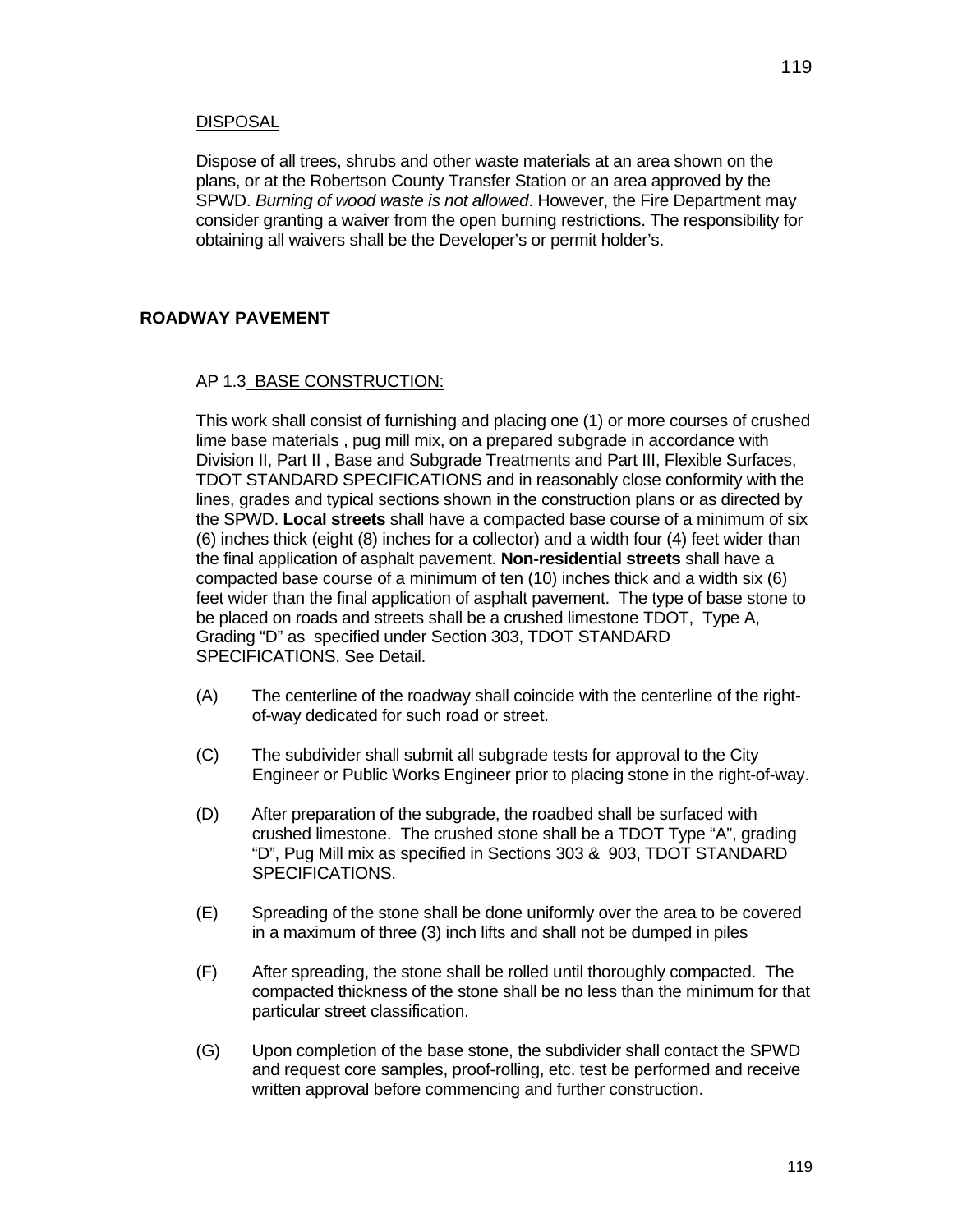### AP- 1.4 PRIME COAT

This construction shall consist of an application of bituminous material at a rate of 0.30 gallons per square yard, and a cover material, if required, on a crushed limestone base in accordance with Section 402, TDOT STANDARD SPECIFICATIONS, and in reasonable close conformity with the lines shown on the plans or as directed by the SPWD.

### AP 1.5 BINDER (Sections AP 1.5, AP 1.6 and AP 1.7 as amended on February 1, 2007)

After a thoroughly compacted base has been established and approved by SPWD, and the prime coat, or tack coat has been applied, a minimum of two (2) inch or otherwise indicated on the plans, compacted thickness, hot mix asphaltic binder, Grading "B-M" shall be applied. The *hot mix asphalt binder shall may consist of a portion of recycled asphalt materials, if approved by the Public Works Department,* but shall conform to materials, construction methods and equipment as specified in section 307 and other applicable sections, TDOT STANDARD SPECIFICATIONS. *The minimum AC content in this mix shall be as specified in the Public* Works *Department "Annual Street Repair & Maintenance" contract for the year in which the asphalt pavement is be installed.*

#### See Detail

- (A) Prior to applying the binder, the base shall be sprinkled with water to create a dustless environment.
- (B) A bituminous prime coat shall be applied uniformly over the surface of the . base by use of an approved bituminous distributor.
- (C) In the event that the bituminous material fails to penetrate the base, crushed stone chips (size 7 and 8) shall be applied at a rate of between eight (8) and twelve (12) pounds per square yard before the roadway will be open for traffic. The stone chips shall be applied in such a manner as to prevent traffic from tracking over fresh bituminous material.
- (D) Reference is made to Section 307, latest edition of the TDOT STANDARD SPECIFICATIONS, for accepted materials, equipment and construction requirements.

### AP 1.6 TACK COAT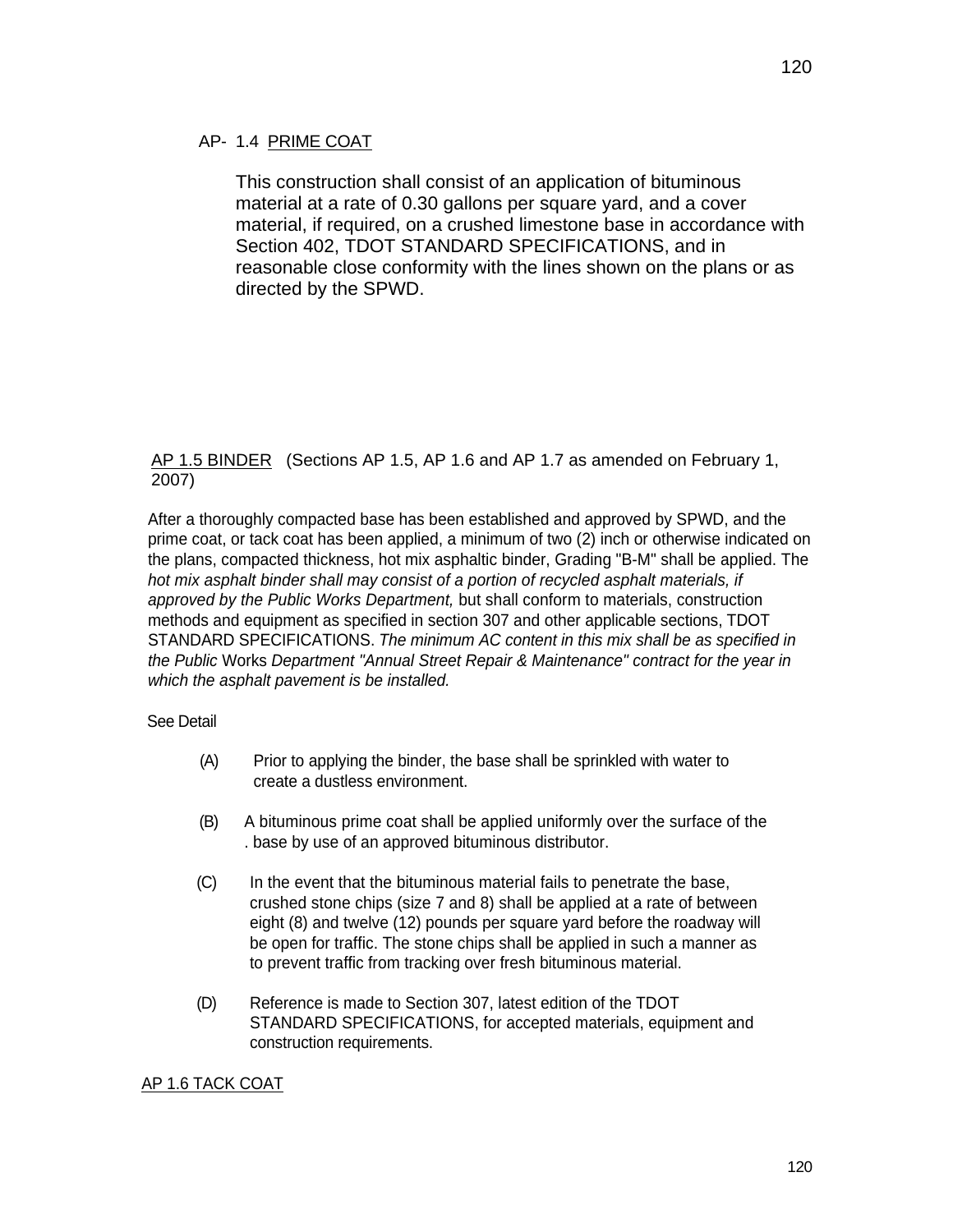The subdivider shall be responsible for removal and disposal of any foreign material and sweeping of the existing pavement, immediately before paving or resurfacing. A tack coat shall be applied to old or existing pavement surfaces or to a previously installed' asphalt pavement or surface to provide bond for an overlaid course. The tack coat shall be applied at the rate of 0.05 gallon per square yard, using materials, construction methods and installation as specified in TDOT STANDARD SPECIFICATIONS, Section 402 or as directed by SPWD.

### AP 1.7 SURFACE LAYER

Upon completion of the application of the tack coat, a minimum of an one and one half (1.5) inches or unless otherwise designated on the plans, compacted thickness, hot mix asphaltic wearing surface, Grading "D" or "E" shall be applied. The hot mix wearing surface shall consist of all virgin materials and shall conform to Section 411 and any other applicable sections of TDOT STANDARD SPECIFICATIONS. *The minimum AC content in this mix shall be as specified in the Public Works Department "Annual Street Repair & Maintenance" contract for the year in which the asphalt pavement is be installed..*

The final asphalt surface layer shall be placed when:

- (A) Eighty percent (80%) of the residences or buildings for construction within the platted subdivision are completed and certificates of occupancy have been issued by the City, or the City of Springfield Board of Mayor and Aldermen requests that the paving be performed, or eighteen (18) months after the binder layer has been placed.
- (B) The asphaltic concrete pavement shall consist of a binder course as defined in Section 307, Grade B-M, latest edition of the TDOT STANDARD SPECIFICATIONS, for accepted materials, equipment and construction requirements. Recycled asphalt pavement aggregate shall not be allowed and the minimum Asphalt Cement content is 5.2 percent.
- (C) The asphaltic concrete surface pavement shall consist of a surface course as defined in Section 411, Grade D or E, latest edition of the TDOT STANDARD SPECIFICATIONS, for accepted materials, equipment and construction requirements. Minimum Asphalt Cement content is 6.0 percent.
- (D) Reference is made to the latest edition of the Standard Specifications for Road and Bridge Construction, Tennessee Department of Transportation, for accepted materials, equipment and construction requirements.

**Final surface layer shall not be placed without prior written approval of the SPWD.**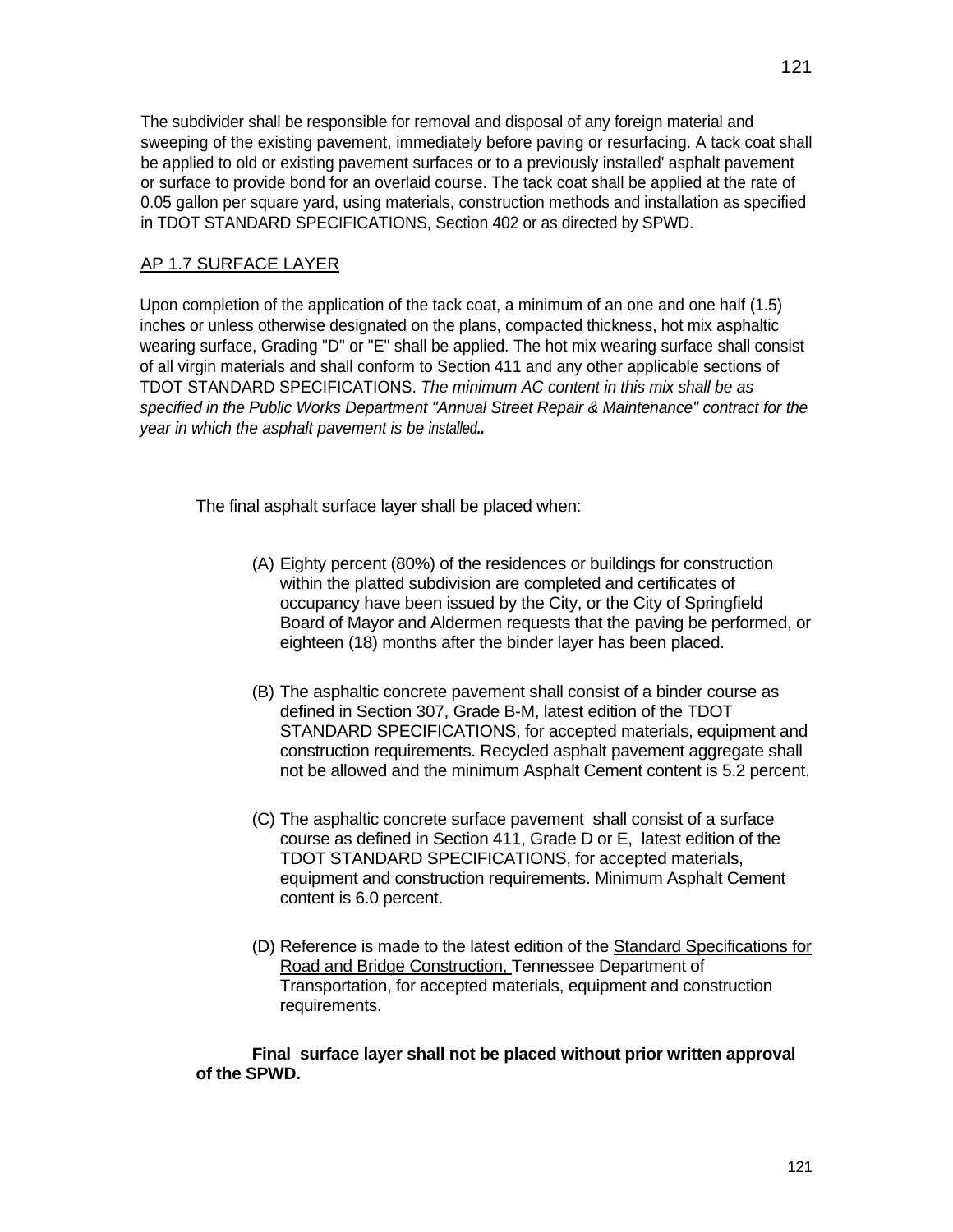# **AP 1.8 TESTING**

- (A) Testing of the sub-grade, crushed limestone stone base and asphaltic concrete installed shall be performed according to the latest procedures adopted by the SPWD.
- (B) It shall be the responsibility of the subdivider to contact the Public Works Department and Engineering Department at least 48 hours prior to construction of each of the following phases of construction:
	- 1. Earthwork
	- 2. Placing of the crushed stone base
	- 3. Placing of the asphalt binder or surface
	- 4. Bedding and backfilling of culverts.
- (C) All testing shall be performed by a laboratory approved by the Tennessee Department of Transportation at the time the road is constructed. The developer shall pay all costs associated with testing requirements. The selection of test points shall be determined by the SPWD.
- (D) All testing and certifications on concrete and reinforcement steel shall be performed by a TDOT certified testing personnel and all data supplied to the SPWD before acceptance of the project in accordance with section 501, TDOT STANDARD SPECIFICATIONS..

### AP- 1.9 Testing Procedures

- (A) General
- All tests to determine quality of materials shall be representative of the actual material to be used on the project. Previous tests of materials are acceptable only if performed within twelve (12) months after the adoption of these regulations.
	- (B) Soil
		- 1. Proof-roll with loaded tandem dump truck in presence of the construction inspector. The selection of test points shall be determined by the Public Works Engineer or City Engineer
		- 2. One (1) Standard Proctor Compaction Test shall be taken every sixhundred (600) feet. There shall be a minimum of two (2) of these tests taken on all streets.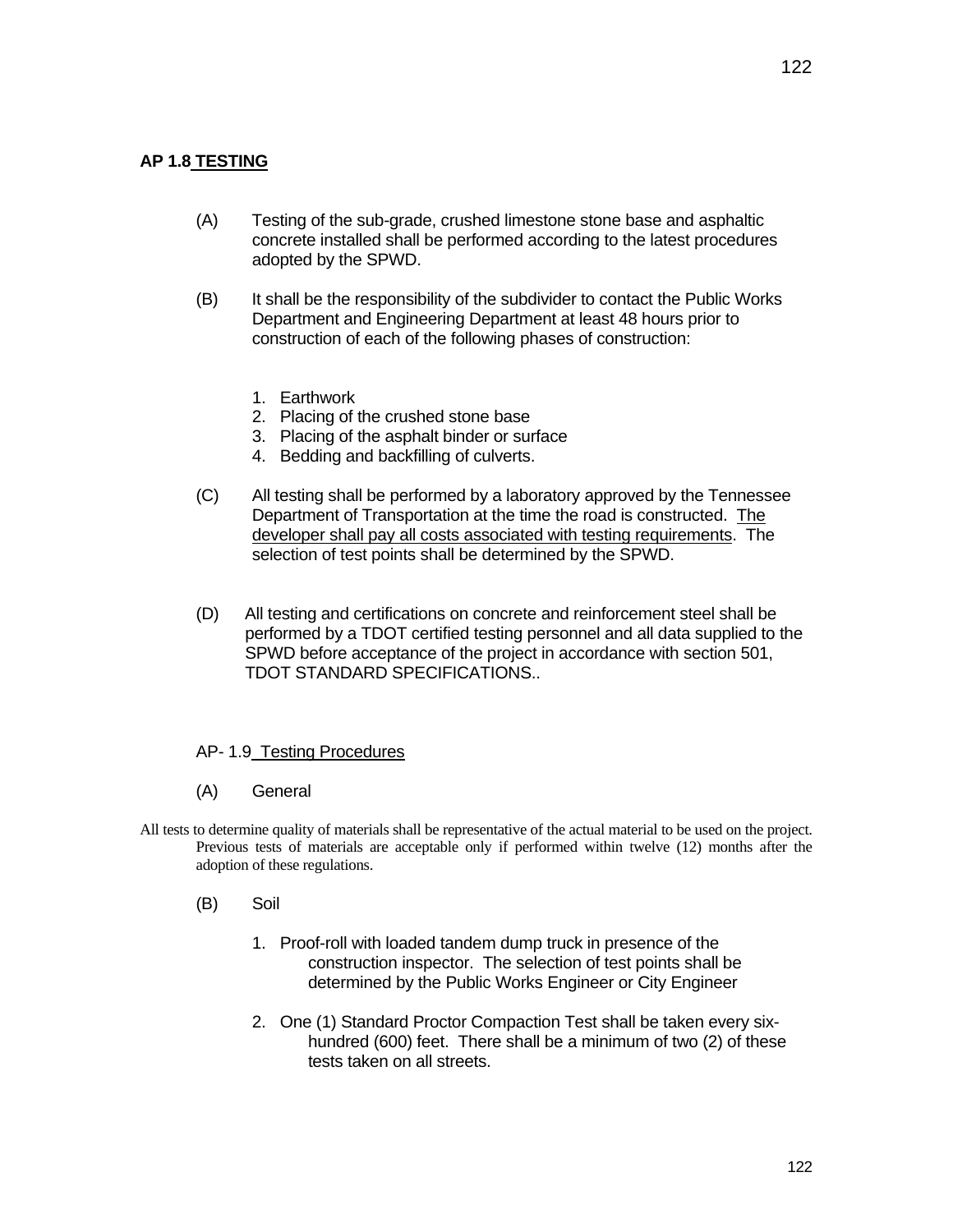- 3. One (1) In-place field density test shall be taken every three hundred (300) linear feet of roadway constructed. There shall be a minimum of two (2) of these tests taken on all streets. Minimum density required is 95% within 3% of optimum moisture content according to ASTM D 698.
- (C) Crushed Stone Base
	- 1. One (1) Standard Proctor Compaction Test shall be taken every sixhundred (600) feet. There shall be a minimum of two (2) of these tests taken on all streets.
	- 2. One (1) In-place field density test shall be taken every three hundred (300) linear feet of roadway constructed. There shall be a minimum of two (2) of these tests taken on all streets. Minimum density required is 80% of solid volume, as defined in Section 303 of TDOT STANDARD SPECIFICATIONS.
- (D) Asphalt
	- 1. Submit asphalt mix design for review and approval by the SPWD.
	- 2. One core test to determine final compacted thickness and density every three hundred (300) linear feet of roadway constructed for each layer of hot mixed asphalt pavement. There shall be a minimum of two (2) of these tests taken on all streets. Any section of street not meeting the minimum thickness as required by these specifications shall be resurfaced or repaired as deemed necessary by the SPWD.
	- 3. Perform at least one (1) extraction test per day or a minimum of one test per 500 tons or portion thereof asphalt mix placed. Asphalt mixes that do not conform with the minimum asphalt content required in these specifications and the approved asphalt mix design shall be rejected. This test shall be performed by a technician currently certified by TDOT as a Certified Asphalt Plant Technician.

### **CONCRETE**

#### AP-2.0 Curbs and Curb & Gutter

When concrete curbs are installed on both sides of all new streets, the curbs shall be backfilled and the fill shall slope into the storm drainage system. Where access streets to adjoining properties are provided and they provide no frontage for lots, they shall be curbed to the property line. Where a temporary turnaround is provided, curbs shall end at the transition curve. In all cases the curbs shall be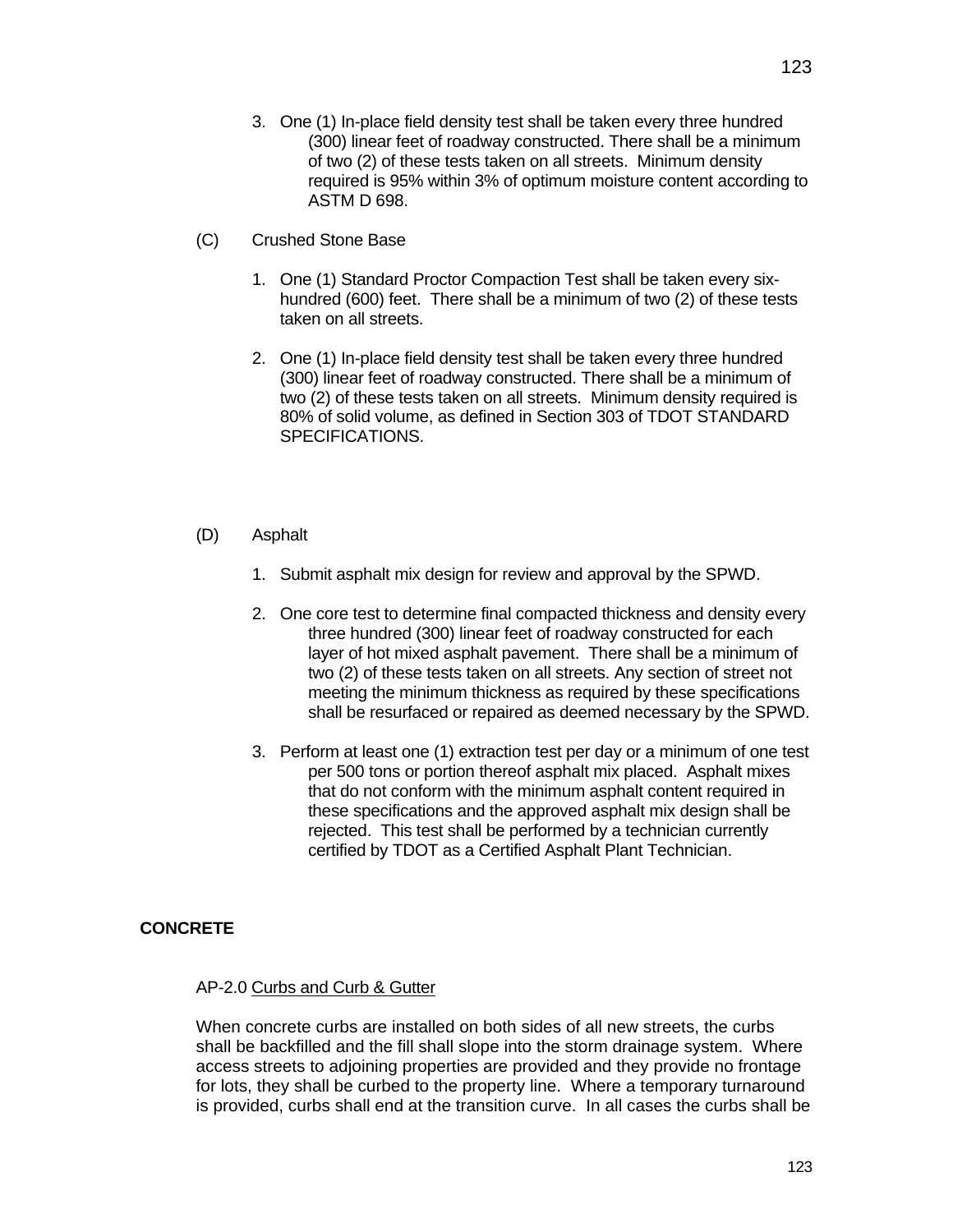of no lower classification than machine formed concrete extruded curbs twelve (12) inches wide at the base and eight (8) inches high and shall be installed and inspected to the specification of the SPWD.

Concrete curb shall be constructed with a TDOT Class "A" concrete mix.

Construction joints hall be at 10 foot intervals and expansion joints shall be at no greater than 100 foot intervals unless directed otherwise by the SPWD. Joint filler shall be ¾ inch preformed asphalt expansion joint material conforming to ASTM D994 or ASTM D1751.

The subdivider will be responsible to provide curing for the concrete using a curing compound spray or plastic cover approved by the SPWD. Further he must prevent any damage or freezing of the poured concrete using methods approved by SPWD.

Concrete curb and Curb & Gutter shall be constructed in accordance with Section 702, TDOT STANADARD SPECIFICATIONS unless directed otherwise by the SPWD. (See Appendix B)

#### AP- 2.1 SIDEWALKS , DRIVEWAYS AND FLAT CONCRETE WORK

Concrete sidewalks shall be installed as required by these regulations or the City of Springfield Planning Commission and shall be installed per the lines, grades and specifications show on the construction plans and typical drawing or as directed by the SPWD. ) Sidewalks shall be located in public rights-of-ways adjoining property lines and generally shall be four (4) inches thick , (six (6) thick at driveway crossings), with a minimum of four (4) inch compacted crushed limestone leveling base, and reinforced with welded wire fabric mesh.

Concrete sidewalks shall be constructed with a TDOT Class "A" concrete mix.

Construction joints hall be at 5 foot intervals and expansion joints shall be at no greater than 100 foot intervals unless directed otherwise by the SPWD. Joint filler shall be ½ inch performed asphalt expansion joint material conforming to ASTM D994 or ASTM D1751.

The subdivider will be responsible to provide curing for the concrete utilizing a liquid curing compound, or plastic cover or other methods approved by the SPWD. Further care must be taken to prevent any damage or freezing of the poured concrete using methods approved by SPWD

 Handicap accessible ramps are required at all intersections and constructed per TDOT Standard Drawing Book and ADA regulations.

In a dead end street, sidewalks shall end at the transition curve of the cul-de-sac.

Sidewalks may be bonded as with other subdivision improvements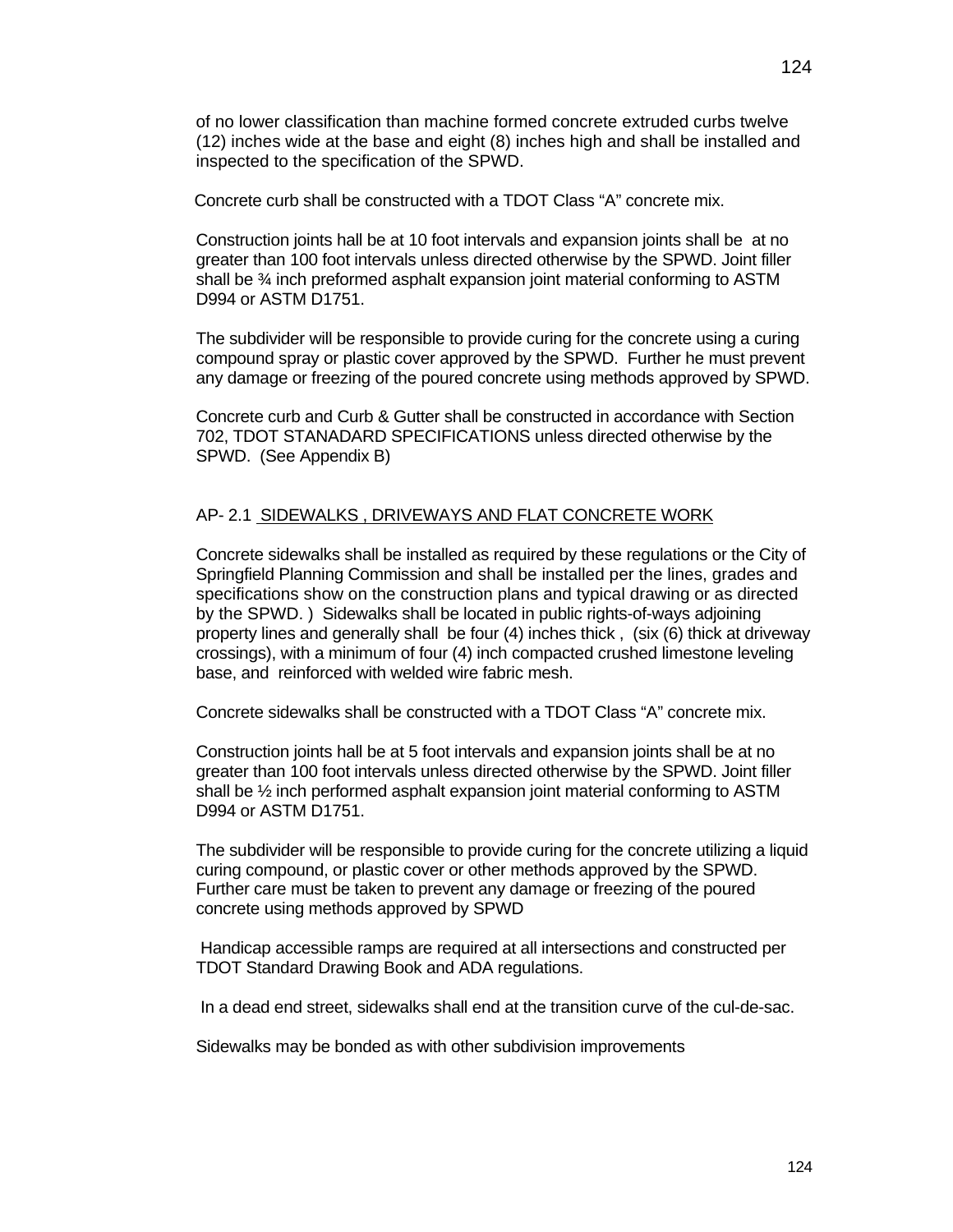Sidewalks measuring four feet in width are required on at least one side of all new Residential streets and five feet in width on Collector and Commercial streets with the following exceptions:

- 1. Sidewalks are not required in proposed minor subdivisions with existing streets not having sidewalks.
- 2. Residential alleys shall not require sidewalks.
- 3 The developer shall install all required sidewalks within the platted subdivision upon eighty percent (80%) of the residences or buildings for construction within the platted subdivision having been completed and certificates of occupancy have been issued by the City, or the City of Springfield Board of Mayor and Aldermen requests that the sidewalk construction be done, or eighteen (18) months after the street binder layer has been placed.

Sidewalks, driveways and other flat concrete work shall be constructed in accordance with Section 701, TDOT STANDARD SPECIFICATIONS unless directed otherwise by SPWD.

## AP-2.2 STREET SIGN AND TRAFFIC CONTROL SIGNS

Street signs and traffic control signs shall be provided by the SPWD and purchased by the subdivider for subdivisions within the City. The installation of these signs shall be coordinated with the SPWD. If the subdivider chooses to use other than City standard street signs they must be approved by the Director of Public Works. Installation and maintenance of such signs prior to acceptance of the street for City of Springfield maintenance shall be the responsibility of the subdivider. It shall be the responsibility of the subdivider to provide street signs as designated by for subdivisions developed within the Planning Region.

# **STORMWATER**

# AP-3.0 STORMWATER DRAINAGE SYSTEM

AP-3.1 Adequate drainage systems shall have the hydraulic capacity to accommodate the maximum expected storm water discharge for a specified tributary drainage area and precipitation duration and intensity.

Adequate drainage systems shall be designed to accomplish the following:

- A. Account for both offsite and onsite storm water.
- B. Maintain natural drainage divides.
- C. Convey storm water to a stream, channel, natural drainageway, or other existing facility.
- D. Discharge storm water into the natural drainageway by connecting the drainageway at natural elevations, or by discharging the storm water into an existing facility of sufficient capacity to receive it, or by discharging into an approved drainage well.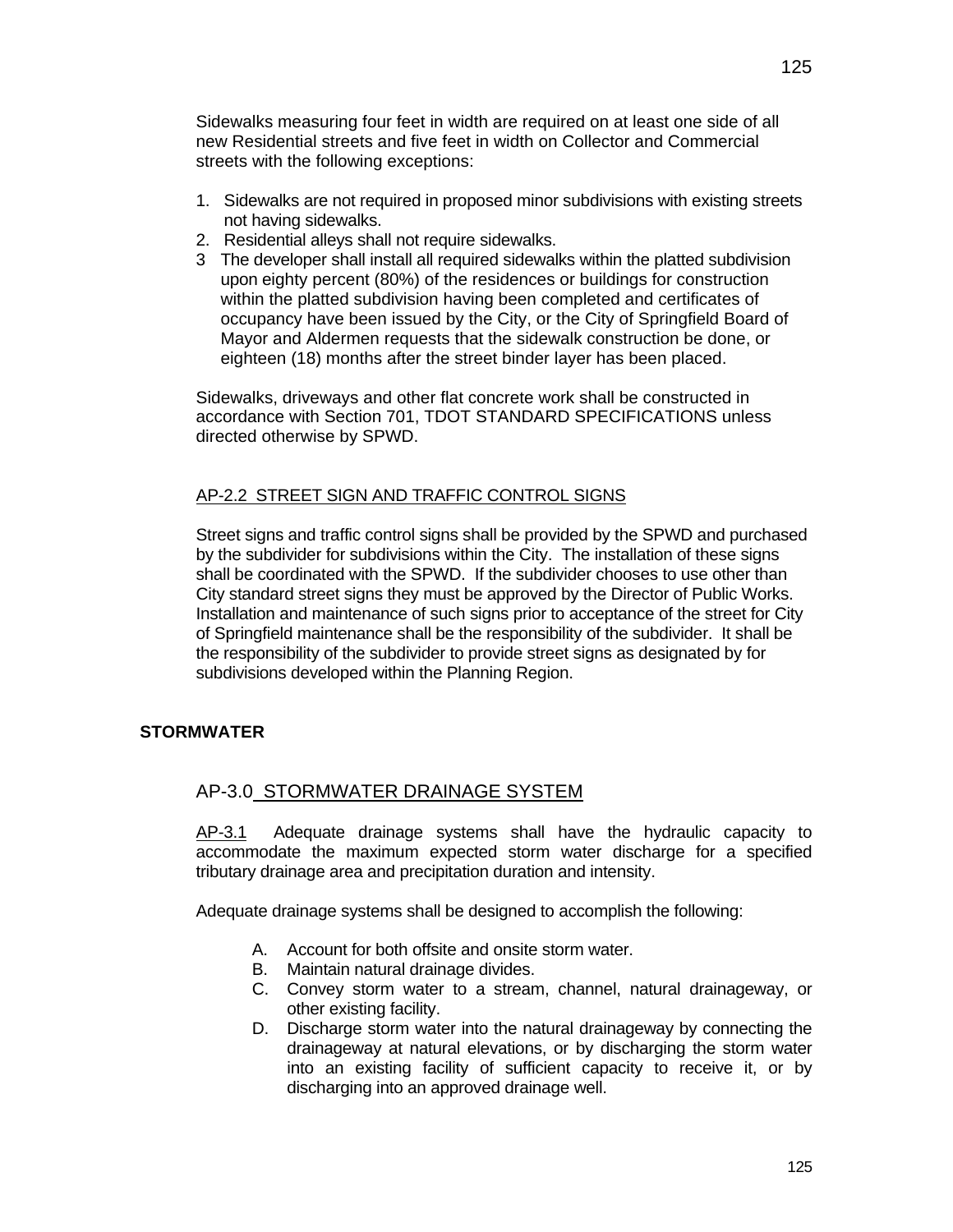126

Determination of the size and capacity of an adequate drainage system shall take into account the future development in the watershed or affected portions thereof. The design must not adversely affect adjacent or neighboring properties.

Concrete curbs or curb and gutter with storm water drainage systems are required on all public ways serving an area with a density of two (2) or more dwelling units.

It is the responsibility of the developer or property owner to pick up or acceptably handle the runoff as it flows onto his property from the watershed above, and conduct it through his property to an adequate outfall at his lower property line or beyond. The outfall must be sufficient to receive the runoff without deterioration of the downstream drainageway.

### AP-3.2 MINOR SYSTEMS (SUBDIVISION, STREET WITHOUT MAJOR DRAINAGE WAY OR STREAM CROSSING)

The design of the minor storm drainage system shall be based on a storm frequency of 25 years. This criterion shall be applied to both closed conduit and open channel systems. However, if the 25 year design flow for an open channel system is greater than 100 cubic feet per second (cfs), then the open or closed system shall be capable of passing the 100-year design flow within the drainage easement. **Systems relying on sinkholes or drainage wells for discharge shall be capable of passing the 100-year design flow within the drainage easement.** 

In residential subdivision developments where the average lot size is less than 20,000 square feet, the following general guidelines shall be observed in the design of the minor system:

- A. Design surface runoff across lots shall not have erosive velocities.
- B. Quantities of surface runoff greater than 4 cfs that flow through lots shall be collected and conveyed in a system of open channels, closed conduits, or a combination of both.
- C. Lots should generally be graded in such a manner that surface runoff does not cross more than three lots before it is collected in a system of open channels, closed conduits, or a combination of both.

Design flows may be determined by the methods identified in this manual.

### AP- 3.3 MAJOR SYSTEMS (DRAINAGE BASINS i.e. BLACK BRANCH, SULPHUR FORK CREEK BASIN, PAWNEE DRIVE BASIN, CARR'S CREEK, ETC.)

Wherever possible, natural waterways serving the major system should remain undisturbed, with proposed development situated wisely accordingly. However, due to the insufficient capacity of most natural drains, improvements to the channel may be necessary to properly utilize the adjacent property. Improvements to natural open channels that are to function primarily as the major system shall be designed to pass the 100-year design flow without damage to the channel. Manmade channels designed to function, as the major system (trunk line system) shall be capable of carrying a 100-year design flow. Where man-made channels are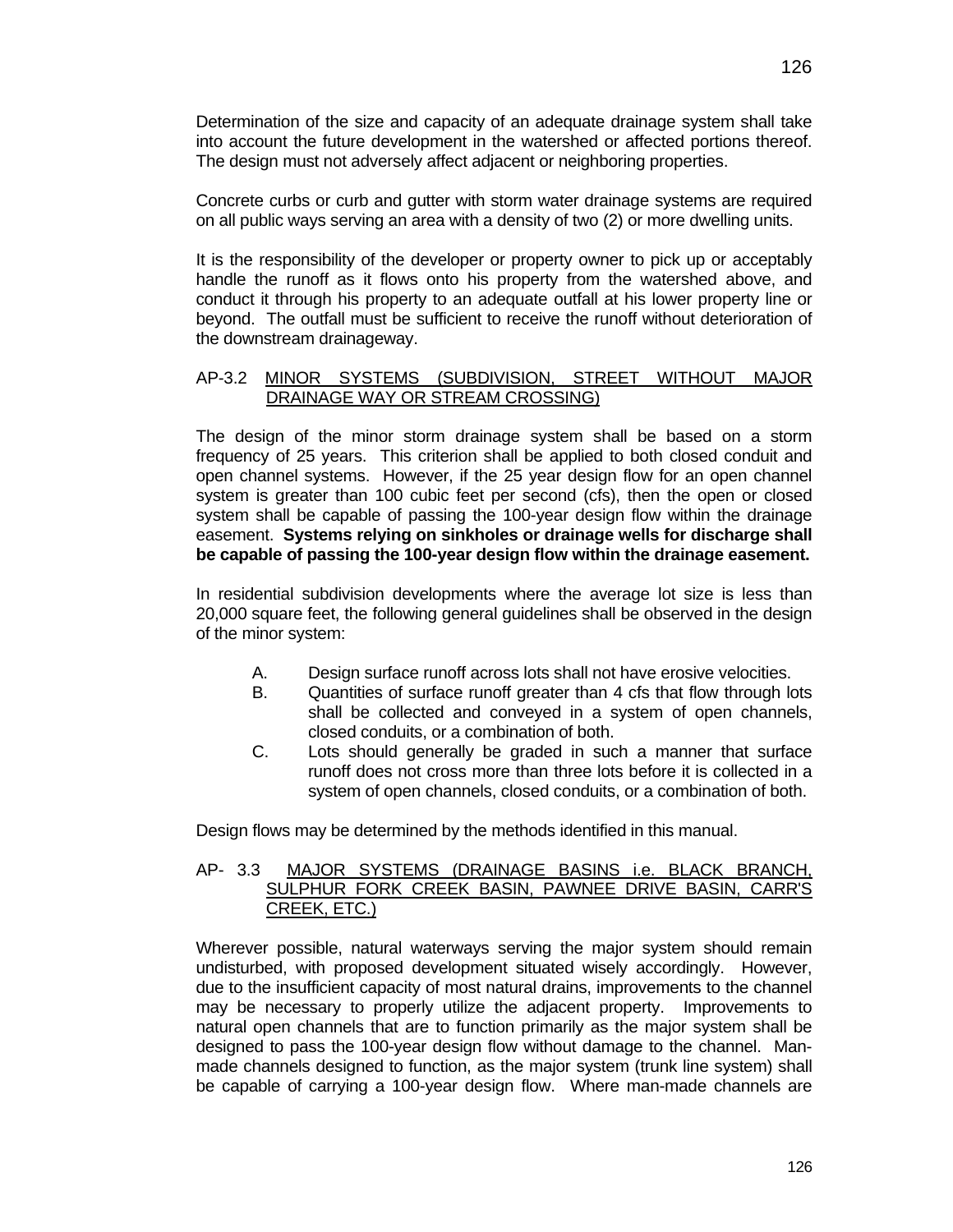necessary, the channels should be located as far away from buildings or structures as possible and preferably in established greenbelts.

The onsite major storm drainage system for most developments is the natural backup system and consists of the less obvious drainageways. Ideally, this major system should provide drainage relief such that no building will be flooded with a 100-year design flow even if the minor system capacity is exceeded. The 100-year frequency storm shall be used to compute runoff for the design of the onsite major drainage system. This system shall be designed to provide relief for flow in excess of the 25-year design flow.

The following guidelines pertain to design of the onsite major drainage system:

- A. Areas should be graded in such a manner or buildings located or constructed in such a manner that if the capacity of the minor system is exceeded, no building will be flooded by the design flow.
- B. Critical areas to consider are sumps, relatively flat areas, and areas where buildings are located below street or parking lots.
- C. The 100-year frequency storm shall be used to compute runoff for the major drainage system
- D. For the first trial, the same time of concentration values shall be used that were used in designing the minor drainage system and the minor system assumed to be completely inoperable. If no building will be flooded based on these assumptions, then the analysis can be considered complete.
- E. If buildings will be flooded based on the assumptions used in the preceding item, more precise hydrologic and hydraulic computations are required. The minor system, overland relief swales, or surface storage should be designed so that no building will be damaged by flooding.
- F. In general, the minor storm drainage system should not be oversized as a basis for providing major system capacity. The major drainage system should be in the form of area grading or the location and construction of buildings in such a manner that overland relief swales or surface storage will provide adequate flood protection.

The major drainage system should be evident on the drainage plan, including overland relief swales and areas that may be affected by surface storage for a 100 year design storm. Calculations performed for major system design should be submitted with the construction and drainage plan.

### AP- 3.4 OPEN CHANNELS

### A. CHANNEL CAPACITY

Open channel capacity shall be determined by Manning's equation. Appropriate Manning's n values as presented shall be utilized for design and are subject to approval from the City of Springfield

#### B. LINED CHANNELS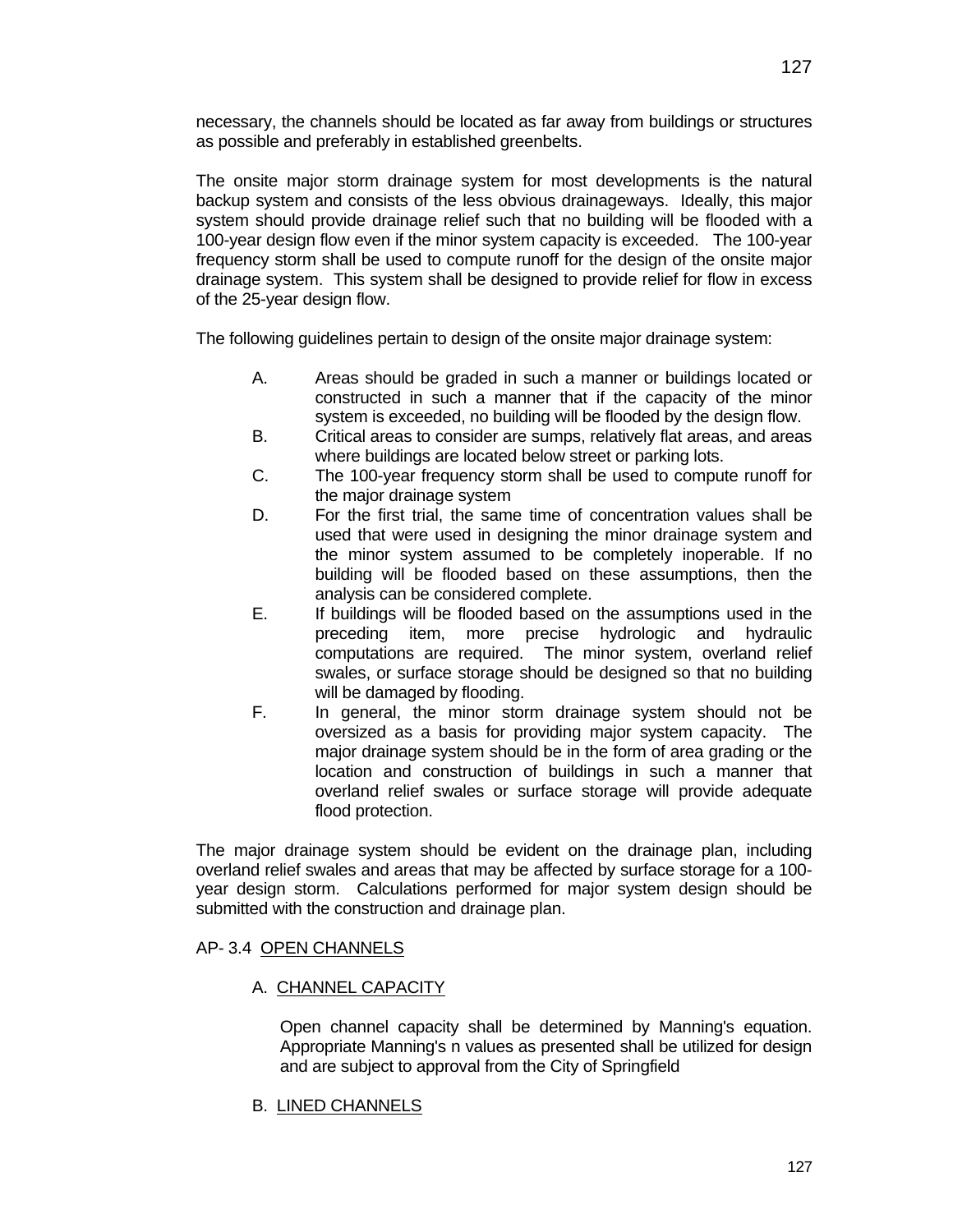Open channels may be designed as lined channels. Acceptable lining materials must be placed in accordance with applicable subdivision regulations. Approval of lining materials is subject to review by the City of Springfield.

Channel lining shall be required when the design velocity exceeds the allowable, non-erosive velocity for a given channel reach and no other erosion control measures provide adequate protection. Allowable, non-erosive velocities for various soil types are presented in Table AP-3.4 B

### Table AP-3.4 B MAXIMUM VELOCITIES FOR COMPARING LINING MATERIALS

\_\_\_\_\_\_\_\_\_\_\_\_\_\_\_\_\_\_\_\_\_\_\_\_\_\_\_\_\_\_\_\_\_\_\_\_\_\_\_\_\_\_\_\_\_\_\_\_\_\_\_\_\_\_\_\_\_\_\_\_\_\_\_\_\_\_

| <b>MAXIMUM VELOCITY</b><br><b>MATERIAL</b>                              | FEET/SECOND                      |
|-------------------------------------------------------------------------|----------------------------------|
| Bare soil<br>Silt or fine sand<br>Sandy loam<br>Silt loam<br>Stiff clay | 1.50<br>1.75<br>2.00<br>3.75     |
| Sod<br>Lapped sod<br>Vegetation                                         | 4.0<br>5.5<br>Use Table AP-3.5 B |
| Rigid                                                                   | 10                               |

Higher velocities may be acceptable for rigid linings if appropriate protection is provided.

\_\_\_\_\_\_\_\_\_\_\_\_\_\_\_\_\_\_\_\_\_\_\_\_\_\_\_\_\_\_\_\_\_\_\_\_\_\_\_\_\_\_\_\_\_\_\_\_\_\_\_\_\_\_\_\_\_\_\_\_\_\_\_\_\_\_

AP-3.5 GRASSED CHANNELS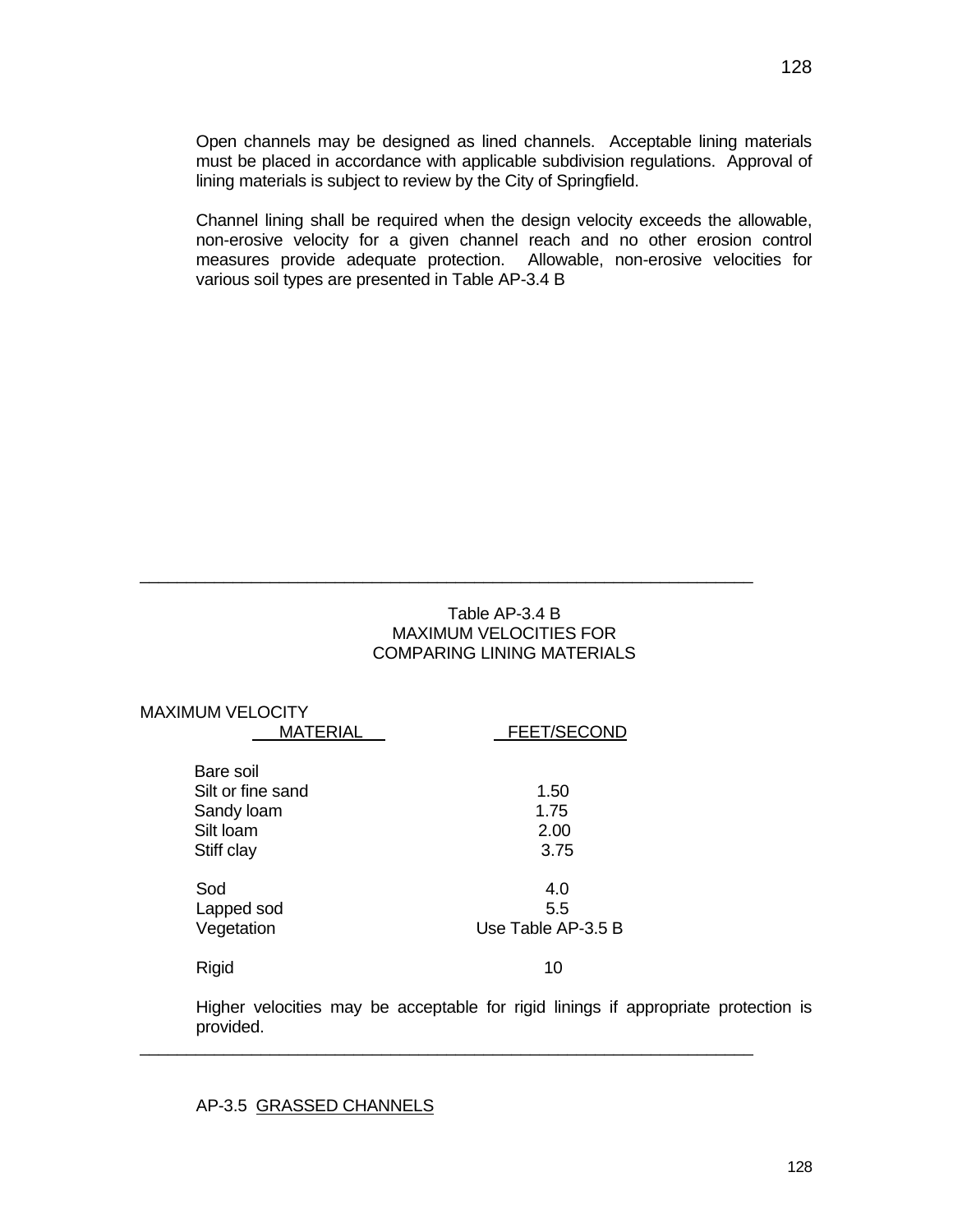Temporary erosion control matting or other approved systems shall be utilized during grass cover establishment. The engineer shall note on the drawings or in the specifications that "All grassed channels must be in a well-stabilized condition and show no sign of erosion at the time of final acceptance by the maintaining authority."

| Vegetation<br><b>Type</b>                  | Slope<br>Range (%) | Velocity<br>(feet per second) | Maximum |
|--------------------------------------------|--------------------|-------------------------------|---------|
| Bermuda grass                              | $0-5$<br>$5 - 10$  | 6<br>5                        |         |
| Kentucky bluegrass<br><b>Buffalo grass</b> | $0-5$<br>$5 - 10$  | 5<br>$\overline{4}$           |         |
| Grass mixture                              | $0-5$<br>$5 - 10$  | 4<br>3                        |         |
| Lespedeza sericea<br>Alfalfa               | $0 - 5$            | 2.5                           |         |
| Annuals                                    | $0 - 5$            | 2.5                           |         |

\_\_\_\_\_\_\_\_\_\_\_\_\_\_\_\_\_\_\_\_\_\_\_\_\_\_\_\_\_\_\_\_\_\_\_\_\_\_\_\_\_\_\_\_\_\_\_\_\_\_\_\_\_\_\_\_\_\_\_\_\_\_\_

\_\_\_\_\_\_\_\_\_\_\_\_\_\_\_\_\_\_\_\_\_\_\_\_\_\_\_\_\_\_\_\_\_\_\_\_\_\_\_\_\_\_\_\_\_\_\_\_\_\_\_\_\_\_\_\_\_\_\_\_\_\_\_\_\_

MAXIMUM VELOCITIES FOR VEGETATIVE CHANNEL LININGS

Table AP-3.5 B

Based on erosive soils.

Reference: USDA, TP-61 (1947).

# AP-3.6 EASEMENT WIDTH

All open channels shall be located within the right-of-way of a drainage easement. Minimum easement width shall be determined from Table AP-3.6 B.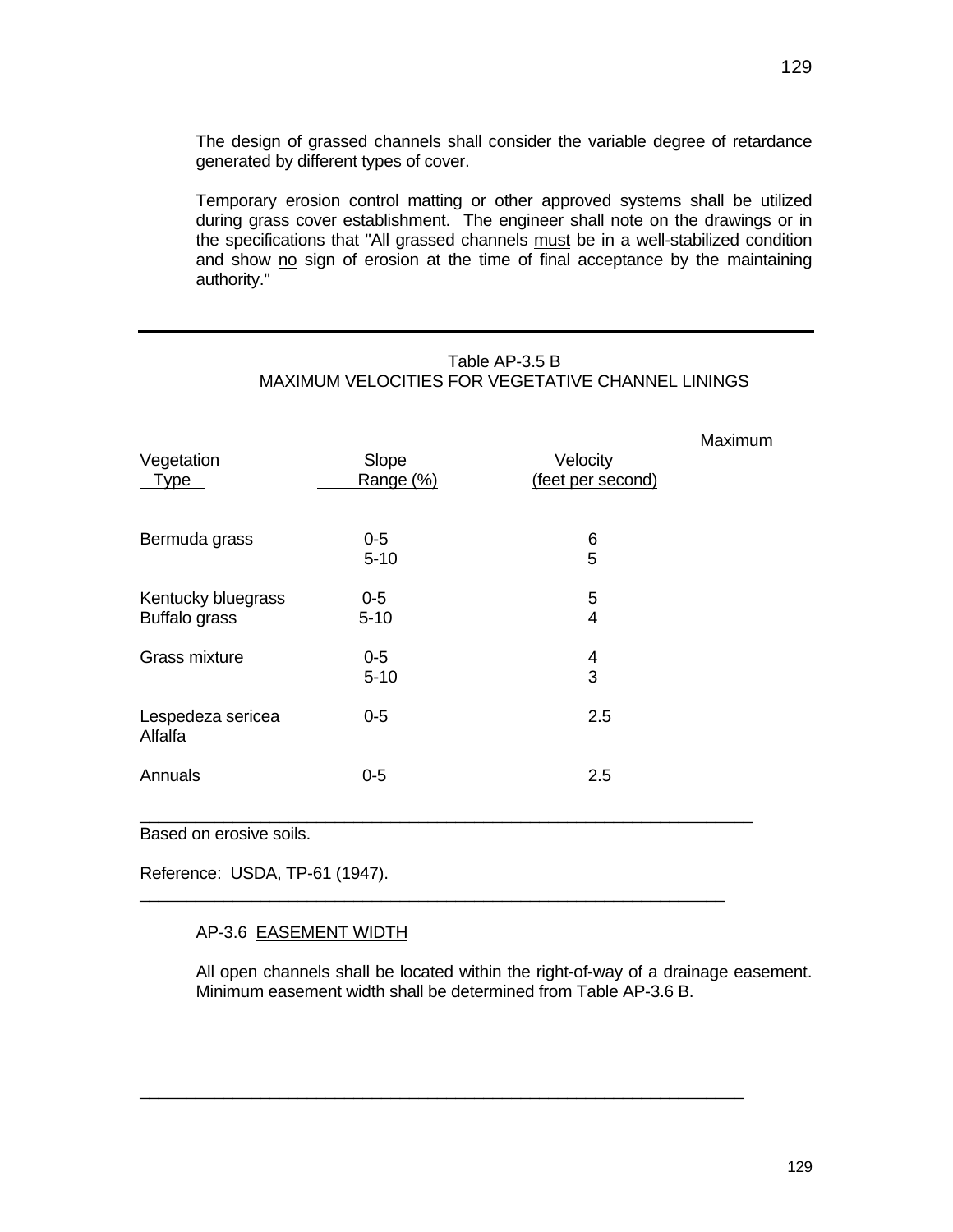### Table AP-3.6 B MINIMUM EASEMENT WIDTH FOR OPEN CHANNELS

| Top Width of Channel Easement Width |                                                                                        |
|-------------------------------------|----------------------------------------------------------------------------------------|
| Less than 10 feet                   | 20 feet minimum                                                                        |
| 10 $-20$ feet                       | 10 feet greater than<br>top width of channel,<br>with minimum of 5 feet<br>on one side |
| Greater than 20 feet                | 15 feet greater than<br>top width of channel,<br>with minimum of 5 feet<br>on one side |

# AP-3.7 STORM DRAINS

# (A) CONDUIT CAPACITY

Closed conduits shall be designed for the total flow intercepted by the inlets during the design storm event, but in no case shall they be designed for a storm event less than 25 Year.

# (B) PRESSURE FLOW

Storm drain systems should generally be designed as non-pressure systems. However, pressure flow systems if coordinated with the SDPW during the preliminary design phase, may be allowed. The hydraulic gradient for pressure flow systems shall not exceed the following criteria:

- 1. An elevation greater than one foot below the established ground surface, or
- 2. More than five feet above the crown of the conduit.

# (C) EASEMENT WIDTH

Minimum allowable easement width for storm drains shall be determined from Tablet AP-3.7 B., or as required by the City of Springfield.

\_\_\_\_\_\_\_\_\_\_\_\_\_\_\_\_\_\_\_\_\_\_\_\_\_\_\_\_\_\_\_\_\_\_\_\_\_\_\_\_\_\_\_\_\_\_\_\_\_\_\_\_\_\_\_\_\_\_\_\_\_\_\_\_\_\_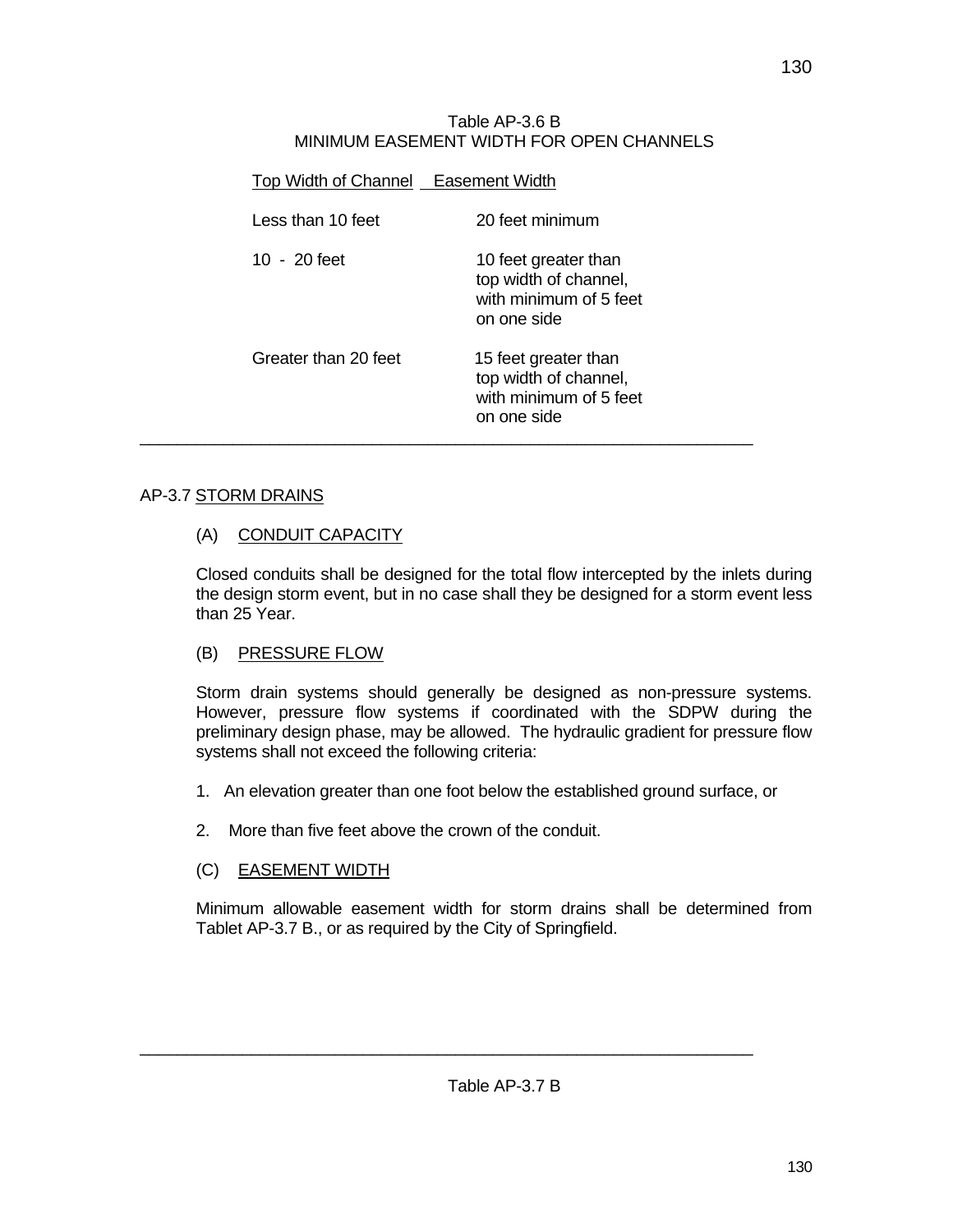### MINIMUM EASEMENT WIDTH FOR STORM DRAINS

| <b>Conduit Size</b>                                                  | Easement Width                           |  |
|----------------------------------------------------------------------|------------------------------------------|--|
| 15 - 18 inches<br>21 - 33 inches<br>36 - 48 inches<br>54 - 72 inches | 20 feet<br>20 feet<br>30 feet<br>30 feet |  |

## (D) INLETS

Since curb and gutter inlets shall not be used as components of a major drainage system, the 100-year frequency storm shall not be considered. See detail

### (E) CULVERTS

The design flow for culverts shall be based on the following return frequencies:

1. 50-year for residential collector and commercial road crossings or as directed by the SPWD.

2. 25-year for residential roads and crossings.

In addition, building elevations shall be checked for flooding caused by the 100 year, 24-hour storm.

### (F) OUTLET PROTECTION

 Concrete headwalls on the outlet end shall be constructed with concrete energy dissipators. The design discharge at the outlet of drainage systems shall not result in velocities that equal or exceed the erosive velocity of the receiving channel, unless energy dissipation and erosion protection measures are placed at the outlet. Energy dissipation and erosion control devices shall have no overfall at the terminal end and shall discharge onto a stable section. The terminal section shall be considered stable if the terminal section design velocity is less than the erosive velocity. Concrete dissipators are required on the outlet end of all headwalls as well as rip-rap, if deemed necessary by the design velocity or as directed by SPWD.

### (G) BRIDGES

All bridges with spans of 20 feet or greater shall be designed for the 100-year, 24 hour storm event. The design flow shall consider runoff from the total tributary area and will require stream channel routing, as appropriate.

### (H) STORMWATER DETENTION/RETENTION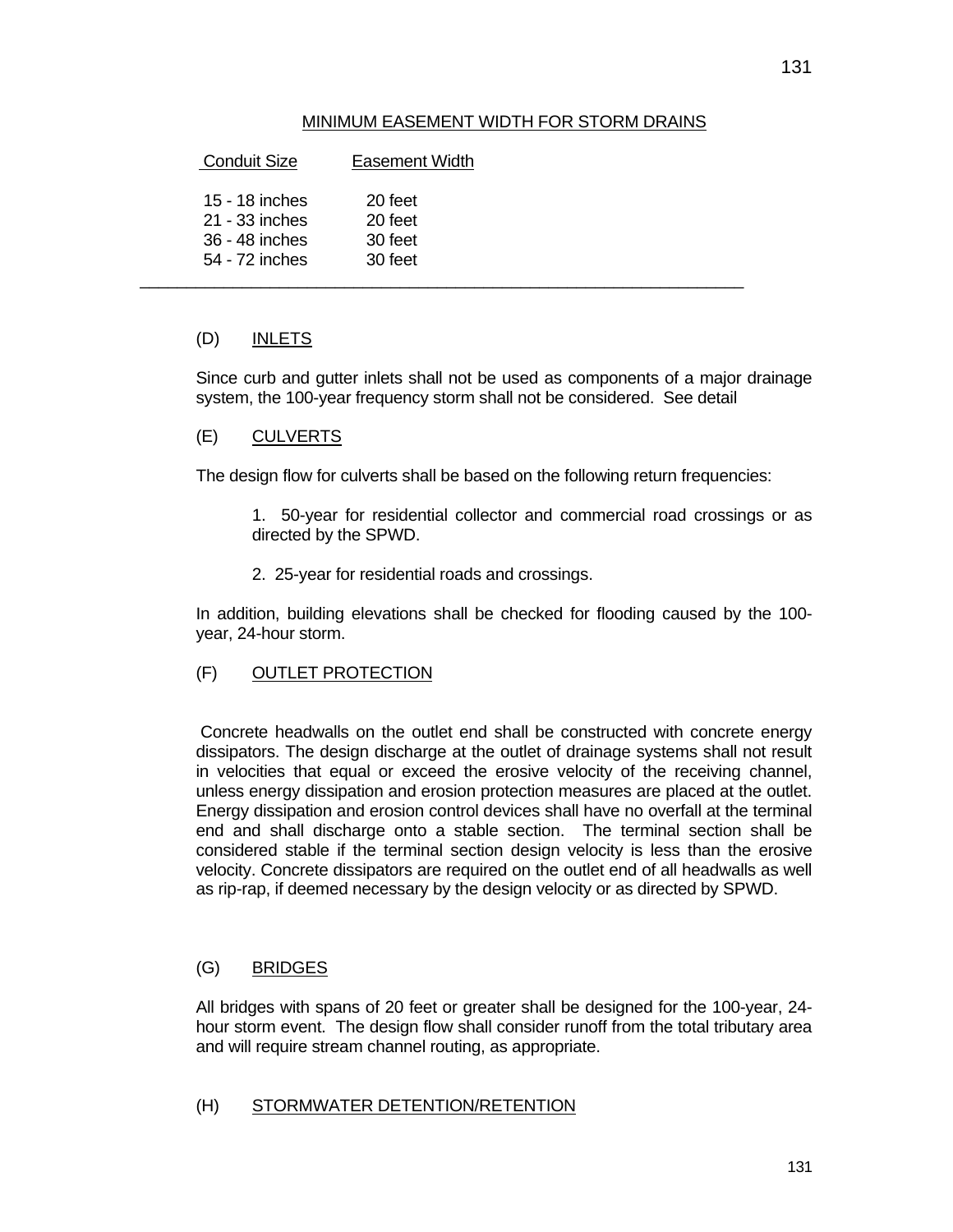Storm water detention is mandated for all new subdivision developments unless waived by the Director of Public Works or City Engineer.

### 1. RELEASE RATE

The release rate from any detention facility should approximate that of the developed site prior to the proposed development for the 2, 5, and 10-year through 25-year storms, with emergency overflow capable of handling the 100-year discharge except where waived or altered by the Springfield Department of Public Works. Adequate alternate drainage must be provided to accommodate major storm flows. **Detention systems must be constructed during the first phase of major developments to eliminate damage to adjacent properties during construction.** If siltation has occurred, detention systems must be restored to their design dimensions after construction is complete and certified as part of the as-built submittal.

### 2. DETENTION VOLUME

The required detention volume shall be that volume necessary to attenuate the post-development peak discharge to a level not to exceed the predevelopment peak discharge. This volume may be minimized by careful attention to outlet structure design. Generally a detention control structure is required that is capable of passing the 100 year storm without overtopping berm, however in small or shallow detention ponds other structures maybe allowed as directed by the Director of Public Works.

### 3 DRAWDOWN

Detention storage volume shall be drained within 72 hours. This requirement includes that volume above permanent pool in retention systems. Drawdown may be accomplished by a small orifice or notched weir. Other methods may be approved subject to SDPW review.

#### 4 MAINTENANCE

Care must be taken to ensure that any required detention facilities do not become nuisances or health hazards. Detention facilities should be designed to require minimal maintenance, and maintenance responsibility must be clearly stated on the plans. Where dual purpose facilities are provided, or where flat grades or poorly draining soils encountered, provisions for adequate low flow drainage may be required. Where the retention/detention facility is planned to be used as a lake or pond with a permanent pool, water budget calculations shall be performed to demonstrate that an adequate pool is expected during dry summer months.

All detention facilities located in residential developments shall be within public storm drainage easements and shall be maintained by the Springfield Department of Public Works. Detention facilities located in condominium developments, apartment or townhouse complexes, single family PUDs, industrial, commercial, or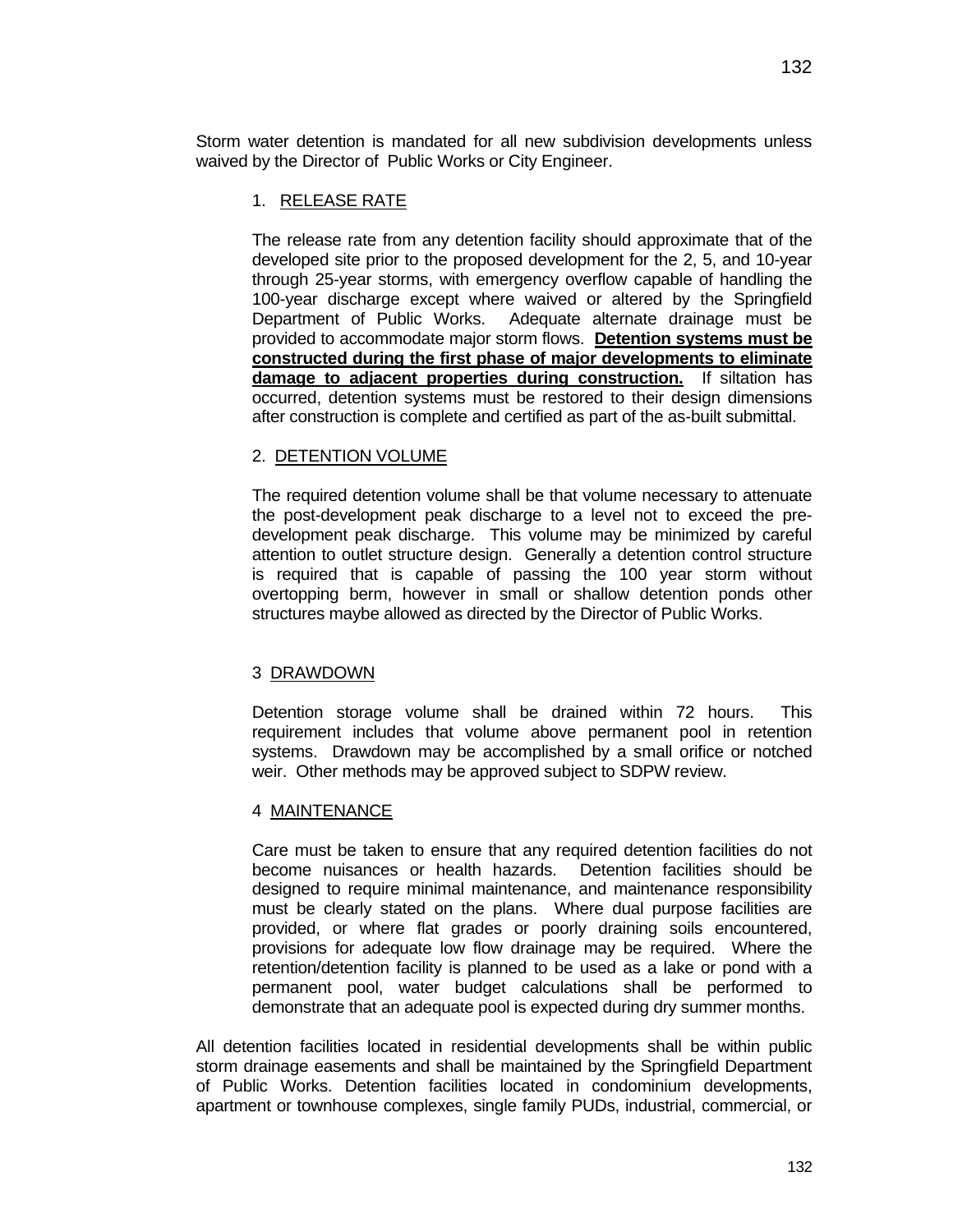institutional developments shall be within public storm drainage easements and maintained by the property owner or homeowners association*. A maintenance agreement must be executed before the development plan is approved.* 

### AP-3.8 SINKHOLES AND DRAINAGE WELLS

All drainage systems discharging to sinkholes or drainage wells shall be designed using the 100-year storm for the critical duration of the watershed tributary to the sinkhole or drainage well. A geologic investigation and report is required, along with a demonstration that development will not occur within the area flooded by the 100-year storm and that all state and federal permitting requirements are complied with.

An erosion control plan shall identify the erosion control practices and sediment trapping facilities, which are, appropriate for the site conditions in question. In addition, the appropriate schedule of implementation shall be identified. Particular attention is required for concentrated storm water flows. Either concentrated storm water flows shall be avoided or the conveyance system shall be protected sufficiently to prevent significant erosion. Sediment trapping devices are generally required at all points where storm water leaves a site laden with sediment. The plan shall identify permanent storm water conveyance structures, final stabilized conditions of the site, provision for removing temporary control measures stabilization of the site where temporary measures are removed, and maintenance requirements for any permanent measures.

### AP-3.9 STABILIZATION OF DENUDED AREAS AND SOIL STOCKPILES

Permanent or temporary soil stabilization shall be applied to denuded areas within 15 days after final grade is reached on any portion of the site. Soil stabilization shall also be applied within 15 days to denuded areas which may not be at final grade, but will remain dormant (undisturbed) for longer than 60 days.

Soil stabilization refers to measures that protect soil from the erosive forces of raindrop impact and flowing water. Applicable practices include vegetative establishment, mulching, and the early application of gravel base on areas appropriate for the time of year, site conditions, and estimated duration of use.

Soil stockpiles shall be stabilized or protected with sediment trapping measures to prevent soil loss.

#### AP-3.10 ESTABLISHMENT OF PERMANENT VEGETATION

A permanent vegetative cover shall be established on denuded areas not otherwise permanently stabilized. Permanent vegetation shall not be considered established until a ground cover is achieved which, in the opinion of the SDPW and City Engineer, is mature enough to control soil erosion satisfactorily and to survive severe weather conditions.

#### AP-3.11 PROTECTION OF ADJACENT PROPERTIES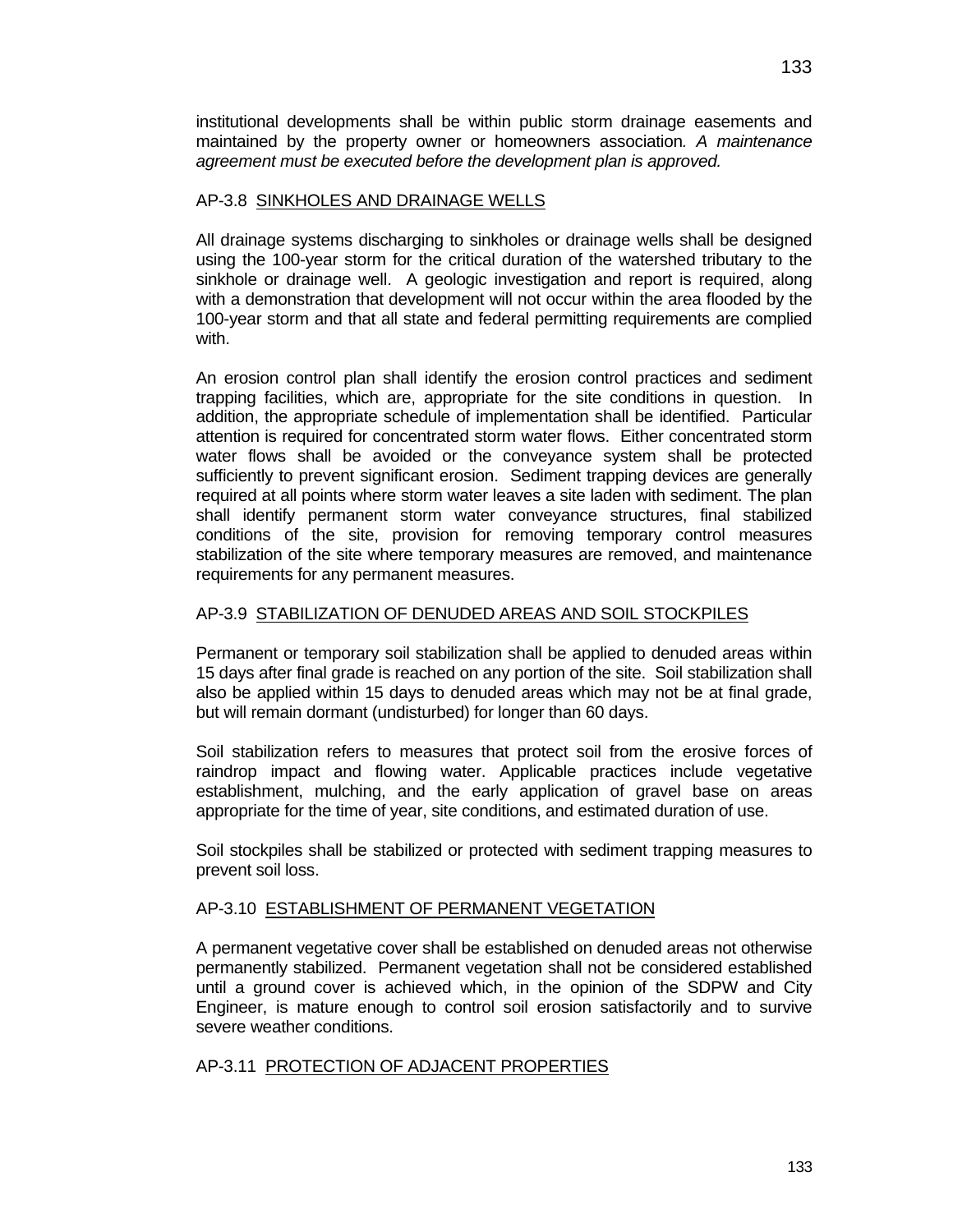Properties adjacent to the site of a land disturbance shall be protected from sediment deposition. This may be accomplished by preserving a well-vegetated buffer strip around the lower perimeter of the land disturbance; by installing perimeter controls such as sediment barriers, filters or dikes, or sediment basins; or by a combination of such measures.

Vegetated buffer strips may be used alone only where runoff in sheet flow is expected. Buffer strips should be at least 20 feet in width. If at any time it is found that a vegetated buffer strip alone is ineffective in stopping sediment movement onto adjacent property, additional perimeter controls shall be provided.

#### AP-3.12 TIMING AND STABILIZATION OF SEDIMENT TRAPPING MEASURES

Sediment basins and traps, perimeter dikes, sediment barriers and other measures intended to trap sediment onsite shall be constructed as a first step in grading, and be made functional before upslope land disturbance takes place. Earthen structures such as dams, dikes, and diversions shall be seeded and mulched within 15 days of installation.

#### AP-3.13 SEDIMENT BASINS

Storm water runoff from drainage areas with 5 acres or greater disturbed area shall pass through a sediment basin or other suitable sediment trapping facility.

#### AP-3.14 CUT AND FILL SLOPES

Cut and fill slopes shall be designed and constructed in a manner, which will minimize erosion. Consideration must be given to the length and steepness of the slope, the soil type, upslope drainage area, groundwater conditions, and other applicable factors. As a minimum, all slopes at 2 to 1 or greater shall be stabilized with rock riprap, or other method approved by the SDPW.

#### AP- 3.15 CONSTRUCTION EXITS

A stabilized stone pad shall be placed at any point where traffic will be leaving a construction site to a public right-of-way, street, alley, sidewalk, or parking lot. Stone pads shall contain TDOT #2 stone, six (6) inches thick and be a minimum of one-hundred (100) feet long.

#### 3.16 STORM SEWERS & DRAIN SYSTEMS

#### A. Concrete Storm Sewer Pipe

Concrete storm sewer pipe, shall be reinforced concrete pipe. Reinforced concrete pipe shall be Class III unless otherwise stipulated on the plans and shall conform to the specifications of ASTM C-76. Pipe shall have ends sealed inside and outside of pipe with bitumastic joints and shall be accepted on the basis of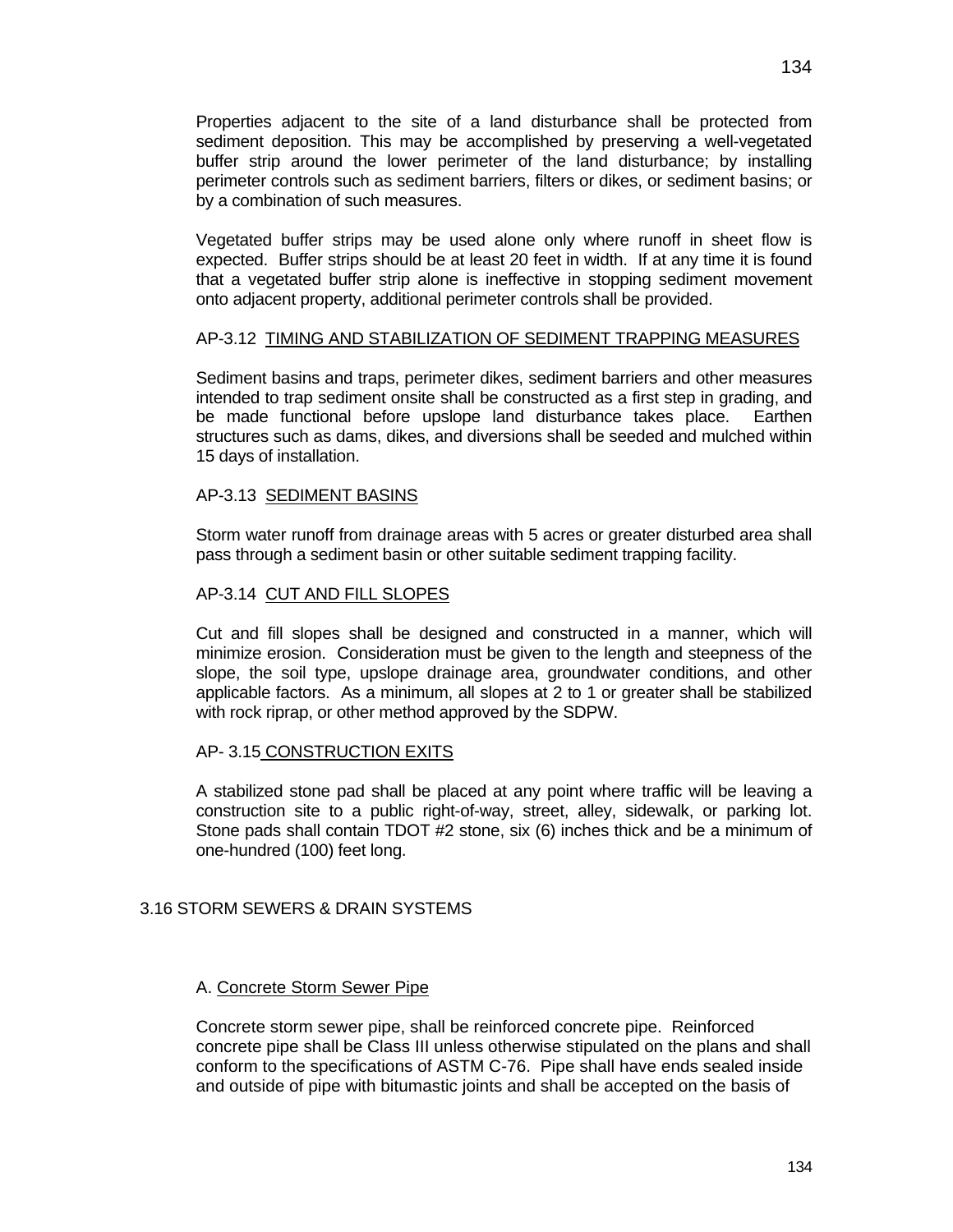plant load bearing tests, material tests and inspection of pipe for visual defects and imperfections.

### B. Mortar

Mortar used in manhole construction shall be one part of Portland cement conforming to ASTM C-150, Type II, and two parts of sand conforming to ASTM C-144, with enough water added to produce mortar of the property consistency for the type of joint.

### C. Manhole and Inlet Frames and Covers

Manhole frames and covers shall be constructed of gray or ductile iron conforming to ASTM A-48 Class 30 and A-536 Grade 65-45-12. Frames and covers shall have ground bearing surfaces to prevent rocking and rattling under traffic. Manhole covers shall be as shown on the Construction Standards and as indicated on the Plant. *Castings shall be cleaned and painted with bituminous coating.* 

### D. Manhole Steps

Manhole steps shall be a composite of a No. 4 grade 60 deformed steel bar encased in copolymer polypropylene plastic of the "press-fit" design, rubber or aluminum.

#### E. Box or Pipe Culvert Width

Where the use of box culverts is required, they shall be designed at a width to allow future construction of sidewalks if not included in the initial project.

#### F. Installation

Maintain a minimum 10-foot horizontal distance between storm sewer and water mains.

Temporary support, protect and maintain all underground and surface structures and utilities encountered in the process of the work. Where the grade or alignment of the pipe is obstructed by existing utilities, such as conduits, pipes or drains, the obstruction shall be permanently relocated by the Contractor in cooperation with the Owners of said utilities.

Install piping in such a manner as to obtain sufficient flexibility and to prevent excessive stresses in materials and excessive bending moments at joints. Conduct work in strict conformance with the procedures established by the manufacturers of the various types of pipe.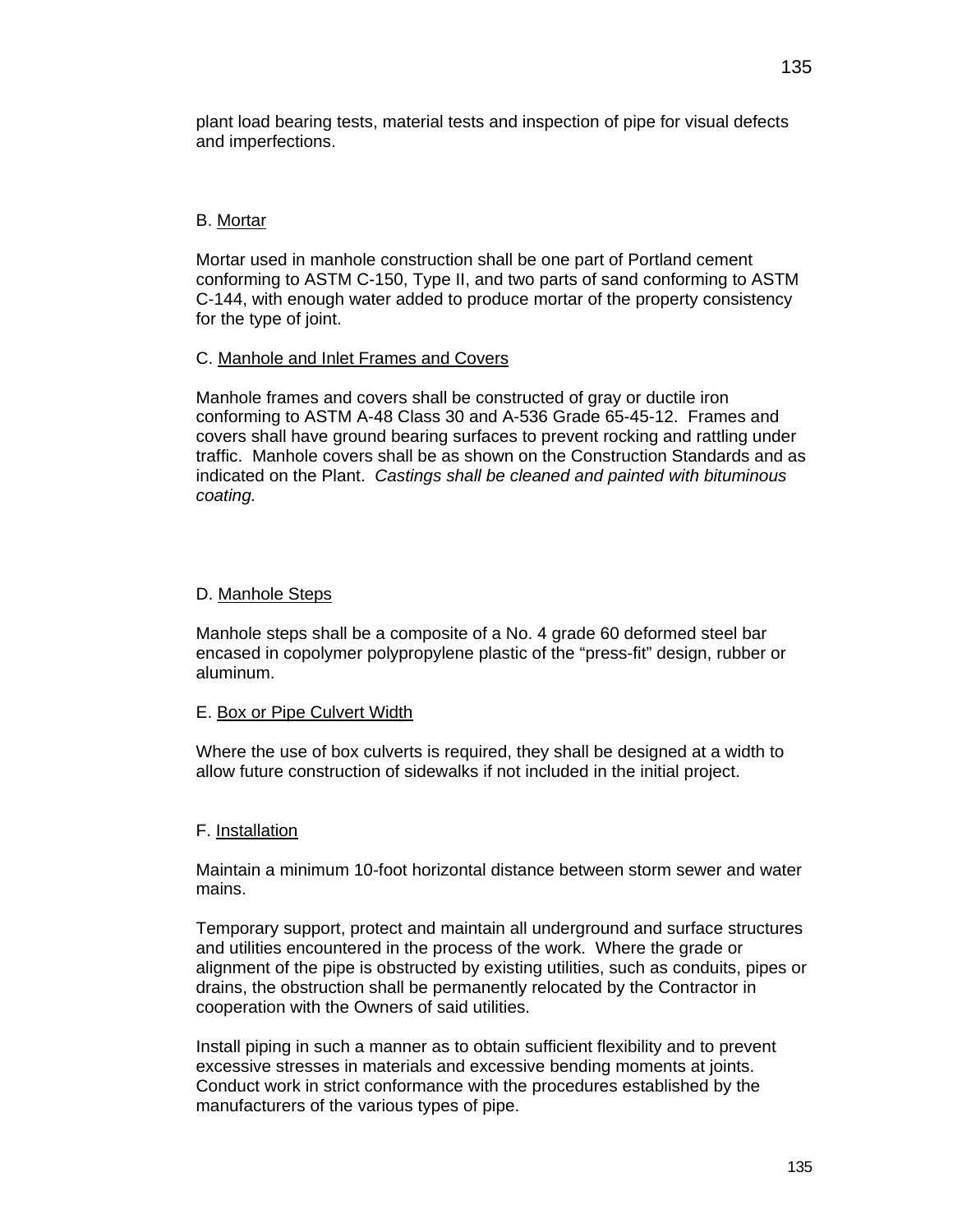Lay pipe to a true uniform line and grade from elevations indicated on the drawings with continuous bearing of barrel on cradle or bedding material.

Lay pipe up-grade with the bell and pointing in the upstream direction and the spigot end pointing in the downstream direction. Lay each section of pipe in such a manner as to form a close concentric joint with the adjoining section and to prevent any sudden offsets in the flow line.

Insure that pipe is well bedded on a solid foundation. Correct any defects due to settlement. Excavate bell holes sufficiently large to insure proper jointing and pipe support. Exercise precautions to include the furnishing and placing of bedding to prevent any pipe from resting directly on rock.

Plug and regrout lift holes left in the pipe prior to backfilling operations.

As the work progresses, clear the interior of the pipe of all dirt and superfluous materials of every description.

Keep trenches and excavations free of water during construction and until final inspection. Do not lay pipe in water or in a frozen bedding condition. Prevent flotation and re-lay pipe that has floated.

#### G. Manhole, Junction and Inlet Box Construction

Construct manholes and inlet boxes in accordance with the specifications, the plans and typical drawings. Boxes and manholes maybe poured in place, brick or pre-cast as approved by the SPWD..

Construct appropriate flow channels in the bottom of manholes and inlet boxes as shown in these specifications and on the plans. Flow channel construction shall provide a smooth transition between adjacent sections.

Cast-in-place concrete for manholes and inlet boxes shall be placed monolithically. Concrete shall be allowed to drop freely up to five-feet in height; where greater drops are required, a tremie or other device may be used.

Joints for brickwork shall be completely filled and shall be smooth and free from surplus mortar on the inside of the structure. Brick shall be laid radically with every sixth course laid as a stretcher course. Brick manholes and inlet boxes shall be parged over the entire inside surface of the walls.

Cut the pipe flush with the inside wall of the structure. Tightly mortar in pipe with quick-setting non-shrink grout.

Firmly anchor manhole steps, where required, to wall according to manufacturer's recommendations. Steps shall project not less than five-inches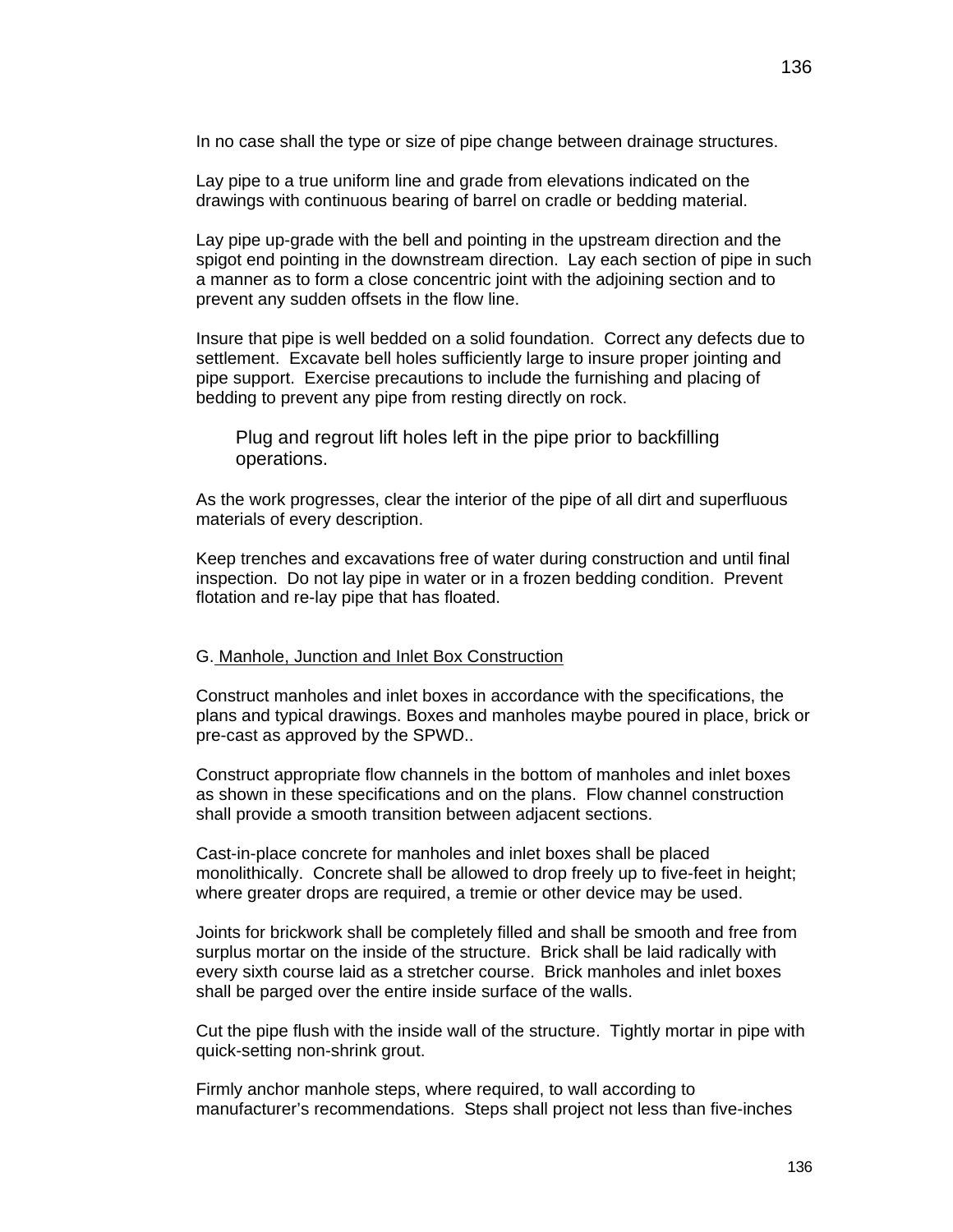from the inner surface of the wall. Manhole steps set in vertical alignment shall be not less than 12-inches wide.

Adjust the frame and castings to finished grade by brick or concrete adjusting ring construction.

### AP 3.17 SEEDING, SODDING & MATTING

### Description of Work

Provide all labor, materials, tools and equipment as required to have topsoil, fertilizer, lime, mulch, seed and/or sod applied on all areas disturbed by construction and all areas called for on the approved plans

#### **Protection**

Streets, road, adjacent property and other work to remain shall be protected throughout the work by suitable fences or barricades. Concrete surfaced areas shall be planked before loaded vehicles are allowed.

### Erosion Control Matting

Description: The worked covered by this item consists of preparing the ground surface, seeding as herein specified, and furnishing and installing erosion control mats in drainage ways and as an alternative to sodding for establishment of grass on banks and in swales. Use of erosion control mats in lieu of sodding will require approval by SPWD on a case by case basis.

Materials and Installation: Erosion control mat may be North American Green C125 or equal, or other acceptable material as specified or as approved by SPWD. Wire staples shall be provided consisting of 12-inch lengths of No. 11 gauge wire, bent to form a U, firmly driven into the ground so as to hold the erosion control mat tightly to the soil. Staples shall be spaced not mote than three (3) feet apart along the sides of the mat, not more than one (1) foot apart at roll ends, and one (1) foot apart transversely at intervals not to exceed fifty (50) feet or as specified by the manufacturer.

Care and Repair: The Contractor shall care for the areas of erosion control mat installation until acceptance of the work and repair any damage due to traffic, erosion or other causes, before such acceptance.

#### Grading and Dressing

This work shall consist of dressing all slopes and areas to within reasonable close conformity to the lines and grades indicated on the plans, or as directed by the enforcing officer. Final dressing shall be performed by hand or machine to produce a uniform finish to all parts of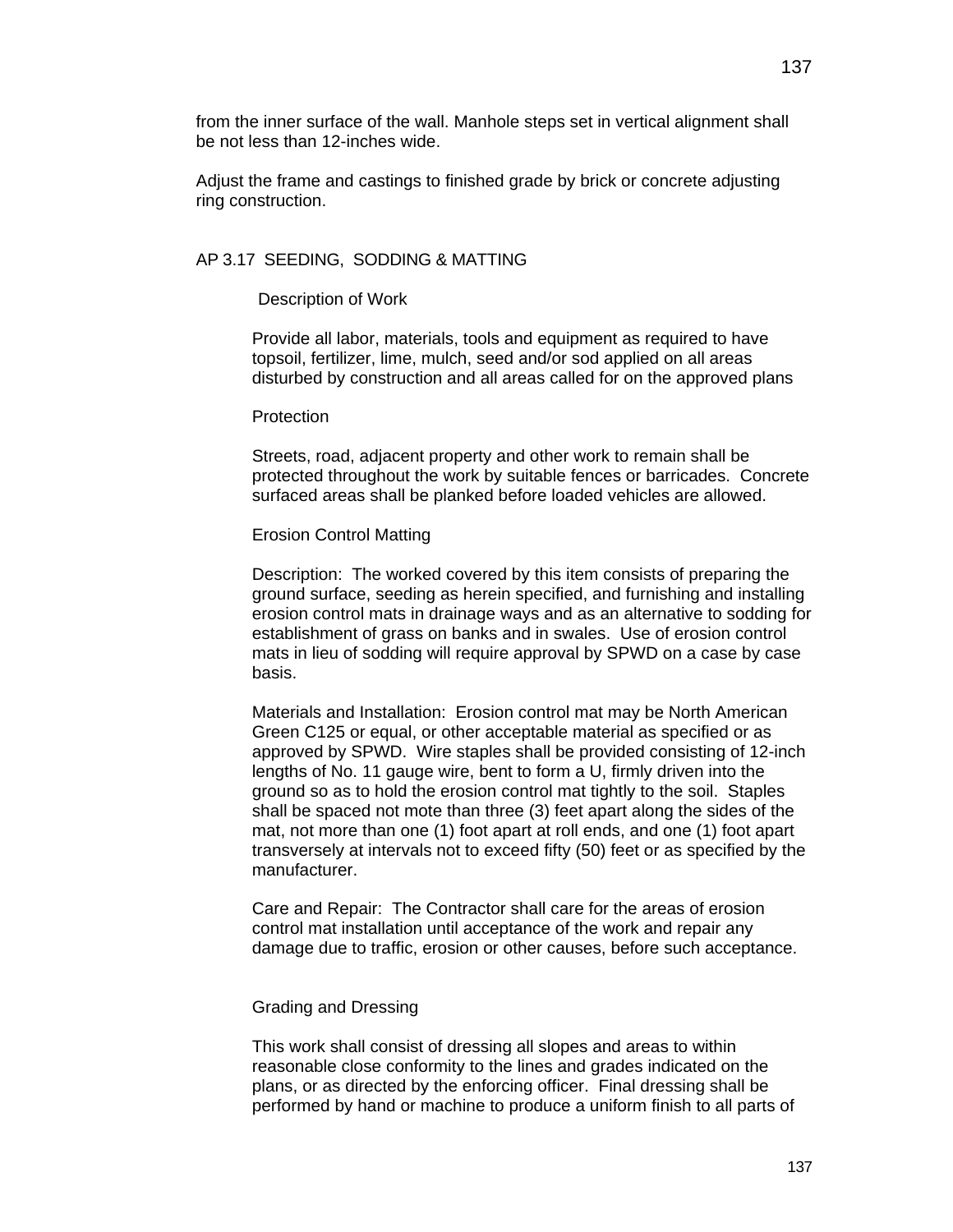the roadway including embankments, ditches, etc. Rock cuts shall be cleaned of all loose fragments; side slopes shall be laid back to a threeto-one (3:1) slope and seeded as described in these specifications.

It shall be the responsibility of the Developer to finish (fine) grade all areas to be seeded or sodded, eliminating all bumps, depressions, sticks, stones and other debris to the satisfaction of SPWD. Developer shall remove all undesirable vegetation and rocks larger than one (1") inch in diameter from area to be seeded. After the topsoil has been spread and compacted to the required depth, no seeding or sodding shall be commenced until the depth of soil has been approved.

The entire right-of-way shall be cleaned of all weeds and brush and all structures, both old and new, shall be cleared of all brush, rubbish, sediment, or other objectionable material

#### Hydroseeding

All seeding must be performed by hydroseeding utilizing the materials and equipment specified in section 801 TDOT STANDARD SPECIFICATIONS.

All hydroseeded areas that do not show satisfactory growth within 30 days after hydroseeding shall be scarified and rehydroseeded as directed until a satisfactory cover is established . The areas shall be considered established when they are reasonable free from weeds, green in appearance, and the specified grass mixture is vigorous and well growing, and no bare spots bigger than 4 square feet are apparent. Full coverage is required in thirty (30) days.

> The application rate and type of seed, mulch, lime, fertilizer, etc. shall be in accordance to section 918, TDOT STANDARD SPECIFICATIONS. Unless directed otherwise by the SPWD. Bermuda grass seed shall be used in any of the TDOT seed mixtures.

Preparation – Sodding

Developer shall remove all undesirable vegetation and rocks larger than one (1") inch in diameter from areas to be sodded. Prior to the time any sod is placed, fertilizer shall be applied as per the manufacturer's recommendations, and the finished soil surface shall be raked until it is smooth, uniform, and a consistent texture.

Scattered bare spots, none of which is larger than one square foot, will be allowed up to a maximum of three (3%) of any lawn area.

New planting shall be protected and maintained until the end of the lawn maintenance period or, if installed after the lawn maintenance period, until installation of the planning is complete. Maintenance period shall include watering, weeding, cultivating.

Erosion Control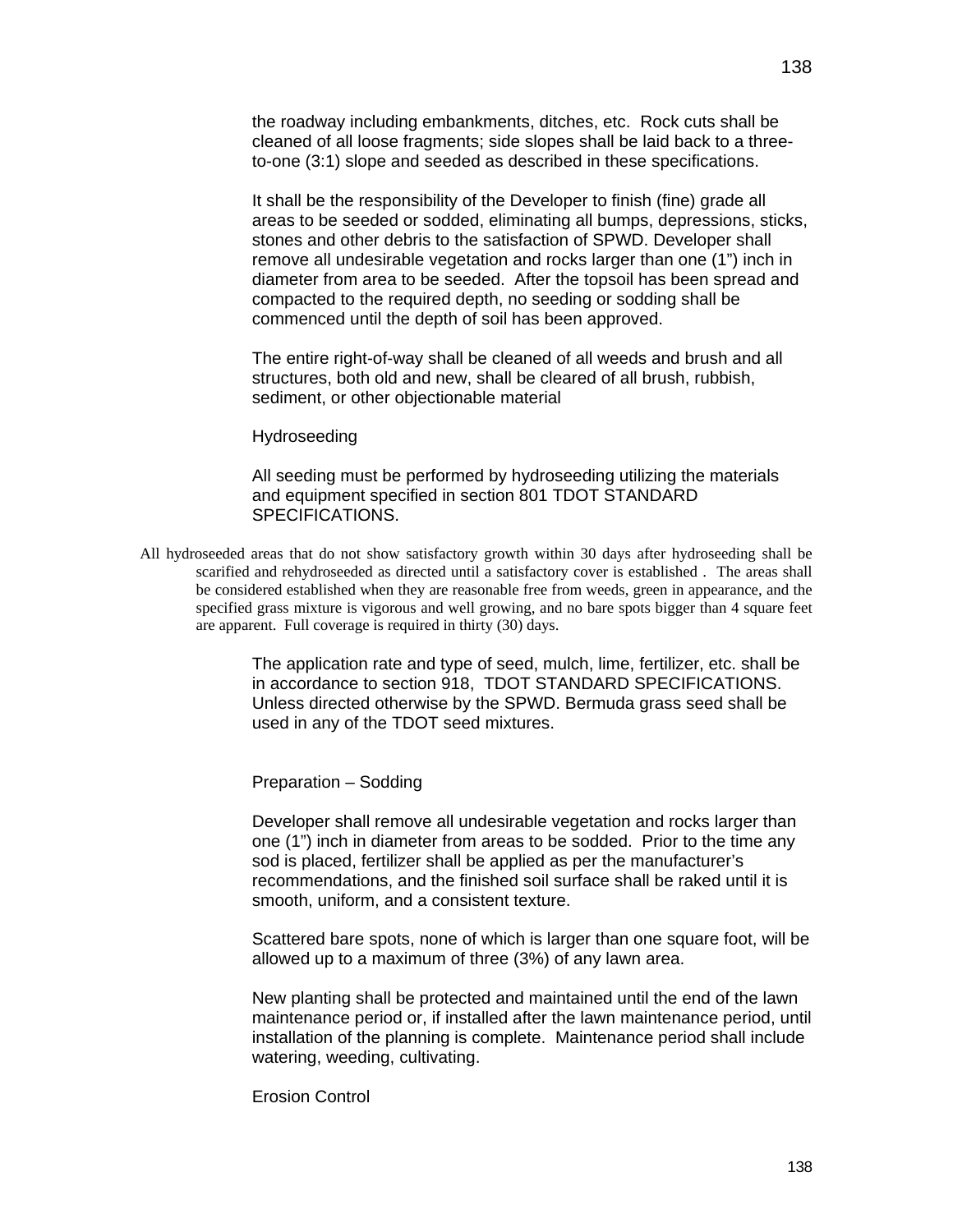The establishment of grass on banks and in swales and all other disturbed areas shall be the responsibility of the Developer. Seed with erosion matting or sod shall be used for this purpose as determined by the Developer, except for those areas indicated on the drawings and herein specifically specified to be solid sodded or strip sodded. Sodding shall be done on a smooth, even surface conforming with finished grade requirements after sodding is completed. Sod shall be tamped or rolled immediately after it is laid and shall be even and equally firm at all points on the finished surface. Protection of banks and swales hall be the responsibility of the Developer.

#### **Maintenance**

Maintenance shall begin immediately after each portion of the lawn is completed until such time that final acceptance is granted. Seeded or sodded areas shall continue in accordance with the following guidelines:

The sod and seeded areas shall be watered as directed by the SPWD for a minimum period of 30 days, mowed, and replanted as necessary, as long as is necessary, to establish a uniform stand of the specified grass and until acceptance.

The subdivider shall not permit any equipment or materials to be placed on any planted area and shall erect suitable barricades and guards to prevent equipment, labor, the public form traveling on or over any area planted with sod.

Lawns shall be protected and maintained by watering

All seeding , sodding and erosion control matting shall be on accordance with section 801 thru 805, TDOT STANDARD SPECIFICATIONS.

#### **STANDARD DRAWINGS**

The attached standard drawing and The TDOT Standard Drawing Book is made a part of this document.

#### AP 1.15 Compliance with Minimum Standards

The above described standards for the design and construction of streets and drainage improvements, contained in Section 4 and Appendix A, shall be in accordance with the Standards of the Springfield Public Works Department (SPWD). If a conflict occurs between Section AP-1 and the standards of the SPWD, the latest version of the SPWD standards for design and construction shall govern. If above described standards for design and construction and of streets and drainage does not address an item of construction or design, then the TDOT STANDARD SPECIFICATIONS shall govern.